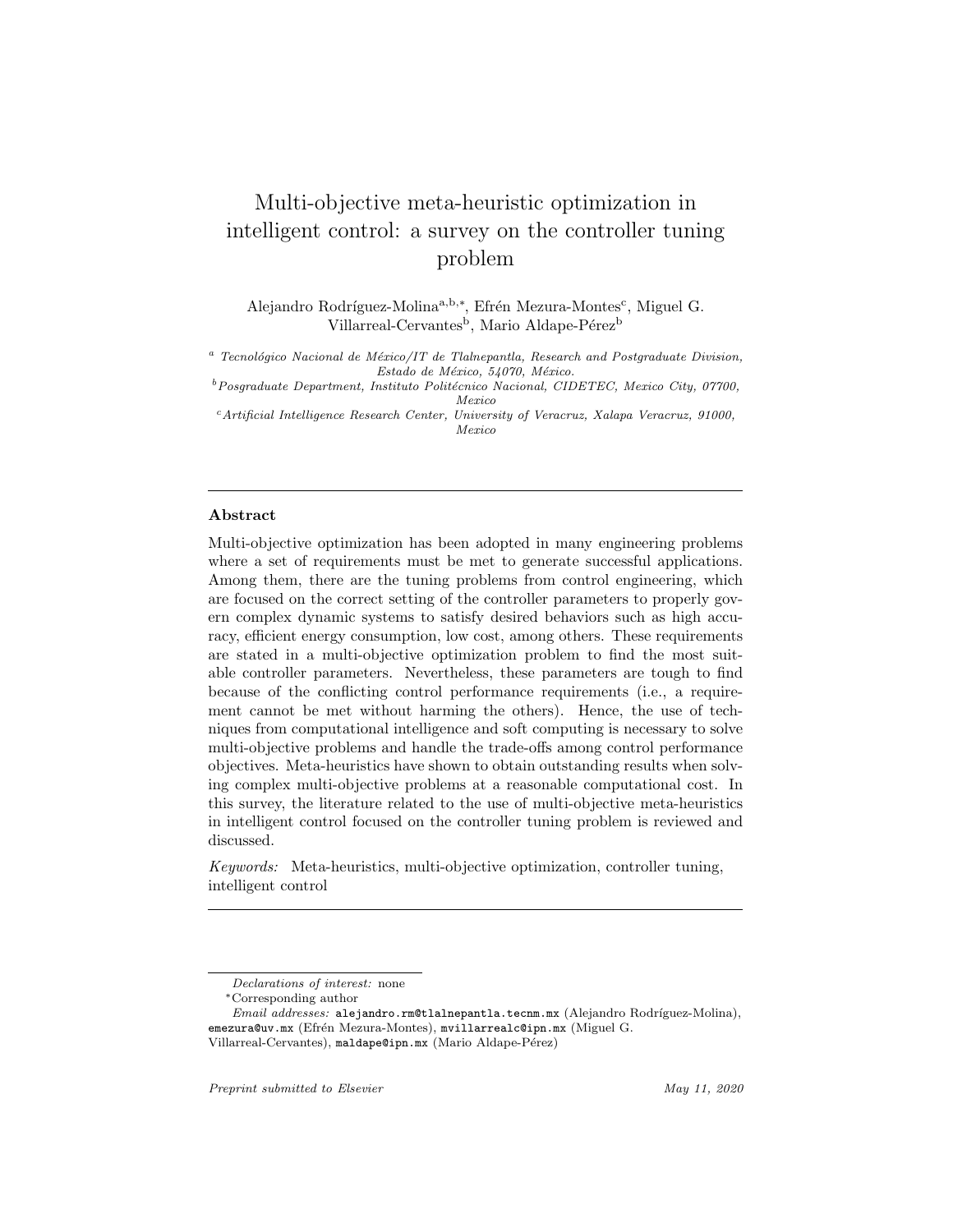## 1. Introduction

Dynamic systems are found in problems from many contexts such as financial [\[1\]](#page-44-0), medical [\[2\]](#page-44-1), mechanical [\[3\]](#page-44-2), chemical [\[4\]](#page-44-3), electrical [\[5\]](#page-44-4), and social [\[6\]](#page-45-0). These systems are required to have desirable behaviors to generate useful applications. <sup>5</sup> These behaviors are achieved by using a suitable control strategy.

The analysis of dynamic systems to design successful controllers is concerned to control engineering. Since the emergence of PID control by Elmer Sperry in 1910, there have been more concerns about tuning procedures that guarantee

Abbreviations: DE Differential Evolution FOPID Fractional Order Proportional Integral Derivative GA Genetic Algorithm GM Gain Margin HV Hyper-volume IAE Integral Absolute Error ISDCO Integral of the Squared Deviation of Controller Output ISE Integral Squared Error ITAE Integral Time-weighted Absolute Error ITSE Integral Time-weighted Squared Error LM Log-Modulus MCS Maximum Complementary Sensitivity MHO Meta-heuristic Optimizer MIMO Multi-input Multi-output MOMHOCTP Multi-objective Meta-heuristic Optimization Controller Tuning Process MODE Multi-objective Differential Evolution MOGA Multi-objective Genetic Algorithm MOMHO Multi-objective Meta-heuristic Optimizer MOP Multi-Objective Problem MOPSO Multi-objective Particle Swarm Optimization MS Maximum Sensitivity NSGA-II Non-dominated Sorting Genetic Algorithm II OS Overshoot PID Proportional Integral Derivative PM Phase Margin PSO Particle Swarm Optimization RT Rise time SISO Single-input Single-output SSE Steady State Error ST Settling time

TV Total variation of the control signal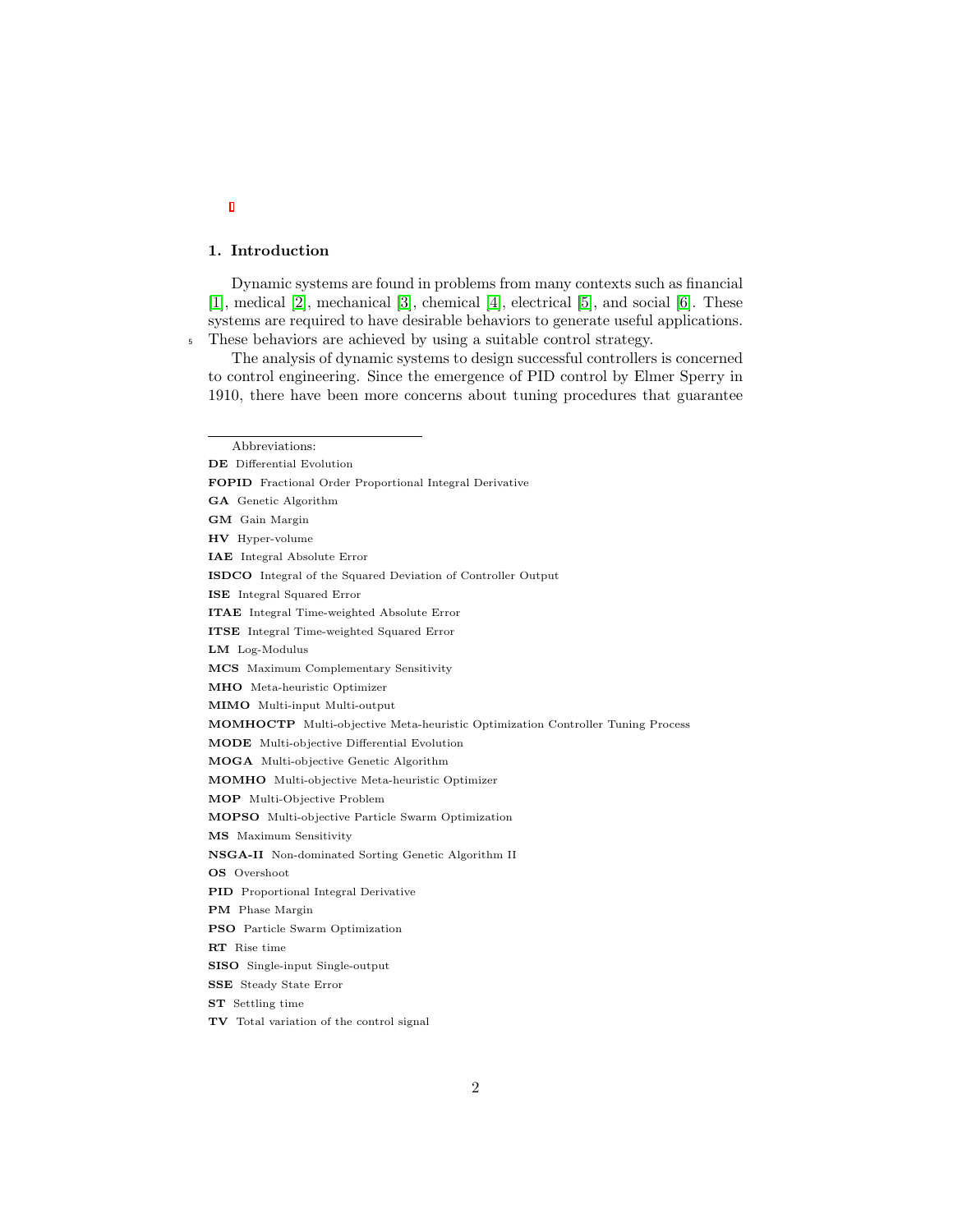the best performance of the PID controller. In this, the controller parameters,

- <sup>10</sup> which compromise the overall operation and performance of a dynamic system, must be properly set. Ziegler and Nichols introduced the first tuning rules in 1942 [\[7\]](#page-45-1), and after that, several tuning rules have been proposed. Nevertheless, some of them have been focused on stabilizing linear systems [\[8,](#page-45-2) [9\]](#page-45-3), and they are not suitable for nonlinear dynamic systems. Other tuning approaches involve <sup>15</sup> nonlinear systems [\[10\]](#page-45-4) and aim to obtain the control parameters that fulfill the
- stability conditions. However, the latter approach does not guarantee specific response characteristics. Consequently, one of the main problems in this control engineering area is controller tuning.

Controller tuning has been addressed by using different methods which can  $_{20}$  be classified as in [\[11\]](#page-45-5):

- Analytical methods where different tools from control theory are used to find the controller parameters by analyzing the closed-loop system stability. For instance, for linear systems [\[8,](#page-45-2) [9\]](#page-45-3) described by their frequency response, root locus method, etc. and for nonlinear systems [\[10\]](#page-45-4) from the <sup>25</sup> Lyapunov stability analysis.
- Heuristic methods in which the controller parameters are manually chosen based on empirical knowledge of an expert designer that uses the information of the controlled variable measurements to establish proper parameter-performance relationships. Ziegler-Nichols [\[12\]](#page-45-6) and Cohen-Coon <sup>30</sup> [\[13\]](#page-45-7) are two widely used heuristic methods.
	- Optimization methods in which a mathematical programming problem that takes into account different performance criteria is stated and then solved by an optimizer to find a proper set of controller parameters. The reviewed works in this study fall into this class.
- <sup>35</sup> Adaptive tuning methods obtain the controller parameters online by performing an identification together with one of the above methods.

The difficulty in tuning controllers is related to the complexity of the dynamic system to be governed [\[14\]](#page-45-8). In many cases, it can have structures that include highly nonlinear behaviors [\[15\]](#page-45-9), a large number of tunable variables <sup>40</sup> [\[16\]](#page-45-10), and a large number of inputs and outputs [\[17\]](#page-45-11). Additionally, they can be subject to environmental or operational conditions such as uncertainties and disturbances, and several real-world limitations. These characteristics make the search harder for suitable controller parameters that achieve the desired performance.

- <sup>45</sup> Moreover, current applications demand meeting several performance specifications at a time, and they are usually in conflict [\[18\]](#page-45-12). They include but are not limited to high accuracy, efficient energy consumption, low cost, among others. The above also means that different controller parameter settings imply different satisfaction levels of the demands. Therefore, the tuning process becomes a <sup>50</sup> non-trivial task.
- 

3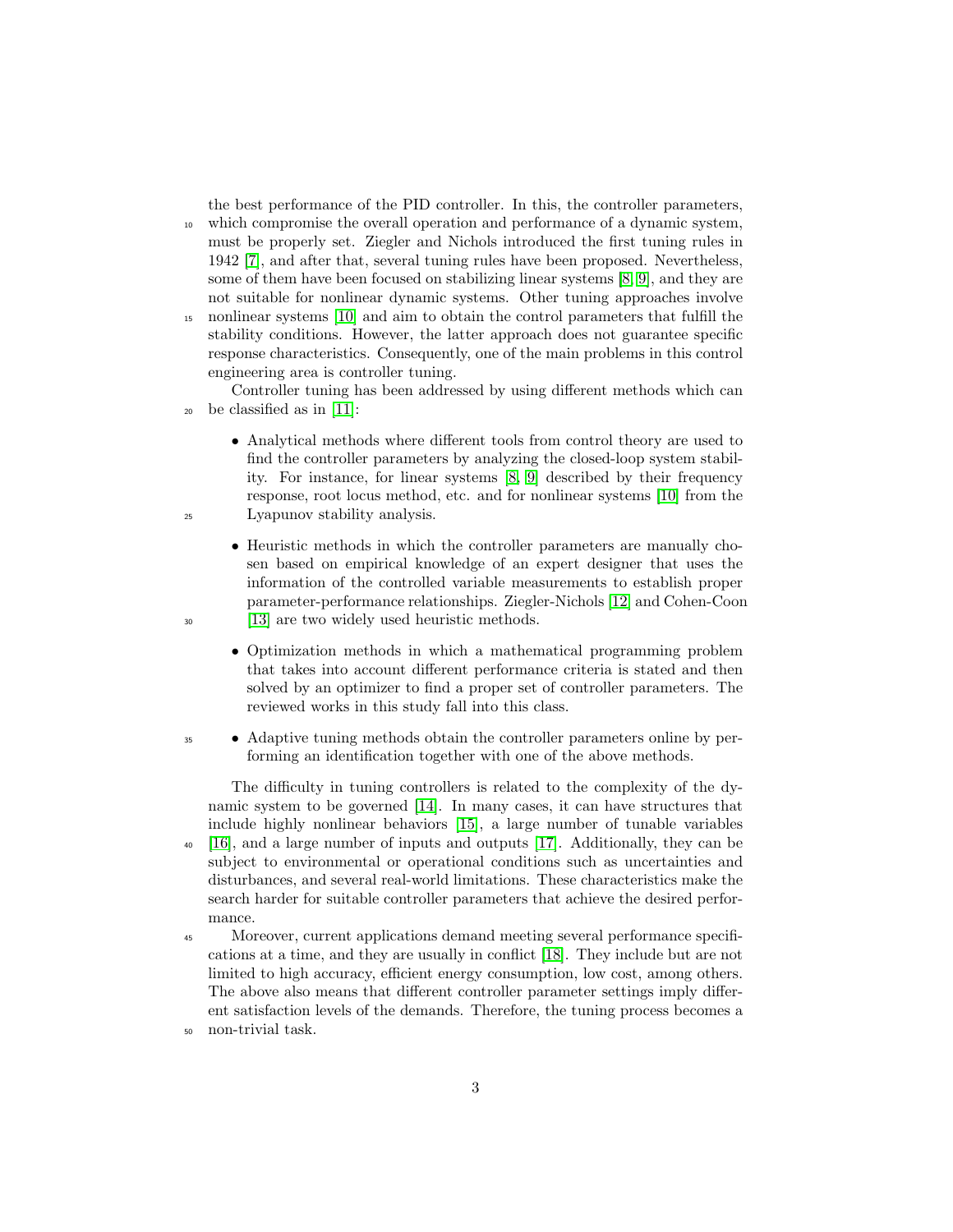Fortunately, the above multiple-demand controller tuning problem can be treated as a multi-objective mathematical programming one, which in turn can be handled by optimization or adaptive-optimization tuning methods. This approach allows using multi-objective optimization techniques to find a set of <sup>55</sup> reliable controller configurations with different trade-offs (regarding their compliance with the tuning performance specifications). In this way, based on its preferences, the designer or decision-maker can choose the configuration alternative that best suits the demands of the application for its further implementation.

- <sup>60</sup> Due to the complexity of the multi-objective mathematical programming problem, also known as Multi-Objective Problem (MOP), in the controller tuning task, the use of computational intelligence or soft computing techniques must be necessary [\[19\]](#page-46-0). The use of these techniques in control engineering (in the context of multi-objective optimization and beyond) is defined by Ruano
- <sup>65</sup> [\[20\]](#page-46-1) as intelligent control. It conforms to a growing area of interest for research. Among intelligent techniques, meta-heuristic optimizers have been widely used to solve many real-world optimization problems, as observed in [\[21,](#page-46-2) [22,](#page-46-3) [23\]](#page-46-4). This popularity is due to their parallelizable and relatively simple operation, their capability of handling very complex problems at a reasonable computa-
- $\tau_0$  tional cost, and their applicability to a wide variety of contexts [\[24\]](#page-46-5). The above makes meta-heuristics suitable alternatives to handle the controller tuning problem.

In [\[25\]](#page-46-6) and [\[26\]](#page-46-7), the tuning approaches adopted for several control problems are analyzed with a particular focus on the optimization problem formulations,

- <sup>75</sup> the used controller structures, and the controlled dynamic systems. In all cases, meta-heuristics have had outstanding advantages in controller tuning. The variety of available dynamic systems and controller structures entail to an extensive range of different tuning MOPs whose characteristics require the use of different types of meta-heuristics with particular search mechanisms to find the most
- <sup>80</sup> suitable controller configurations. Hence, unlike the reported in [\[25\]](#page-46-6) and [\[26\]](#page-46-7), the present work is concerned to the review of full steps of the controller tuning process, from abstraction to validation, analyzing the addressed dynamic systems and controller structures, paying particular attention in the formulation of the related multi-objective optimization problems, emphasizing the adopted
- <sup>85</sup> multi-objective meta-heuristic techniques and their search mechanisms, and observing the used decision-making approaches. The present work studies research items published from 2001 to 2019.

It is important to mention that several works in the specialized literature adopt an a priori preference articulation approach. In this way, a single-<sup>90</sup> objective is constructed as a composition of the objectives in the MOP by establishing the importance of each objective based on higher-level preference information [\[27,](#page-46-8) [28,](#page-46-9) [29,](#page-46-10) [30,](#page-46-11) [31,](#page-47-0) [32,](#page-47-1) [33,](#page-47-2) [34,](#page-47-3) [35\]](#page-47-4). Then, a single-objective optimizer can be used to solve the new problem and obtain a single preferred controller parameter configuration. These works are out of the scope of the present survey.

<sup>95</sup> The rest of this document is organized as follows. Sections [2](#page-4-0) and [3](#page-10-0) give a background about multi-objective optimization through meta-heuristic tech-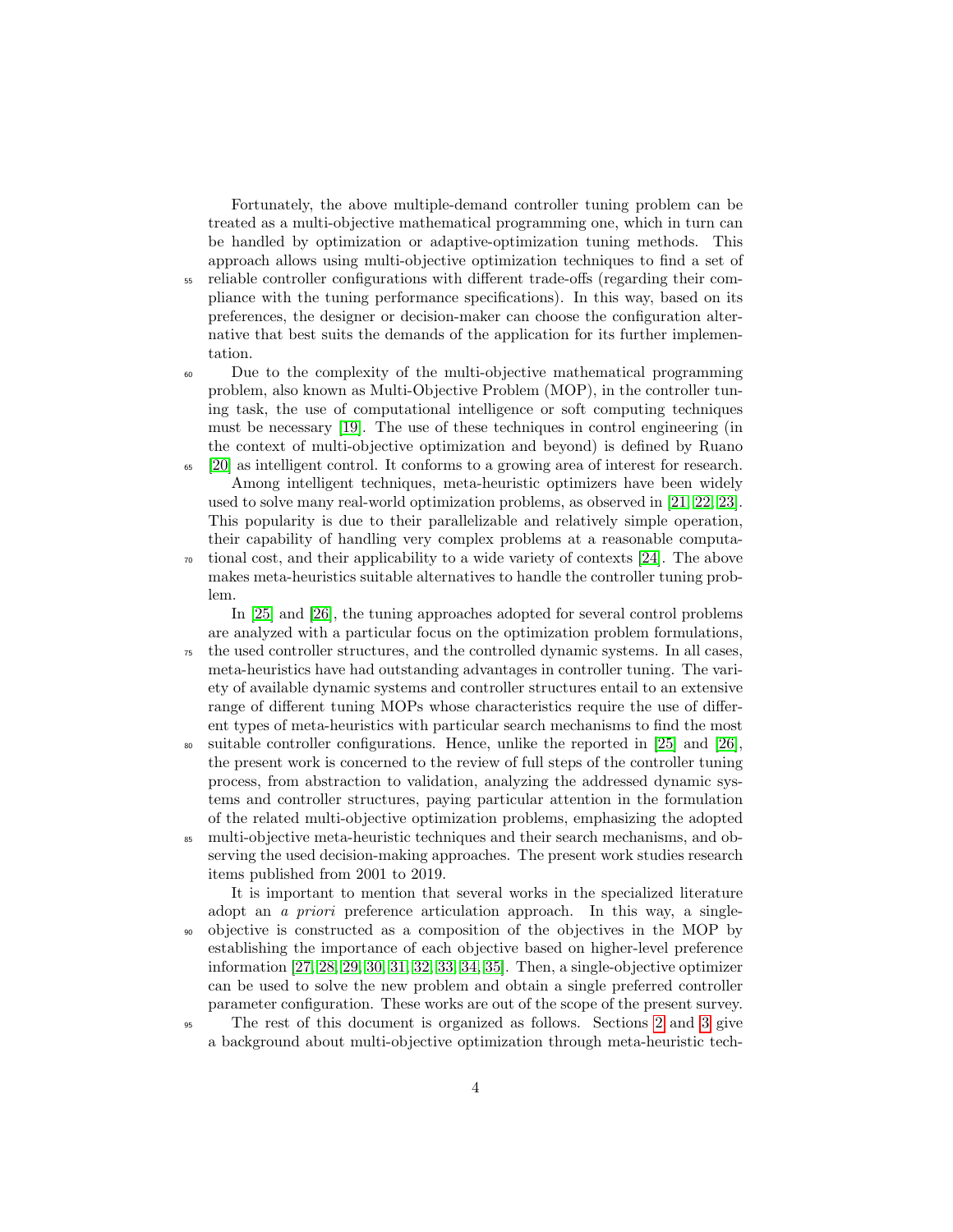niques and multi-objective controller tuning, respectively. The general controller tuning process is described in Section [4](#page-13-0) with the support of the surveyed research items. The conclusions and future directions derived from this survey <sup>100</sup> are drawn in Section [5.](#page-35-0)

#### <span id="page-4-0"></span>2. Multi-objective optimization - an overview

#### 2.1. The multi-objective optimization problem

A MOP is stated as in [\(1\)](#page-4-1), where a design variable vector  $\vec{p} = [x_1, \ldots, x_d]^T$ must be found to minimize a vector  $\vec{F}$  of  $m > 1$  objective functions which are <sup>105</sup> in conflict each other. The MOP is also known as a many-objective optimization problem when it has more than three objectives, i.e.,  $m > 3$ . In many real-world applications, the MOP is subject to several constraints in the form of  $g_i(\vec{p})$  and  $h_i(\vec{p})$  that are named respectively inequality and equality constraints. Additionally, the design variables can be bounded, i.e.,  $p_k \in [p_k^{min}, p_k^{max}]$ ; all <sup>110</sup> these constraints are related to the real-world limitations (e.g. energy and sizing, among others). The space of feasible solutions (where all constraints are satisfied) is denoted by  $\Omega$ .

$$
\begin{aligned}\n\textbf{min } \vec{F}(\vec{p}) &= [f_1(\vec{p}), \dots, f_m(\vec{p})]^T \\
\text{subject to:} \\
& g_i(\vec{p}) \le 0, i = 1, \dots, n_g \\
& h_j(\vec{p}) &= 0, j = 1, \dots, n_h \\
& p_k^{\min} \le p_k \le p_k^{\max}, k = 1, \dots, d\n\end{aligned} \tag{1}
$$

# <span id="page-4-1"></span>Definition 1. (Pareto dominance, [\[36\]](#page-47-5)).

A vector  $\vec{F}(\vec{p}) = [f_1(\vec{p}), \ldots, f_m(\vec{p})]^T$  is said to dominate  $\vec{F}(\vec{q}) = [f_1(\vec{q}), \ldots, f_m(\vec{q})]^T$ 115 (denoted by  $\vec{F}(\vec{p}) \preceq \vec{F}(\vec{q})$ ) if and only if  $\vec{F}(\vec{p})$  is as good as  $\vec{F}(\vec{q})$  for all the

objectives, i.e.,  $f_i(\vec{p}) \leq f_i(\vec{q}), \forall i \in \{1, \ldots, m\}$ , and for at least one objective  $f_i(\vec{p}) < f_i(\vec{q}).$ 

# Definition 2. (Pareto optimality, [\[36\]](#page-47-5)).

A decision vector  $\vec{p} \in \Omega$  is a Pareto optimal if no objective function  $f_i(\vec{p})$  can <sup>120</sup> be improved without worsening the rest, i.e.,  $\overrightarrow{A} \overrightarrow{q} \in \Omega$  such that  $\overrightarrow{F}(\overrightarrow{q}) \preceq \overrightarrow{F}(\overrightarrow{p})$ .

Definition 3. (Pareto optimal set, [\[36\]](#page-47-5)).

The Pareto optimal set  $\mathcal{P}^*$  contains every possible optimal decision vector  $\vec{p} \in \Omega$ , *i.e.*,  $\mathcal{P}^* = \left\{ \vec{p} \in \Omega \mid \nexists \vec{q} \in \Omega, \ \vec{F}(\vec{q}) \preceq \vec{F}(\vec{p}) \right\}.$ 

Definition 4. (Pareto front, [\[36\]](#page-47-5)).

<sup>125</sup> The Pareto front, also named true Pareto front, contains the evaluated objective values of the vectors in  $\mathcal{P}^*$ , i.e.,  $\mathcal{P}\mathcal{F}^* = {\{\vec{F}(\vec{p}) \mid \vec{p} \in \mathcal{P}^*\}}$ .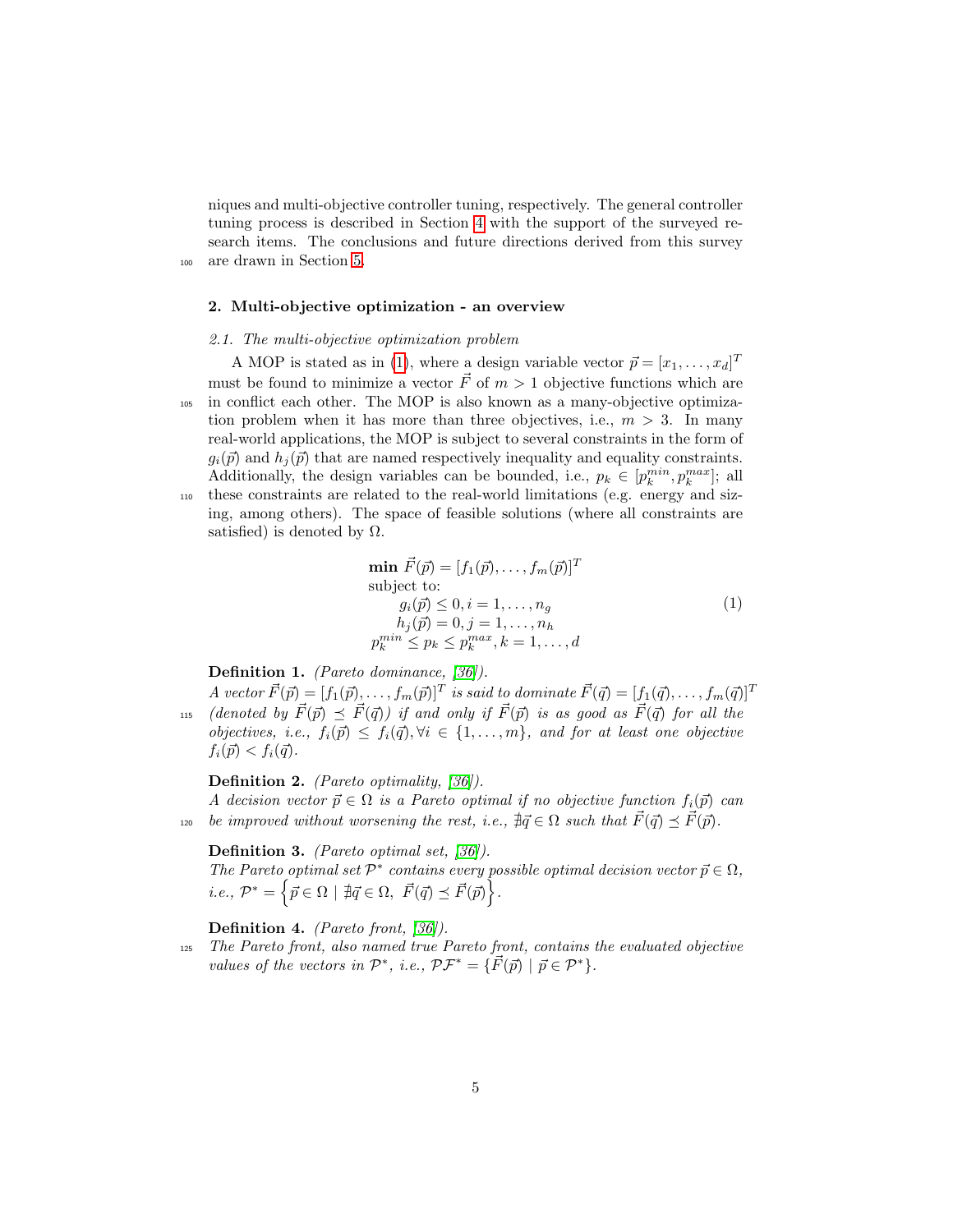## 2.2. Multi-objective meta-heuristic optimizers

Since there is no conventional definition of Meta-heuristic Optimizer (MHO) [\[37\]](#page-47-6), in this work, it is conceived as a stochastic computational technique that <sup>130</sup> can find competitive solutions to optimization problems at a reasonable computational cost. Many MHOs are inspired by different biological processes, such as natural evolution. Among the advantages of using these techniques is their capability to solve very complex problems without requiring additional information of them, which many times is difficult to acquire (e.g., derivatives); the <sup>135</sup> problem with these techniques is that they cannot guarantee the feasibility nor the optimality of solutions. Still, for many real-world problems, a solution close to the optimal one (even when such a solution cannot be found) is useful enough.

In a MOP, several solutions represent different trade-offs among the objectives. Because of this, a Multi-objective Meta-heuristic Optimizer (MOMHO) <sup>140</sup> must be capable of finding as many different trade-offs as possible that allow the decision-maker to choose the most appropriate one for a given situation.

#### 2.3. Desirable features of the Pareto front approximation

It is important to remark that a MOMHO cannot guarantee to obtain the true Pareto front  $\mathcal{PF}^*$  but an approximation denoted by  $\mathcal{PF}^A$ . Therefore, the <sup>145</sup> quality of this approximation is an important criterion to take into account when selecting a MOMHO to solve a particular problem.

Some desirable features that allow observing the quality of the Pareto front approximation obtained with a MOMHO are presented below.

- 1. Capacity [\[38\]](#page-47-7): This feature is related to the number of non dominated solutions in the  $\mathcal{PF}^A$ . The more solutions, the more possibilities are to find a proper trade-off among the objectives. Fig. [1](#page-6-0) shows two approximated fronts in  $\mathbb{R}^2$  with a different number of solutions.
	- 2. Convergence [\[39\]](#page-47-8): It is preferred that the obtained solutions in the  $\mathcal{PF}^A$ are near to  $\mathcal{PF}^*$ . It is important to highlight that for almost all real-world MOPs; the real Pareto front is unknown. Fig. [2](#page-6-1) presents two fronts in  $\mathbb{R}^2$ with different convergence levels.
- 3. Diversity [\[39\]](#page-47-8): It is highly desirable that the found trade-offs are not very similar among them. In other words, the solutions in the  $\mathcal{PF}^A$  must be as well distributed as possible, i.e., they must be uniformly separated and spread along the  $\mathcal{PF}^*$ . In Fig. [3,](#page-7-0) two fronts in  $\mathbb{R}^2$  with different spacing among solutions are presented.
- 4. Pertinence [\[39\]](#page-47-8): When some desired regions of the objective function space are well established (i.e., the designer a priori knows where the most promising solutions are located), a  $\mathcal{PF}^A$  that is located within these regions is preferred. Fig. [4](#page-7-1) shows two fronts in  $\mathbb{R}^2$  and their relation with a preferred region.

Different performance metrics provide a quantitative value of an approximation quality [\[38\]](#page-47-7). Using these metrics allows the performance comparison among MOMHOs [\[40\]](#page-47-9). Some of the most popular metrics to compare MOMHOs are:

155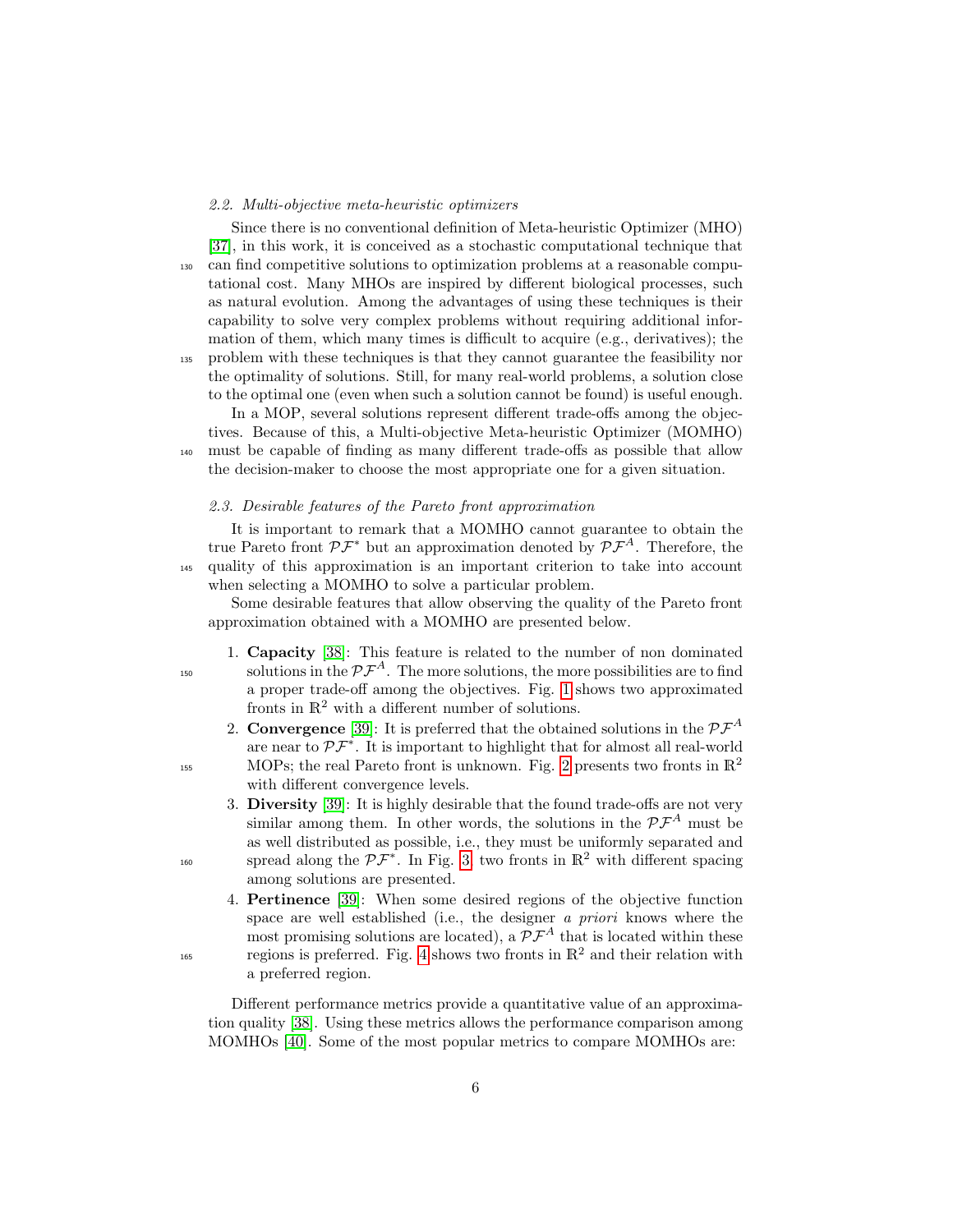

<span id="page-6-0"></span>Figure 1: Comparison of two different Pareto front approximations in terms of capacity. The front on the left has more solutions than the one on the right, then the first is more desirable.



<span id="page-6-1"></span>Figure 2: Comparison of two different Pareto front approximations in terms of convergence. The solutions of the front on the left are closer to the true Pareto front than the ones of the front on the right, then the first is more desirable.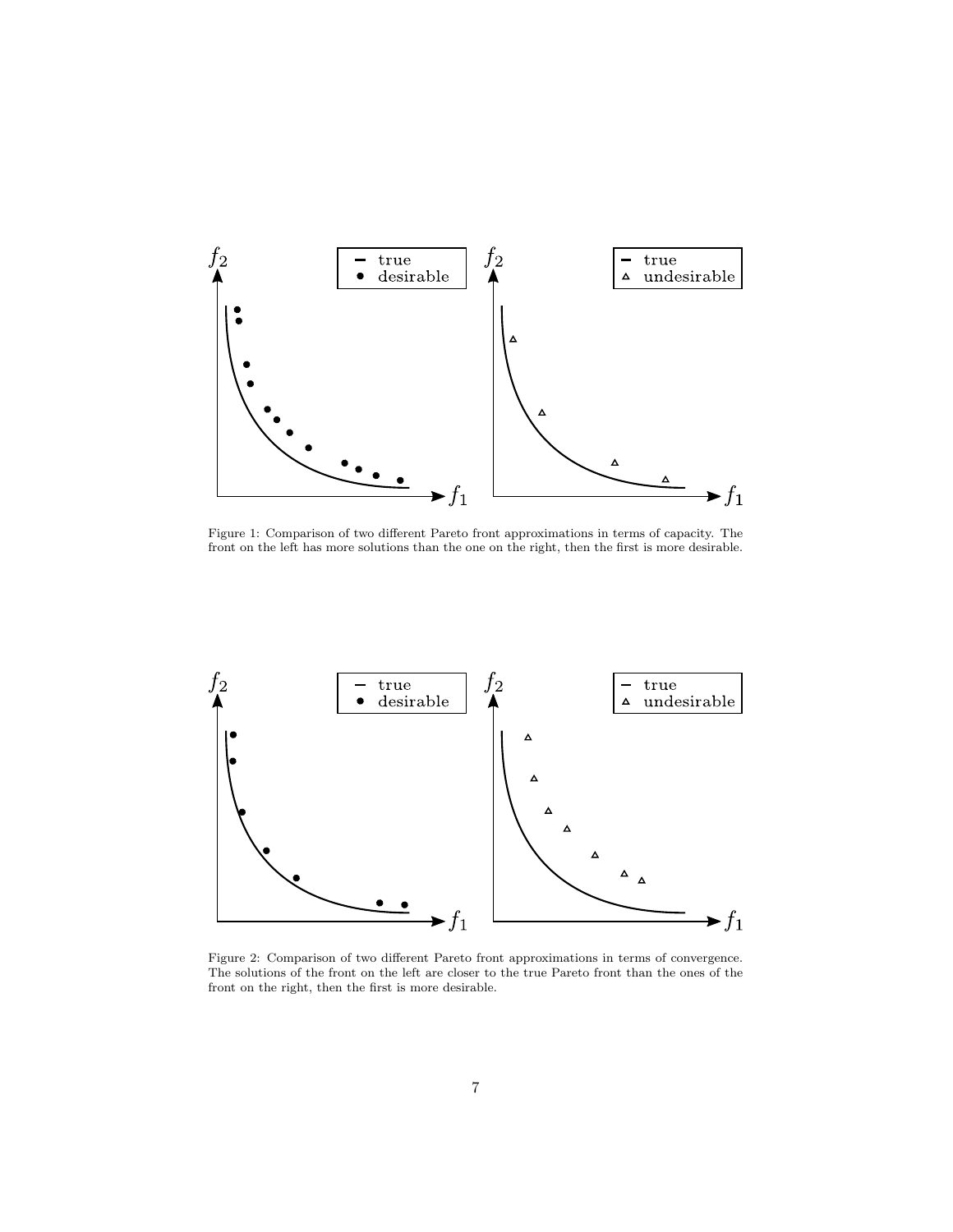

<span id="page-7-0"></span>Figure 3: Comparison of two different Pareto front approximations in terms of diversity. The solutions of the front on the left are better distributed than the ones of the front on the right, then the first is more desirable.



<span id="page-7-1"></span>Figure 4: Comparison of two different Pareto front approximations in terms of pertinence. The solutions of the front on the left are all in the preferred region unlike the ones of the front on the right, then the first is more desirable.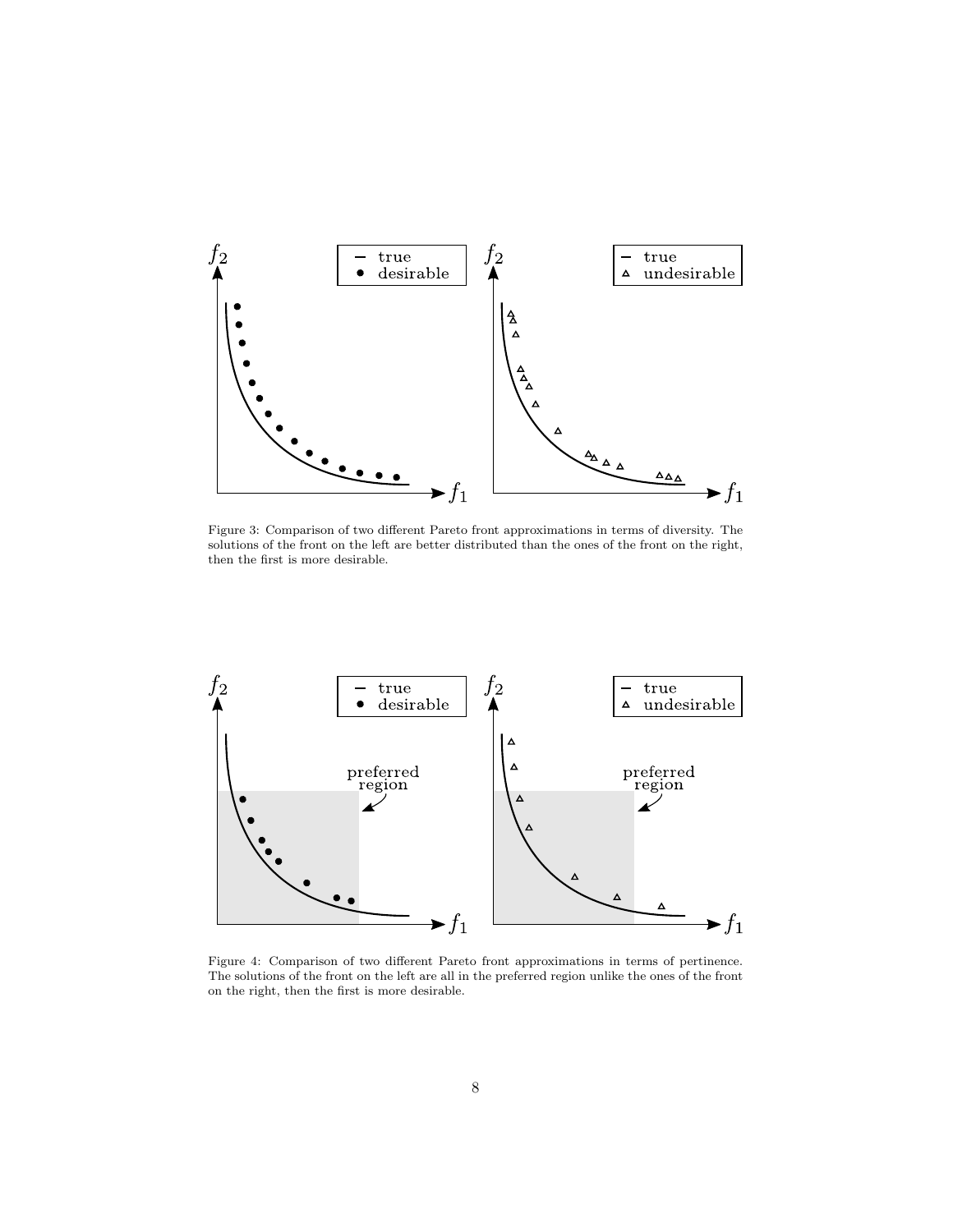- <sup>170</sup> Overall non-dominated vector generation (ONVG) [\[41\]](#page-48-0): Gives the number of non-dominated solutions in the  $\mathcal{PF}^A$ .
	- Generational distance (GD) [\[42\]](#page-48-1): Provides the degree of proximity based on the distance between the  $\mathcal{PF}^A$  and a subset of the  $\mathcal{PF}^*$ .
- Hyper-volume (HV) [\[43\]](#page-48-2): Given a reference point, this metric measures  $_{175}$  both, the closeness to the  $\mathcal{PF}^*$  and the diversity among the solutions in the  $\mathcal{P}\mathcal{F}^A$ .
	- Spacing (SP) [\[44\]](#page-48-3): Calculates the closest distance of pairwise solutions in the  $\mathcal{PF}^{A}$ .
- Two-set coverage (C-metric) [\[45\]](#page-48-4): It is a binary metric that measures the <sup>180</sup> coverage proportion regarding the number of dominated solutions between two different sets  $\mathcal{PF}_1^A$  and  $\mathcal{PF}_2^A$ .
	- Metric  $\Delta (\Delta)$  [\[46\]](#page-48-5): Measures the extension of the spread achieved among non-dominated solutions in the  $\mathcal{PF}^A$ .
- Error ratio (ER) [\[44\]](#page-48-3): Considers the error in the intersection of the  $\mathcal{PF}^A$ <sup>185</sup> and a subset of the  $\mathcal{PF}^*$ .
	- Binary epsilon indicator  $(I_{\epsilon})$  [\[47\]](#page-48-6): Gives the value of  $\epsilon$  required to translate/scale a subset of the  $\mathcal{PF}^*$  to be dominated by the  $\mathcal{PF}^A$ .
	- Averaged Hausdorff Distances [\[48\]](#page-48-7): Measure the distance between two approximations  $\mathcal{PF}_1^A$  and  $\mathcal{PF}_2^A$ .
- <sup>190</sup> Inverted Generational Distance (IGD) [\[49\]](#page-48-8): Determines the average distance from a  $\mathcal{PF}^A$  to a reference set.

Although the above metrics are found recurrently in the specialized literature, many other alternatives can be useful in multi-objective optimization tasks. Some of these alternatives can be found in [\[50\]](#page-48-9).

<sup>195</sup> All the above metrics can help to know the effectiveness of a MOMHO in search of solutions for a given MOP and then could provide enough evidence for its use in a real scenario. According to the multi-objective 'No Free Lunch' and 'Free Leftovers' theorems [\[51\]](#page-49-0), it may be necessary to compare a reasonable number of MOMHO using different metrics to opt for a single alternative.

<sup>200</sup> 2.4. Meta-heuristic search approaches

Some important features of the  $\mathcal{PF}^A$  are described above; now it concerns to review the mechanisms adopted by the MOMHOs to obtain this approximation.

Many successful meta-heuristics have been developed over time. They differ from each other by the operators they use to interrelate the solutions from an <sup>205</sup> initial set and generate improved alternatives.

There are three recurrently used meta-heuristics in controller tuning, these are the Genetic Algorithm (GA) [\[52\]](#page-49-1), Differential Evolution (DE) [\[53\]](#page-49-2) and Particle Swarm Optimization (PSO) [\[54\]](#page-49-3).

- 
-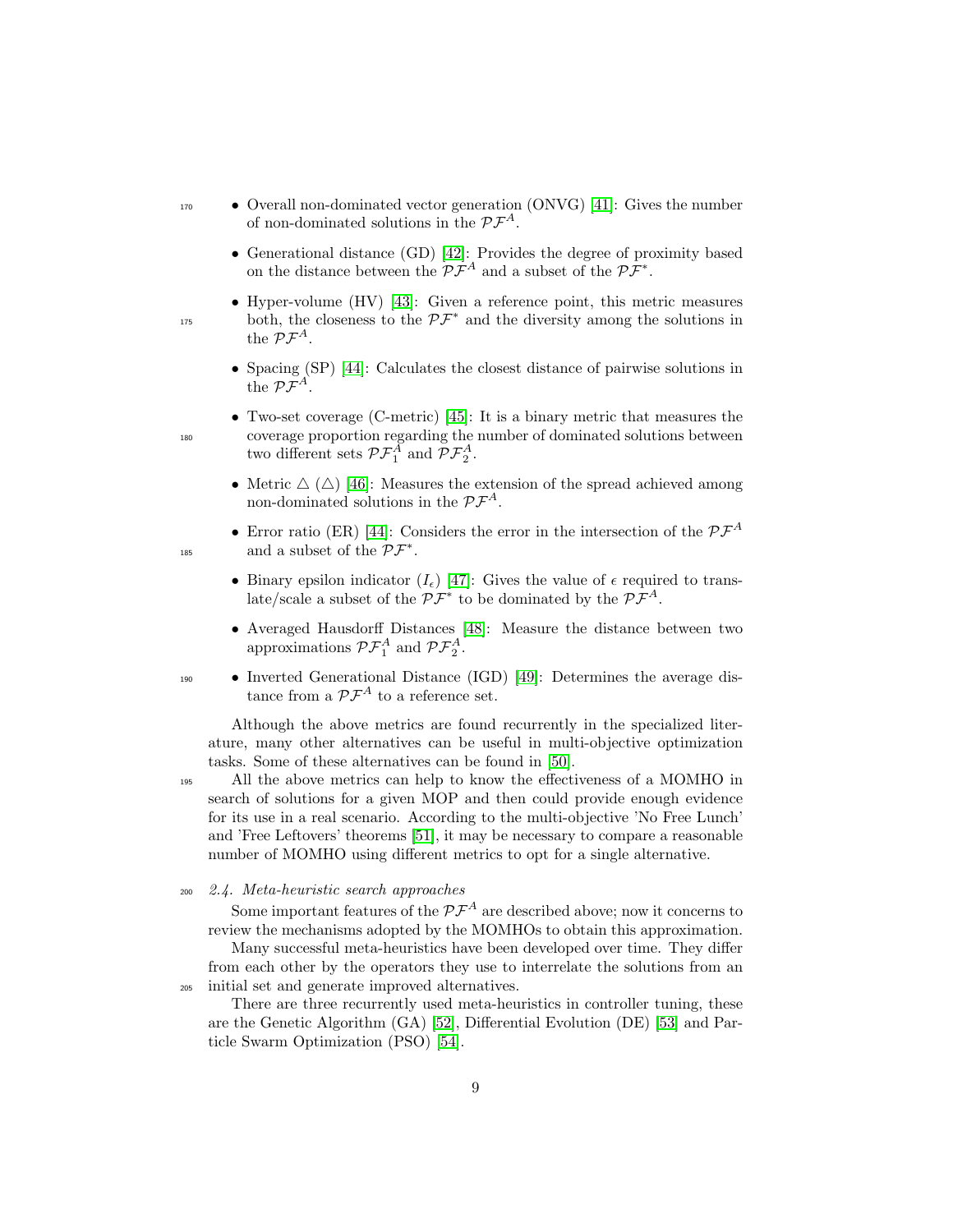Other popular and relatively recent meta-heuristics, which can be less fre-<sup>210</sup> quently found in several controller tuning works, are the Bat Algorithm (BA) [\[55\]](#page-49-4), the Firefly Algorithm (FA) [\[56\]](#page-49-5), the Cuckoo Search (CS) [\[57\]](#page-49-6) and the Harmony Search (HS) [\[58\]](#page-49-7).

The above mentioned meta-heuristic techniques are all designed initially for solving global optimization problems. By including a multi-objective search <sup>215</sup> mechanism, they can extend their operation to the solution of MOPs.

The multi-objective search mechanisms used by the MOMHOs can be classified in the following groups:

- 1. **Dominance-based:** The search of the  $\mathcal{PF}^A$  is guided based on the Pareto dominance, i.e., Pareto optimality is used to find the best trade-off <sup>220</sup> among candidate solutions. In this case, a solution that dominates another or a solution that is less dominated by a solution set is preferred and must persist. Some representative MOMHOs under this approach are the Multi-objective Genetic Algorithm (MOGA) [\[59\]](#page-49-8), Non-dominated Sorting Genetic Algorithm II (NSGA-II) [\[60\]](#page-49-9), Multi-objective Particle Swarm <sup>225</sup> Optimization (MOPSO) [\[61\]](#page-49-10) and Multi-objective Differential Evolution (MODE) [\[62\]](#page-50-0).
- 2. Decomposition-based: In this approach, the MOP is decomposed into a finite number of scalar optimization sub-problems (single-objective problems) which are optimized simultaneously. MOEA/D [\[63\]](#page-50-1) is a well known <sup>230</sup> decomposition-based MOMHO.
	- 3. Metric-driven: In this class of MOMHOs, a performance metric is used to select potentially good solutions from a candidate solution set. Some examples of MOMHOs are I-SIBEA [\[58\]](#page-49-7) and HypE [\[64\]](#page-50-2).
- 4. Hybrid: The search in this approach includes features from the above <sup>235</sup> three [\[65\]](#page-50-3). A representative alternative from this class is the Non-dominated Sorting Genetic Algorithm III (NSGA-III) [\[65\]](#page-50-3).

# 2.5. Decision making

The decision-making stage is related to the selection of the best trade-off for its later implementation, depending on the application necessities or preferences <sup>240</sup> (desired or expected values of the objective functions).

- There are three ways to handle these preferences [\[36\]](#page-47-5):
- 1. A priori: The decision making is performed before searching for solutions. Using well-established preferences about the objectives is possible to define an aggregate objective function that indicates the pertinence <sup>245</sup> degree of solutions. In some cases, the MOP can be transformed into a single-objective problem whose global solution includes the desired tradeoff.

A *posteriori*: The search process is performed before making decisions. Once the Pareto front approximation is obtained, the decision-maker can <sup>250</sup> select/sample the best trade-off. Currently, there is a vast diversity of a posteriori decision-makers among which stand out those based on the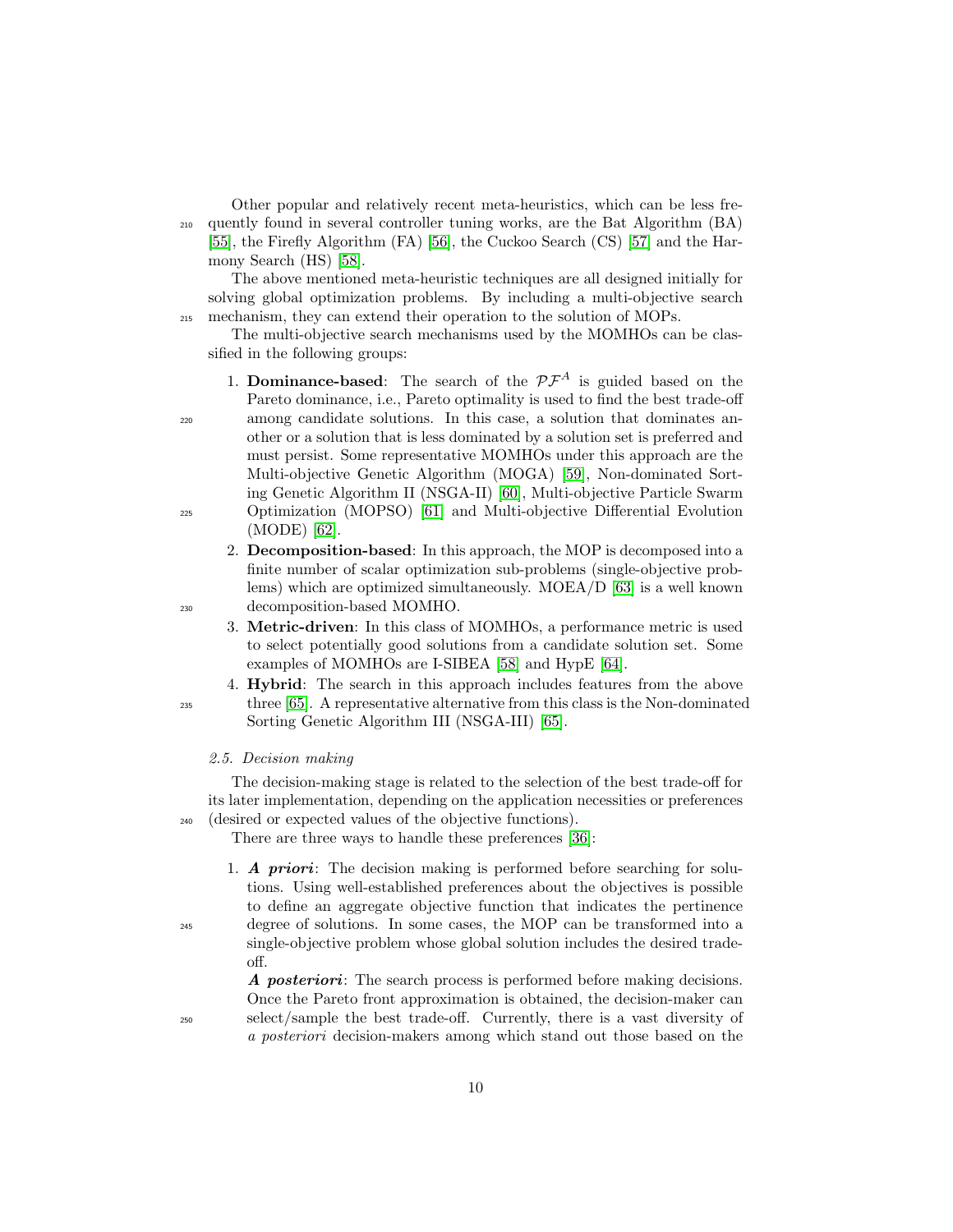position of solutions [\[66\]](#page-50-4), on the closeness to a well-established reference point [\[67\]](#page-50-5), on the value of a utility function that ponders the preference of each objective [\[68\]](#page-50-6), or on the subjective analysis of a human designer through the visualization of the  $\mathcal{PF}^A$  combined with his/her experience [\[69\]](#page-50-7).

Progressive/Interactive: The preferences are incorporated during the search process (these could be altered over time using the search knowledge). The decision-maker continuously provides information about pref-<sup>260</sup> erences to guide the search. Fuzzy rules [\[70\]](#page-50-8) and neural networks [\[71\]](#page-50-9) have been successfully used to progressively distinguish and promote solutions that belong to a preferable region of interest during the search. Other popular interactive approaches update a reference point automat-ically [\[72,](#page-50-10) [73\]](#page-51-0). An additional progressive approach displays the  $\mathcal{PF}^A$  to <sup>265</sup> allow the expert designer to update the preference criteria for each search iteration [\[74\]](#page-51-1).

Regardless of the used way of preference handling, several mechanisms allow the decision making, and they can be summarized into two categories:

• Empirical: The designer experience plays the leading role in decision-<sup>270</sup> making. This category is sometimes related to a human-supported decision. Therefore, the human decision-maker can use visualization methods [\[69\]](#page-50-7), a trial and error approach, and subjective analysis of objectives to select the best trade-off solution.

• Utility-based: A utility function is used to determine the closeness of <sup>275</sup> a solution to a preferred trade-off (or a preferred region of the objective function space). This kind of preference handling is related to automated decision making. Some well-known mechanisms are the weighted sum, goal programming, indicator-based, reference point-based, and physical programming methods [\[36,](#page-47-5) [75\]](#page-51-2). Position-based approaches are also con-<sup>280</sup> sidered in this category, i.e., the best trade-off solution is selected considering its position in the Pareto front approximation (e.g., knee, average and extreme solutions concerning one particular objective).

# <span id="page-10-0"></span>3. The controller tuning problem

## 3.1. The general controller tuning problem

<sup>285</sup> As described before, controllers are elements used to govern the behavior of dynamic systems that generate successful engineering applications. The main goal of the controllers is then to guarantee the stability of a dynamic system response.

Although the controllers are theoretically designed to guarantee stability, <sup>290</sup> they have a set of parameters that determine how systems stabilize. These parameters can be adjusted to fit different performance conditions such as speeding up the stabilization time [\[76\]](#page-51-3), allowing recovery of stability under uncertainties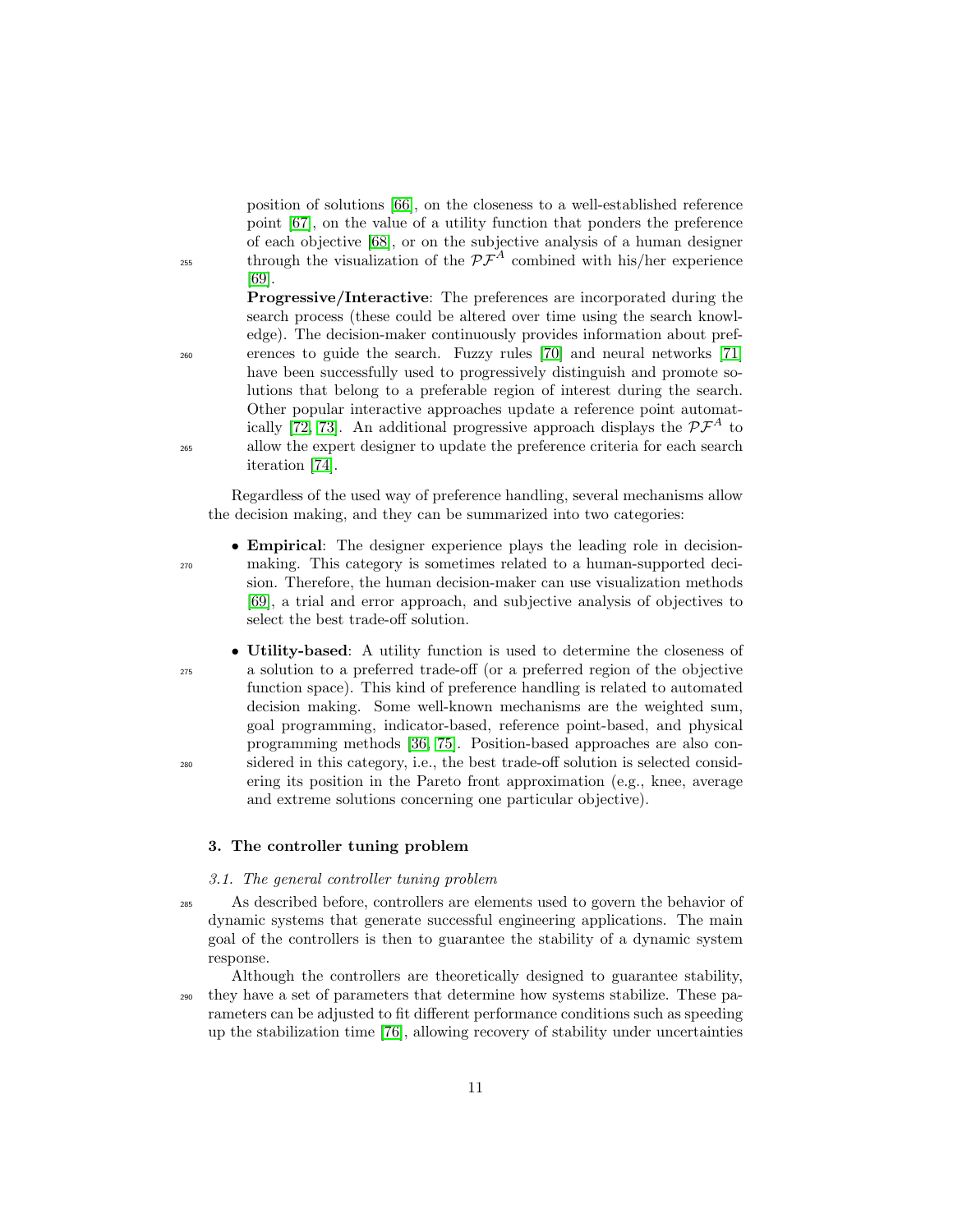

<span id="page-11-0"></span>Figure 5: Control performances achieved by different controller parameters.

or disturbances [\[77\]](#page-51-4), smoothing the transition to stability [\[78\]](#page-51-5), to name but a few.

 $F$ ig. [5](#page-11-0) illustrates how different parameter sets, denoted by  $\theta_0$ ,  $\theta_1$ , and  $\theta_2$ , used in the same controller structure, affect the stabilization towards a reference of the dynamic system (also known as the plant).

The correct establishment of the controller parameters is usually a difficult task, known as controller tuning, and depends on the application necessities. <sup>300</sup> The general controller tuning problem refers to the search for a set of controller parameters that stabilizes the dynamic system response under an established performance criterion that fits the above necessities (performance conditions).

#### 3.2. The multi-objective controller tuning problem

Engineering applications have become more demanding over time, in the <sup>305</sup> sense that they require dynamic systems that satisfy different and conflicting necessities (i.e., one necessity cannot be fulfilled entirely without harming the fulfillment of the others). Then, the tuning of the controllers required to govern those dynamic systems becomes a harder task.

Nevertheless, this modern trend of engineering applications aligns naturally <sup>310</sup> with the theory of multi-objective optimization summarized in Section [2.](#page-4-0) Without losing generality, Fig. [6](#page-12-0) shows the usual steps for the multi-objective controller tuning, which are described next:

- 1. Study the plant features: This activity is referred to the analysis of the plant features such as the number of inputs and outputs, the type <sup>315</sup> of behavior (linear or nonlinear), and the proper nature of the task that performs, the above to obtain a model for simulation.
	- 2. Select a controller structure: Based on the model, it is possible to select a suitable controller structure that successfully stabilizes the plant behavior.
	-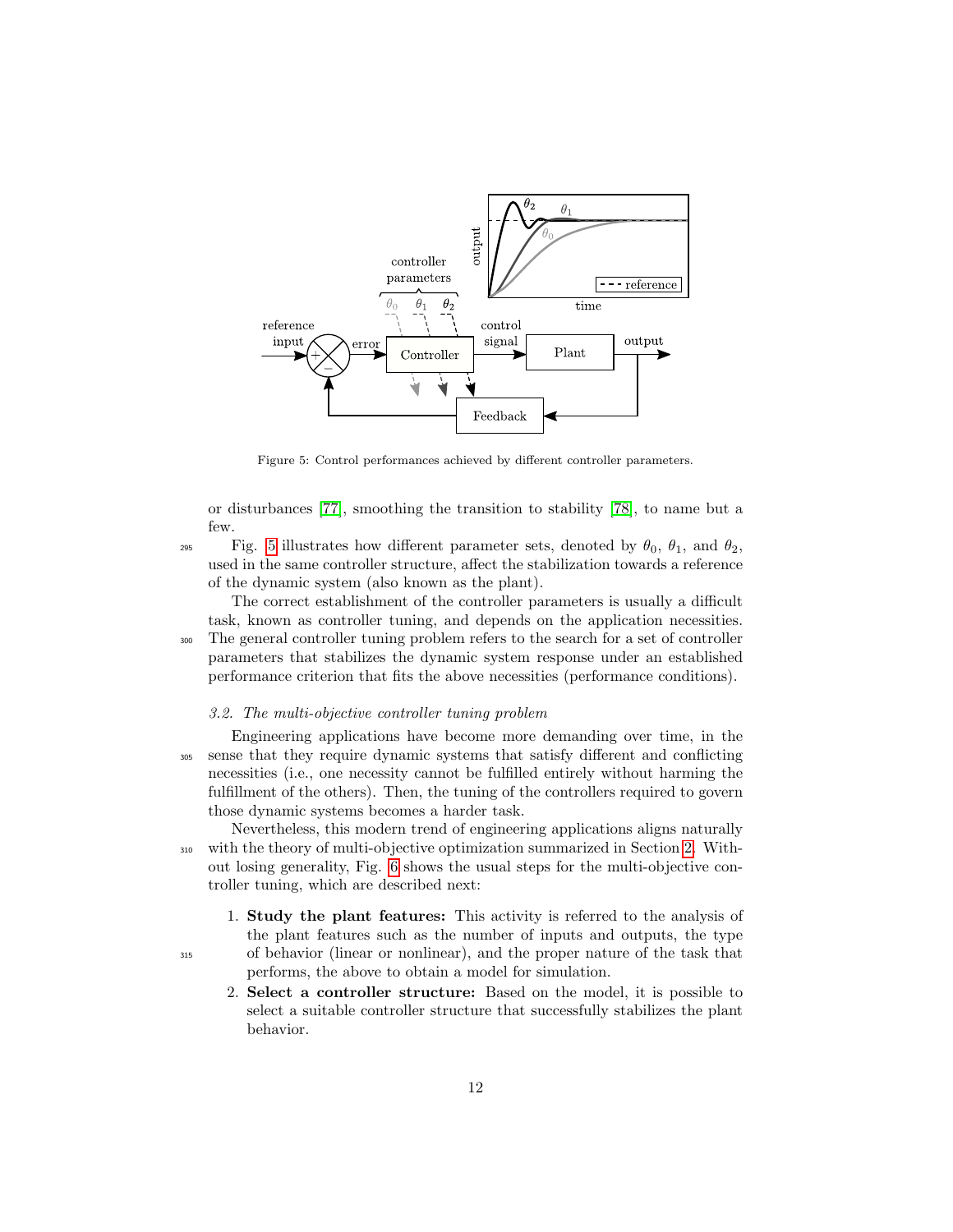

<span id="page-12-0"></span>Figure 6: Typical steps for the multi-objective controller tuning.

- <sup>320</sup> 3. Determine the tunable controller parameters: No matter the selected controller structure, it has a set of parameters that directly compromises the controller operation and the plant response. The designer must determine which of these parameters are used for tuning and which remain fixed to a predetermined value.
- <sup>325</sup> 4. Establish the desired performance objectives: Depending on the application necessities, the designer has to establish the conflicting performance criteria that are considered for controller tuning. These criteria are related to the minimization or maximization of quantitative indicators, which are related to the system response, that formally define a <sup>330</sup> multi-objective optimization problem.
- 5. Test different sets of controller parameters: Considering the difficulty in obtaining analytical solutions to engineering optimization problems, such as the controller tuning one, several alternatives (candidate sets of controller parameters) must be proposed and tested in simulation to ob-<sup>335</sup> tain their degree of compliance with the application necessities. A way to search for suitable candidate sets is based on the use of a multi-objective meta-heuristic approach, which is described in Section [4.](#page-13-0)
- 6. Select the most suitable set of controller parameters: Using the degree of compliance of each solution, a subset of solutions with unbeat-<sup>340</sup> able (non-dominated) performance trade-offs is identified. Then, a single alternative is chosen from it to be implemented in the final application.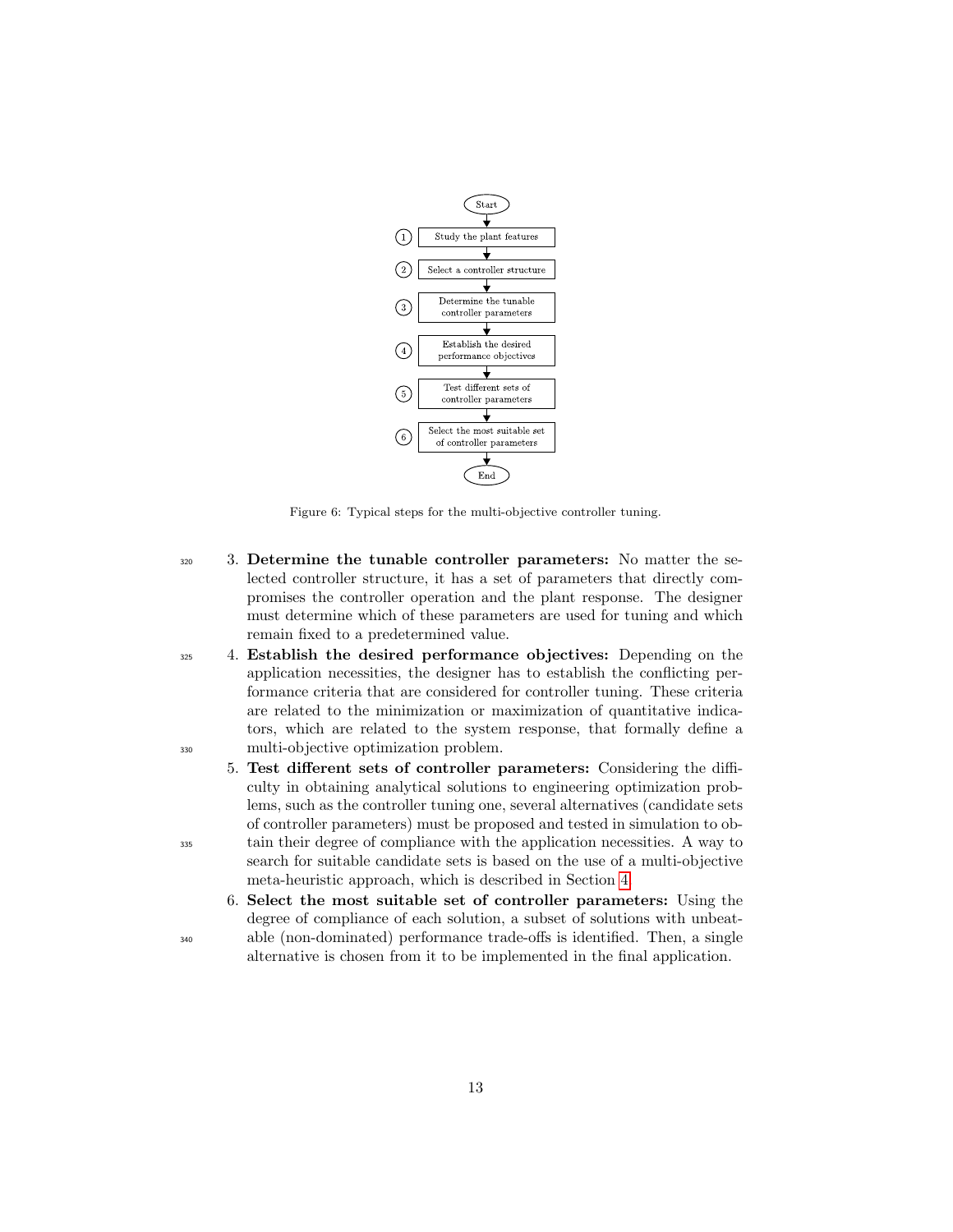

<span id="page-13-1"></span>Figure 7: General Multi-objective Meta-heuristic Optimization Controller Tuning Process (MOMHOCTP).

# <span id="page-13-0"></span>4. Multi-objective meta-heuristic optimization in the controller tuning problem

Fig. [7](#page-13-1) shows the general Multi-objective Meta-heuristic Optimization Con-<sup>345</sup> troller Tuning Process (MOMHOCTP). In this, a MOP is stated based on different performance criteria, and a MOMHO is used to find the controller parameters with the best trade-offs. Each parameter configuration must be tested through a dynamic simulation to measure the controller performance and select the most promising alternatives. After the best trade-offs are found, the <sup>350</sup> decision-maker is responsible for choosing a single parameter configuration to be implanted in the real controller.

At this point, it is important to highlight that the process in Fig. [7](#page-13-1) describes the controller tuning based on an offline optimization where the best-found parameters are implanted in the controller of the final application and remain

- <sup>355</sup> fixed. It means that there are no time limitations in the decision making, and some tests or evaluations can be performed before opting for the final configuration. On the other hand, in the controller tuning based on online optimization, which belongs to the class of adaptive controller tuning methods, the best parameters are obtained during the operation of the closed-loop system. In other <sup>360</sup> words, the controller tuning process in Fig. [7](#page-13-1) is recurrently performed to obtain
- different configurations along time. In this case, automated decision making becomes indispensable since it is not possible to validate all the obtained parameter configurations found by the MOMHO.

Relevant aspects of the process in Fig. [7](#page-13-1) are discussed in detail next, based <sup>365</sup> on the sustenance of relevant research works found in the specialized literature.

# <span id="page-13-2"></span>4.1. Plant

The plant in Fig. [7-](#page-13-1)A is a system that commonly includes, but is not limited to, the dynamics of electrical, mechanical, or pneumatic elements. Plant behavior must be adequately governed to generate useful applications.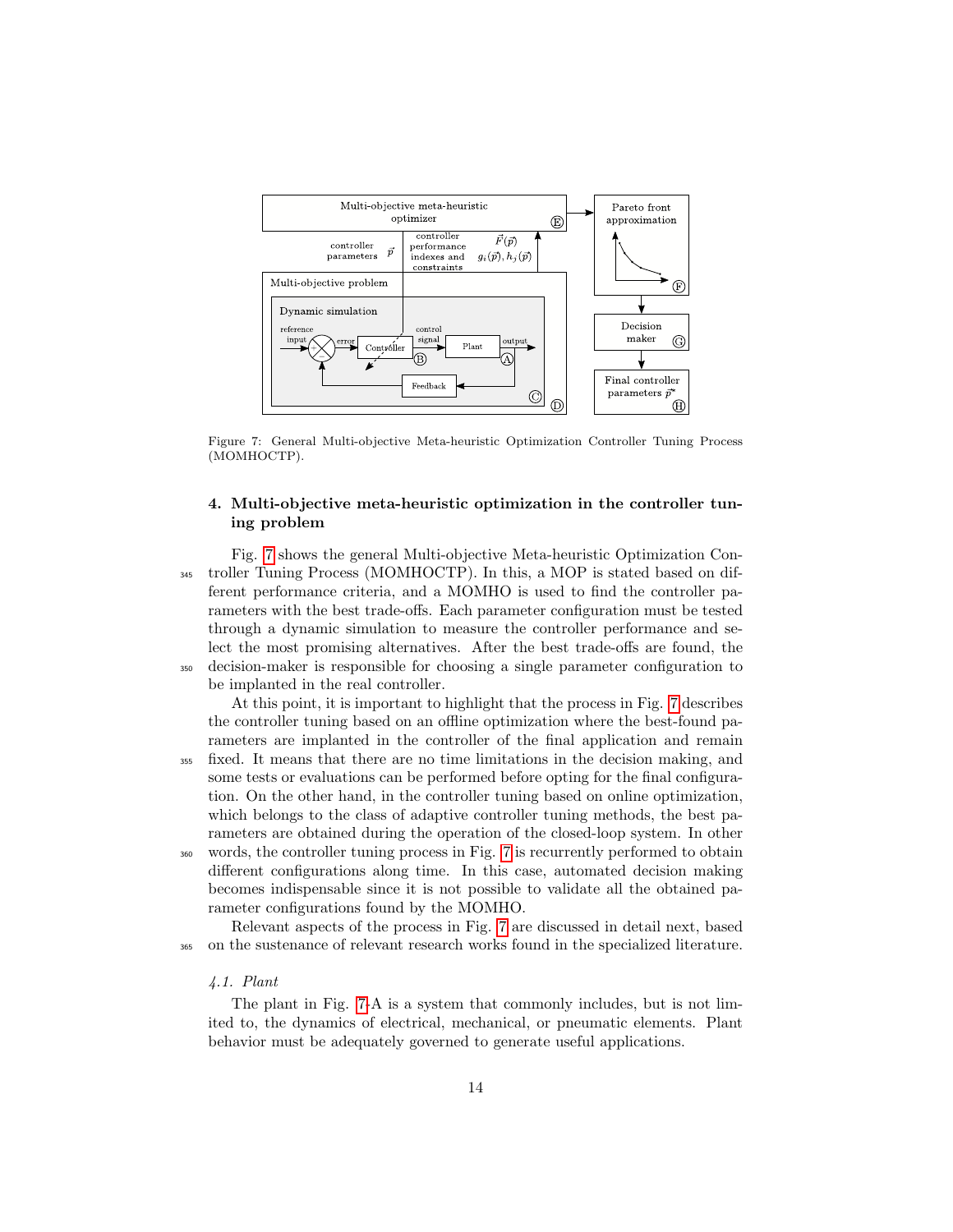$370$  For all works that adopt the MOMHOCTP, the plant is not handled directly, but a model is used instead. The above is to prevent damage or wear in the real plant due to tests with low-quality or preliminary controller parameter configurations.

Plants' natural behavior is always nonlinear, and nonlinear models can be <sup>375</sup> obtained as state-space representations through system dynamic analysis [\[79\]](#page-51-6) or identification [\[80\]](#page-51-7). Nevertheless, it is sometimes useful to assume the plant behavior to be within a certain operating region, which can be linearly modeled and represented in the form of a transfer function. An accurate plant model is highly necessary for controller tuning, but its obtaining is beyond the scope of <sup>380</sup> this work.

What is interesting is the trend in usage patterns of different types of plant models and their inclusion in real-world applications. In this way, Tables [1](#page-16-0) and [2](#page-17-0) summarize the plant model choices in the MOMHOCTP for the reviewed works. It is observed that about of 70% of the works use linear models, and <sup>385</sup> most of them correspond to benchmarked or proposed test plants. The rest of the adopted linear models are related to well-known plants such as voltage regulators, power generation systems, gas production systems, distillation systems, and aerial vehicles. On the other hand, the remaining 30% of works uses nonlinear models related to vehicles, robotic manipulators, and mechanical

<sup>390</sup> systems.

An important feature of a plant (and its model) which has a direct impact in the MOMHOCTP (this is discussed in depth in the MOP formulation) is its number of inputs and outputs. According to this, the plant can be Single-input Single-output (SISO) or Multi-input Multi-output (MIMO). Tables [1](#page-16-0) and [2](#page-17-0) also <sup>395</sup> indicate that 51% of the studied plants are SISO and 49% are MIMO.

#### <span id="page-14-0"></span>4.2. Controller

The controller in Fig. [7-](#page-13-1)B aims to govern the plant behavior to reach a reference input. It has a set of tunable parameters, denoted by  $\vec{p}$ , which includes variables related to a predefined control structure.

<sup>400</sup> Tables [1](#page-16-0) and [2](#page-17-0) show trends in the selection of controller structures to govern the plants described in Section [4.1](#page-13-2) and they are detailed next:

- PID-like controllers: This class considers the linear PI, PD, PID, and FOPID controllers. They cover 62% of the controller structure choices. This overwhelming use of PID-like controllers can be due to their simplic-<sup>405</sup> ity and high performance that makes them to be present in most industrial applications [\[81\]](#page-51-8).
- Fuzzy controllers: This kind of nonlinear controllers can convert a set of control rules given by expert knowledge into an automatic control strategy to handle unknown or unmodeled system dynamics [\[82\]](#page-51-9). 11% of the <sup>410</sup> selected controllers rely on this type.
- 
- Robust controllers: This class is referred to as those controllers that use the H<sub>2</sub>, H<sub>∞</sub>, H<sub>2</sub>/H<sub>∞</sub>, and H<sub>2</sub>/H<sub>2</sub> design methods to be synthesized with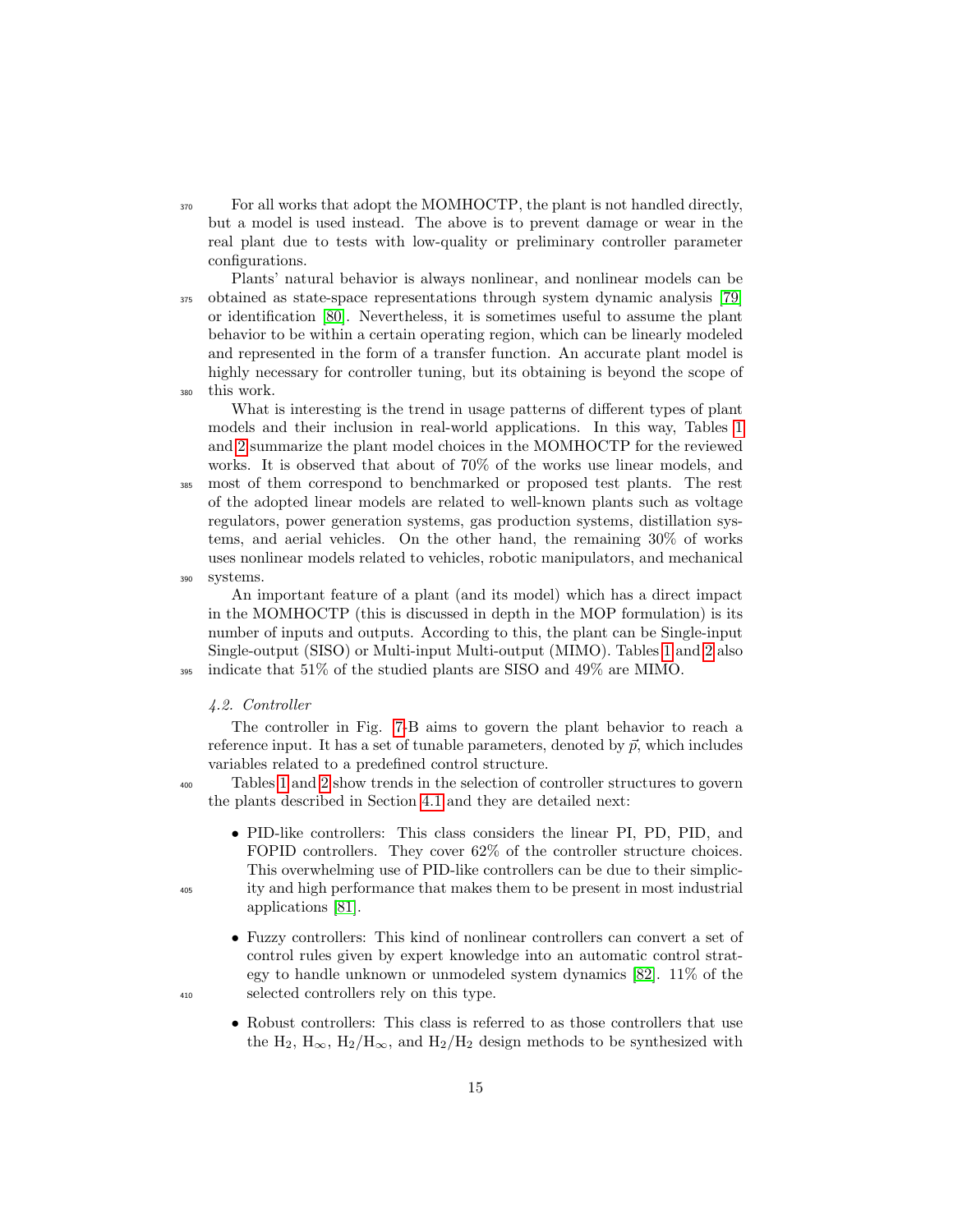high-robustness and less-sensitivity to noise or disturbances. Only 6% of the works adopt robust controllers. The above can be due to their high <sup>415</sup> level of abstraction and complexity which complicate its use in practice, Nevertheless, later in Section [4.4,](#page-18-0) it is observed that any controller can be endowed with high-robustness and less-sensitivity by selecting the right objectives.

• Other controllers: The remaining 21% of works adopt more particular <sup>420</sup> alternatives that by themselves do not constitute a broad enough set of studies to originate a class. These alternatives are the Linear Quadratic Regulator (LQR), the Sliding Mode Controller (SMC), the Optimal Model Predictive Controller parameterized with Laguerre functions (LOMPC), the RST controller, the inverse dynamic controller (IDC), the PD con-<sup>425</sup> troller with Iterative Learning algorithm (PD-IL), the PID controller of the Instrument Society of America (PID-ISA), the Finite Word-Length (FWL) PID controller, nonlinear PID controller variants, and other specific purpose and state feedback controllers.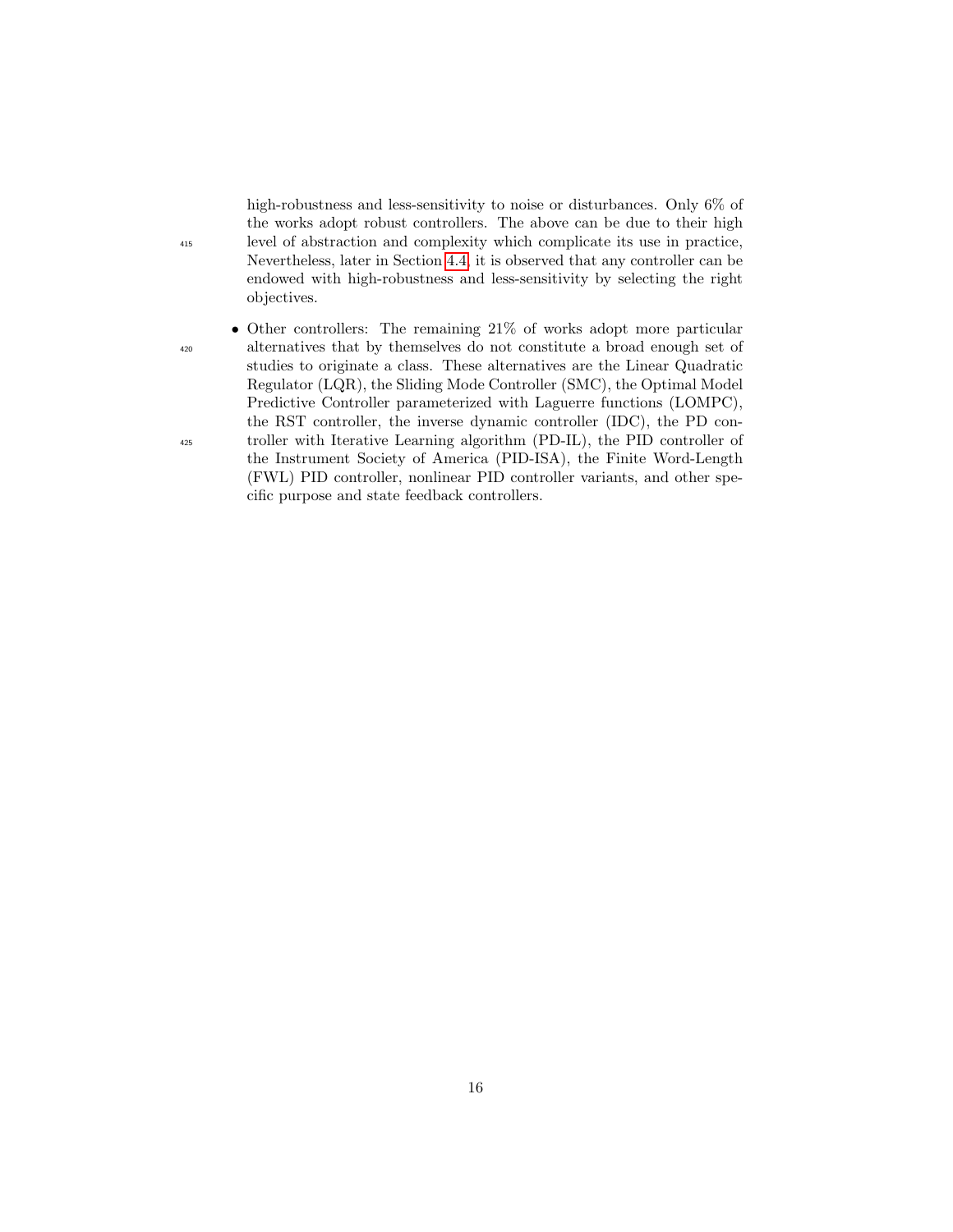<span id="page-16-0"></span>Table 1: Plants and controller structures adopted in the MOMHOCTP (Part I).

| Ref.                          | rable 1. I fame and controller seructures adopted in the incremental $\left(1 \text{ at } 1\right)$ .<br>Controller type † | Plant type $\ddagger$                                     |
|-------------------------------|----------------------------------------------------------------------------------------------------------------------------|-----------------------------------------------------------|
| [86]                          | Linear, PI controller                                                                                                      | Linear, MIMO, coal gasifier                               |
| [87]                          | Linear, PID+FOPID controller                                                                                               | Linear, SISO, synchronous generator excitation syst       |
| 88                            | Linear, PID+PI controller                                                                                                  | Linear, MIMO, refrigeration system based on vapor         |
|                               |                                                                                                                            | compression                                               |
| [89]                          | Nonlinear, Fuzzy FOPID controller / Nonlinear, Fuzzy PID                                                                   | Nonlinear, MIMO, 2-link robotic manipulator               |
|                               | controller / Linear, PID controller                                                                                        |                                                           |
| 90                            | Linear, Proportional Integral Derivative (PID) controller                                                                  | Linear, SISO, AVR                                         |
| $[91]$                        | Nonlinear, NL-PID controller / Nonlinear, NLF-PID controller /                                                             | Nonlinear, MIMO, 2-link robotic manipulator               |
|                               | Linear, FOPID controller / Linear, PID controller                                                                          |                                                           |
|                               | Linear, LQR-Fractional Order Proportional Integral Derivative                                                              | Linear, SISO, FO plants                                   |
| [92]                          | (FOPID) controller                                                                                                         |                                                           |
| 93                            |                                                                                                                            | Linear, MIMO depropanizer distillation column             |
| [94]                          | Linear, PI controller                                                                                                      |                                                           |
|                               | Linear, PID controller / Linear, FOPID controller                                                                          | Linear, SISO, AVR system                                  |
| [95]                          | Linear, PID controller / Linear, FOPID controller                                                                          | Linear, SISO, AVR system                                  |
| [96]                          | Linear, PID controller / Linear, FOPID controller                                                                          | Linear, SISO, HTRS                                        |
| [83]                          | Linear, PI controller                                                                                                      | Linear, MIMO, coal gasifier                               |
| 45                            | Linear, $\rm H_2$ controller with PI structure / Linear, $\rm H_2/H_\infty$                                                | Linear, SISO, stable plant                                |
|                               | controller                                                                                                                 |                                                           |
| 97                            | Linear, PID controller                                                                                                     | Linear, MIMO, greenhouse cultivation system               |
| [98]                          | Linear, FWL-PID controller                                                                                                 | Linear, SISO, benchmark systems                           |
| [99]                          | Linear, PID controller                                                                                                     | Nonlinear, MIMO, double pendulum                          |
| 100                           | Nonlinear, Fuzzy PI+D controller                                                                                           | Nonlinear, SISO, test process / Nonlinear, SISO, so       |
|                               |                                                                                                                            | plant                                                     |
| 101                           | Linear, PID-ISA                                                                                                            | Linear, SISO, test plants                                 |
| [102]                         | Linear, PI controller                                                                                                      | Nonlinear, SISO, FOPDT processes                          |
| 103                           | Nonlinear, Fuzzy FOPID                                                                                                     | Linear, SISO, FO plant                                    |
| [104]                         | Linear, PID controller                                                                                                     | Linear, SISO, AVR                                         |
| 105                           | Nonlinear, Fuzzy PID controller                                                                                            | Linear, SISO, AMB system                                  |
| [106]                         | Linear, FOPID controller                                                                                                   | Linear, SISO, aircraft                                    |
| [107]                         | Nonlinear, LOMPC                                                                                                           | Linear, SISO, discrete-time state-space system / Line     |
|                               |                                                                                                                            | MIMO, discrete-time state-space system                    |
| 42                            | Linear, $H_{\infty}$ robust controller                                                                                     | Linear, MIMO, Boeing 747 aircraft                         |
| $\left[43\right]$             | Linear, PD-IL controller                                                                                                   | Linear, SISO wiper system                                 |
| 108                           | Nonlinear, Fuzzy PID controller                                                                                            | Nonlinear, MIMO, inverted pendulum / Nonlinear,           |
|                               |                                                                                                                            | MIMO, ball and beam system                                |
| 109                           | Nonlinear, specific purpose controller                                                                                     | Nonlinear, SISO, vehicle                                  |
|                               | Linear, PID controller                                                                                                     |                                                           |
| $[110]$                       |                                                                                                                            | Linear, SISO benchmark plants / Linear, MIMO, te<br>plant |
|                               |                                                                                                                            |                                                           |
| 111                           | Linear, $H_2/H_{\infty}$ controller / Linear, $H_2/H_2$ controller                                                         | Linear, SISO, test plants / Linear, MIMO, test plan       |
| $[112]$                       | Linear, IOPID controller / Linear, FOPID controller                                                                        | Linear, SISO, FO plant                                    |
| 113                           | Linear, PID controller                                                                                                     | Linear, SISO, power systems                               |
| 114                           | Nonlinear, Fuzzy PID controller                                                                                            | Linear, SISO, DC motor                                    |
| 115                           | Linear, PID controller / Linear, I-PD controller                                                                           | Linear, SISO, patient model                               |
| 116                           | Linear, PID controller                                                                                                     | Linear, SISO, HTRS                                        |
| 117                           | Linear, PD controller                                                                                                      | Nonlinear, MIMO, inverted pendulum / Nonlinear,           |
|                               |                                                                                                                            | MIMO, ball and beam system                                |
| 46                            | Nonlinear, SMC                                                                                                             | Nonlinear, MIMO, biped robot                              |
| 118                           | Nonlinear, state feedback controller                                                                                       | Nonlinear, MIMO, biped robot                              |
| [84]                          | Linear, PI controller                                                                                                      | Linear, MIMO, coal gasifier                               |
| 44                            | Linear, RST controller                                                                                                     | Linear, SISO, electrical DC drive                         |
| 119                           | Linear, PI controller / Linear, PID controller                                                                             | Linear, SISO, open-loop unstable system / Linear, S       |
|                               |                                                                                                                            | triple pole system                                        |
| 120                           | Linear, PID controller                                                                                                     | Linear, SISO, CSTR system                                 |
| 41                            | Linear, PD controller                                                                                                      | Nonlinear, MIMO, double pendulum                          |
| $[121]$                       | Linear, PI controller                                                                                                      | Nonlinear, MIMO, CAC-ZVS three phase PFC conv             |
| $[122]$                       | Linear, PI controller                                                                                                      | Linear, MIMO, super-heater                                |
| [85]                          | Linear, PID controller                                                                                                     | Linear, MIMO, distillation column / Linear, MIMO          |
|                               |                                                                                                                            | F18/HARV fighter aircraft                                 |
| $[123]$                       | Nonlinear, Fuzzy inverse dynamics controller                                                                               | Nonlinear, MIMO, parallelogram mechanism                  |
| $[124]$                       | Linear, PID controller                                                                                                     | Linear, SISO, flexible link system                        |
| $[125]$                       | Linear, PI controller                                                                                                      | Linear, SISO, test plants                                 |
| $\left\lceil 75\right\rceil$  | Linear, PID <sub>n</sub> controller                                                                                        | Linear, SISO, boiler system / Linear, MIMO, boiler        |
|                               |                                                                                                                            |                                                           |
|                               | Linear, PI controller                                                                                                      | system<br>Linear, MIMO, UAV                               |
| $[126]$                       |                                                                                                                            |                                                           |
| [47]                          | Linear, PI controller                                                                                                      | Linear, MIMO, Wood and Berry distillation column          |
| $[127]$                       | Linear, PI controller                                                                                                      | Linear, MIMO, Wood and Berry distillation column          |
| [128]                         | Linear, PID controller                                                                                                     | Linear, SISO, Cholette reactor                            |
| $[129]$                       | Nonlinear, Fuzzy controller                                                                                                | Nonlinear, SISO, cantilever beam system                   |
| $[130]\diamond$               | Nonlinear, inverse dynamics controller                                                                                     | Linear, SISO, DC motor                                    |
| $\left\lceil 131\right\rceil$ | Linear, PI controller                                                                                                      | Linear, MIMO, super manoeuvrable fighter aircraft         |
| $\left\lceil 132\right\rceil$ | Linear, PI controller                                                                                                      | Linear, SISO, first-order-plus-dead-time process          |
| $\left\lceil 133\right\rceil$ | Linear, FOPID controller                                                                                                   | Linear, SISO, AVR system                                  |
| $\left\lceil 134\right\rceil$ | Linear, PID controller                                                                                                     | Nonlinear, MIMO, goethite Process                         |
|                               | † Controller type: Behavior, Structure.                                                                                    |                                                           |
|                               | <sup>‡</sup> Plant type: Behavior, Inputs and outputs, Class.                                                              |                                                           |

Linear, MIMO, coal gasifier Linear, SISO, synchronous generator excitation system Linear, MIMO, refrigeration system based on vapor compression Nonlinear, MIMO, 2-link robotic manipulator Linear, SISO, AVR Nonlinear, MIMO, 2-link robotic manipulator Linear, SISO, FO plants Linear, MIMO depropanizer distillation column Linear, SISO, AVR system Linear, SISO, AVR system Linear, SISO, HTRS Linear, MIMO, coal gasifier Linear, SISO, stable plant Linear, MIMO, greenhouse cultivation system Linear, SISO, benchmark systems Nonlinear, MIMO, double pendulum Nonlinear, SISO, test process / Nonlinear, SISO, solar plant Linear, SISO, test plants Nonlinear, SISO, FOPDT processes Linear, SISO, FO plant Linear, SISO, AVR Linear, SISO, AMB system Linear, SISO, aircraft Linear, SISO, discrete-time state-space system / Linear, MIMO, discrete-time state-space system Linear, MIMO, Boeing 747 aircraft Linear, SISO wiper system Nonlinear, MIMO, inverted pendulum / Nonlinear, MIMO, ball and beam system Nonlinear, SISO, vehicle Linear, SISO benchmark plants / Linear, MIMO, test plant Linear, SISO, test plants / Linear, MIMO, test plant Linear, SISO, FO plant Linear, SISO, power systems Linear, SISO, DC motor Linear, SISO, patient model Linear, SISO, HTRS Nonlinear, MIMO, inverted pendulum / Nonlinear, MIMO, ball and beam system Linear, MIMO, coal gasifier Linear, SISO, electrical DC drive Linear, SISO, open-loop unstable system / Linear, SISO, Nonlinear, MIMO, double pendulum Nonlinear, MIMO, CAC-ZVS three phase PFC converter Linear, MIMO, super-heater Linear, MIMO, distillation column / Linear, MIMO, F18/HARV fighter aircraft Nonlinear, MIMO, parallelogram mechanism  $\emph{Linear},$  SISO, flexible link system Linear, SISO, test plants Linear, SISO, boiler system / Linear, MIMO, boiler system Linear, MIMO, UAV Linear, SISO, Cholette reactor Nonlinear, SISO, cantilever beam system Linear, SISO, DC motor Linear, MIMO, super manoeuvrable fighter aircraft Linear, SISO, first-order-plus-dead-time process Linear, SISO, AVR system Nonlinear, MIMO, goethite Process

 $\diamond$  Online optimization approach.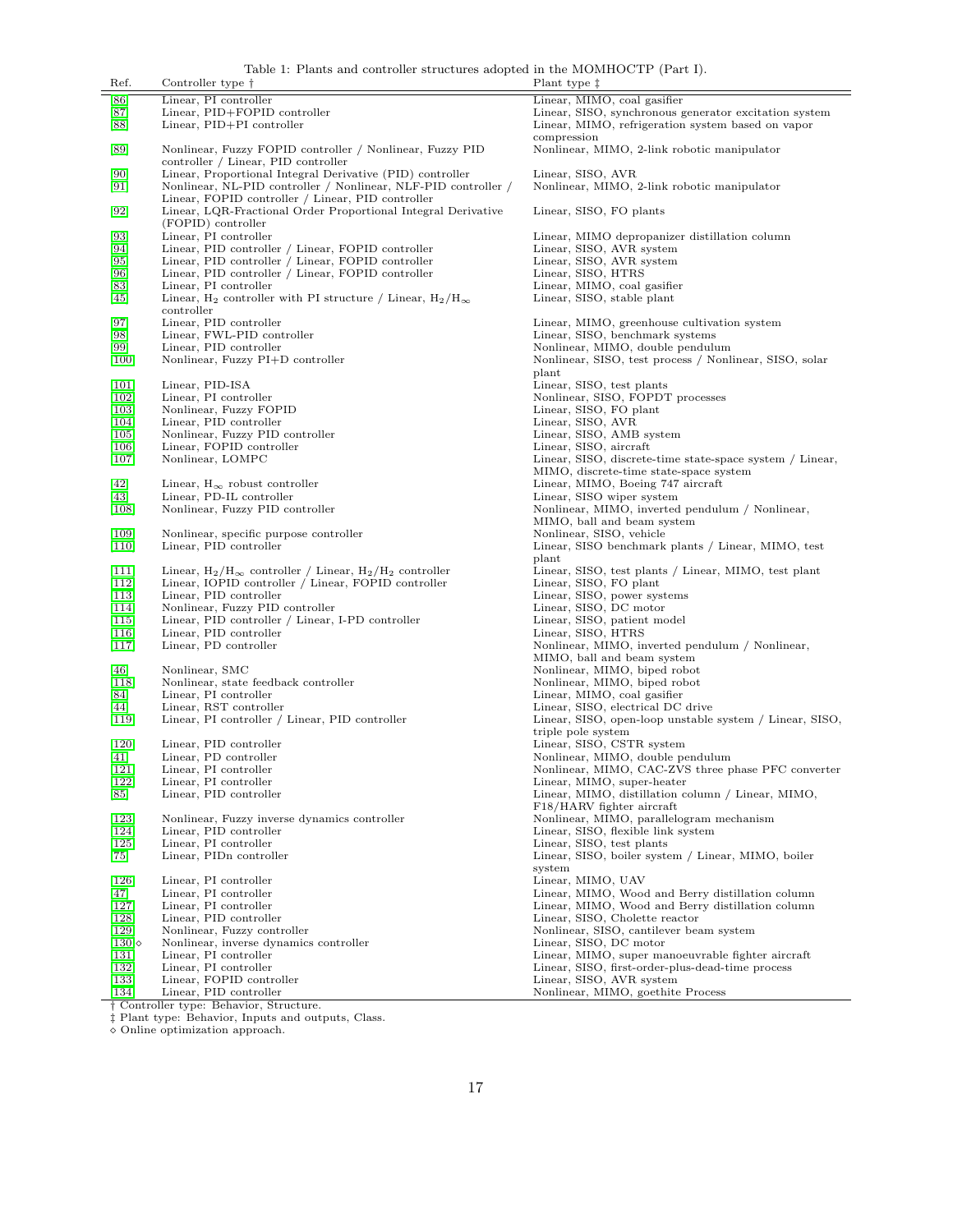<span id="page-17-0"></span>Table 2: Plants and controller structures adopted in the MOMHOCTP (Part II).

| Ref.               | Controller type †                                           | Plant type $\ddagger$                              |
|--------------------|-------------------------------------------------------------|----------------------------------------------------|
| $\overline{135}$   | Linear, PID controller / Linear, Lead Compensator / Linear  | Nonlinear, SISO, ball and beam system / Linear,    |
|                    | $PI+P$ controller                                           | MIMO, stirring tank with heat exchanger / Linear,  |
|                    |                                                             | MIMO, distillation column                          |
| $[136]$            | Linear, 2-DOF FOPD controller / Linear, 2-DOF PD controller | Nonlinear, MIMO, 2-link robotic manipulator        |
|                    | Linear, PID controller                                      |                                                    |
| $[137]$            | Linear, FOPID controller                                    | Linear, SISO, linear pump turbine governing system |
| $[138]$            | Nonlinear, active disturbance rejection controller          | Nonlinear, MIMO, inverted pendulum                 |
| $\left[139\right]$ | Linear, PID                                                 | Nonlinear, MIMO, aerial manipulator                |
| $[140]$            | Linear, PID                                                 | Linear, SISO, DC servo motor                       |
| $[141]$            | Nonlinear, Fuzzy controller                                 | Nonlinear, MIMO, biped robot                       |
| [142]              | Nonlinear, adaptive robust decoupled sliding mode control   | Nonlinear, MIMO, ball and beam system              |
| $[143]$            | Linear, LQR controller                                      | Linear, MIMO, aircraft                             |
| $[144] \diamond$   | Nonlinear, inverse dynamics controller                      | Nonlinear, SISO, four-bar mechanism                |
| $[145]$            | Nonlinear, second order sliding mode control                | Linear, MIMO, grid-side converter of a doubly-fed  |
|                    |                                                             | induction generator                                |
| $[146]$            | Linear, PID controller with state observer                  | Linear, MIMO, second-order oscillator              |
| $[147]$            | Linear, four-parameter PID controller                       | Linear, SISO, DC servo motor                       |
|                    | † Controller type: Behavior, Structure.                     |                                                    |

‡ Plant type: Behavior, Inputs and outputs, Class.

Online optimization approach.

#### 4.3. Dynamic simulation

<sup>430</sup> In general terms, a closed-loop control system, such as the one in Fig. [7-](#page-13-1)C, includes a controller that governs the plant behavior to a reference input. The closed-loop control system has one or more feedback loops between its outputs and inputs. The feedback acquires information about the plant operation (e.g., the output values through sensing devices), and based on this, the controller <sup>435</sup> can take proper control actions. With the above mentioned, closed-loop systems can reduce errors and achieve stability, among other advantages concerning the open-loop ones, which do not include feedback loops [\[148\]](#page-58-5).

The dynamic simulation of the closed-loop control system refers to the modeling of its time-varying behavior. This simulation allows the evaluation of the 440 overall performance of a given controller configuration  $\vec{p}$  (e.g., the consumed energy and the set-point tracking precision during a time window).

In order to perform a dynamic simulation, the plant, the controller structure, the feedback, and a set of operational/environmental conditions (this can be related to initial conditions, parametric uncertainties, disturbances, workload <sup>445</sup> changes, among others) must be well defined.

The feedback operation is negligible for all the reviewed works, i.e., the dynamic behavior of sensors or transducers is not modeled either considered in the whole closed-loop control system behavior. Similarly, this happens with the actuators and power devices, among other elements. Therefore, the closed-loop <sup>450</sup> system in Fig. [7-](#page-13-1)C is described only in terms of the plant and the controller behaviors. A set of differential equations typically forms the above description.

For the surveyed works, the simulation of a closed-loop control system is performed in two ways depending on the characteristics of the plant and the controller. If both of them obey the superposition principle [\[148\]](#page-58-5), then the sys-

- <sup>455</sup> tem is linear, and some tools, such as the Laplace transform, are used to solve the involved differential equations to describe and simulate the system behavior using frequency-domain algebraic equations [\[116\]](#page-55-1). In contrast, the control system is nonlinear, and the dynamic simulation is carried out by using numerical methods due to the more complex structures of their differential equations.
- <sup>460</sup> Numerical integration methods such as Runge-Kutta [\[99\]](#page-53-4) and Euler [\[130\]](#page-56-6) are adopted for this purpose. In some cases, a linearization method can be used in these kinds of systems when they operate near to a stable point, as in [\[94\]](#page-52-8).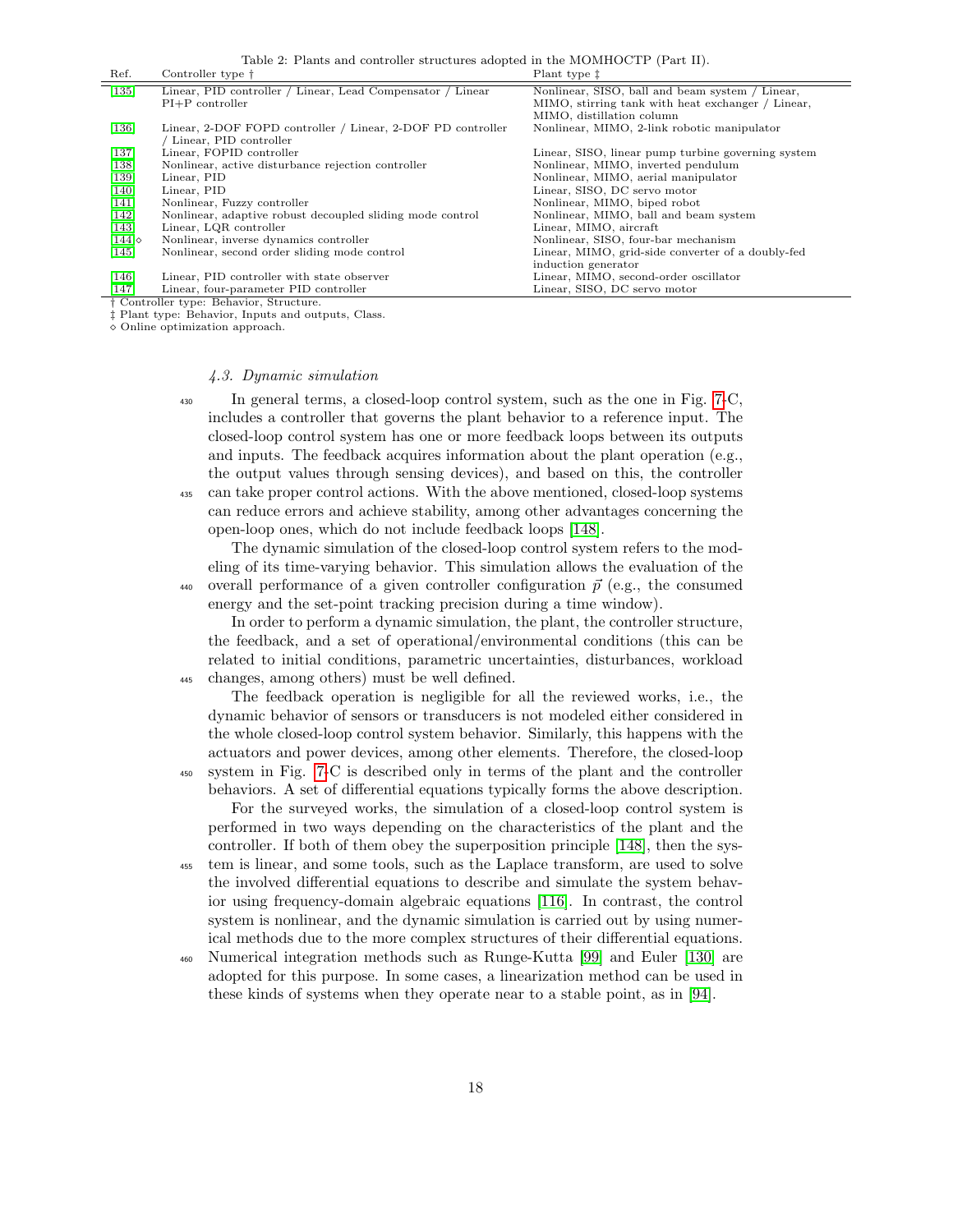# <span id="page-18-0"></span>4.4. Multi-objective optimization problem

Using the information obtained from the dynamic simulation and from the <sup>465</sup> closed-loop control system parameters, it is possible to measure the quality of a controller configuration  $\vec{p}$  according to several performance indexes denoted by  $\vec{F}(\vec{p}) = [f_1(\vec{p}), \ldots, f_m(\vec{p})]^T$ , and determine its limitations given by  $g_i(\vec{p})$  and  $h_i(\vec{p})$ , as observed in Fig. [7-](#page-13-1)D.

The above elements are formally stated in a MOP in the form of [\(1\)](#page-4-1). Without <sup>470</sup> loss of generality, the controller tuning MOP consists of finding a set of reliable controller parameter configurations, with different performance trade-offs.

The MOP formulation is an important aspect addressed in this review. It is focused on the selection of the design variables (tunable controller parameters), objective functions (performance requirements of the closed-loop system), and <sup>475</sup> constraints (closed-loop control system limitations). Findings of those choices are described next.uch as Runge-Kutta [\[99\]](#page-53-4) and Euler [\[130\]](#page-56-6) are adopted for this purpose. In some cases, a linearization method can be used in these kinds of

#### 4.4.1. The design variables

<sup>480</sup> In the reviewed works, the design variables  $\vec{p}$  are intimately related to the chosen controller structures mentioned in Section [4.2.](#page-14-0) Taking into account the information in Tables [3-](#page-22-0)[6,](#page-26-0) typical choices for each controller structure are the following:

systems when they operate near to a stable point, as in [\[94\]](#page-52-8).

- PID-like: For PI, PD, and PID controllers, design variables include the <sup>485</sup> gains  $k_p$ ,  $k_i$  and  $k_d$  (in some cases the gains  $k_i$  and  $k_d$  are parametrized regarding the integral and derivative time constants  $\tau_i$  and  $\tau_d$ , respectively). In the case of FOPID controllers, the integro-differential orders  $\lambda$  and  $\mu$  are also considered. Additional PID-like structures can include filter constants.
- <sup>490</sup> Fuzzy controllers: for this type of controllers, design variables are used to represent the complexity of the controller (regarding the number of inputs, membership functions, fuzzy rules, etc.), the shape of the membership functions, the fuzzy rules, and the output form.
- Robust controllers: Regardless of the adopted robust design method, every <sup>495</sup> robust controller has a set of tunable parameters that usually corresponds to the pole position, combined controller structure parameters (e.g., gains of a PID controller), and more particular parametrization variables (in matrix forms).
- Other controllers: Despite there is no generalization in the design vari-<sup>500</sup> ables used in this kind of controllers (beyond the fact that they represent parametrization variables), two approaches stand out from others because they do not explicitly relate the design variables with the structural parameters of the controller. In [\[109\]](#page-54-4), the design variables correspond to the control signals applied for each sampling instant during a given time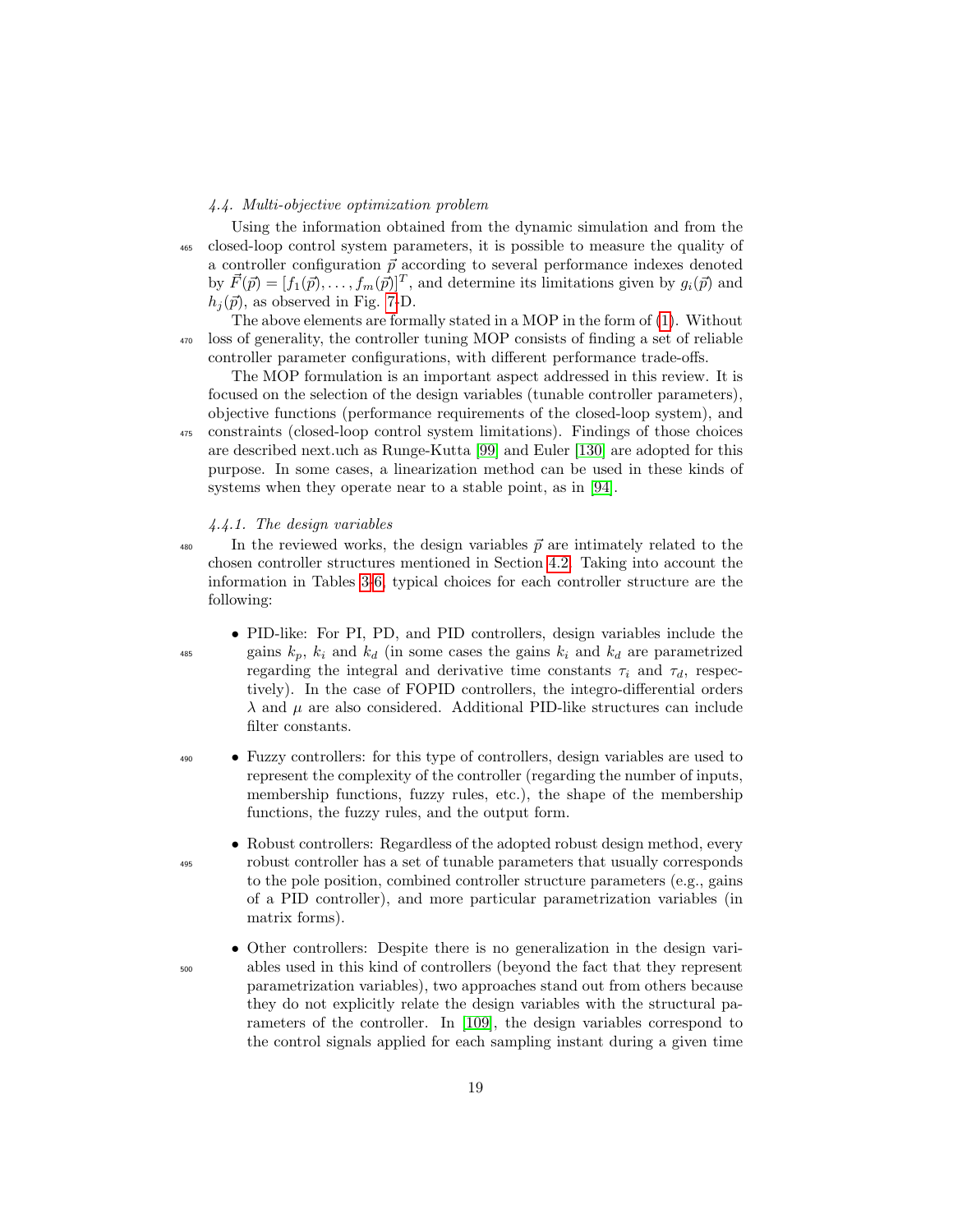<sup>505</sup> window. On the other hand, in [\[130\]](#page-56-6) the design variables represent the dynamic parameters of the plant used for control.

As discussed in Section [4.2,](#page-14-0) a homogeneous scaling of independent controller structures is typically used to handle a MIMO plant. The above implies that the number of design parameters used in a controller for a SISO plant is scaled <sup>510</sup> by the number of inputs/outputs of the MIMO one.

According to Tables [3-](#page-22-0)[6,](#page-26-0) the number of the design variables involved in the reviewed works ranges between 2 and 47 indiscriminately for SISO or MIMO plants. Then, the MOPs of these works are considered moderate-size problems [\[149\]](#page-58-6). In the exceptional case of [\[109\]](#page-54-4), the number of design variables is 46, 000, <sub>515</sub> and the MOP belongs to the class of large-scale optimization problems [\[150\]](#page-58-7).

Regarding the type of design variables, works that include PID-like, robust, and other controller structures, use continuous variables. For works with fuzzy controller structures, design variables are mixed continuous-discrete.

#### 4.4.2. The objective functions

<sup>520</sup> Low cost, fast response, robustness, low sensitivity, small error rates, high accuracy, and efficient energy usage are examples of common requirements for closed-loop control systems, which may conflict with each other. These features strongly depend on the settling of the controller parameters  $\vec{p}$ .

Each one of the closed-loop control system requirements are translated to the mathematical language to define the objective functions  $F(\vec{p}) = [f_1(\vec{p}), \ldots, f_m(\vec{p})]^T$ 525 in [\(1\)](#page-4-1).

Depending on the closed-loop control system representation, different performance indexes are chosen in the reviewed works as observed in Tables [3-](#page-22-0)[6.](#page-26-0) For a time-domain representation, the control performance indexes, response <sup>530</sup> characteristics or indexes related to the control signal behavior are used and listed below:

- Integral Absolute Error (IAE) [\[114\]](#page-54-9): Determines how far is the system response from the reference signal.
- Integral Time-weighted Absolute Error (ITAE) [\[132\]](#page-56-8): Similar to IAE, but <sup>535</sup> in this case initial errors have less importance.
	- Integral Squared Error (ISE) [\[113\]](#page-54-8): This value takes into account large errors more than small errors between the system response and the reference signal.
- Integral Time-weighted Squared Error (ITSE) [\[104\]](#page-53-9): Like ITAE, this index <sup>540</sup> gives more importance to the new larger errors than initial smaller errors.
	- Settling time (ST) [\[126\]](#page-56-2): It is the time required to minimize the error between the system response and the steady state response.
	- Rise time  $(RT)$  [\[32\]](#page-47-1): It is the time required to take the system response to a steady state response.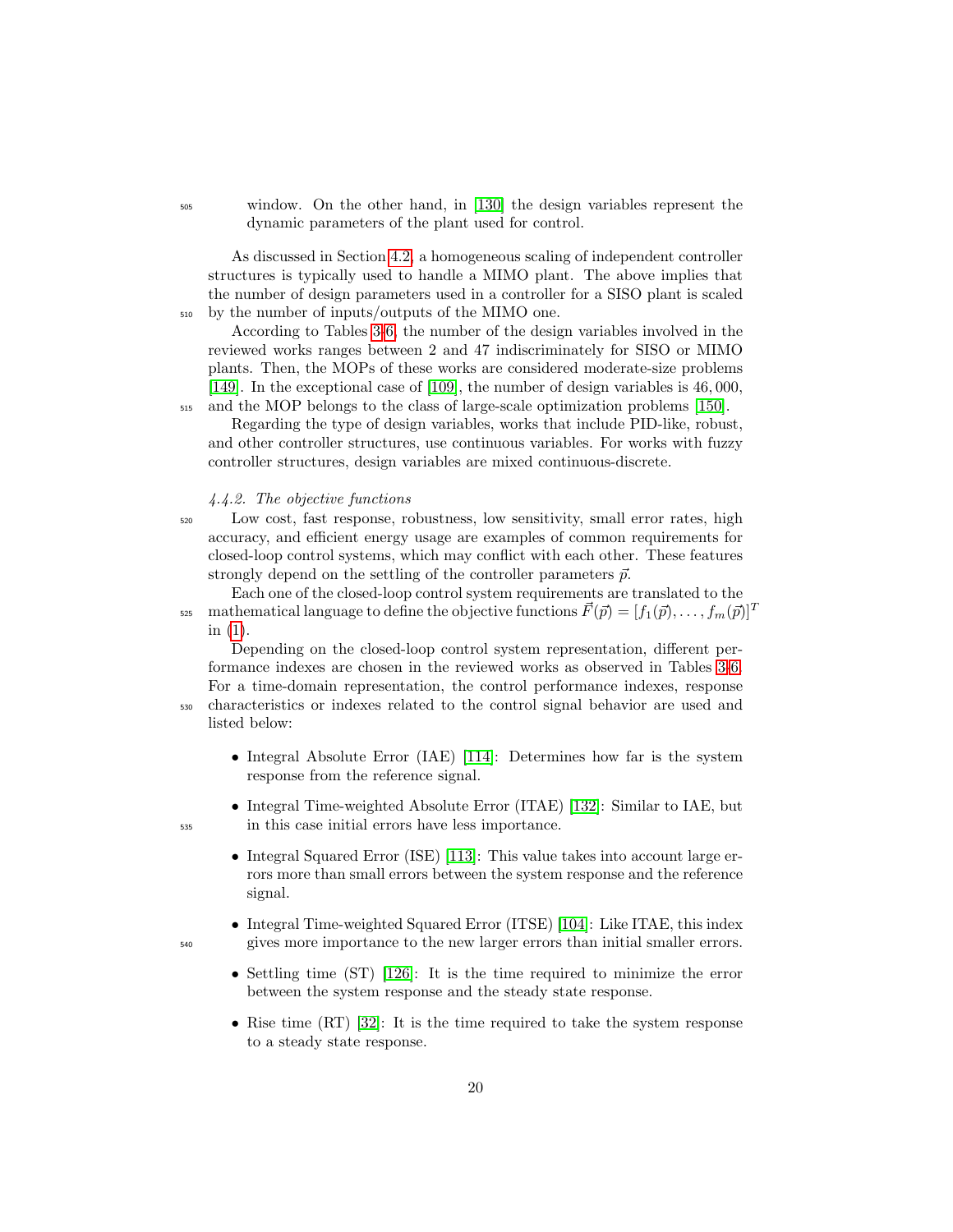- <sup>545</sup> Overshoot (OS) [\[33\]](#page-47-2): It is a relation between the maximum value of the system response and the steady state response.
	- Total variation of the control signal  $(TV)$  [\[102\]](#page-53-7): Measures the smoothness of the control signal.
- Integral of the Squared Deviation of Controller Output (ISDCO) [\[75\]](#page-51-2): This <sup>550</sup> is another index of the control signal smoothness.

Other time-domain control performance indexes used as objective functions are related to particular error measurements [\[129\]](#page-56-5), specific behaviors of outputs [\[115\]](#page-55-0), or probabilistic output criteria [\[112\]](#page-54-7).

For frequency-domain representations, the used performance measurements <sup>555</sup> are the following:

- Steady State Error (SSE) [\[116\]](#page-55-1): It is the error obtained in the limit as time goes to infinity.
- Gain Margin (GM) and Phase Margin (PM) [\[94\]](#page-52-8): Both indicate the relative stability of the control system (i.e., how close is the system to be <sup>560</sup> unstable).
	- Maximum Sensitivity (MS) [\[131\]](#page-56-7): A performance measurement regarding external disturbance rejection.
	- Maximum Complementary Sensitivity (MCS) [\[131\]](#page-56-7): A performance measurement regarding robust stability.
- <sup>565</sup> Log-Modulus (LM) [\[151\]](#page-58-8): A large value of this measurement makes the steady state error small.

Works in [\[98,](#page-53-3) [107,](#page-54-2) [114\]](#page-54-9) care about the closed-loop control system cost regarding the complexity of the computational structures involved in their controllers. Therefore, the computational effort is established as an objective function.

<sup>570</sup> On the other hand, for problems with MIMO plants, it is common to find several objective functions considering the sums of given performance metrics (e.g., ISE, RT, and ST in [\[97\]](#page-53-2)) over all the involved inputs/outputs. A less common approach establishes a one-to-one relationship between each objective function and a performance metric over a single input/output as observed in <sup>575</sup> works like [\[83\]](#page-51-10). Nevertheless, this approach considerably increases the number of objectives and could also increase the complexity of the optimization problem, but the range of trade-offs can also grow.

It is also interesting to observe the number of objectives tackled by the reviewed works in Tables [3-](#page-22-0)[6.](#page-26-0) Around 51% of works are related to bi-objective <sup>580</sup> controller tuning problems, 29% handle MOPs with three objective functions, and only 20% include more than three objectives. It is important to remark that optimization problems with more than three objectives are considered in the particular class of many-objective problems [\[65\]](#page-50-3). Implications regarding the search in these kinds of problems are discussed in Section [4.5.](#page-25-0)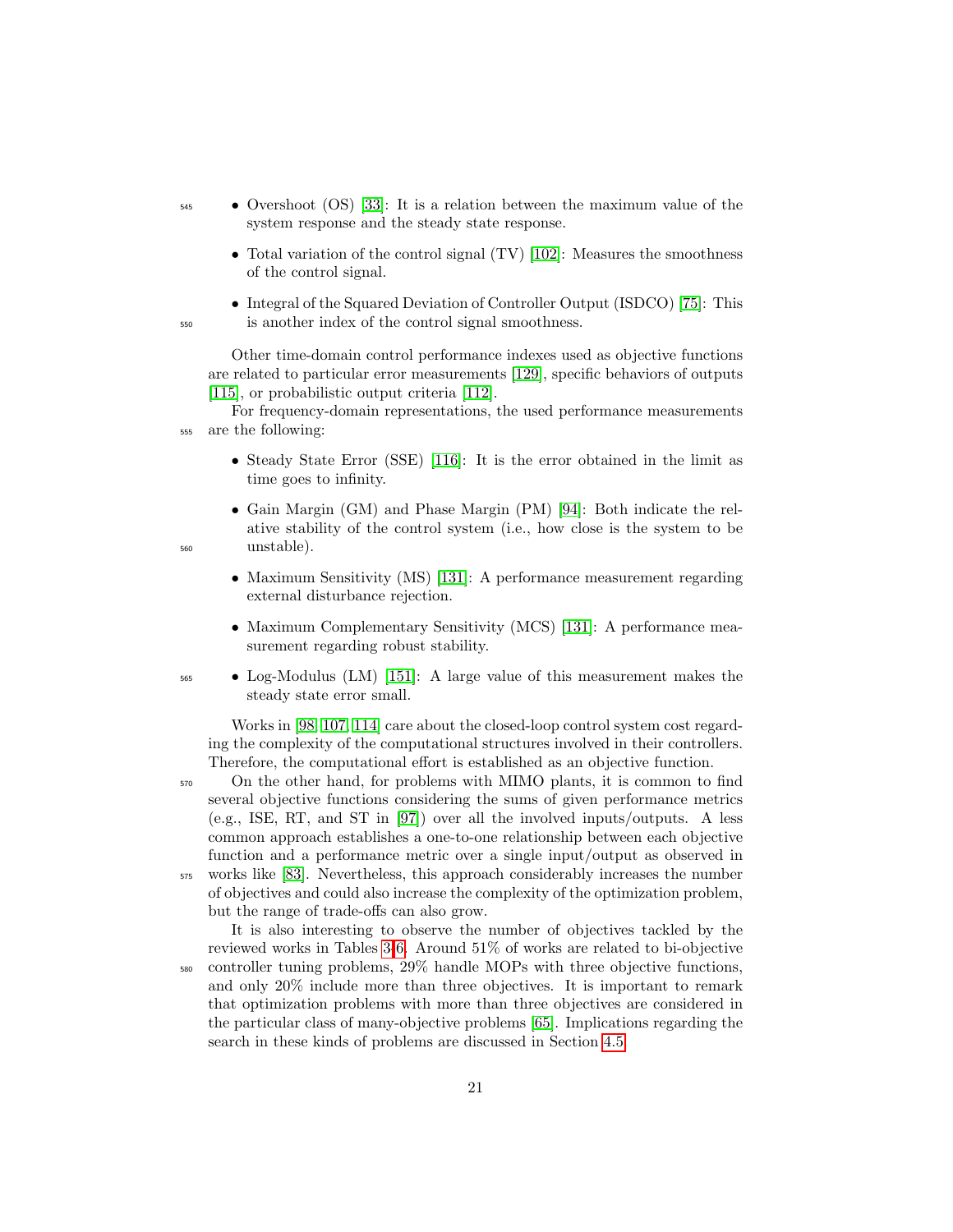## $585\quad 4.4.3.$  The constraints

Closed-loop control systems, and in general all systems, have practical limitations that can be technological (e.g., the computational power required to run an intelligent control strategy), economical (e.g., the budget to develop a given control application), operational (e.g., the overall system stability or the <sup>590</sup> maximum allowable error rates during a set-point tracking), or environmental (e.g., the temperature in different places of a factory). Such limitations are con-sidered in the problem [\(1\)](#page-4-1) for controller tuning as inequality constraints  $g_i(\vec{p})$ , equality constraints  $h_j(\vec{p})$ , and boundary constraints  $p_k^{min}$  and  $p_k^{max}$ .

The boundary constraints  $p_k^{min}$  and  $p_k^{max}$  are fundamental for the controller <sup>595</sup> tuning MOP since they provide the first search space delimitation. They are included in all works to limit the values of the controller structure parameters  $\vec{p}$ . Although the establishment of boundary constraints is not discussed deeply in the surveyed works, it is assumed that they are obtained based on the designer experience.

<sup>600</sup> Regarding explicit (non-boundary) constraints (equality and inequality constraints), only 34% of the controller tuning problems include them, and Tables [3-](#page-22-0)[6](#page-26-0) summarize typical choices.

About equality constraints  $h_i(\vec{p})$ , the most common choice refers to the closed-loop stability (i.e., for every bounded input, the system must produce a <sub>605</sub> bounded output). In the case of inequality constraints  $q_i(\vec{p})$ , they are commonly used to establish allowable values of the objective functions and also of the control signal taking into account the actual actuator capacity. Even in some exceptional cases, as in [\[97\]](#page-53-2) and [\[115\]](#page-55-0), inequality constraints are set to bound the values of other control performance indexes different from those adopted as

<sup>610</sup> objective functions.

As a reminder, the solution of a MOP is a Pareto optimal set  $\mathcal{P}^*$ , that mapped in the objective function space, generates a true Pareto front  $\mathcal{PF}^*$ that contains all possible trade-offs among objectives. In the MOMHOCTP,  $\mathcal{P}^*$ refers to all feasible controller parameter configurations, while  $\mathcal{PF}^*$  includes all

<sup>615</sup> their performance trade-offs.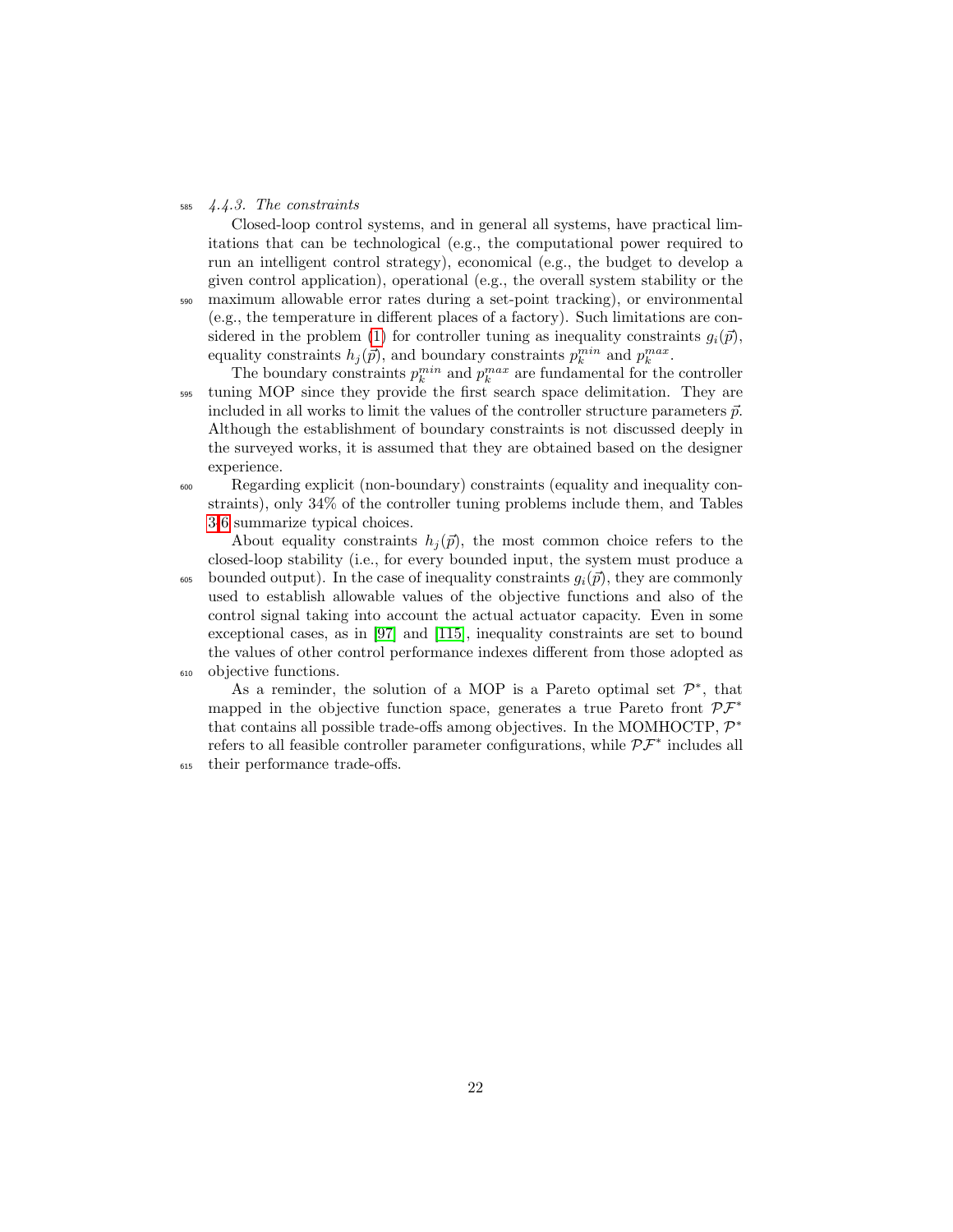<span id="page-22-0"></span>

| Ref.         | Space $\star$           | Objectives                                                                         | Table 3: Formulation of MOPs for controller tuning (Part I).<br>Design variables                                                                                                    | Constraints                                                                                                                  |
|--------------|-------------------------|------------------------------------------------------------------------------------|-------------------------------------------------------------------------------------------------------------------------------------------------------------------------------------|------------------------------------------------------------------------------------------------------------------------------|
| [86]<br> 87  | (4, 15, 0)<br>(3,7,6)   | IAE (for four outputs)<br>ISE, MS, control effort                                  | PID: gains $k_p^j$ , $k_i^j$ and $k_d^j$ , $j = 1, , 5$<br>PID+FOPID: gains $k_p^j$ , $k_i^j$ and $k_d^j$ , $j = 1, 2$ ,<br>integro-differential orders $\lambda$ and $\mu$         | Routh stability conditions                                                                                                   |
| [88]         | (5,6,0)                 | IAE (for two outputs),<br>TV (for two inputs),<br>LM                               | PID+PI: gains $k_p^j$ , $k_i^j$ , $j = 1, 2$ and $k_d$ , filter f                                                                                                                   |                                                                                                                              |
| [89]         | (2,16,0)                | Sums of IAE and<br>control efforts (for two<br>outputs)                            | Fuzzy FOPID: gains $k_p^j$ and $k_d^j$ , parameters $P_i^j$<br>and $b_i^j,$ integro-differential orders $\lambda^j$ and $\mu^j,$<br>fuzzy parameters ${\cal L}^j$ and $ku^j, j=1,2$ |                                                                                                                              |
|              | (2,12,0)                | Sums of IAE and<br>control efforts (for two<br>outputs)                            | Fuzzy PID: gains $k_p^j$ and $k_d^j$ , parameters $P_i^j$ and<br>$b_i^j,$ fuzzy parameters ${\cal L}^j$ and $ku^j, j=1,2$                                                           |                                                                                                                              |
|              | (2,8,0)                 | Sums of IAE and<br>control efforts (for two<br>outputs)                            | PID: gains $k_p^j$ and $k_d^j$ , parameters $P_i^j$ and<br>$b_i^j, j = 1, 2$                                                                                                        |                                                                                                                              |
| [90]<br>[91] | (3,3,0)<br>(2,8,0)      | ITSE, OS, ST<br>Sums of IAE and<br>control efforts (for two<br>outputs)            | PID: gains $k_p$ , $k_i$ and $k_d$<br>NL-PID: gains $k_p^j$ , $k_i^j$ and $k_d^j$ , nonlinear gain<br>parameter $\alpha^j$ , $j=1,2$                                                |                                                                                                                              |
|              | (2,12,0)                | Sums of IAE and<br>control efforts (for two<br>outputs)                            | NLF-PID: gains $k_p^j$ , $k_i^j$ and $k_d^j$ ,<br>integro-differential orders $\lambda^j$ and $\mu^j$ , nonlinear<br>gain parameter $\alpha^j$ , $j = 1, 2$                         |                                                                                                                              |
|              | (2,10,0)                | Sums of IAE and<br>control efforts (for two<br>outputs)                            | FOPID: gains $k_p^j$ , $k_i^j$ and $k_d^j$ , integro-differential<br>orders $\lambda^j$ and $\mu^j$ , $j = 1, 2$                                                                    |                                                                                                                              |
|              | (2,6,0)                 | Sums of IAE and<br>control efforts (for two<br>outputs)                            | PID: gains $k_p^j$ , $k_i^j$ and $k_d^j$ , $j = 1, \ldots, 2$                                                                                                                       |                                                                                                                              |
| [92]         | (2,5,0)                 | ITSE, ISDCO                                                                        | LQR: weighting matrix $Q$ , weighting factor $R$ ,<br>FOPID: integro-differential orders $\lambda$ and $\mu$                                                                        |                                                                                                                              |
| 93           | (3,10,0)                | Sums of IAE, OS and<br>RT (for responses of<br>column elements)                    | PID: gains $k_c^j$ , integral times $\tau_i^j$ , $j = 1, \ldots, 5$                                                                                                                 |                                                                                                                              |
| [94]         | (2,3,2)<br>(2,5,2)      | GM, PM<br>GM, PM                                                                   | PID: gains $k_p$ , $k_i$ and $k_d$<br>FOPID: gains $k_p$ , $k_i$ and $k_d$ , integro-differential<br>orders $\lambda$ and $\mu$                                                     | Positive GM, PM<br>Positive GM, PM                                                                                           |
| [95]         | (2,3,0)<br>(2,5,0)      | ITSE, ISDCO<br>ITSE, ISDCO                                                         | PID: gains $k_p$ , $k_i$ and $k_d$<br>FOPID: gains $k_p$ , $k_i$ and $k_d$ , integro-differential<br>orders $\lambda$ and $\mu$                                                     |                                                                                                                              |
|              | (2,3,0)                 | ITSE (for set-point and<br>disturbance rejection)                                  | PID: gains $k_p$ , $k_i$ and $k_d$                                                                                                                                                  |                                                                                                                              |
|              | (2,5,0)                 | ITSE (for set-point and<br>disturbance rejection)                                  | FOPID: gains $k_p$ , $k_i$ and $k_d$ , integro-differential<br>orders $\lambda$ and $\mu$                                                                                           |                                                                                                                              |
|              | (3,3,0)                 | ITSE (for set-point and<br>disturbance rejection),<br><b>ISDCO</b>                 | PID: gains $k_p$ , $k_i$ and $k_d$                                                                                                                                                  |                                                                                                                              |
|              | (3,5,0)                 | ITSE (for set-point and<br>disturbance rejection),<br><b>ISDCO</b>                 | FOPID: gains $k_p$ , $k_i$ and $k_d$ , integro-differential<br>orders $\lambda$ and $\mu$                                                                                           |                                                                                                                              |
| [96]         | (2,3,0)<br>$_{(2,5,0)}$ | ISE and ITSE<br>ISE and ITSE                                                       | PID: gains $k_p$ , $k_i$ and $k_d$<br>FOPID: gains $k_p$ , $k_i$ and $k_d$ , integro-differential<br>orders $\lambda$ and $\mu$                                                     |                                                                                                                              |
| [83]         | (6,8,24)                | Sum of IAE (for four<br>outputs relative to six<br>typical operation<br>scenarios) | PI: gains $k_p^j$ , $j = 1, , 4, k_i^l, l = 1, 2, 3$ and $k_f$                                                                                                                      | Input and output limits for<br>operation scenarios                                                                           |
| 45           | (2,2,1)<br>(2,N,1)      | MS, MCS<br>MS, MCS                                                                 | H <sub>2</sub> -PI: parameters $k_p$ and $\tau_i$<br>$\rm H_2/H_{\infty}\colon$ place of the poles                                                                                  | Closed-loop stability<br>Closed-loop stability                                                                               |
| [97]         | (3,6,9)                 | Sums of ISE, RT, ST                                                                | PID: gains $k_p^j$ , $k_i^j$ and $k_d^j$ , $j = 1, 2$                                                                                                                               | Permissible values of OS and<br>undershoot, real values of IAE,<br>ITSE and ITAE, SSE bounds,<br>minimum values of PM and GM |
| $[98]$       | (2,9,0)                 | MS, MCS, number of<br>bits for the FWL<br>implementation                           | FWL: structural parameters                                                                                                                                                          |                                                                                                                              |
| $[99]$       | (2,6,0)                 | Sums of position errors<br>and variation of control<br>signals (for two outputs)   | PID: gains $k_c^j$ , integral times $\tau_i^j$ , $j = 1, \ldots, 2$                                                                                                                 |                                                                                                                              |
| $[100]$      | (3,7,0)                 | OS, ST, RT                                                                         | Fuzzy PI+D: gains $k_p$ , $k_i$ , $k_d$ , $k_{uPI}$ , $k_{uPD}$ , $k$ ,<br>and membership function constant $L$                                                                     |                                                                                                                              |

? MOP definitions in terms of (objectives, variables, non-boundary constraints).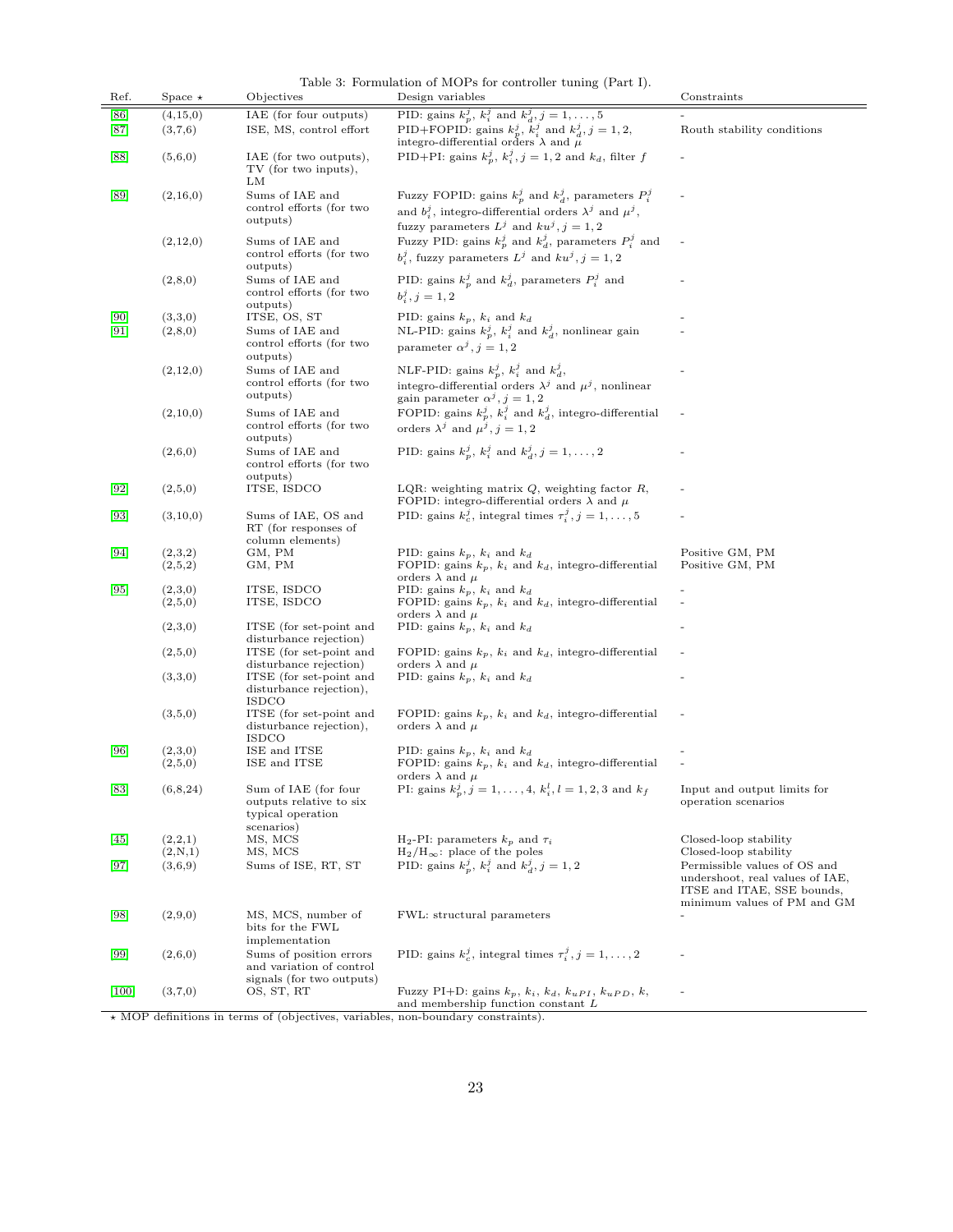Table 4: Formulation of MOPs for controller tuning (Part II).

| Ref.               | $Space *$          | Objectives                                                                                                                      | Design variables                                                                                                                                                           | Constraints                                                                     |
|--------------------|--------------------|---------------------------------------------------------------------------------------------------------------------------------|----------------------------------------------------------------------------------------------------------------------------------------------------------------------------|---------------------------------------------------------------------------------|
| $[101]$            | (3,7,2)            | IAE, set-point error, MS                                                                                                        | PID-ISA: parameters $T_i$ , $T_f$ , $T_d$ , $N$ , $k$ , $b$ and $c$ .                                                                                                      | Closed-loop stability, size of the                                              |
| $[102]$            | (4,3,0)            | IAE (for set-point and<br>disturbance rejection),                                                                               | PI: parameters $k_c$ , $T_i$ and b                                                                                                                                         | control signal                                                                  |
| $\vert 103 \vert$  | (3,27,0)           | MS, TV<br>Mean squared error,<br>MCS, maximum control<br>effort                                                                 | Fuzzy FOPID: 15 membership functions<br>parameters, 5 fuzzy rule parameters, and<br>nominal FOPID parameters a, b, $k_p^0$ , $k_i^0$ , $k_d^0$ , $\gamma^0$<br>and $\mu^0$ |                                                                                 |
| 104 <br> 105       | (4,3,0)<br>(2,4,0) | IAE, ITAE, ISE, ITSE<br>IAE, OS                                                                                                 | PID: gains $k_p$ , $k_i$ and $k_d$<br>Fuzzy PID: scaling factors GE, GCE, GU, and<br>$_{\rm GCU}$                                                                          |                                                                                 |
| 106                | (2,5,0)            | MS, MCS                                                                                                                         | FOPID: gains $k_p$ , $k_i$ and $k_d$ , integro-differential<br>orders $\lambda$ and $\mu$                                                                                  |                                                                                 |
| $\left[107\right]$ | (3,2,0)            | Size of the feasibility<br>region, performance<br>loss, computational cost                                                      | LOMPC: number of degrees of freedom $n_c$ and<br>the pole of the discrete-time Laguerre network a                                                                          |                                                                                 |
| [42]               | (3,4,3)            | OS, RT, ST                                                                                                                      | $H_{\infty}$ : weights a, b, c and d                                                                                                                                       | Pertinence indicators over OS,<br>RT, and ST                                    |
| [43]               | (3,5,0)            | IAE, RT, OS                                                                                                                     | PD-IL: gains $k_p$ and $k_d$ , and parameters of the<br>iterative learning algorithm $\phi$ , $\psi$ and $\Gamma$                                                          | $\overline{\phantom{a}}$                                                        |
| $[108]$            | (3,12,0)           | IAE (for each output),<br>control effort                                                                                        | Fuzzy PID: parameters of the Single Input<br>Fuzzy Inference Motor (SIFIM) and the<br>Preferred Fuzzy Inference Motor (PFIM)                                               |                                                                                 |
| $[109]$            | (2,46000,0)        | Absorbed power, mean<br>dissipated power                                                                                        | 46,000 control inputs applied for each sampling<br>instant                                                                                                                 |                                                                                 |
| $[110]$            | (3,4,1)            | Disturbance rejection,<br>set-point error,<br>sensitivity                                                                       | Parameters of a single-loop PI                                                                                                                                             | Actuator capacity                                                               |
|                    | (3,7,1)            | Disturbance rejection,<br>set-point error,<br>sensitivity                                                                       | Parameters of a single-loop PID                                                                                                                                            | Actuator capacity                                                               |
|                    | (3,14,1)           | Disturbance rejection,<br>set-point error,<br>sensitivity                                                                       | Parameters of a multi-loop PID controller with<br>decoupled structure                                                                                                      | Actuator capacity                                                               |
|                    | (3,26,1)           | Disturbance rejection,<br>set-point error,<br>sensitivity                                                                       | Parameters of a multi-loop PID controller with<br>coupled structure                                                                                                        | Actuator capacity                                                               |
| $[111]$            | (3,n,0)            | Distance of stability, $H_2$<br>norm, $H_{\infty}$ norm                                                                         | $H_2/H_{\infty}$ : <i>n</i> parametrization variables                                                                                                                      |                                                                                 |
|                    | (3,n,0)            | Distance of stability, $H_2$<br>norm (for two outputs)                                                                          | $H_2/H_2$ : <i>n</i> parametrization variables                                                                                                                             |                                                                                 |
| $[112]$            | (5,3,0)            | Probabilistic criteria (of<br>instability, disturbance<br>rejection, frequency<br>response, failure of<br>ITSE), control effort | PID: gains $k_p$ , $k_i$ and $k_d$                                                                                                                                         |                                                                                 |
|                    | (5,5,0)            | Probabilistic criteria (of<br>instability, disturbance<br>rejection, frequency<br>response, failure of<br>ITSE), control effort | FOPID: gains $k_p$ , $k_i$ and $k_d$ , integro-differential<br>orders $\lambda$ and $\mu$                                                                                  |                                                                                 |
| 113                | (2,3,0)            | ISE index (for error and<br>control signals)                                                                                    | PID: gains $k_p$ , $k_i$ and $k_d$                                                                                                                                         |                                                                                 |
| $[114]$            | (4, n, 0)          | RT, SSE, power<br>consumption, controller<br>complexity                                                                         | Fuzzy PID: number of inputs, number of<br>membership functions, number of rules,<br>and-or-ignore conjugates, type of defuzzification<br>algorithm                         |                                                                                 |
| $[115]$            | (2,3,4)            | Number of proliferating<br>cancer cells, average<br>level of toxicity                                                           | PID/I-PD: gains $k_p$ , $k_i$ and $k_d$                                                                                                                                    | Closed-loop stability, maximum<br>toxicity, bounds of the drug<br>concentration |
| 116                | (2,3,0)            | ISE, ITSE                                                                                                                       | PID: gains $k_p$ , $k_i$ and $k_d$                                                                                                                                         |                                                                                 |
| $[117]$            | (2,4,0)            | Sums of ST and OS                                                                                                               | PD: gains $k_p^j$ and $k_d^j$ , $j = 1, 2$                                                                                                                                 |                                                                                 |
| 46                 | (2,6,0)            | Sums of errors and<br>control efforts                                                                                           | SMC: three positive constants, three sliding<br>surfaces                                                                                                                   |                                                                                 |
| [118]              | (2,6,0)            | Sums of errors and<br>control effort                                                                                            | Controller state feedback parameters                                                                                                                                       |                                                                                 |
| [84]               | (8, 8, 0)          | IAE and Maximum<br>Absolute Error (MAE)<br>(for four outputs)                                                                   | PI: gains $k_p^j$ , $j = 1, , 4, k_i^l$ , $l = 1, 2, 3$ and $k_f$                                                                                                          |                                                                                 |
| 44 <br>$[119]$     | (2,3,2)<br>(4,4,1) | IAE, OS<br>ITAE (for set-point and<br>disturbance rejection),<br>control effort, vector                                         | RTS: parameters $s_1, r_0, r_1$<br>PI: gains $k_p$ , $k_i$ , and lead-lag pre-filter<br>parameters $T_{lead}$ , $T_{lag}$                                                  | Sensitivity bounds<br>Closed-loop stability                                     |
|                    | (4,5,1)            | margin<br>ITAE (for set-point and<br>disturbance rejection),<br>control effort, vector<br>margin                                | PID: parameters $k_p$ , $k_i$ , $k_d$ , and lead-lag<br>pre-filter parameters $T_{lead}$ , $T_{lag}$                                                                       | Closed-loop stability                                                           |

? MOP definitions in terms of (objectives, variables, non-boundary constraints). 24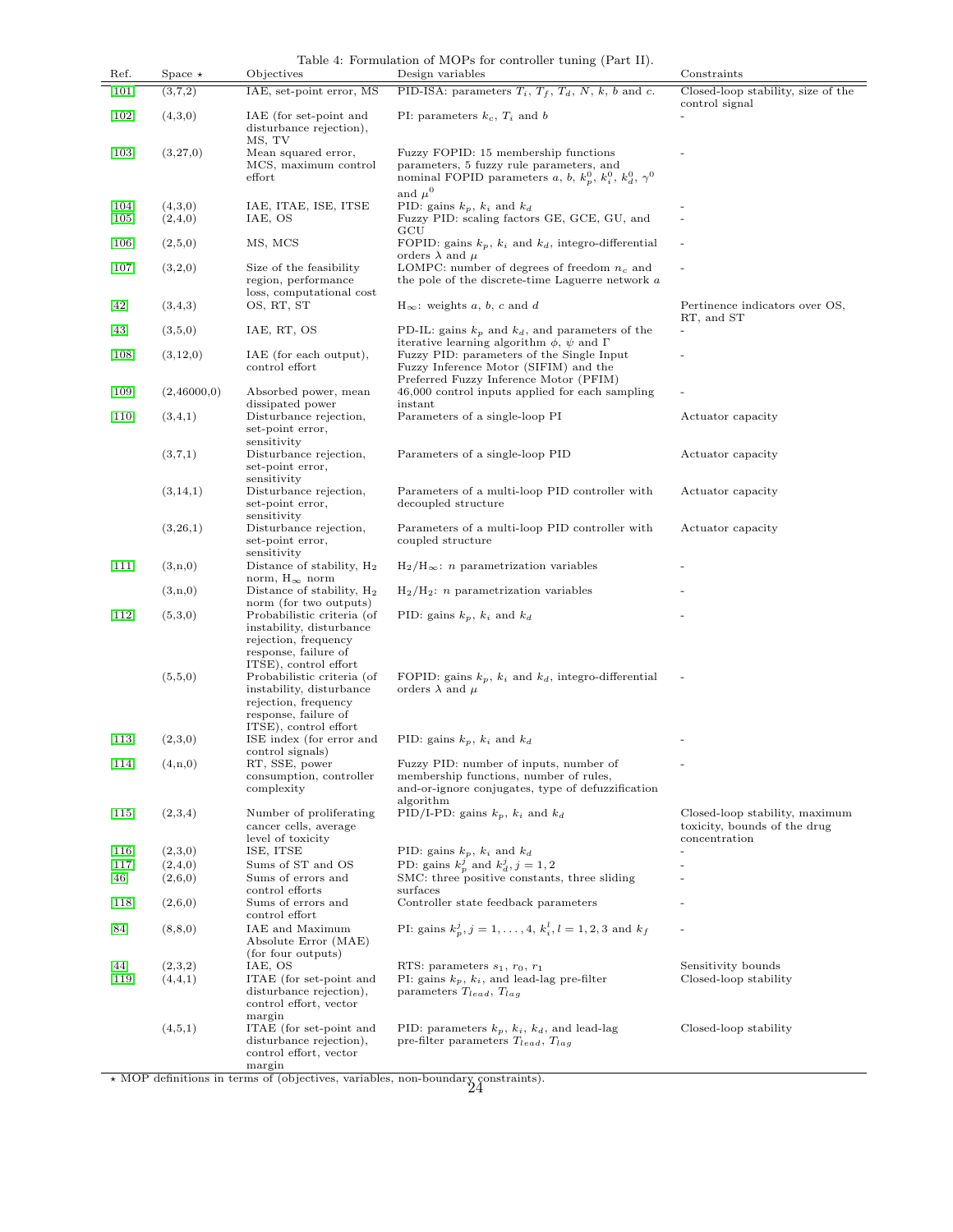Table 5: Formulation of MOPs for controller tuning (Part III).

| Ref.<br>$Space *$                         | Objectives                                                                                                                                                                                                                                   | Design variables                                                                            | Constraints                                                                                |
|-------------------------------------------|----------------------------------------------------------------------------------------------------------------------------------------------------------------------------------------------------------------------------------------------|---------------------------------------------------------------------------------------------|--------------------------------------------------------------------------------------------|
| $\left[120\right]$<br>(3,5,1)             | ISE, IAE, MS                                                                                                                                                                                                                                 | PID: parameters $\alpha$ , $k_c$ , $T_i$ , $T_d$ , $T_f$                                    | Maximum control action                                                                     |
| (2,4,0)<br> 41                            | Sums of errors and<br>variations of control<br>signal (for two outputs)                                                                                                                                                                      | PD: diagonal elements of the $K_p$ and $K_d$ gain<br>matrices                               |                                                                                            |
| $[121]$<br>(3,4,0)                        | Sums of OS, SEE,<br>current loop function                                                                                                                                                                                                    | PI: gains $k_p^j$ and $k_i^j$ , $j = 1, 2$                                                  |                                                                                            |
| $[122]$<br>(2,2,1)                        | IAE (for set-point and<br>disturbance rejection)                                                                                                                                                                                             | Inner PI: gains $k_p^j$ and $k_i^j$ , $j = 1, 2$                                            | Upper limit of MS                                                                          |
| (2,2,0)                                   | Robustness, disturbance<br>rejection                                                                                                                                                                                                         | Outer PI: gains $k_p^j$ and $k_i^j, j=1,2$                                                  |                                                                                            |
| [85]<br>(2,12,2)                          | ISE, aggregated<br>function of robust<br>stability and<br>disturbance rejection<br>indexes                                                                                                                                                   | PID: parametrization matrices $B_0$ , $B_1$ , $B_2$                                         | Upper bounds of robust<br>stability and disturbance<br>rejection indexes                   |
| (2, 27, 2)                                | ISE, aggregated<br>function of robust<br>stability and<br>disturbance rejection<br>indexes                                                                                                                                                   | PID: parametrization matrices $B_0$ , $B_1$ , $B_2$                                         | Upper bounds of robust<br>stability and disturbance<br>rejection indexes                   |
| $[123]$<br>(2,10,0)                       | Sums of IAE and<br>control efforts (for two                                                                                                                                                                                                  | Fuzzy inverse dynamics: fuzzy rules and positive<br>coefficients of the controller          |                                                                                            |
| $[124]$<br>(5,3,1)                        | outputs)<br>OS, SSE, ST,<br>position/tip response,<br>peak response of tip<br>vibration                                                                                                                                                      | PID: gains $k_p$ , $k_i$ and $k_d$                                                          | Closed-loop stability                                                                      |
| $[125]$<br>(3,3,5)                        | Integral gain, MS, MCS                                                                                                                                                                                                                       | PI: gain $k_p$ , time $\tau_i$ and weight b                                                 | Maximum control action,<br>bounds of MS and MCS                                            |
| $[75]$<br>(3,4,1)                         | IAE, MS, maximum<br>value of the noise                                                                                                                                                                                                       | PIDn: gain $k_p$ , times $\tau_i$ , $\tau_d$ , and filter N                                 | Closed-loop stability                                                                      |
| (5,4,1)                                   | sensitivity $M_u$<br>Stabilizing time (for two<br>outputs), LM, MS (for<br>two control loops)                                                                                                                                                | PIDn: gain $k_p$ , times $\tau_i$ , $\tau_d$ , and filter N                                 | Closed-loop stability                                                                      |
| $[126]$<br>(7,10,0)                       | ST (for yaw and<br>altitude), variation of<br>control action (for the<br>throttle, aileron,<br>elevator, roll, and pitch)                                                                                                                    | PI: gain $k_p$ and time $\tau_i$                                                            |                                                                                            |
| (9,10,0)                                  | Median, maximum and<br>median absolute<br>deviation of time to<br>perform a flight mission,<br>number of successful<br>fight missions, median<br>variation of control<br>action (for the throttle,<br>aileron, elevator, roll,<br>and pitch) | PI: gain $k_p$ and time $\tau_i$                                                            |                                                                                            |
| $[47]$<br>(7,4,11)                        | Integral gains, MS and<br>MCS (for two<br>controllers), LM                                                                                                                                                                                   | PI: gains $k_p^j$ and times $\tau_i^j$ , $j = 1, 2$                                         | Bounds of MS and MCS (for<br>each controller), upper bound of<br>LM, closed-loop stability |
| $[127]$<br>(7,4,11)                       | Integral gains, MS and<br>MCS (for two<br>controllers), LM                                                                                                                                                                                   | PI: gains $k_p^j$ and times $\tau_i^j$ , $j = 1, 2$                                         | Bounds of MS and MCS (for<br>each controller), upper bound of<br>LM, closed-loop stability |
| $[128]$<br>(3,3,3)                        | ST, GM, PM                                                                                                                                                                                                                                   | PID: gain $k_p$ , times $\tau_i$ and $\tau_d$                                               | Upper bounds of ST, GM, and<br>PМ                                                          |
| $[129]$<br>(3, 47, 0)                     | Norm error (for dis-<br>placements/rotations,<br>velocities, and<br>accelerations)                                                                                                                                                           | Fuzzy controller: membership functions, weights<br>of fuzzy rules and the logical operators |                                                                                            |
| $[130]$<br>(2,6,2)<br>$\Diamond$          | ISE, ISE sensitivity<br>concerning the model<br>parameters (objective<br>values are obtained<br>within a past time<br>window)                                                                                                                | Inverse dynamics controller: dynamic<br>parameters of DC motor                              | Bounds of control signal                                                                   |
| $[131]$<br>(3,18,2)<br>$[132]$<br>(3,2,0) | MS, MCS, ISE<br>ITAE and ISDU<br>(performance measure)<br>for the manipulated<br>variable movements)                                                                                                                                         | PI: gain matrices $K_p$ and $K_i$<br>PI: gain $k_p$ and time $\tau_i$                       | Upper bounds of MS and MCS                                                                 |
| $[133]$<br>(3,5,0)                        | IAE, SSE, ST                                                                                                                                                                                                                                 | FOPID: gains $k_p$ , $k_i$ and $k_d$ , integro-differential<br>orders $\lambda$ and $\mu$   |                                                                                            |
|                                           |                                                                                                                                                                                                                                              | PID: gains $k_p^j$ , $k_i^j$ and $k_d^j$ , $j = 1, \ldots, 8$                               | Bounds of control signals                                                                  |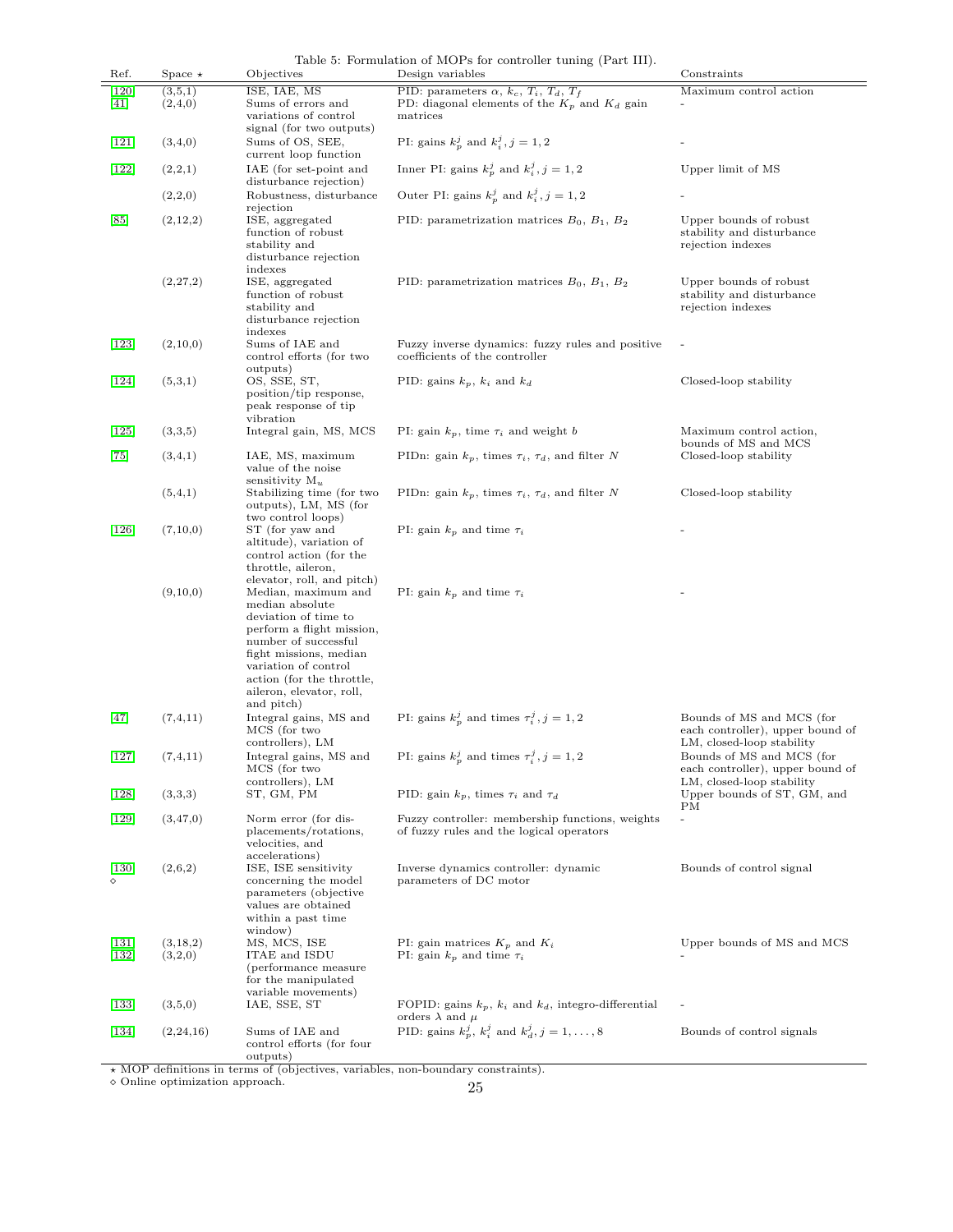## <span id="page-25-0"></span>4.5. Multi-objective meta-heuristic optimizer

The main goal of the tuning process is to find proper controller configurations that met all performance specifications established in the MOP. Then, the MOMHO in Fig. [7-](#page-13-1)D is responsible for solving the controller tuning MOP (Fig.  $620$  [7-](#page-13-1)C) to find the best controller parameters.

As described in Section [2,](#page-4-0) MOMHOs cannot guarantee to find the optimal Pareto set  $\mathcal{P}^*$  as the solution of the controller tuning MOP, which is inherently complex. Still, in exchange for a reasonable computational cost, they can find an accurate optimal Pareto set approximation  $\mathcal{P}^A$  and an approximated Pareto  $f_{625}$  front  $\mathcal{PF}^A$  with different performance trade-offs.

#### 4.5.1. Meta-heuristic approaches

According to Tables [7](#page-30-0)[-10,](#page-32-0) MOMHOs used to solve the controller tuning MOP can be classified as follows:

• Multi-objective Genetic Algorithms: 51% of works use variants of Multi-<sup>630</sup> objective Genetic Algorithms.

In genetic algorithms [\[52\]](#page-49-1), the fitness of individuals in the population (usually randomly initialized at the beginning) is evaluated. Next, the best individuals are selected according to their fitness. Then, the best individuals have better chances to generate the next population through <sup>635</sup> crossover and mutation operations. The process is repeated until a stop condition is satisfied.

Among the approaches found in Table [7,](#page-30-0) the Non-dominated Sorting Genetic Algorithm II (NSGA-II) [\[152\]](#page-58-9) looks like a popular choice. This stateof-the-art MOMHO has exhibited a high performance [\[153\]](#page-58-10). NSGA-II in-<sup>640</sup> cludes a non-dominated sorting operator to determine the rank of each individual based on Pareto dominance, crowding of individuals and feasibility. Although a considerable number of works use the original NSGA-II, some improvements have been proposed to solve the controller tuning MOP. They include the use of chaotic numbers to enhance the diversity <sup>645</sup> of solutions, the replacement of the original crossover/mutation operators, the use of a local search on individuals for fine-tuning, and the generation of the initial population based on tuning methods from control engineering.

It is also observed in Table [7](#page-30-0) the use of Multi-objective Genetic Algo-<sup>650</sup> rithms from the MATLAB optimization toolkit (MATLAB MOGA), that although it has presented good results, limits the possibility of making particular improvements for the controller tuning MOP.

The rest of alternatives are Multi-objective Genetic Algorithm (MOGA) variants that include some of the ideas introduced in [\[59\]](#page-49-8), such as the <sup>655</sup> use of secondary populations, fitness sharing, niching, mating restrictions and migration schemes, as well as the use of different crossover/mutation and selection operators, and individuals generated by controller tuning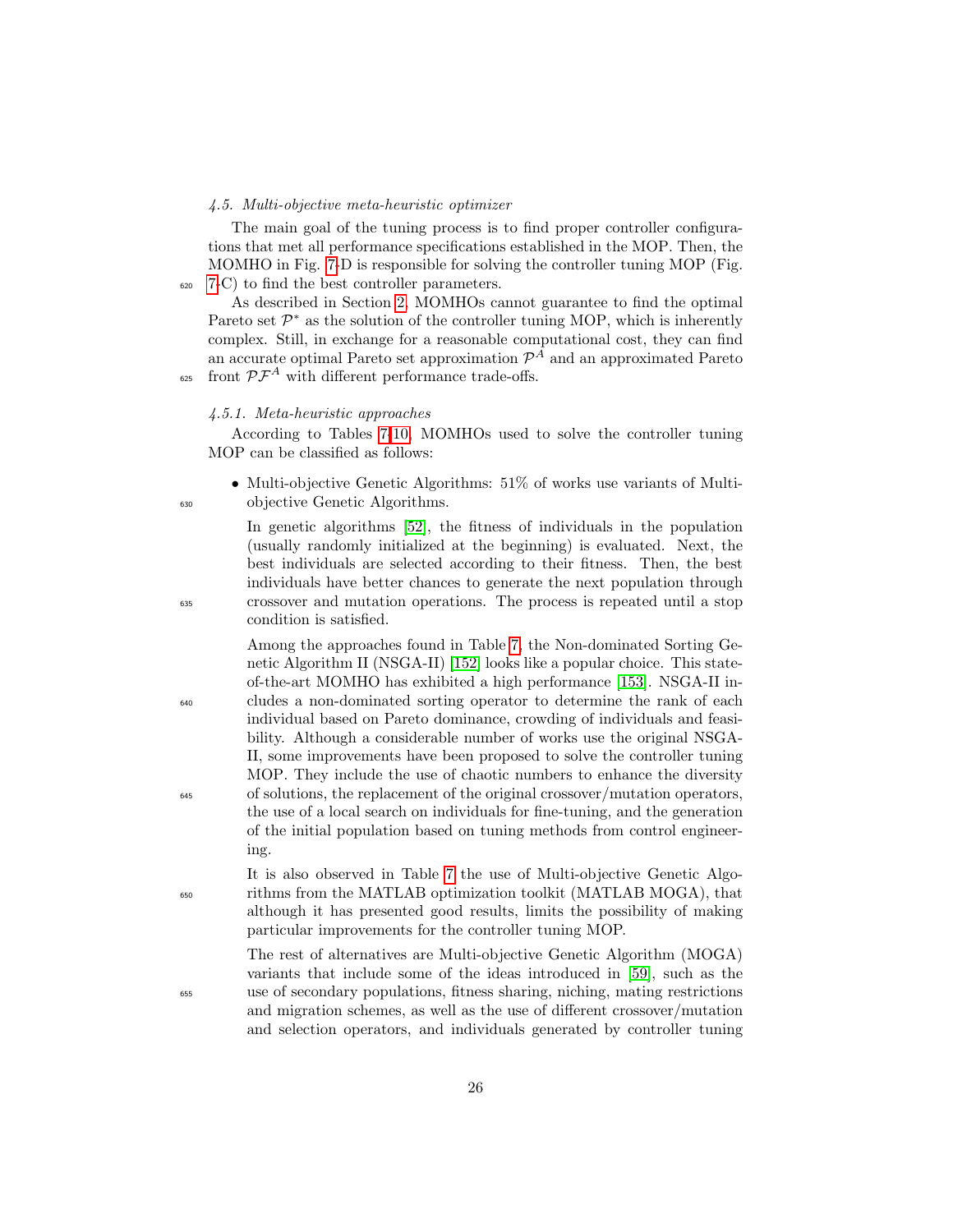| Ref.             | Space $\star$ | Objectives                                           | Design variables                                                                    | Constraints                                        |
|------------------|---------------|------------------------------------------------------|-------------------------------------------------------------------------------------|----------------------------------------------------|
| $\overline{135}$ | (2,3,0)       | IAE and sum of                                       | PID: gains $k_p$ , $k_i$ and $k_d$                                                  |                                                    |
|                  |               | response properties                                  |                                                                                     |                                                    |
|                  |               | (rise, setting, and peak)                            |                                                                                     |                                                    |
|                  | (2,3,0)       | times)<br>IAE and sum of                             | Lead compensator: gains $k_1$ , $k_2$ and $k_3$                                     |                                                    |
|                  |               | response properties                                  |                                                                                     |                                                    |
|                  |               | (rise, setting, and peak)                            |                                                                                     |                                                    |
|                  |               | times)                                               |                                                                                     |                                                    |
|                  | (2,6,0)       | IAE (for two outputs)                                | PID: gains $k_p^j$ , $k_i^j$ and $k_d^j$ , $j = 1, 2$                               |                                                    |
|                  |               | and sum of response<br>properties (rise, setting,    |                                                                                     |                                                    |
|                  |               | and peak times for two                               |                                                                                     |                                                    |
|                  |               | outputs)                                             |                                                                                     |                                                    |
|                  | (2,5,0)       | IAE (for two outputs)                                | PI+P: gains $k_p^j$ and $k_i^j$ , $j = 1, 2$ , and $k_p$                            |                                                    |
|                  |               | and sum of response                                  |                                                                                     |                                                    |
|                  |               | properties (rise, setting,                           |                                                                                     |                                                    |
|                  |               | and peak times for two<br>outputs)                   |                                                                                     |                                                    |
| $[136]$          | (2,10,0)      | Sums of ISE and control                              | Parameters of two 2-DOF FOPD controllers                                            |                                                    |
|                  |               | efforts (for two outputs)                            |                                                                                     |                                                    |
|                  | (2,8,0)       | Sums of ISE and control                              | Parameters of two 2-DOF PD controllers                                              |                                                    |
|                  | (2,6,0)       | efforts (for two outputs)<br>Sums of ISE and control | PID: gains $k_p^j$ , $k_i^j$ and $k_d^j$ , $j = 1, 2$                               |                                                    |
|                  |               | efforts (for two outputs)                            |                                                                                     |                                                    |
| $[137]$          | (2,5,0)       | ITAE (for two working)                               | FOPID: gains $k_p$ , $k_i$ and $k_d$ , integro-differential                         |                                                    |
|                  |               | conditions)                                          | orders $\lambda$ and $\mu$                                                          |                                                    |
| $[138]$          | (8, 11, 0)    | Tracking error and                                   | Parameters of the active disturbance rejection                                      |                                                    |
|                  |               | control effort (for two<br>outputs), RT, OS, ST,     | control loops                                                                       |                                                    |
|                  |               | <b>SSE</b>                                           |                                                                                     |                                                    |
| $[139]$          | (2,27,0)      | Sums of ISE and control                              | PID: gains $k_p^j$ , $k_i^j$ and $k_d^j$ , $j = 1, \ldots, 9$                       |                                                    |
|                  |               | effort (for nine outputs)                            |                                                                                     |                                                    |
| $[140]$          | (3,3,0)       | OS, ST, SSE                                          | PID: gains $k_p$ , $k_i$ and $k_d$                                                  |                                                    |
| [141]            | (2,6,0)       | Sums of errors and<br>control efforts                | Fuzzy controller: weight constants                                                  |                                                    |
| $[142]$          | (2,8,0)       | ITAE (for two outputs)                               | Parameters of the adaptive robust decoupled                                         |                                                    |
|                  |               |                                                      | sliding mode control                                                                |                                                    |
| 143              | (2,9,1)       | ST, RT                                               | $LQR$ : weighting matrix $Q$                                                        | Closed-loop stability                              |
| $[144] \diamond$ | (2,12,0)      | ISE, smoothness of                                   | Inverse dynamics controller: dynamic                                                |                                                    |
| $[145]$          | (18,6,18)     | control signal<br>IAE per unit of time               | parameters of the four-bar mechanism<br>Parameters of the second order sliding mode | Upper bounds of the objectives                     |
|                  |               | and output deviation                                 | control                                                                             |                                                    |
|                  |               | (for nine operation)                                 |                                                                                     |                                                    |
|                  |               | stages)                                              |                                                                                     |                                                    |
|                  | (18, 4, 18)   | IAE per unit of time<br>and output deviation         | Parameters of the second order sliding mode<br>control                              | Upper bounds of the objectives                     |
|                  |               | (for nine operation)                                 |                                                                                     |                                                    |
|                  |               | stages)                                              |                                                                                     |                                                    |
| $[146]$          | (6,6,3)       | Peak time, OS, $H_{\infty}$                          | Gains of the PID controller and the observer                                        | Maximum OS and two                                 |
|                  |               | norm, control energy,                                |                                                                                     | eigenvalues conditions (for                        |
| $[147]$          | (4,4,2)       | IAE, Frobenius norm<br>Peak time, OS, $H_{\infty}$   | Gains of the four-parameter PID controller                                          | stability)<br>Upper bound of the $H_{\infty}$ norm |
|                  |               | norm (for load                                       |                                                                                     | (for load disturbance and noise                    |
|                  |               | disturbance and noise                                |                                                                                     | rejection)                                         |
|                  |               | rejection)                                           |                                                                                     |                                                    |

<span id="page-26-0"></span>Table 6: Formulation of MOPs for controller tuning (Part IV).

\* MOP definitions in terms of (objectives, variables, non-boundary constraints).<br>  $\diamond$  Online optimization approach.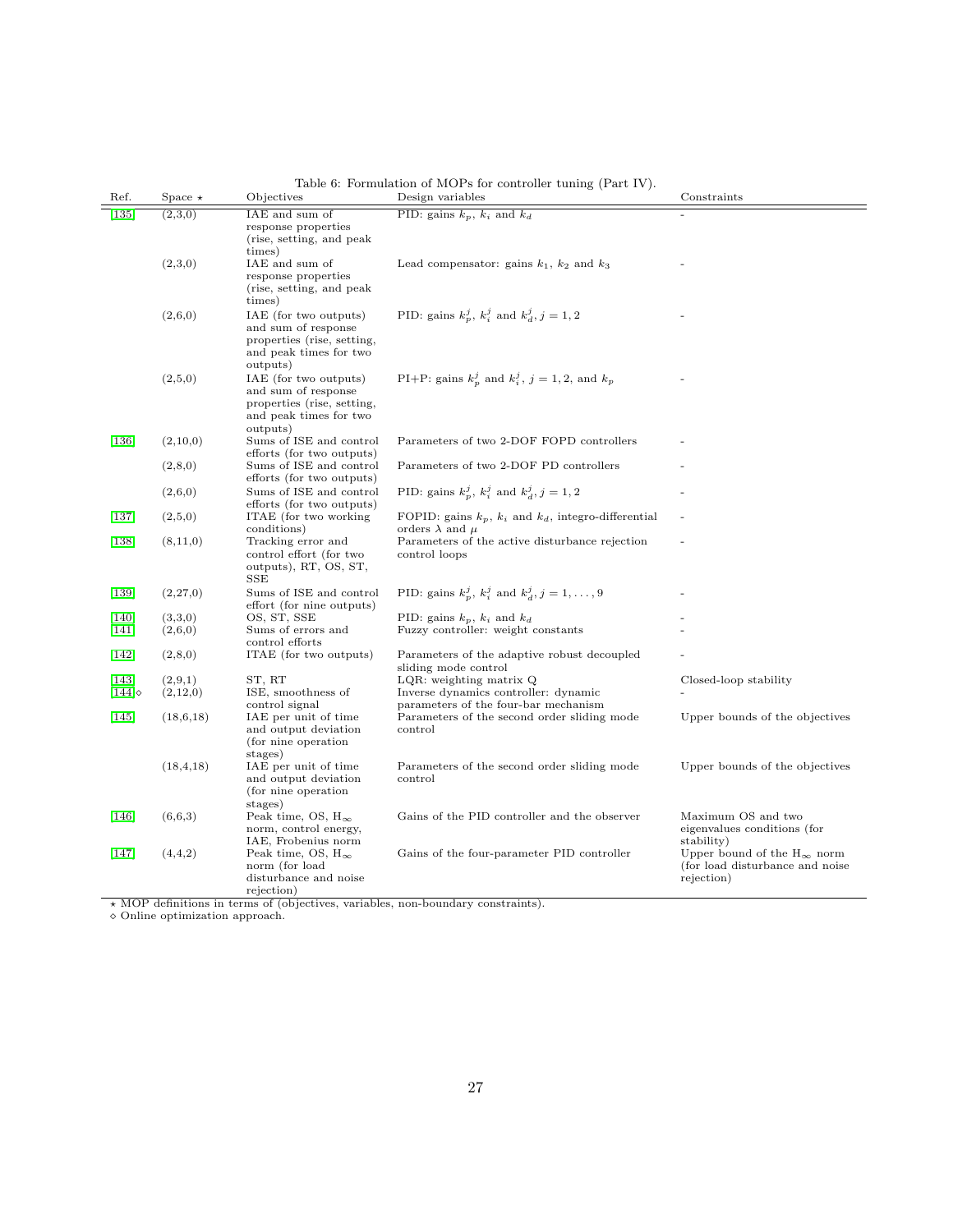methods. All the above mechanisms were proposed to improve the exploration and exploitation of the search space, to prevent premature and <sup>660</sup> local convergence, and also enhance the solution diversity.

> Another remarkable feature found in some of these MOMHOs, is the inclusion of elitism through the use of external archives. The above is used to retain the non-dominated solutions found on each iteration.

• Multi-objective Particle Swarm Optimization: The Multi-objective Par-<sup>665</sup> ticle Swarm Optimization (MOPSO) is used in the 20% of the surveyed works.

The Particle Swarm Optimization [\[54\]](#page-49-3) uses a swarm of particles (randomly initialized) that update their position for each iteration until a stop criterion is satisfied. Each particle position is evaluated to determine its <sup>670</sup> fitness. The particle velocity (i.e., search direction) is used to update the particle position, and it is obtained based on the swarm fitness information. The information can include the best position known by the swarm (global best), the overall best position known by the particle (personal best), and the best position of a sub-swarm described by a topology (local <sup>675</sup> best). The particle position can be perturbed by a turbulence operator (equivalent to the mutation in GAs) in some cases.

All the MOMHO choices in Table [8](#page-31-0) include several versions of the original PSO algorithm applied to the controller tuning MOP. Those versions vary in the use of different swarm topologies, leader selection mechanisms (to <sup>680</sup> obtain the global, personal, and local best solutions), secondary swarms, and turbulence operators in search of the best Pareto front approximation. Most of the improvements are described in [\[154\]](#page-58-11).

External archives are included in most of these MOMHOs, and interactions with archived solutions and the swarm are observed, in the sense that <sup>685</sup> some leader solutions are selected from the archive. Moreover, strategies to maintain the size and diversity of solutions of the external archive such as pruning methods and grid systems (i.e., discriminating solutions that share the same region of the objective function space to be removed) are frequent.

<sup>690</sup> • Multi-objective Differential Evolution: About 19% of works include a variant of Multi-objective Differential Evolution (MODE).

Differential Evolution [\[53\]](#page-49-2) like a GA, is a MOMHO based on the process of natural evolution. This algorithm includes a population of individuals (randomly initialized), which are evaluated to determine their fitness. A <sup>695</sup> mutant is generated for each original individual in the population based on the perturbation of a given base individual by the scaled differences of other individual pairs. This mutant is recombined with the original individual to generate an offspring. At the end of each generation, the fittest solution between each original individual and its offspring forms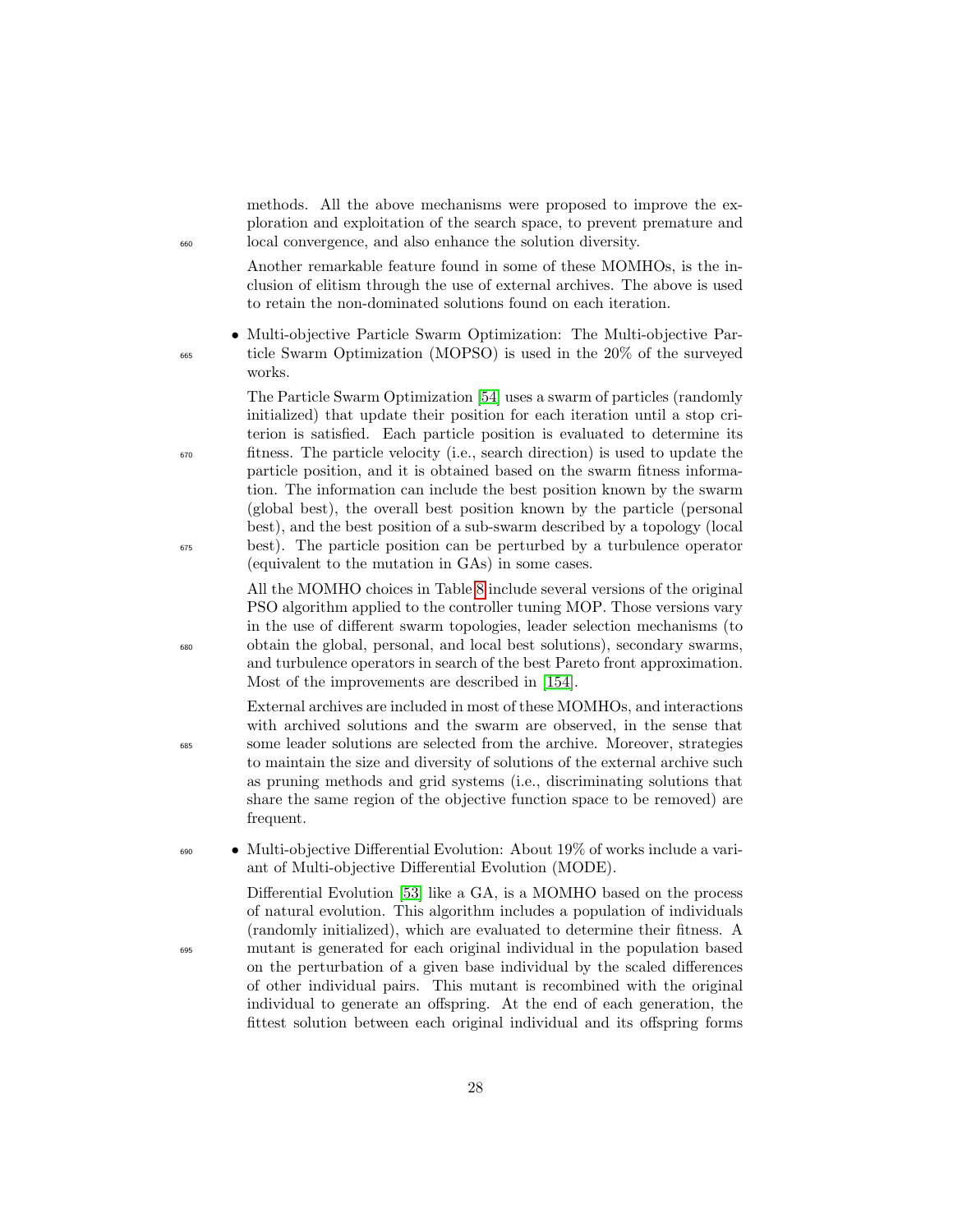<sup>700</sup> the next population. The above process is repeated until a given stop condition is met.

The MODE alternatives shown in Table [9](#page-32-1) are based in different variants of the original DE. The variants aim to improve the explorative and exploitative capabilities of the algorithm [\[155\]](#page-59-0). Among them, the DE/rand/1/bin <sup>705</sup> variant is the most popular for controller tuning.

The use of an external archive to store non-dominated solutions is observed in most of these MOMHO variants. A noticeable feature is the inclusion of more sophisticated pruning mechanisms to improve the diversity of elite solutions in the archive. They include spherical grids and preference in-<sup>710</sup> formation about objectives in physical programming, a reference point, or indicator-based methods to assign a fitness value to discriminate solutions based on their isolation or pertinence level to desirable regions. Interactions between the external archive and the population are also observed.

• Other multi-objective optimizers: Only 10% of surveyed works use less ex-<sup>715</sup> plored MOMHOs. They include several state-of-the-art algorithms such as the Strength Pareto Evolutionary Algorithm (SPEA) [\[156\]](#page-59-1), the Strength Pareto Evolutionary Algorithm II (SPEA-II) [\[157\]](#page-59-2), the Dual Population Evolutionary Algorithm (DPEA) [\[158\]](#page-59-3), the Gravitational Search Algorithm (GSA) [\[159\]](#page-59-4), the Multi-objective Extremal Optimization (MOEO)  $_{720}$  [\[160\]](#page-59-5), the Approximation-Guided Evolutionary algorithm II (AGE-II) [\[161\]](#page-59-6), and the Reference Vector Guided Evolutionary Algorithm (RVEA). The remaining works use novel multi-objective variants of meta-heuristics originally adopted for global optimization such as the Simulated Annealing algorithm, named Intelligent Multi-objective Simulated Annealing (IMOSA), <sup>725</sup> the Multi-objective Cuckoo Search Algorithm (MOCSA) [\[136\]](#page-57-3), the Multiobjective Whale Optimization Algorithm (MOWOA) [\[140\]](#page-57-7), the Multiobjective Grey Wolf Optimizer (MOGWO)[\[140\]](#page-57-7), and the Multi-objective Artificial Bee Colony (Multi-objective ABC) [\[142\]](#page-57-9).

About the search mechanisms included in the MOMHOs shown in Tables [7-](#page-30-0) <sup>730</sup> [10,](#page-32-0) it is easy to observe that the 92% belongs to the dominance-based approach. MODE variants from the metric-driven approach form the remaining 8%.

Although 20% of the controller tuning problems are many-objective problems, the used dominance-based MOMHOs appear to have a good performance when finding suitable controller configurations. Strong evidence about the per-<sup>735</sup> formance of decomposition-based, metric-driven, or hybrid approaches cannot be found in the specialized literature.

Large-scale problems are quite rare in the context of controller tuning. Nevertheless, for the large-scale problem in [\[109\]](#page-54-4), the initialization of solutions based on the information of tuning methods from control engineering seems effective.

<sup>740</sup> An important task that is not deeply discussed in the vast majority of the surveyed works, but crucial for all MOMHOs, is the solid parameters setting, which is an important issue for MOMHOs to get competitive results. In most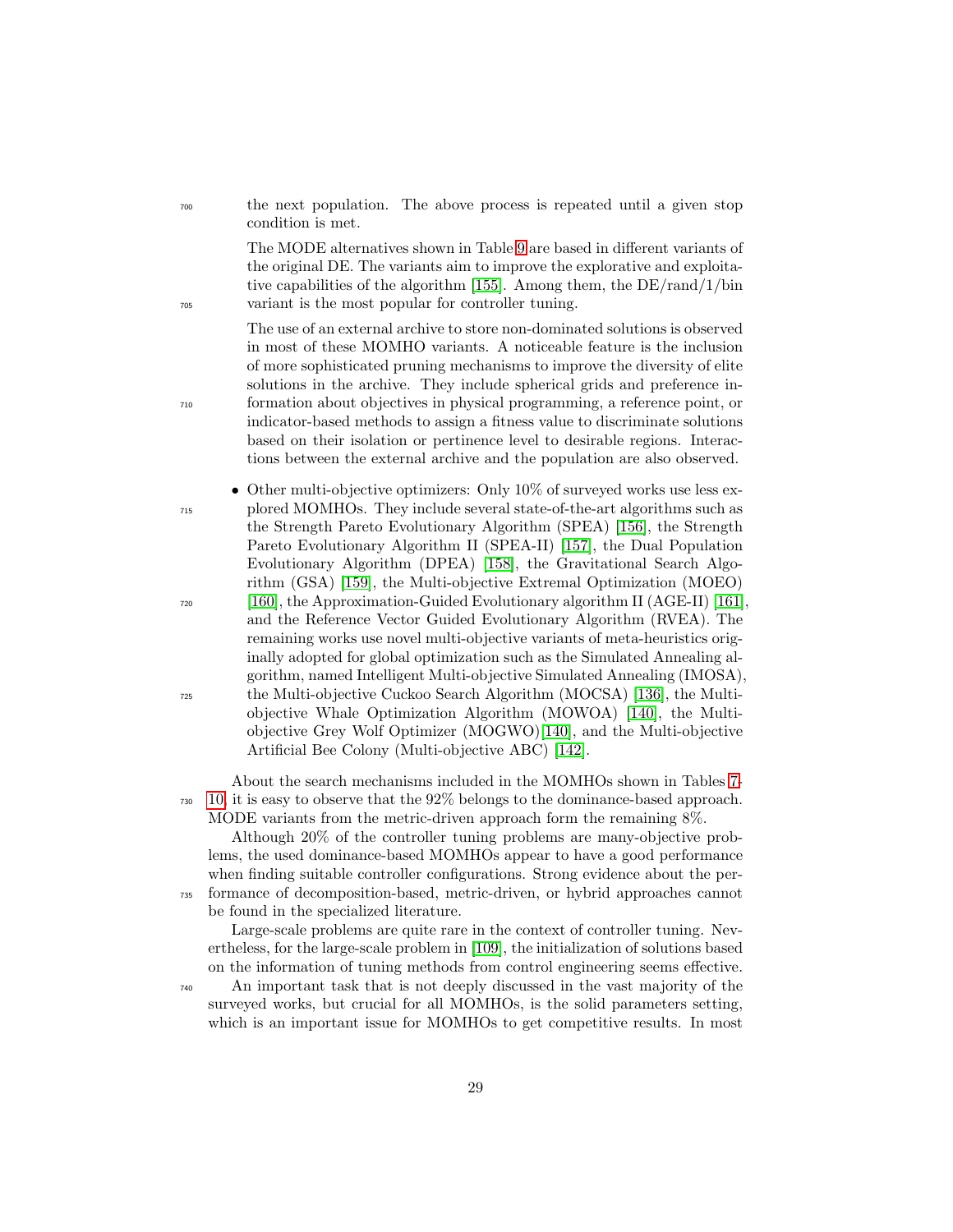revised works, the parameters are either empirically selected or taken from stateof-the-art references. The robustness of a MOMHO to changes in its parameters <sup>745</sup> has been studied only in [\[44\]](#page-48-3).

The computational complexity of the MOMHOs used for controller tuning, depends on the number of objective functions  $M$ , the size of the population or swarm  $N$ , and the size of the external archive  $L$  (if included). After analyzing the behavior of the MOMHOs in Tables [7](#page-30-0)[-10,](#page-32-0) the complexity of the algorithms <sup>750</sup> can be generalized for the worst-case scenario as:

- $O(MN^2)$  for alternatives that converge the original population or swarm without any archiving system.
- $O(M(N+L)^2)$  for algorithms that incorporate an external archive to store non-dominated solutions.

#### <sup>755</sup> 4.5.2. Constraint-handling techniques

Regarding the constraint-handling mechanism implemented in the MOMHOs shown in Tables [7-](#page-30-0)[10,](#page-32-0) NSGA-II, and MATLAB MOGA have built-in handling methods, while for a few MOGAs it is common the use of penalization methods (they punish the value of the objective functions proportionally to the number <sup>760</sup> of violated constraints).

As in MOGAs, only a few MOPSOs include a constraint-handling technique based on penalization, but the use of another strategy to deal with constraints can be observed, i.e., the epsilon-constrained method [\[162\]](#page-59-7).

The preferred constraint-handling mechanism in MODE is the Pareto dom-<sup>765</sup> inance generalization of the tournament selection operator in [\[163\]](#page-59-8) (where feasible configurations are considered fitter than infeasible ones).

As described before in Section [4.4,](#page-18-0) a considerable number of controller tuning MOPs are constrained, then constraint-handling techniques are necessary to discover feasible controller configurations [\[164,](#page-59-9) [165\]](#page-59-10). Nevertheless, a common <sup>770</sup> approach to handle constraints adopted in several reviewed works consists of filtering infeasible solutions after the  $\mathcal{P}^A$  is obtained, instead of incorporating a mechanism into the MOMHO to discard these solutions during the metaheuristic optimization process. This approach can be considered risky, in the sense that solutions in the  $\mathcal{P}^A$  could be all infeasible. An approach used to a <sup>775</sup> lesser extent consists of the a priori feasible initialization of solutions.

# 4.6. Pareto front approximation

The result obtained by a MOMHO is a Pareto front approximation  $\mathcal{PF}^A$ with the best trade-off solutions (Fig. [7-](#page-13-1)E).

Since there is no universal MOMHO whose performance is the best so far <sup>780</sup> to solve all kinds of problems [\[51\]](#page-49-0), it is worth to test different known or novel alternatives to compare them and identify their specific advantages and drawbacks [\[175\]](#page-60-0). The above allows the selection of the most promising alternative for solving a particular controller tuning problem, which improves the quality of results.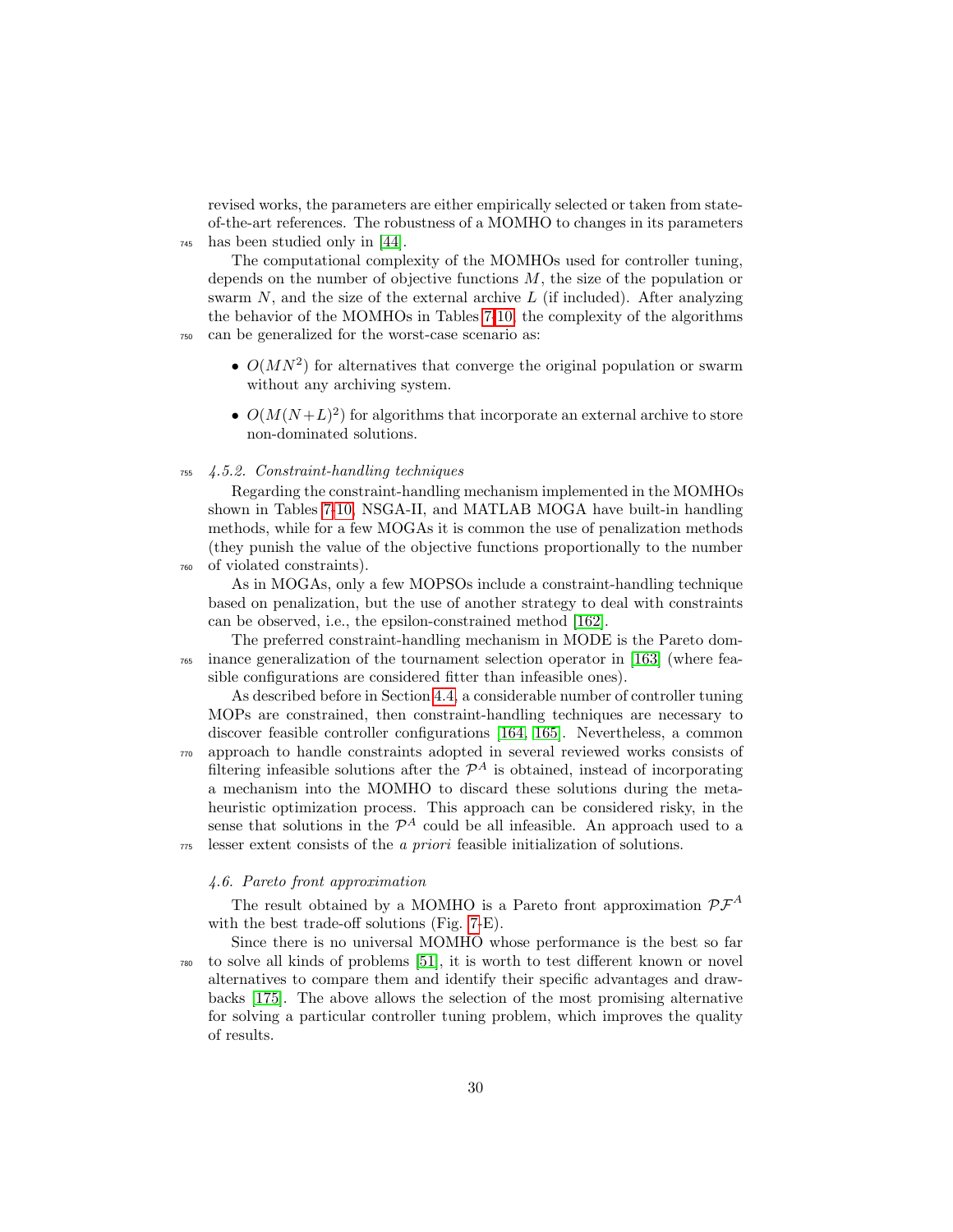<span id="page-30-0"></span>

|  | Table 7: Multi-objective Genetic Algorithm. |  |  |
|--|---------------------------------------------|--|--|
|--|---------------------------------------------|--|--|

|                                | Table 7: Multi-objective Genetic Algorithm. |                                                                                                               |  |  |
|--------------------------------|---------------------------------------------|---------------------------------------------------------------------------------------------------------------|--|--|
| Ref.                           | Variant                                     | Features or improvements                                                                                      |  |  |
| [87]                           | NSGA-II                                     | The state-of-the-art Non-dominated Sorting Genetic Algorithm II (NSGA-II) [65].                               |  |  |
| [89]                           | $NSGA-II$                                   | The state-of-the-art Non-dominated Sorting Genetic Algorithm II (NSGA-II) [65].                               |  |  |
| [90]                           | NSGA-II                                     | The state-of-the-art Non-dominated Sorting Genetic Algorithm II (NSGA-II) [65].                               |  |  |
| [91]                           | NSGA-II                                     | The state-of-the-art Non-dominated Sorting Genetic Algorithm II (NSGA-II) [65].                               |  |  |
| [92]                           | NSGA-II                                     | The state-of-the-art Non-dominated Sorting Genetic Algorithm II (NSGA-II) [65].                               |  |  |
| [93]                           | NSGA-II                                     | Blend crossover, initial population generated by the Tyreuse-Luyben controller tuning method.                 |  |  |
| [94]                           | Chaotic                                     | Henon map random numbers in the mutation and crossover.                                                       |  |  |
|                                | NSGA-II                                     |                                                                                                               |  |  |
| $\left[95\right]$              | Chaotic                                     | Henon map random numbers in the mutation and crossover.                                                       |  |  |
|                                | NSGA-II                                     |                                                                                                               |  |  |
| [96]                           | Chaotic                                     | Iterative Chaotic Map with Infinite Collapses for local searches over offspring solutions.                    |  |  |
|                                | NSGA-II                                     |                                                                                                               |  |  |
| [83]                           | NSGA-II                                     | Constraint-handling based on penalization.                                                                    |  |  |
| [45]                           | EMOGA,                                      | Fitness sharing.                                                                                              |  |  |
|                                | NSGA-II                                     |                                                                                                               |  |  |
| [97]                           | NSGA-II                                     | The state-of-the-art Non-dominated Sorting Genetic Algorithm II (NSGA-II) [65].                               |  |  |
| [98]                           | <b>MATLAB</b>                               | The Multi-objective Genetic Algorithm (MOGA) of the Global Optimization Toolbox in MATLAB.                    |  |  |
|                                | MOGA                                        |                                                                                                               |  |  |
| [99]                           | NSGA-II                                     | The state-of-the-art Non-dominated Sorting Genetic Algorithm II (NSGA-II) [65].                               |  |  |
| [100]                          | MOGA                                        | GENOCOP genetic operators, fitness sharing.                                                                   |  |  |
| $\left\lceil 101 \right\rceil$ | NSGA-II                                     | The state-of-the-art Non-dominated Sorting Genetic Algorithm II (NSGA-II) [65].                               |  |  |
| [102]                          | MOGA                                        | The state-of-the-art Multi-objective Genetic Algorithm (MOGA) [59].                                           |  |  |
| $\left[103\right]$             | <b>MATLAB</b><br>MOGA                       | The Multi-objective Genetic Algorithm (MOGA) of the Global Optimization Toolbox in MATLAB.                    |  |  |
| $\lceil 104 \rceil$            | NSGA-II                                     | The state-of-the-art Non-dominated Sorting Genetic Algorithm II (NSGA-II) [65].                               |  |  |
| [105]                          | MOGA                                        | Fitness sharing.                                                                                              |  |  |
| [106]                          | MOGA                                        | The state-of-the-art Multi-objective Genetic Algorithm (MOGA) [59].                                           |  |  |
| [107]                          | NSGA-II                                     | The state-of-the-art Non-dominated Sorting Genetic Algorithm II (NSGA-II) [65].                               |  |  |
| [42]                           | MOGA                                        | Solutions ranking for selection using an a priori preference articulation to determine pertinence levels,     |  |  |
|                                |                                             | extended intermediate recombination operator, BGA mutation.                                                   |  |  |
| $\left[43\right]$              | MOGA                                        | Fitness sharing, multi-point crossover, two-bit mutation.                                                     |  |  |
| [108]                          | MOGA                                        | Intermediate crossover, tournament selection, constraint-dependent mutation, sub-populations with a           |  |  |
|                                |                                             | migration scheme.                                                                                             |  |  |
| [109]                          | MOGA                                        | External archive, arithmetic crossover, uniform mutation, initial population generated by the control         |  |  |
|                                |                                             | algorithms such as skyhook control, feedback linearization and sliding mode control.                          |  |  |
| $[110]$                        | MRCD-GA                                     | Binary tournament, parallel island strategy with migration scheme, cut-off point crossover, external archive. |  |  |
| $[111]$                        | MRCD-GA                                     | Binary tournament, parallel island strategy with migration scheme, cut-off point crossover, external archive. |  |  |
| $[112]$                        | MOGA                                        | The state-of-the-art Multi-objective Genetic Algorithm (MOGA) [59].                                           |  |  |
| $[113]$                        | NSGA-II                                     | The state-of-the-art Non-dominated Sorting Genetic Algorithm II (NSGA-II) [65].                               |  |  |
| $[114]$                        | MOGA                                        | Parallel population with a stochastic immigration mechanism.                                                  |  |  |
| $[115]$                        | MOGA                                        | Stochastic Universal Sampling selection, reduced-surrogate shuffle crossover, mating restriction, uniform     |  |  |
|                                |                                             | mutation.                                                                                                     |  |  |
| $[135]$                        | NSGA-II                                     | The state-of-the-art Non-dominated Sorting Genetic Algorithm II (NSGA-II) [65].                               |  |  |
| $[137]$                        | LCNSGA-III                                  | A variant of the state-of-the-art algorithm Non-dominated Sorting Genetic Algorithm III (NSGA-III) [65],      |  |  |
|                                |                                             | initialization using the latin hypercube sampling, chaos theory is used to enehance the global search and the |  |  |
|                                |                                             | local exploration.                                                                                            |  |  |
| $\left[138\right]$             | RPD-NSGA-II                                 | The state-of-the-art Reference Point-based Dominance Non-dominated Sorting Genetic Algorithm II [166].        |  |  |
| $\left[139\right]$             | NSGA-II                                     | The state-of-the-art Non-dominated Sorting Genetic Algorithm II (NSGA-II) [65].                               |  |  |
| $\left[143\right]$             | NSGA-II                                     | The state-of-the-art Non-dominated Sorting Genetic Algorithm II (NSGA-II) [65].                               |  |  |
| $[145]$                        | ev-MOGA                                     | External archive with pruning mechanism based on epsilon dominance.                                           |  |  |
| $[146]$                        | NSGA-II                                     | The state-of-the-art Non-dominated Sorting Genetic Algorithm II (NSGA-II) [65].                               |  |  |
| [147]                          | NSGA-II                                     | The state-of-the-art Non-dominated Sorting Genetic Algorithm II (NSGA-II) [65].                               |  |  |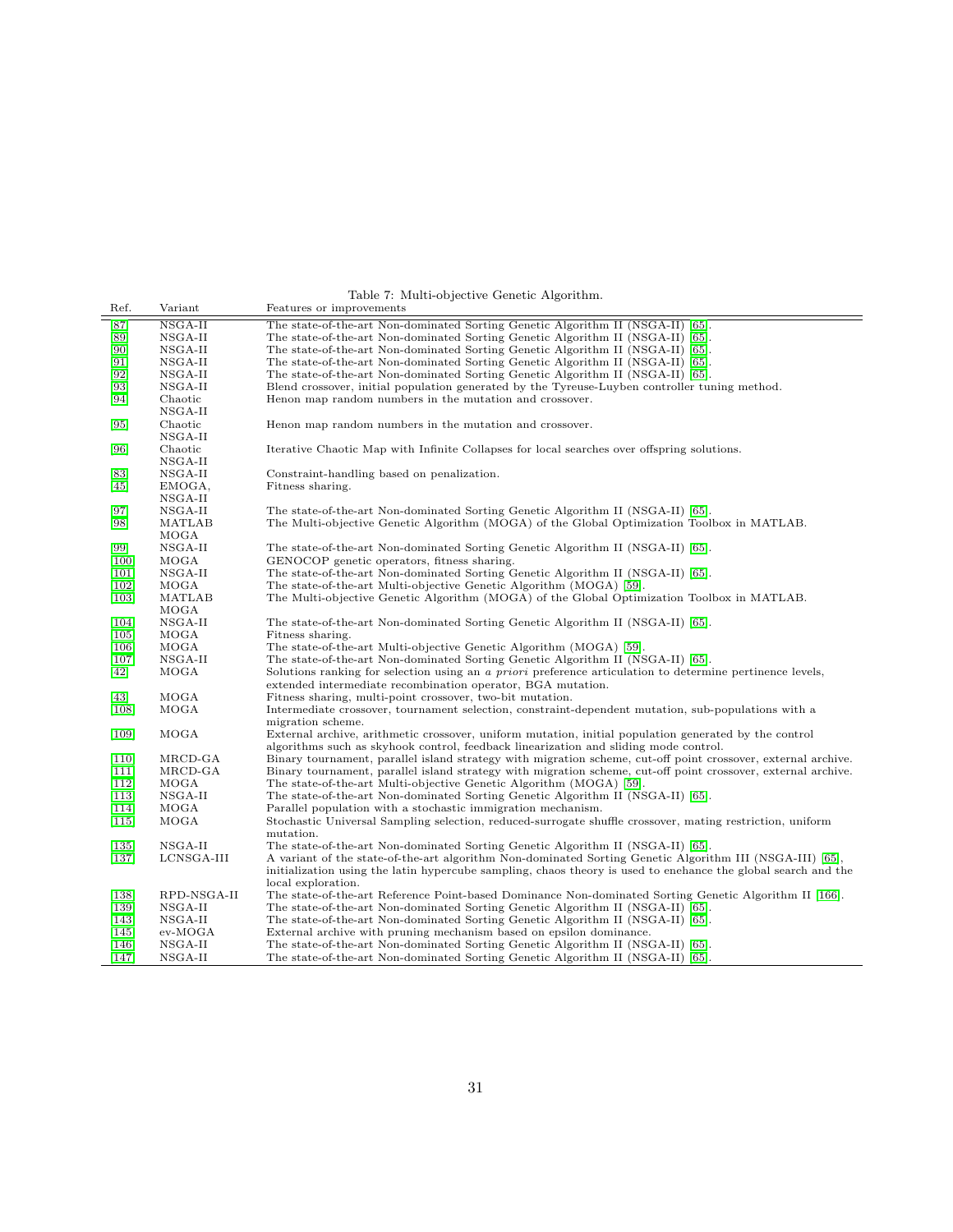<span id="page-31-0"></span>Table 8: Multi-objective Particle Swarm Optimization.<br>Ref. Variant Features or improvements

| nei.    | variant        | reatures or improvements                                                                                         |
|---------|----------------|------------------------------------------------------------------------------------------------------------------|
| $[116]$ | <b>AGPSO</b>   | External grid archive, global best solution obtained with roulette selection, personal best assigned using       |
|         |                | Pareto dominance, non-uniform mutation.                                                                          |
| $[117]$ | MOPSO          | Velocity updates based on the global best solution and two random solutions, Gaussian mutation, global           |
|         |                | best solution selection based on isolation, periodical updates of the inertia weight and learning factors,       |
|         |                | finite-length external archive.                                                                                  |
| [46]    | Ingenious-     | Global best selection based on isolation, personal best selection using the Sigma method, turbulence             |
|         | <b>MOPSO</b>   | operator to replace solutions by randomly generated ones, finite-length external archive with fuzzy              |
|         |                | elimination technique.                                                                                           |
| $[118]$ | Ingenious-     | Global best selection based on isolation, personal best solution selection using the Sigma method,               |
|         | MOPSO          | turbulence operator to replace solutions by randomly generated ones, finite-length external archive with         |
|         |                | fuzzy elimination technique.                                                                                     |
| [84]    | MOPSO          | Finite-length external archive, personal best assigned using Pareto dominance, global best selection from        |
|         |                | the external archive using the Technique for Order of Preference by Similarity to Ideal Solution.                |
| [44]    | MOPSO          | External hyper-cube grid archive, constraint-handling based on penalization, global best selection using a       |
|         |                | roulette over the hyper-cube regions isolation, personal best assigned using Pareto dominance, linear            |
|         |                | updates of the inertia weight.                                                                                   |
| $[119]$ | MaPSO          | External archive, corner archive with extremes of the Pareto front, constraint-handling based on                 |
|         |                | penalization, initial population generated with stable closed-loop system configurations, global best selected   |
|         |                | as the nearest solution to two randomly selected solutions from the corner archive, personal best assigned       |
|         |                | using Pareto dominance.                                                                                          |
| $[120]$ | MOPSO          | External archive, global best selected randomly from the archive, personal best assigned using Pareto            |
|         |                | dominance.                                                                                                       |
| [41]    | I-MOPSO        | External hyper-cube grid archive, uses the Population Spatial Diversity to establish exploitation and            |
|         |                | exploration probabilities of solutions, only the global or personal best solution is used to update the velocity |
|         |                | depending on probability, global best selection using a roulette over the hyper-cube regions isolation,          |
|         |                | personal best assigned using Pareto dominance.                                                                   |
| $[121]$ | MOPSO          | External archive, global guide selection method to obtain the global best solution, global best selected from    |
|         |                | the archive as the solution with the samllest Euclidean distance to the nadir vector, personal best assigned     |
|         |                | using Pareto dominance.                                                                                          |
| $[122]$ | <b>MOPSO</b>   | The state-of-the art Multi-objective Particle Swarm Optimization (MOPSO) [167].                                  |
| [85]    | 2LB-MOPSO      | External archive, two local best solutions used to update the velocity, first local best is the solution with    |
|         |                | the highest crowding distance, the second local best is the solution with the smallest Euclidean distance to     |
|         |                | the first local best (in the search space), local bests update based on contribution frequency of particles to   |
|         |                | the archive, epsilon-constrained method as constraint-handling technique.                                        |
| $[123]$ | <b>MOHEPSO</b> | External archive, pruning mechanism based on fuzzy elimination technique, dynamic inertia weight and             |
|         |                | learning factors, personal best selection from the archive using Sigma method, global best selection based       |
|         |                | on isolation, particle updates using on PSO, bee colony and multi-crossover at given probabilities.              |
| $[135]$ | MOPSO          | External archive, personal best assigned using Pareto dominance, global best selection from the external         |
|         |                | archive based on sorting, fixed inertia weight.                                                                  |
| $[141]$ | MOPSO          | Global best selection based on isolation, personal best selection using the Sigma method, turbulence             |
|         |                | operator to replace solutions by randomly generated ones, finite-length external archive with dynamic            |
|         |                | elimination technique based on niches.                                                                           |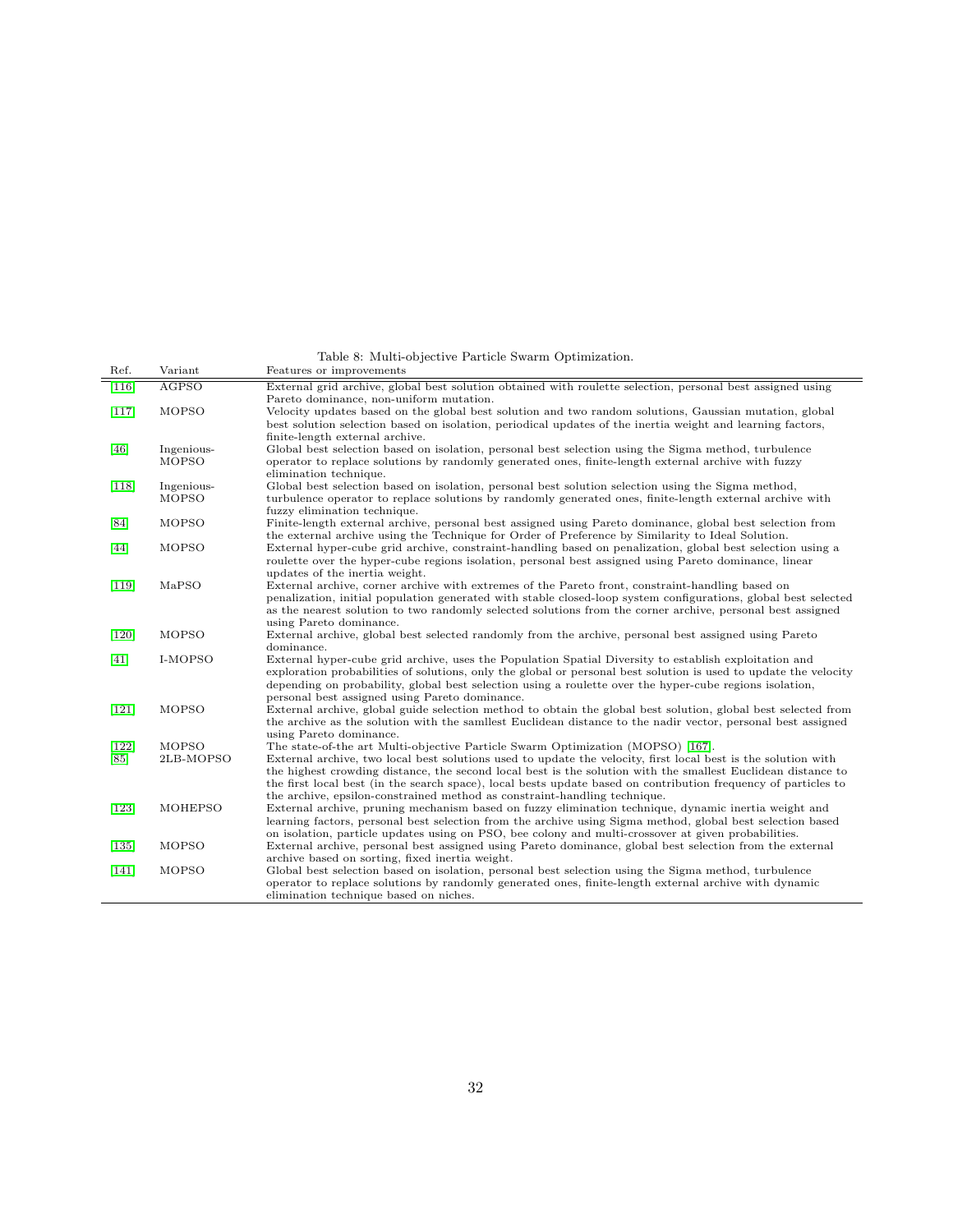<span id="page-32-1"></span>Table 9: Multi-objective Differential Evolution.

|                    |                       | Table 9: Multi-objective Differential Evolution.                                                                                                                                                     |
|--------------------|-----------------------|------------------------------------------------------------------------------------------------------------------------------------------------------------------------------------------------------|
| Ref.               | Variant               | Features or improvements                                                                                                                                                                             |
| $[124]$            | <b>PMODE</b>          | External archive, based on $DE/rand/1/b$ in, isolation-based population pruning, random solutions replace                                                                                            |
|                    |                       | pruned solutions.                                                                                                                                                                                    |
| $[125]$            | spMODE                | External spherical grid archive, based on DE/rand/1/bin.                                                                                                                                             |
| $[75]$             | spMODE-II,            | spMODE-II: Physical programming is included in spMODE to decide which solutions must be pruned when                                                                                                  |
|                    | IB-MODE,<br>RP-spMODE | two or more solutions share the same archive grid sector.<br>IB-MODE: It uses a binary epsilon indicator to assign fitness values to solutions.                                                      |
|                    |                       | RP-spMODE: External spherical grid archive, based on $DE/rand/1/b$ in, uses reference point distance to                                                                                              |
|                    |                       | decide which solutions must be pruned when two or more solutions share the same archive grid sector.                                                                                                 |
| $[126]$            | spMODE-II             | Physical programming is included in spMODE to decide which solutions must be pruned when two or more                                                                                                 |
|                    |                       | solutions share the same archive grid sector.                                                                                                                                                        |
| [47]               | spMODE                | External spherical grid archive, based on DE/rand/1/bin.                                                                                                                                             |
| $[127]$            | spMODE-II,            | spMODE-II: Physical programming is included in spMODE to decide which solutions must be pruned when                                                                                                  |
|                    | $IB-MODE1$ ,          | two or more solutions share the same archive grid sector.                                                                                                                                            |
|                    | $IB-MODE2$            | $IB-MODE_1/IB-MODE_2$ : External archive, based on $DE/rand/1/b$ in, use binary indicator in which different                                                                                         |
|                    | spMODE                | preference vectors determine the quality of solutions.                                                                                                                                               |
| $[128]$<br>$[129]$ | MODE1,                | External spherical grid archive, based on $DE/rand/1/bin$ .<br>MODE1: External archive, based on DE/rand/1/bin, target vector obtained from the archive, solutions                                   |
|                    | MODE2,                | used in the difference vector selected from the current population.                                                                                                                                  |
|                    | MODE3                 | MODE2: External archive, based on $DE/rand/1/b$ in, target vector obtained from the current population,                                                                                              |
|                    |                       | solutions used in the difference vector selected from the archive.                                                                                                                                   |
|                    |                       | MODE3: External archive, based on $DE/rand/1/b$ in, target vector and solutions used in the difference                                                                                               |
|                    |                       | vector selected from the archive.                                                                                                                                                                    |
|                    | MDE-IIP-              | External archive, nine variants of MDE-IIP-NDSM (based on $DE/rand/1/bin$ , $DE/best/1/bin$ ,                                                                                                        |
| $[130] \diamond$   | <b>NDSM</b>           | $DE/rand/1/exp$ , $DE/best/1/exp$ , $DE/current-to-best/1/bin$ , $DE/current-to-rand/1/bin$ ,                                                                                                        |
|                    |                       | $DE/current-to-best/1, DE/current-to-random/1, and DE/rand/2/dir)$ , used in online optimization, some<br>promising archived solutions are included in initial population after the problem updates. |
| [86]               | spMODE-II             | Physical programming is included in spMODE to decide which solutions must be pruned when two or more                                                                                                 |
|                    |                       | solutions share the same archive grid sector.                                                                                                                                                        |
| [88]               | spMODEx               | External spherical grid archive, physical programming in the pruning mechanism, based on $DE/rand/1/bin$ .                                                                                           |
| $[135]$            | MOEA/D                | The state-of-the-art Multi-objective Evolutionary Algorithm based on Decomposition (MOEA/D) [168].                                                                                                   |
| $[143]$            | GDE3                  | The state-of-the-art third evolution step of Generalized Differential Evolution (GDE3) [169].                                                                                                        |
| $[144]$            | HV-MODE               | External archive, swaps the generation strategies $DE/current-to-rand$ and $DE/current-to-pbest/1$ depending                                                                                         |
|                    |                       | on the archive size, pbest is selected based on the hypervolume contribution of solutions in the archive.                                                                                            |

 $\Diamond$  Online optimization approach.

<span id="page-32-0"></span>Table 10: Other Multi-objective Optimizers.

| Ref.                          | Variant         | Features or improvements                                                                                     |
|-------------------------------|-----------------|--------------------------------------------------------------------------------------------------------------|
| $[131]$                       | <b>IMOSA</b>    | Generation mechanism based on orthogonal experimental solutions, Pareto based scoring function to            |
|                               |                 | measure the performance of candidate solutions and exploit its neighborhood.                                 |
| $[132]$                       | SPEA, DPEA,     | SPEA: The state-of-the-art Strength Pareto Evolutionary Algorithm (SPEA) [156].                              |
|                               | GSA             | DPEA: The state-of-the-art Dual Population Evolutionary Algorithm (DPEA) [158].                              |
|                               |                 | GSA: The state-of-the-art Gravitational Search Algorithm (GSA) [159].                                        |
| $\left\lceil 133\right\rceil$ | MOEO            | The state-of-the-art Multi-objective Extremal Optimization [160]                                             |
| $[134]$                       | MOSTA           | External archive, pruning mechanism based on solution crowding, state transformations applied to a           |
|                               |                 | random archived solution.                                                                                    |
| $[135]$                       | $AGE-II$ ,      | AGE-II: The state-of-the-Approximation-Guided evolutionary algorithm II (AGE-II) [161].                      |
|                               | SPEA-II, RVEA   | SPEA-II: The state-of-the-art Strength Pareto Evolutionary Algorithm II (SPEA-II) [157].                     |
|                               |                 | RVEA: The state-of-the-art Reference Vector Guided Evolutionary Algorithm (RVEA)[170].                       |
| $[136]$                       | <b>MOCSA</b>    | Multi-objective Cuckoo Search Algorithm, multi-objective variant of the state-of-the-art Cuckoo Search       |
|                               |                 | Algorithm (CSA) [171], uses Pareto dominance for fitness comparisons.                                        |
| [140]                         | MOWOA,          | MOWOA: Multi-objective Whale Optimization Algorithm, multi-objective variant of the state-of-the-art         |
|                               | <b>MOGWO</b>    | Whale Optimization Algorithm (WOA) [172], external archive.                                                  |
|                               |                 | MOGWO: Multi-objective Grey Wolf Optimizer, multi-objective variant of the state-of-the-art Grey Wolf        |
|                               |                 | Optimizer (GWO) [173], external archive, best solution from Pareto best search agents are selected from the  |
|                               |                 | archive using the roulette wheel.                                                                            |
| [142]                         | Multi-objective | Multi-objective Artificial Bee Colony, multi-objective variant of the state-of-the-art Artificial Bee Colony |
|                               | $_{\rm ABC}$    | (ABC) [174], finite-length archive with pruning mechanism based on isolation, onlooker bees                  |
|                               |                 | probabilistically select solutions in the archive.                                                           |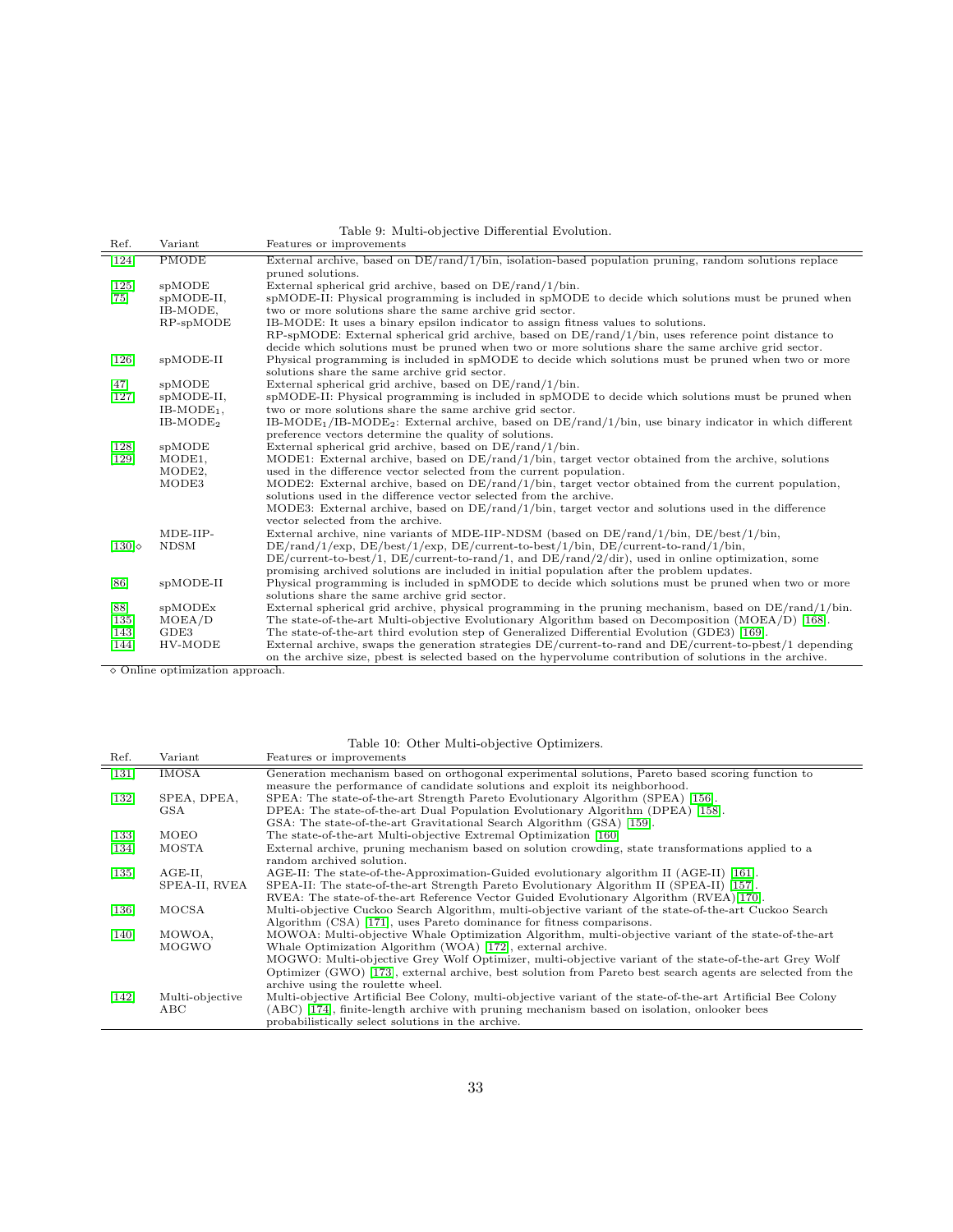<sup>785</sup> The performance of a MOMHO strongly depends on the quality of its obtained Pareto front approximation. In this way, performance comparisons among different MOMHOs are carried out in this step over their obtained  $\mathcal{P} \mathcal{F}^A$ s. Because of the MOMHOs stochastic nature, it is also recommended to provide descriptive [\[176\]](#page-60-10) and inferential [\[177\]](#page-61-0) statistical evidence about different sam-<sup>790</sup> ples of the obtained results to draw solid conclusions. Moreover, it is necessary to use different performance criteria to avoid contradictions among them [\[51\]](#page-49-0) and ensure that a MOMHO can find Pareto front approximations with the de-

sired features and quality levels. About 40% of the reviewed works include this type of necessary performance <sup>795</sup> comparisons in the solution of the controller tuning MOP. They can be qualitative or quantitative, as observed next:

- Qualitative comparisons: This class includes comparative analyses based on the subjective criterion of the designer. In [\[94,](#page-52-8) [96\]](#page-53-1), the performance comparisons are among variants of the same MOMHO. On the other hand, <sup>800</sup> works in [\[140,](#page-57-7) [141,](#page-57-8) [143,](#page-58-0) [145,](#page-58-2) [108,](#page-54-3) [118,](#page-55-3) [129,](#page-56-5) [132\]](#page-56-8) compare MOMHOs from different natures.
- Quantitative comparisons: They use quality metrics over the  $\mathcal{PF}^A$  to give a quantitative measure of the MOMHO performance. Due to the stochastic nature of MOMHOs, it is important to provide statistical evidence of <sup>805</sup> the performance over several runs [\[177\]](#page-61-0). Works in [\[85,](#page-52-9) [75,](#page-51-2) [127,](#page-56-3) [130\]](#page-56-6) opt for a single performance metric over several runs of MOMHOs from different natures. Nevertheless, it is highly recommendable to use more than one metric to ensure the reliability of results. In such a way, the works in [\[41,](#page-48-0) [42,](#page-48-1) [45,](#page-48-4) [46,](#page-48-5) [47,](#page-48-6) [116,](#page-55-1) [128,](#page-56-4) [135,](#page-57-2) [144\]](#page-58-1) use statistical comparisons based on <sup>810</sup> the performance values of several metrics over diverse runs of MOMHOs from different natures. Another additional approach, which could be a little less useful according to the theorem presented in [\[51\]](#page-49-0), performs comparisons using benchmark MOPs instead of using the proper controller tuning MOP [\[44,](#page-48-3) [117,](#page-55-2) [137,](#page-57-4) [142\]](#page-57-9).
- <sup>815</sup> By the end of this stage, a Pareto front approximation must be provided to make future decisions. This front is taken as the one with the highest quality based on the performance metrics information. Nevertheless, a useful way to take this approximation is presented in [\[41\]](#page-48-0), where the fronts obtained for each run of the MOMHO (originally used to perform comparisons) are merged <sup>820</sup> and then filtered based on Pareto dominance to generate a global front. This resulting front can include a wider variety of trade-off solutions.

#### 4.7. Decision maker

As commented before, the Pareto front approximation  $\mathcal{PF}^A$  obtained in the previous step is a finite set with a reasonably large amount of solutions. <sup>825</sup> Nevertheless, only one controller configuration can be implanted in the final application at a time.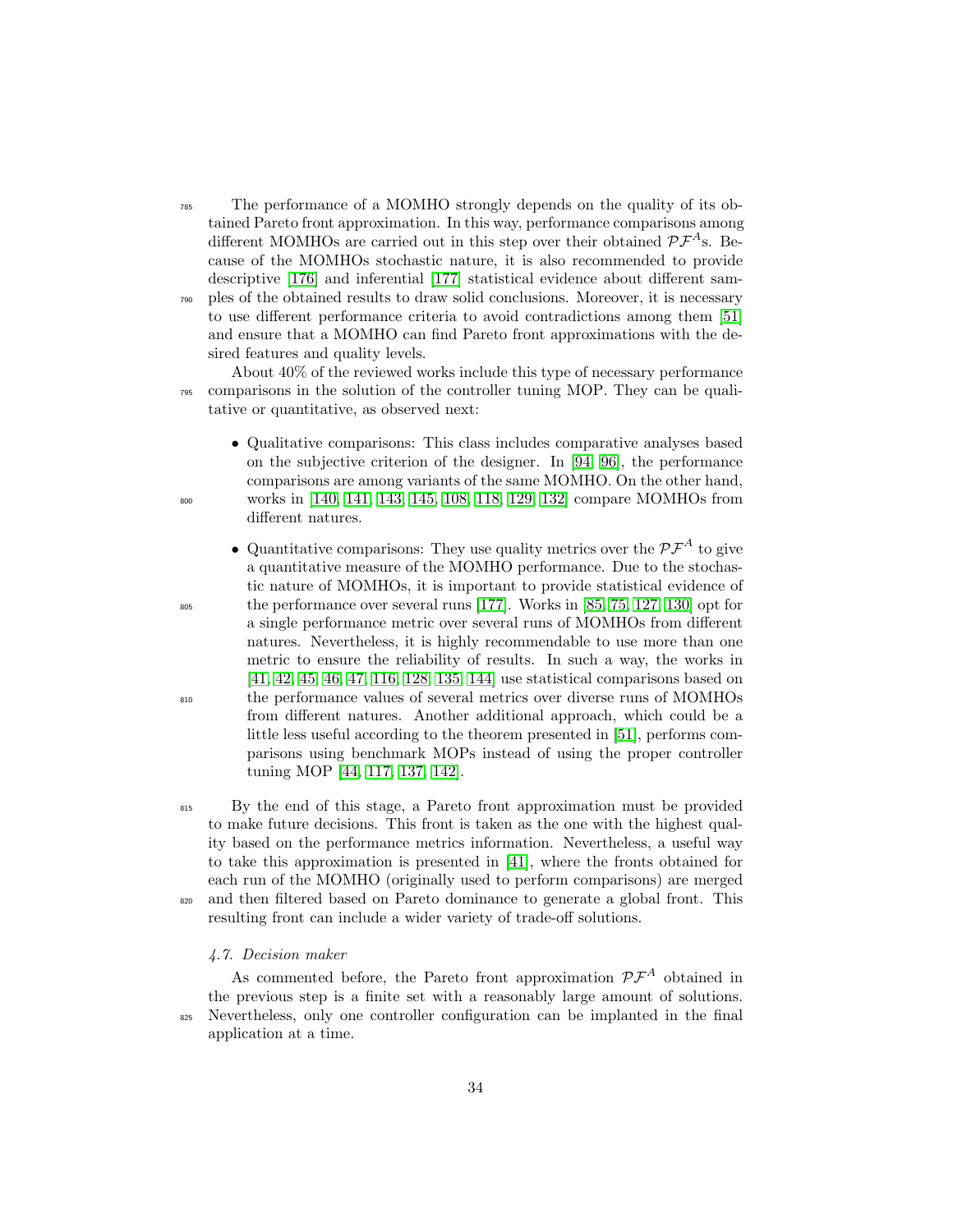By using preference handling methods, the decision-maker in Fig. [7-](#page-13-1)F (this can be a human designer or an automated entity) selects the best trade-off solution from the Pareto front approximation.

<sup>830</sup> Table [11](#page-35-1) summarizes the preference handling methods included in the surveyed works. All works use an a *posteriori* preference handling with both empirical and utility-based decisions:

- Empirical: As a reminder, this class is based on the human experience, and it must be noticed that 41% of the works belong to it. Typical meth-<sup>835</sup> ods include trial and error approaches, visualization of the  $\mathcal{PF}^A$  trade-offs (when multiple objectives are considered, the use of tools like Level Diagrams (LD) [\[125\]](#page-56-1) can be suitable), and subjective designer analysis.
- Utility-based: This class is related to an automated decision maker, and 59% of works opt for it. In this class, a popular method is based on the choice of a solution according to its position in the  $\mathcal{PF}^A$ . Common alternatives include solutions near the extremes (to prioritize an objective more than the others), and the mean or knee solutions (when looking for more balanced trade-off). Another widely used method consists in the use of a tiebreaker criterion. Since all trade-offs in  $\mathcal{PF}^A$  are considered <sup>845</sup> equally good, the tiebreaker criterion allows the finding of a relative fittest solution regarding a quantitative evaluation of all alternatives. The use of a reference point is also an interesting method that allows designers to propose an ideal performance of the controller configuration. Based on this, the best trade-off is selected as the solution closest to the designer's <sup>850</sup> wishes. Finally, other less common methods use fuzzy approaches, clustering techniques, and aggregation functions over the objective function values (e.g., weighted sums and physical programming).

# 4.8. Validations of the final controller configuration

In this last stage, the best controller parameters  $\bar{p}^*$ , selected by the decision-<sup>855</sup> maker, can be implanted in the final application. Some subsequent validations are necessary to ensure that the desired controller operation is reached. Such validations include comparisons with different controller configurations from different tuning approaches, both in simulation or experimentation (laboratory tests with a real prototype):

- <sup>860</sup> Simulated validations: Although all controller configurations are implicitly validated in simulation (i.e., a dynamic simulation is performed to evaluate the controller configuration performances), comparative analyses are hard to find (only in 24% of the works).
- Most of them are included in [\[47,](#page-48-6) [84,](#page-51-11) [85,](#page-52-9) [116,](#page-55-1) [119,](#page-55-4) [120,](#page-55-5) [121,](#page-55-6) [125,](#page-56-1) [128\]](#page-56-4), <sup>865</sup> where better performances are achieved with the multi-objective approach when compared with other tuning methods such as Zigler Nichols, Cohen-Coon, Murrill, global optimization methods, among others.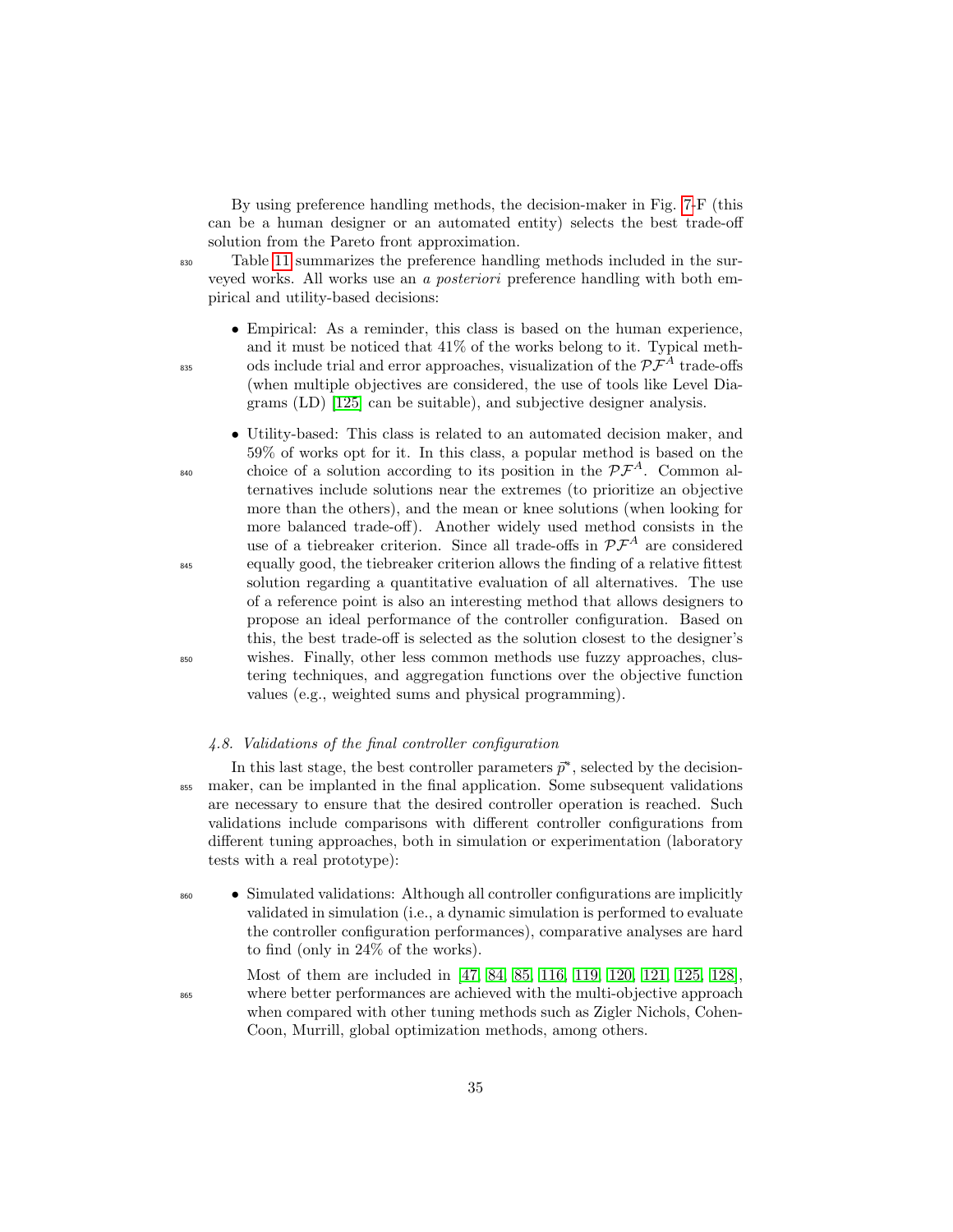<span id="page-35-1"></span>Table 11: Preference handling methods.

| Ref.                          | Decision maker type t                               | Ref.                          | Decision maker type $\dagger$                       |
|-------------------------------|-----------------------------------------------------|-------------------------------|-----------------------------------------------------|
| $\sqrt{87}$                   | A posteriori / Utility-based / Tiebreaker criterion | $[114]$                       | A posteriori / Utility-based / Tiebreaker criterion |
| [89]                          | A posteriori / Utility-based / Solution position    | $[115]$                       | A posteriori / Utility-based / Solution position    |
| [90]                          | A posteriori / Empirical / Subjective analysis      | $[116]$                       | A posteriori / Utility-based / Fuzzy                |
| [91]                          | A posteriori / Utility-based / Solution position    | $[117]$                       | A posteriori / Utility-based / Tiebreaker criterion |
| [92]                          | A posteriori / Utility-based / Solution position    | [46]                          | A posteriori / Utility-based / Tiebreaker criterion |
| [93]                          | A posteriori / Empirical / Trial and error          | [118]                         | A posteriori / Utility-based / Solution position    |
| [94]                          | A posteriori / Utility-based / Solution position    | [84]                          | A posteriori / Utility-based / Reference point      |
| [95]                          | A posteriori / Utility-based / Solution position    | [44]                          | A posteriori / Utility-based / Solution position    |
| [96]                          | A posteriori / Utility-based / Solution position    | [119]                         | A posteriori / Empirical / Subjective analysis      |
| [83]                          | A posteriori / Utility-based / Tiebreaker criterion | $[120]$                       | A posteriori / Utility-based / Tiebreaker criterion |
| [45]                          | A posteriori / Empirical / Subjective analysis      | [41]                          | A posteriori / Utility-based / Solution position    |
| [97]                          | A posteriori / Utility-based / Clustering           | [121]                         | A posteriori / Utility-based / Weighted sum         |
| [98]                          | A posteriori / Utility-based / Reference point      | $[122]$                       | A posteriori / Empirical / Subjective analysis      |
| [99]                          | A posteriori / Utility-based / Solution position    | [85]                          | A posteriori / Utility-based / Tiebreaker criterion |
| [100]                         | A posteriori / Empirical / Subjective analysis      | [123]                         | A posteriori / Utility-based / Solution position    |
| [94]                          | A posteriori / Utility-based / Solution position    | [124]                         | A posteriori / Empirical / Subjective analysis      |
| $\left[102\right]$            | A posteriori / Empirical / Visualization            | $\left[125\right]$            | A posteriori / Empirical / Visualization            |
| $\left[103\right]$            | A posteriori / Utility-based / Reference point      | 75]                           | A posteriori / Empirical / Visualization            |
| $\left[104\right]$            | A posteriori / Empirical / Subjective analysis      | $[126]$                       | A posteriori / Empirical / Subjective analysis      |
| $\left[105\right]$            | A posteriori / Empirical / Subjective analysis      | [47]                          | A posteriori / Empirical / Visualization            |
| [106]                         | A posteriori / Empirical / Subjective analysis      | [127]                         | A posteriori / Empirical / Visualization            |
| $[107]$                       | A posteriori / Utility-based / Solution position    | [128]                         | A posteriori / Empirical / Visualization            |
| [42]                          | A posteriori / Utility-based / Tiebreaker criterion | $[129]$                       | A posteriori / Empirical / Subjective analysis      |
| $\left[43\right]$             | A posteriori / Utility-based / Solution position    | [130]                         | A posteriori / Utility-based / Tiebreaker criterion |
| [108]                         | A posteriori / Empirical / Visualization            | [86]                          | A posteriori / Utility-based / Physical programming |
| $\left[109\right]$            | A posteriori / Utility-based / Solution position    | [88]                          | A posteriori / Empirical / Visualization            |
| $[110]$                       | A posteriori / Utility-based / Tiebreaker criterion | $\left\lceil 131\right\rceil$ | A posteriori / Utility-based / Tiebreaker criterion |
| $\left\lceil 111\right\rceil$ | A posteriori / Empirical / Subjective analysis      | $\left[132\right]$            | A posteriori / Utility-based / Physical programming |
| $\left\lceil 112\right\rceil$ | A posteriori / Utility-based / Reference point      | $[133]$                       | A posteriori / Empirical / Subjective analysis      |
| $[113]$                       | A posteriori / Utility-based / Fuzzy                | [134]                         | A posteriori / Empirical / Subjective analysis      |
| $\left\lceil 135\right\rceil$ | A posteriori / Empirical / Subjective analysis      | $\left[136\right]$            | A posteriori / Empirical / Subjective analysis      |
| [137]                         | A posteriori / Utility-based / Weighted sum         | [138]                         | A posteriori / Utility-based / Solution position    |
| [139]                         | A posteriori / Empirical / Visualization            | $[140]$                       | A posteriori / Empirical / Subjective analysis      |
| $[141]$                       | A posteriori / Utility-based / Solution position    | $[142]$                       | A posteriori / Empirical / Visualization            |
| $\left[143\right]$            | A posteriori / Utility-based / Solution position    | $[144]$                       | A posteriori / Utility-based / Solution position    |
| [145]                         | A posteriori / Empirical / Visualization            | $[146]$                       | A posteriori / Utility-based / Solution position    |
| $[147]$                       | A posteriori / Utility-based / Reference point      |                               |                                                     |

† Decision maker type: Preference articulation / Class / Method.

On the other hand, the controller tuned in [\[124,](#page-56-0) [142,](#page-57-9) [144,](#page-58-1) [136\]](#page-57-3) is compared with a different controller (i.e., a controller with a different structure than <sup>870</sup> the one tuned using multi-objective optimization). Even this comparison could be considered unfair, it may work as a performance reference.

- Experimental validations: Experimental evidence about the performance of the obtained controller configurations is even harder to find. Only 8% of the surveyed works include such experiments.
- <sup>875</sup> The works in [\[100,](#page-53-5) [121,](#page-55-6) [126,](#page-56-2) [145\]](#page-58-2) perform comparisons with other tuning methods, while in [\[105,](#page-54-0) [124\]](#page-56-0) controller performances are contrasted with those obtained with different controller structures. In any case, controllers from the multi-objective optimization tuning approach exhibit outstanding performance.

# <span id="page-35-0"></span><sup>880</sup> 5. Conclusions and future directions

# 5.1. Conclusions

5.1.1. About the interest in this area

The annual trend of works related to the multi-objective meta-heuristic optimization-based controller tuning is shown in Fig. [8.](#page-36-0) It is observed that <sup>885</sup> the research interest in this area has increased since 2011.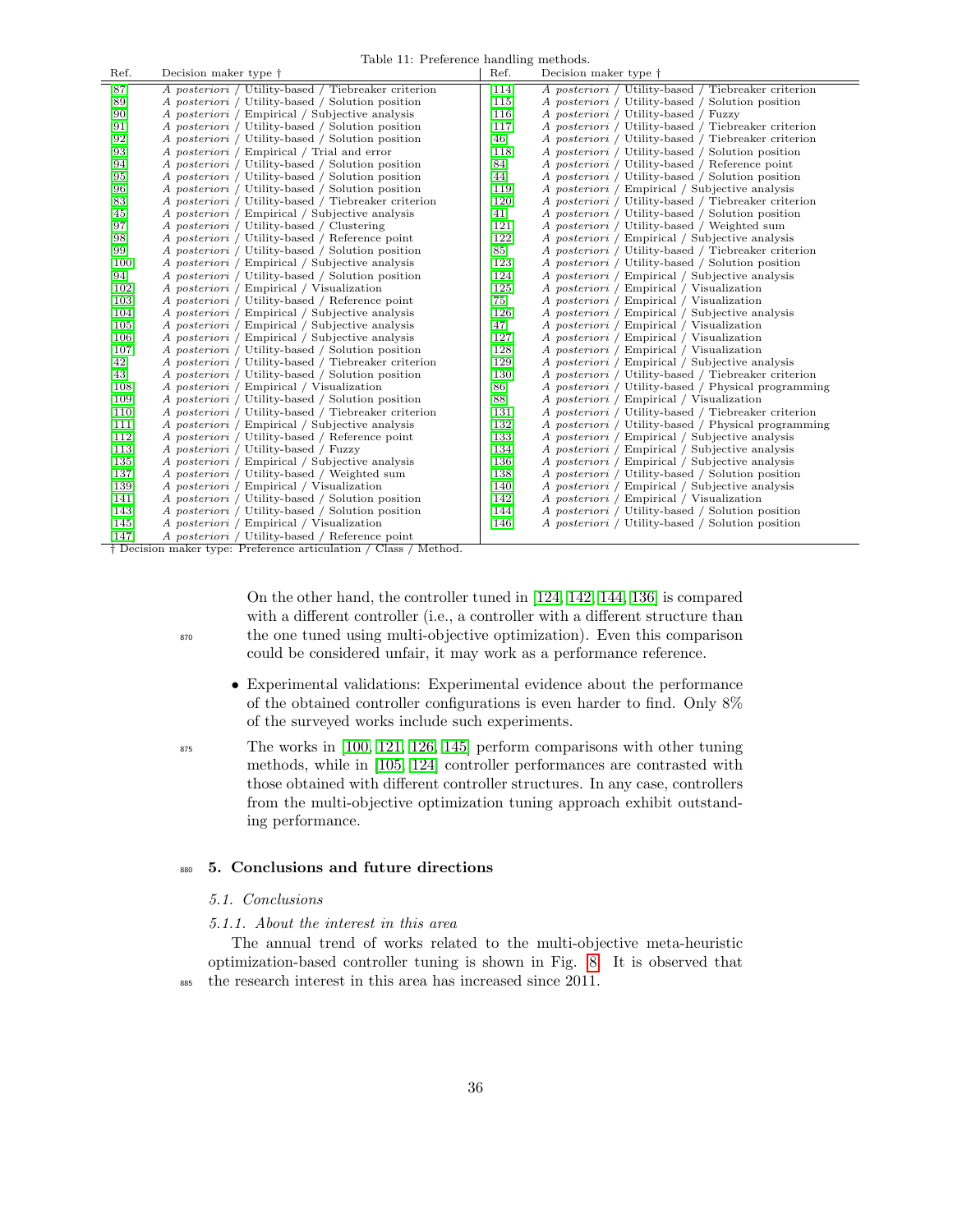

<span id="page-36-0"></span>Figure 8: Distribution of the number of research items from year 2001 to 2019.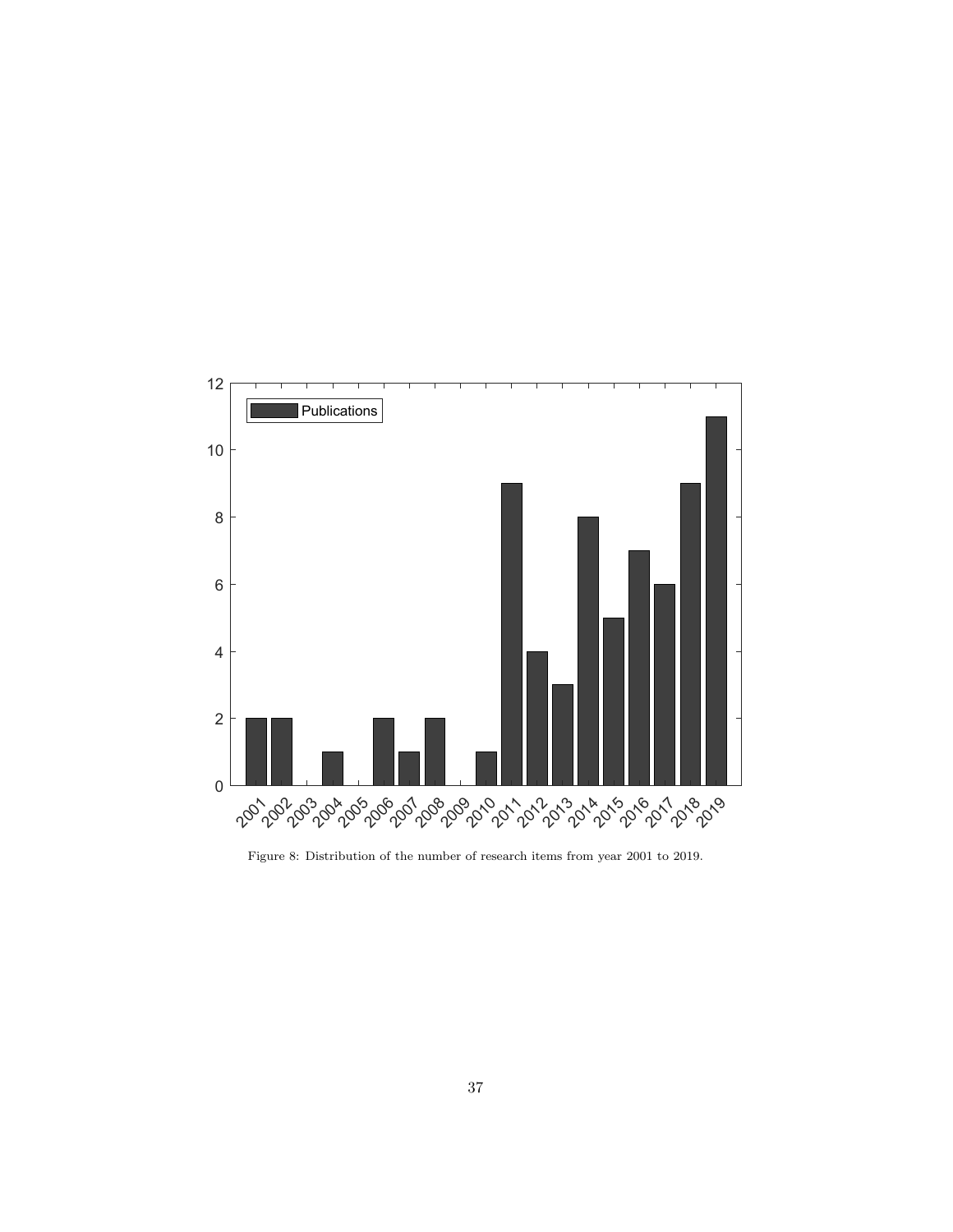

<span id="page-37-0"></span>Figure 9: Percentage of linear SISO, nonlinear SISO, linear MIMO and nonlinear MIMO dynamic systems adopted for the controller tuning process.

#### 5.1.2. Studied control systems

The reviewed works study the control of a wide variety of dynamic systems. Fig. [9](#page-37-0) shows that the vast majority are linear systems. Therefore, it is natural that the most adopted controller structures to handle them are also linear, as <sup>890</sup> observed in Fig. [10.](#page-38-0) Using linear control systems allows working with more general models that could simplify their analysis and take advantage of their frequency-domain representations. On the other hand, nonlinear systems have more complex structures, and the tools available for analysis are harder to deal with, and they are also limited. However, they can deal with an unlimited <sup>895</sup> number of real-world control problems.

The tendency of works concerning the number of inputs and outputs of the controlled systems can also be observed in Fig. [9.](#page-37-0) For linear plants, the number of studied SISO systems is more than twice the number of MIMO ones. The opposite happens to nonlinear controllers since the number of MIMO plants is <sup>900</sup> twice the number of SISO ones. The above may be due to the recurrent use of benchmark plants in the case of linear SISO systems, while in the linear MIMO case, the plants come from more practical applications. Concerning the nonlinear MIMO systems, most of them come from mechanical and robotics applications where dynamic systems with two or more degrees of freedom are <sup>905</sup> studied. On the other hand, most of the nonlinear SISO systems correspond to test plants proposed in the specialized literature.

In Fig. [10](#page-38-0) is observed that the PID-like structures are popular alternatives among linear controllers because of their high performance and easy implementation. In the case of nonlinear controllers, the fuzzy approach is the most <sup>910</sup> preferred.

38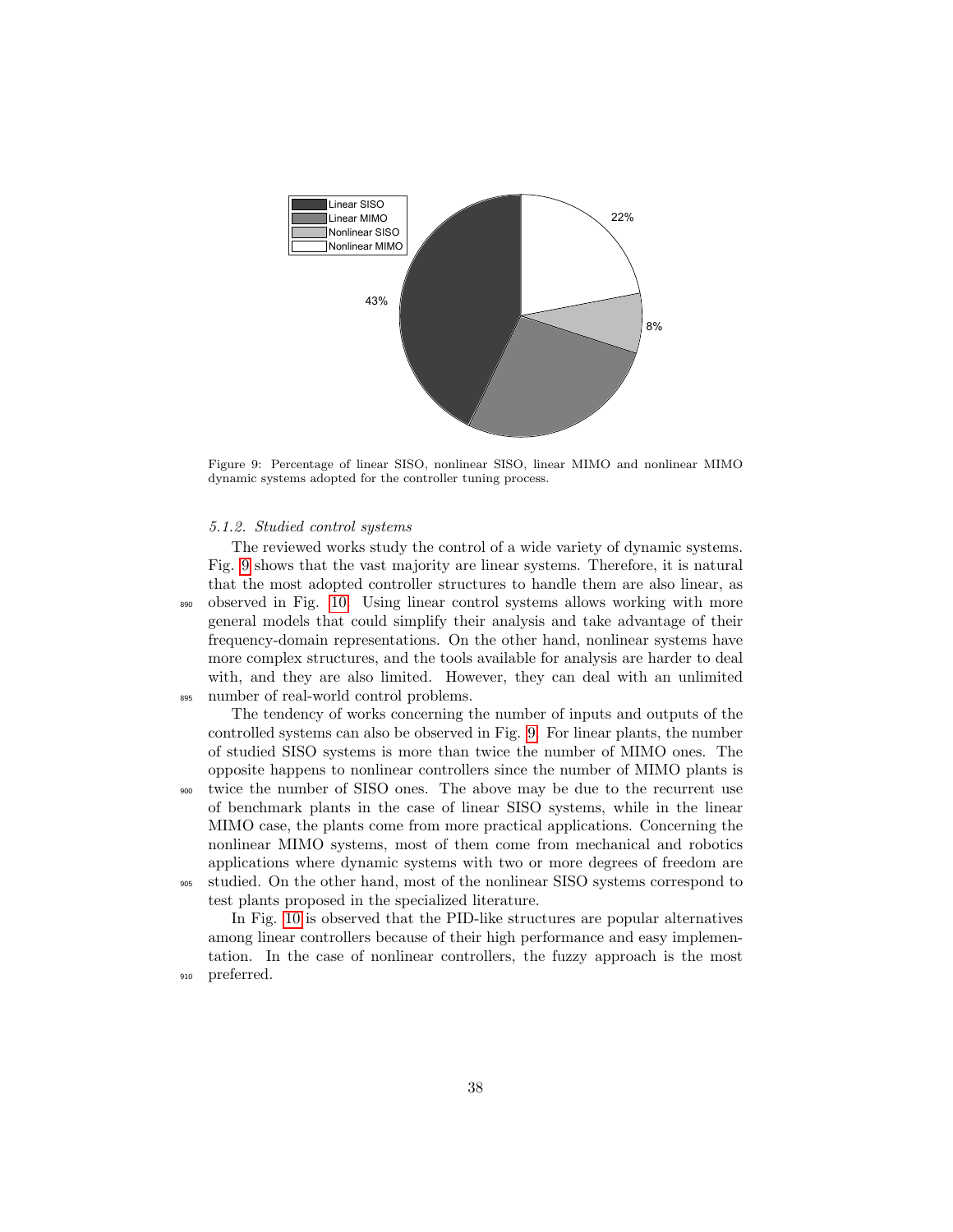

<span id="page-38-0"></span>Figure 10: Percentage of linear and nonlinear controller structures adopted for the controller tuning process.

## 5.1.3. Multi-objective problems

The number of design criteria involved in the tuning problem definitions is variable, as observed in the reviewed works. 80% corresponds to MOP definitions, while the remaining 20% to many-objective problems.

<sup>915</sup> In most cases, standard control system metrics and performance indexes in both time and frequency domains, are used as the problem objectives. It is then sought that systems are less prone to errors, more robust to disturbances, less sensitive to noise, and with better time response rates and energy efficiency. Other specific performance measurements are also adopted, and they aim to <sup>920</sup> reduce the complexity and implementation cost of a given controller structure.

It is important to mention that the use of MIMO systems often implies an increasing number of tuning specifications since the number of performance measurements must be scaled to the number of inputs and outputs. In some works with MIMO systems, the performance measurements related to a group <sup>925</sup> of inputs and outputs are encompassed in a single objective. Nevertheless, it can be worth to take them separately and then state a many-objective problem.

About 34% of the reviewed works contain non-boundary constraints. Most of them are related to the overall control system stability and desirable ranges of performance indexes (which are not necessarily used as design criteria). In many <sup>930</sup> works, limits of performance measurements different from those established as objectives are also considered as constraints.

Concerning the number of design variables required to describe the tunable parameters of a controller, for a SISO linear controller is common to find PIDlike alternatives that require between three and five variables. When a SISO <sup>935</sup> nonlinear system is tuned, in most of the cases, the involved variables are less or equal than five. Still, when more complex control strategies such as fuzzy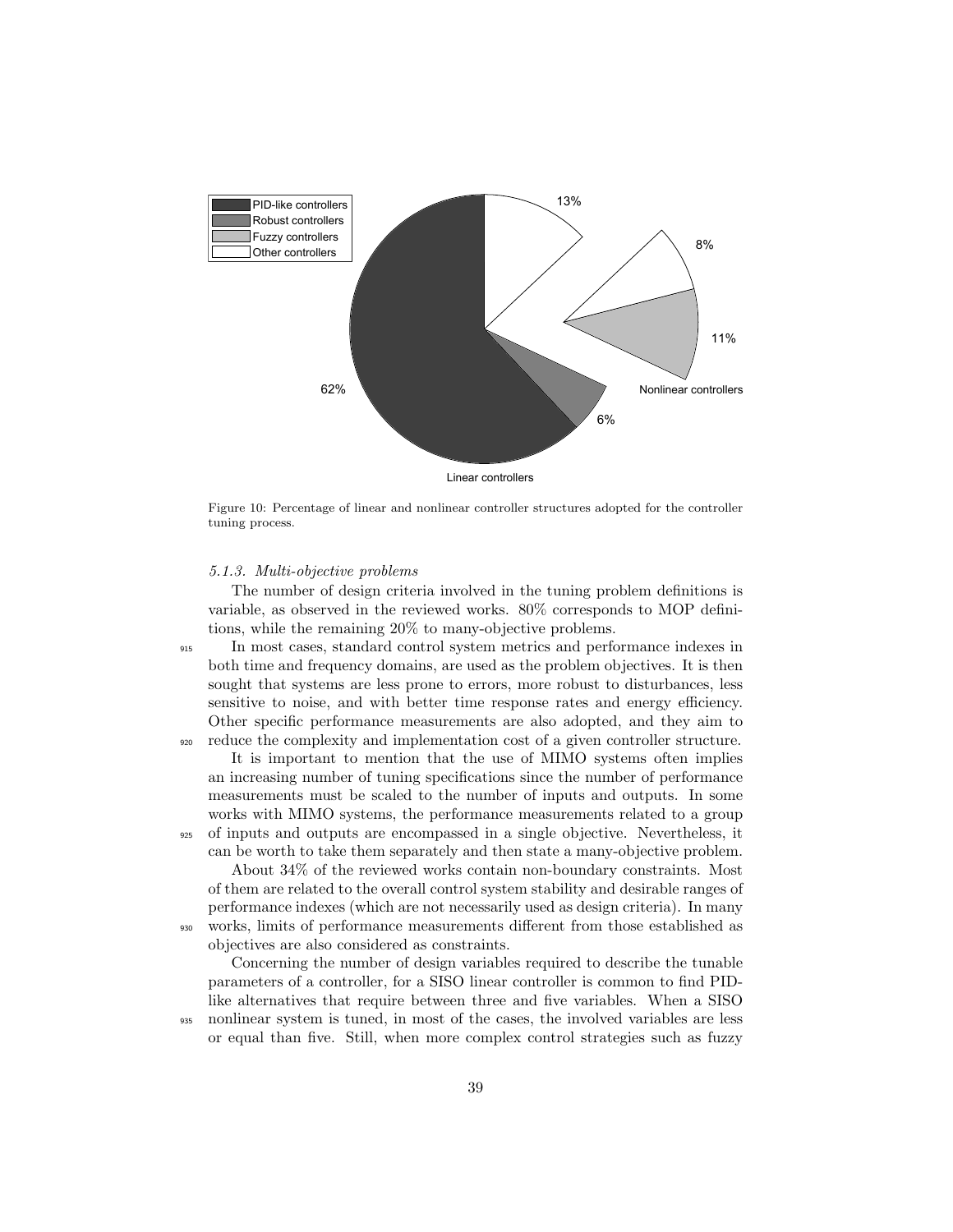ones are adopted, the number of variables increases considerably. For a MIMO controller, the number of design variables is proportional to the number of inputs and outputs. Despite the controller type, the dimensionality of the tuning <sup>940</sup> problem is low. In two cases, the number of design variables exceeds the order of thousands, as in [\[30\]](#page-46-11) and [\[109\]](#page-54-4). Then, large-scale controller tuning problems are very hard to find in the specialized literature.

#### 5.1.4. Multi-objective meta-heuristics

Fig. [11](#page-40-0) shows the trend in the use of different meta-heuristics in the con-<sup>945</sup> troller tuning problem. GA based multi-objective optimizers head the list of preferred meta-heuristics followed by PSO and DE based ones. This order is closely related to the appearance date of the early multi-objective versions of GA, PSO, and MODE. After them, there is a small group of other more recently proposed multi-objective optimizers.

<sup>950</sup> Most of the used MOMHOs adopt a dominance-based search approach, while metric-driven, decomposition-based, and hybrid MOMHOs are presented but barely studied.

It is important to mention that dominance-based MOMHOs achieve suitable results when solving many-objective controller tuning problems despite the use <sup>955</sup> of Pareto dominance, which often loses effectiveness in these kinds of problems [\[178\]](#page-61-1). Therefore, it might be interesting to study the decomposition-based, metric-driven, and even hybrid MOMHOs in the controller tuning process.

Although several MOPs in the studied works are constrained, there is a lack in the use of constraint-handling techniques beyond the penalization methods <sup>960</sup> during the optimization process. The constraints in most of the cases are used to refine the obtained optimal solution set, but only a few works include mechanisms in the MOMHOs to guide the search to the feasible region of the search space.

#### 5.1.5. Evaluation of the optimizer performance

<sup>965</sup> Since the performance of a given optimizer depends on the problem that must be solved, it is important to test different alternatives before opting for a single one. The above is performed in about the 38% of the reviewed works. They include comparisons with several meta-heuristics regarding the Pareto front approximation quality (this is measured using well-known metrics). The compared

<sup>970</sup> alternatives are commonly optimizers of different natures and, to a lesser extent, variants of the main MOMHO. Nevertheless, comparisons with different types of meta-heuristics that include distinct search approaches (decomposition-based, metric-driven, or hybrid) could provide better feedback information about the most promising alternatives and their search mechanisms. About the quality <sup>975</sup> metrics, it is highly recommended to opt for at least two alternatives to cover

most of the desirable features of the Pareto front approximation (capacity, convergence, diversity, and pertinence), as many of the reviewed works do.

An important issue when comparing optimizers concerns the use of benchmark MOPs that are not directly related to the controller tuning problem.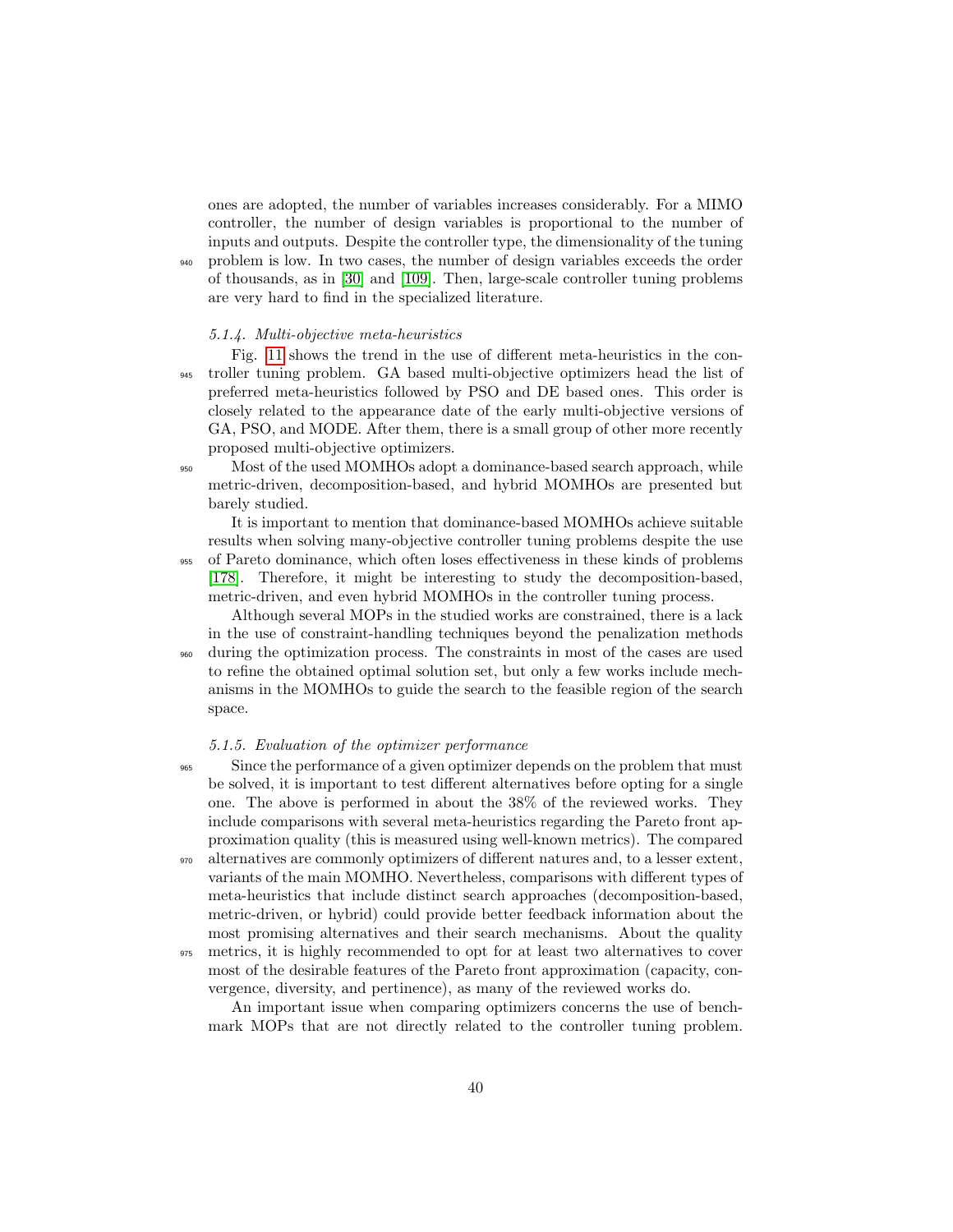

<span id="page-40-0"></span>Figure 11: Percentage of research items that use multi-objective versions of GA, DE, PSO, and other types of meta-heuristics in the controller tuning problem.

- Although benchmark MOPs can be used to obtain a general sense of the operation of a given MOMHO (i.e., without specifying a field of application), it can be more useful to focus on a test-bed of a particular controller tuning problem (e.g., problems that consider different operation modes, uncertainties, or disturbances). At industrial levels, the above could increase the reliability of
- <sup>985</sup> results in the change from a simulation test to the experimental validation of the tuned controller. Alternatively, the above reliability can be increased if a Hardware-in-the-Loop simulation (a real-time simulation of a complete plant model performed in dedicated hardware), before the experimental validation, is performed as in [\[126\]](#page-56-2).
- <sup>990</sup> Since MOMHOs are stochastic techniques, a descriptive and inferential statistical analysis is necessary to perform solid comparisons to draw relevant conclusions about the obtained results [\[177\]](#page-61-0). Only a few works provide statistical evidence that sustains the presented comparisons.

#### 5.1.6. Decision making

<sup>995</sup> Decision making is a crucial task in the controller tuning process because it determines the proper operation of the final control application.

All studied works opt for a posteriori preference handling. In addition to this preference handling approach, some versions of MODE include an a priori preference articulation to establish desirable regions of the Pareto front. Then <sup>1000</sup> they are used to guide the MOMHO search towards pertinent solutions (those which incorporate physical programming).

When an offline optimization approach is adopted in the controllers tuning, the decision making can be performed either through an experienced human or an automated designer. In the adaptive tuning methods based on the online <sup>1005</sup> optimization approach like the ones in [\[130,](#page-56-6) [144\]](#page-58-1), such decisions must be made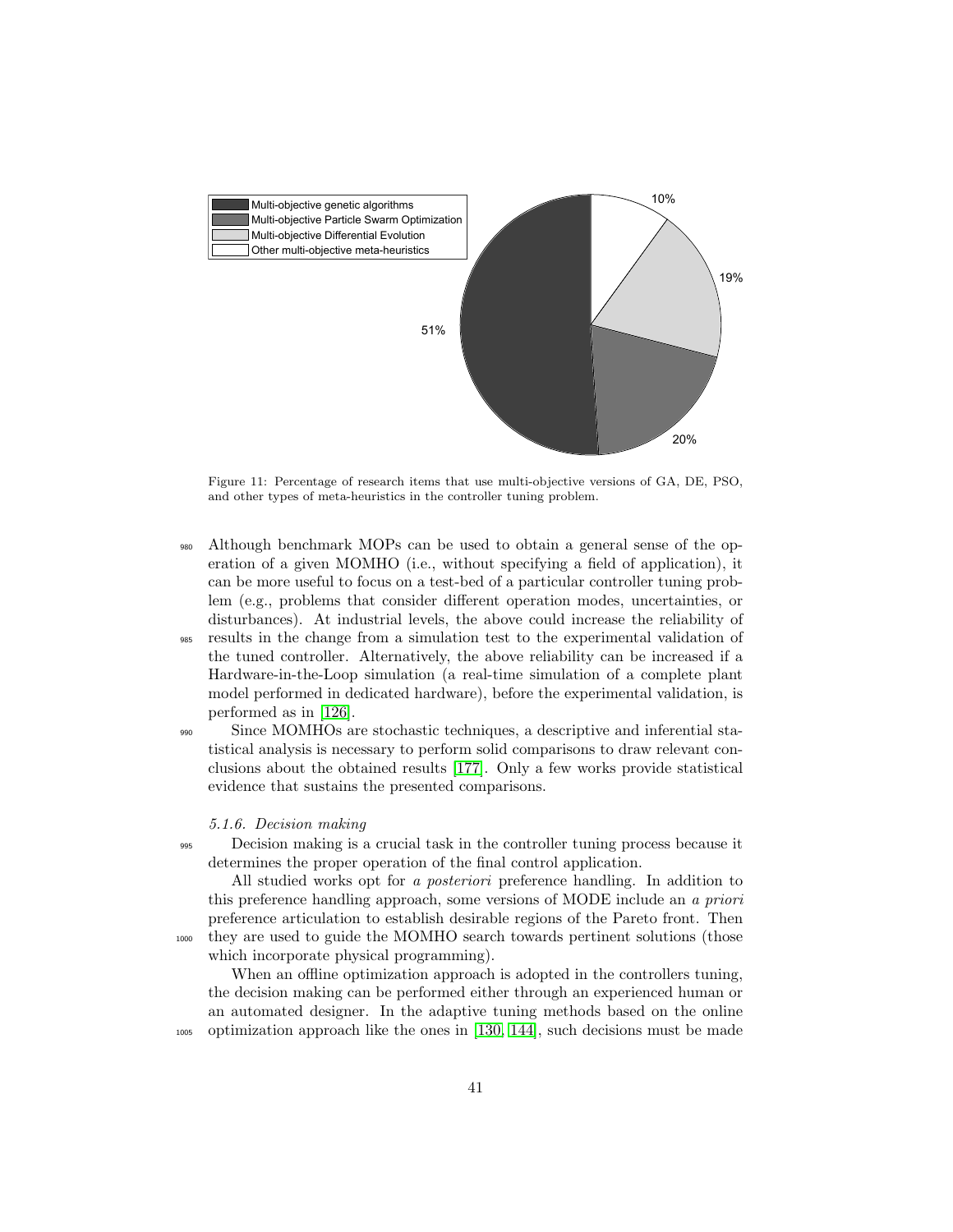in an automated way.

## 5.1.7. Final controller configuration validations

For each of the reviewed works, the selected parameter configuration from the Pareto front approximation is validated in simulation. In 24% of the reviewed <sup>1010</sup> works, the tuned controller is also compared in simulation with controllers from state-of-the-art tuning methods or other control structures. Only about 8% of works include experimental laboratory tests within real environments.

eses

# 5.2. Future directions

<sup>1015</sup> The possible future directions in the multi-objective meta-heuristic controller tuning are discussed below:

- 5.2.1. Meta-heuristic optimizers
- 

• Most of the used MOMHOs in the reviewed literature are all based on the dominance-based search approach. Moreover, many controller tun-<sup>1020</sup> ing problems are many-objective ones, and the dominance-based approach loses effectiveness as the number of objectives grows. Nevertheless, MOMHOs from the decomposition-based, metric-driven, and hybrid search approaches have proved to be capable of handling these kinds of problems with competitive performances [\[179\]](#page-61-2). Then, the exploration of these MOMHOs is <sup>1025</sup> suggested for both, the multi-objective and many-objective cases.

- For many applications, a fine controller tuning is required. This necessity can be satisfied by performing a local search around a given controller configuration. Memetic algorithms are techniques that incorporate local search methods in the classical meta-heuristics operation [\[180\]](#page-61-3). There-<sup>1030</sup> fore, it may be beneficial for these kinds of applications to try memetic algorithms and determine their effectiveness.
- The use of special operators, beyond the ones adopted in the presented MOMHOs, may improve the search effectiveness regarding the exploration and the exploitation of the search space in the controller tuning problem, <sup>1035</sup> as it has done in other problems [\[181\]](#page-61-4). Special operators can then help to find better and diverse trade-offs, which can be translated to a greater number of alternatives for the decision-maker. Since the use of special operators is not found in the reviewed works, their inclusion in the MOMHOs is suggested.
- <sup>1040</sup> Concerning the constraint-handling techniques, there is an important lack in the controller tuning process. Many of the studied works use penalization approaches or check solution feasibility after the computation of the Pareto front approximation. Nevertheless, the computational effort used to search within the whole search space can be harnessed if the search is in-<sup>1045</sup> duced to the feasible region by incorporating suitable constraint-handling
	-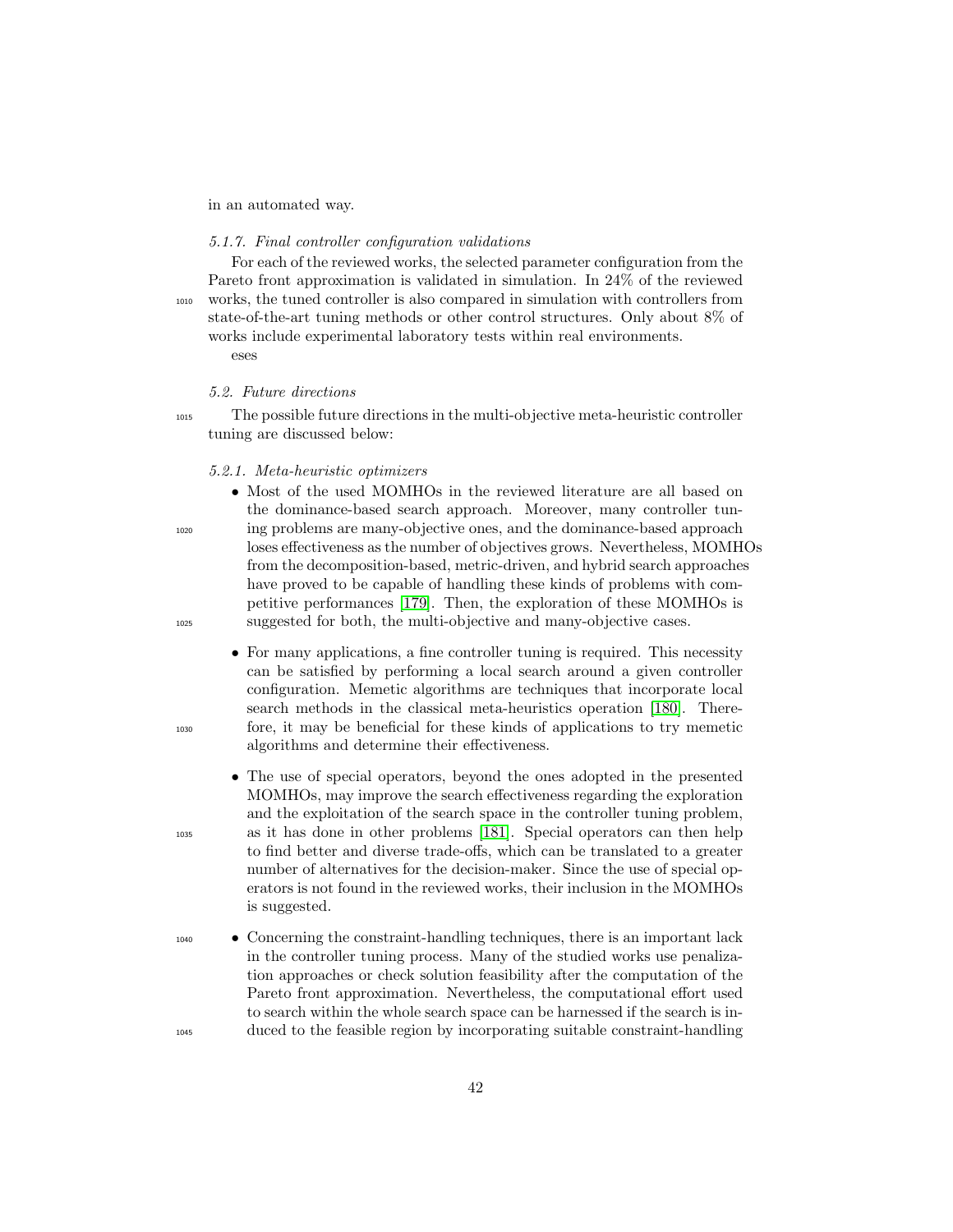techniques in the MOMHOs. Among those methods, the alternatives described in [\[182,](#page-61-5) [164,](#page-59-9) [165\]](#page-59-10) could be considered for further implementation in the MOMHO for controller tuning problems.

• Another observed issue is related to the lack of large-scale optimization <sup>1050</sup> mechanisms in problems with high design space dimensionality. This lack can be related to solutions far from optimal and with a high computational effort. Although large-scale problems are rare in the controller tuning context, there are interesting approaches in [\[183\]](#page-61-6) that can be addressed.

• The use of unsuitable MOMHO parameters may end up in poor perfor-<sup>1055</sup> mance when solving a controller tuning MOP. In the reviewed works, the MOMHO parameters are either empirically selected or are taken from state-of-the-art references. Still, there is not enough information about the implications of using different parameter sets. For this reason, the study of different MOMHO parameter settling approaches like the ones <sup>1060</sup> described in [\[184\]](#page-61-7) is a real necessity.

• There is also a lack of information on how to handle the boundary constraints in the controller tuning MOP. An accurate establishment can reduce the overfitting and accelerate the searching for adequate controller configurations [\[185\]](#page-61-8). Since in the surveyed works such constraints appear <sup>1065</sup> to be selected based on the designer experience, a well-defined methodology to determine them could be very useful.

# 5.2.2. Multi-objective online controller tuning

• The controller tuning process through online optimization has been scarcely studied. Nevertheless, there is a wide variety of applications that require <sup>1070</sup> very high accuracy rates, which are only achievable by online controller tuning (also referred to in the specialized literature as adaptive control [\[186\]](#page-61-9)). Then, it is recommendable to explore in a deeper way the online multi-objective controller tuning approach.

• One of the main issues in an online optimization tuning process is the <sup>1075</sup> required computational burden. It is necessary to find a way to make this process more efficient either by improving the search mechanism of the MOMHOs (e.g., using surrogate-assisted metaheuristics [\[187\]](#page-61-10)) or by using high-performance computing techniques [\[188\]](#page-61-11).

## 5.2.3. Decision-maker

<sup>1080</sup> • In offline and especially in the online optimization approach, the inclusion of problem-context-dependent interactive/progressive preference handling methods could help to increase the pertinence level of solutions on demand. It is suggested to test progressive preference handling approaches [\[189\]](#page-62-0), which have not been studied in the multi-objective controller tuning.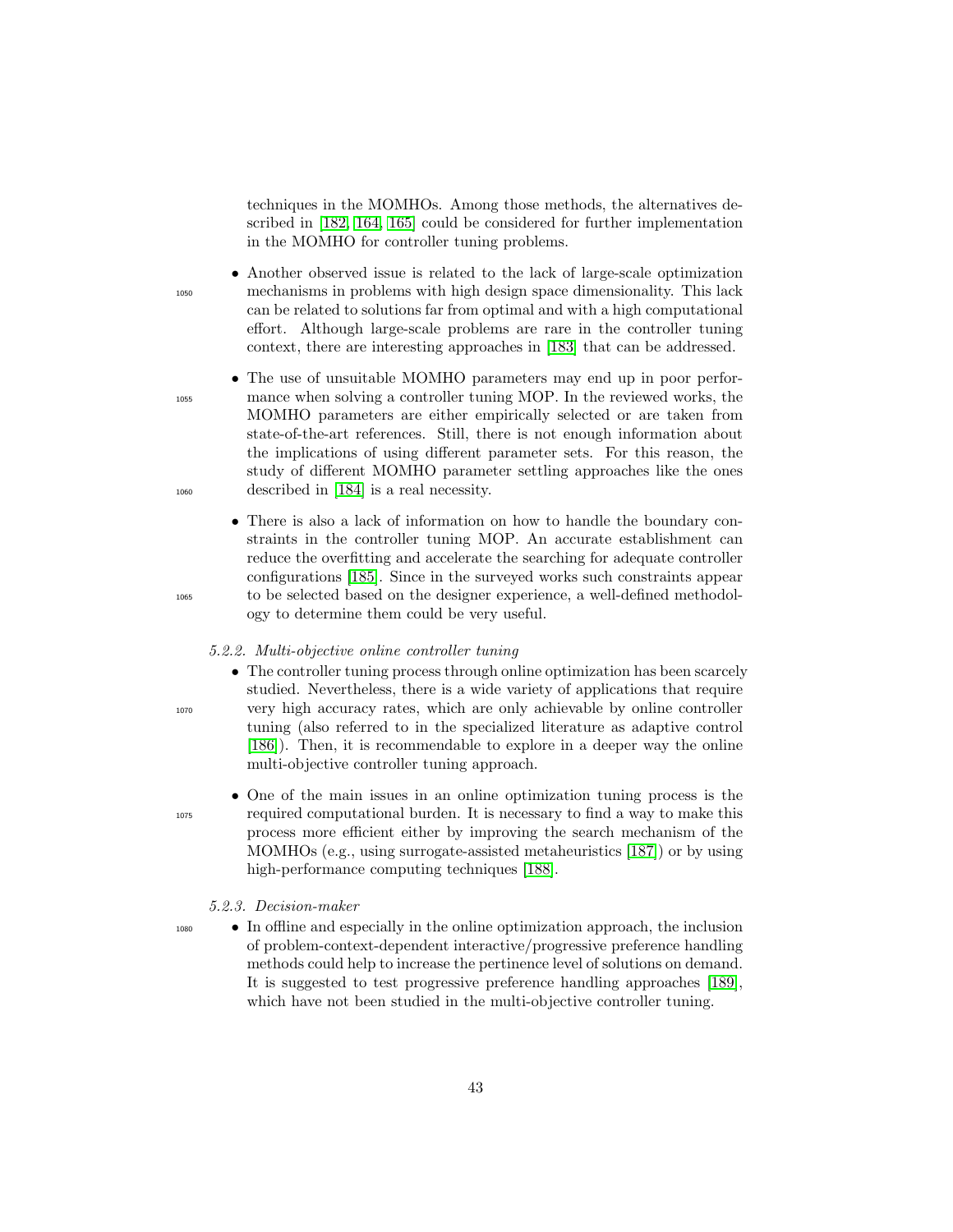<sup>1085</sup> • Empirical or human-based preference handling methods have been extensively used in many reviewed works. Nevertheless, It can be interesting to take advantage of the numerous automated approaches in the specialized literature [\[36\]](#page-47-5) since they can be helpful to prevent issues when not enough preference information is provided and also to release pressure on <sup>1090</sup> inexperienced decision-makers.

#### 5.2.4. Performance validations

- The statistical validation of the MOMHOs performance is absent in most of the reviewed works. Nevertheless, this is considered an important task to find potentially good MOMHO alternatives [\[177\]](#page-61-0) for particular con-<sup>1095</sup> troller tuning problems, and it is then recommendable to be addressed in future works.
- Some important quality metrics such as the generational distance require the true Pareto front. Nevertheless, for real-world problems, this is always unknown. It can be useful to know this front for a set of controller tuning <sup>1100</sup> problems to aid the design and test of novel MOMHOs and to study their explorative and exploitative capabilities. Hence, it is suggested to develop a well defined multi-objective controller tuning benchmark for both offline and online optimization approaches.
- Noise and disturbances are undesirable and unavoidable characteristics <sup>1105</sup> of real-world environments. Therefore, it is necessary to perform experimental tests within these environments to test in-depth the sensitivity and robustness of the optimized control system under real noise, disturbances, uncertainties, and other conditions, which most of the time are not considered in the tuning process. Software-in-the-loop, processor-in-<sup>1110</sup> the-loop, and hardware-in-the-loop simulations can provide more realistic information for the controller tuning [\[126\]](#page-56-2) in future works.
	- 5.2.5. Controllers and plants
- The studied works mostly adopt linear SISO systems. There is still pending work about linear MIMO and nonlinear SISO and MIMO systems. <sup>1115</sup> The controller tuning problem for highly nonlinear systems is also an exceptional candidate to be solved by meta-heuristics and can exalt their usefulness.
- The use of MIMO plants requires a tuned controller to meet a broad set of tuning specifications that entails to a many-objective problem definition. <sup>1120</sup> It can be interesting to study large-scale MIMO systems (e.g., redundant robotic systems) to observe the behavior of the available meta-heuristics.
- The low-level dynamic elements (e.g., actuators, power electronics elements, and sensing devices) are, in most cases, less relevant in the plant modeling. Including them in the controller tuning process can improve <sup>1125</sup> the achieved performance in a real scenario.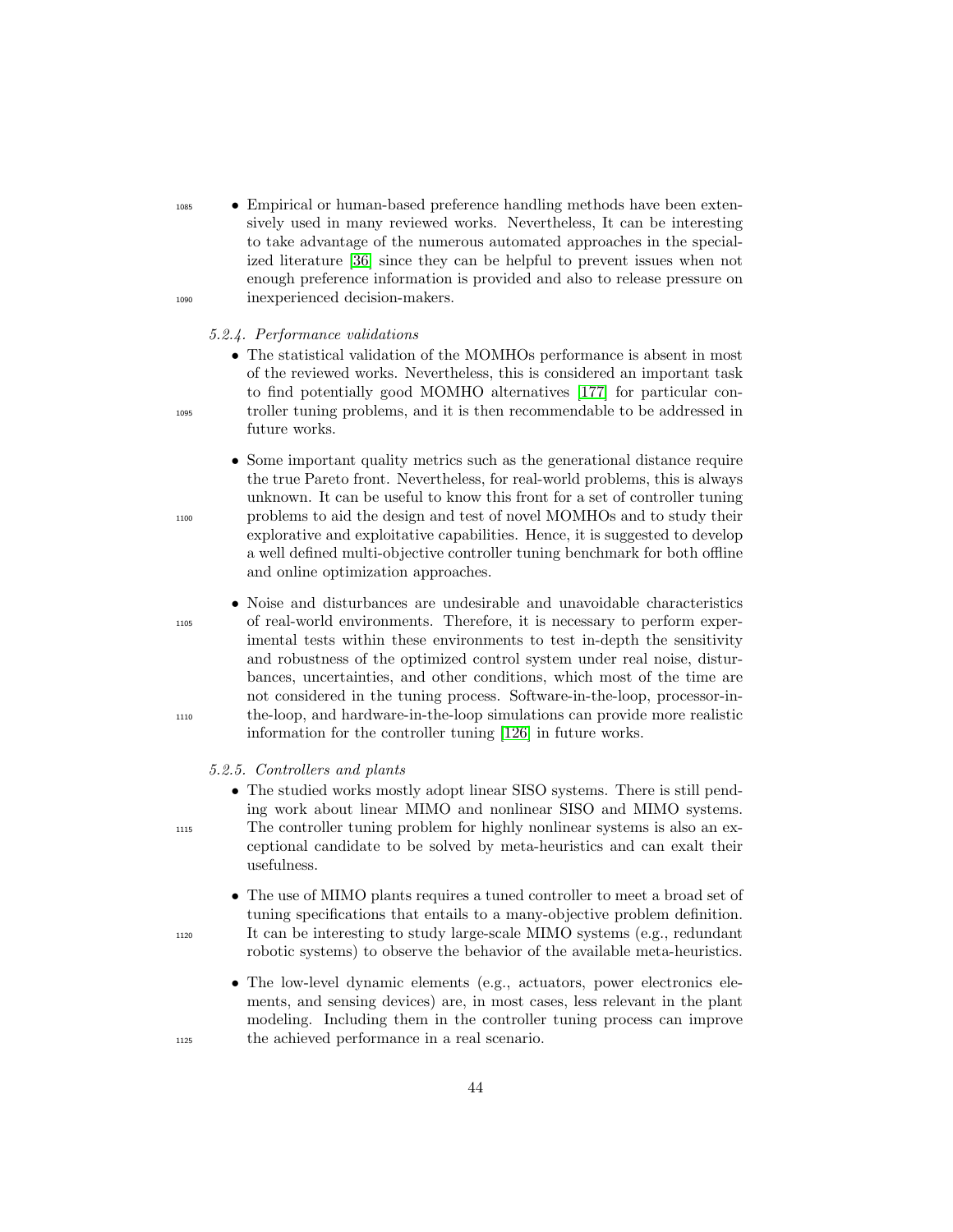- Among the nonlinear controllers, the fuzzy ones are presented in several research items. Works that include the multi-objective optimization of other artificial intelligence techniques (e.g., neural networks [\[190\]](#page-62-1)) are not yet developed and can be addressed in the future.
- <sup>1130</sup> Given a controller structure and a plant, the controller tuning process can find suitable control parameters in all the reviewed works. Nevertheless, this controller structure has always been established a priori. By using combinatorial optimization elements, the controller structure could also be selected from a finite set of alternatives (e.g., PID-like, sliding mode, <sup>1135</sup> and model predictive). The above could reveal information about which structure is better to control a given dynamic system, especially when the last is subject to uncertainties or disturbances.

## Acknowledgements

The first author acknowledges the support from the Consejo Nacional de  $_{1140}$  Ciencia y Tecnología (CONACyT) through the scholarship to pursue his graduate studies at CIDETEC-IPN. The second author acknowledges the support from the CONACyT through project No. 220522. The third and fourth authors acknowledge the support of the Secretaría de Investigación y Posgrado (SIP) through project No. SIP-20200150.

## <sup>1145</sup> References

- <span id="page-44-0"></span>[1] N. Minato, R. Morimoto, Dynamically interdependent business model for airline-airport coexistence, Journal of Air Transport Management 64 (2017) 161 – 172, business model innovation in air transport management. [doi:10.1016/j.jairtraman.2016.08.002](http://dx.doi.org/10.1016/j.jairtraman.2016.08.002).
- <span id="page-44-1"></span><sup>1150</sup> [2] A. Oroji, M. Omar, S. Yarahmadian, An ˇito stochastic differential equations model for the dynamics of the mcf-7 breast cancer cell line treated by radiotherapy, Journal of Theoretical Biology 407 (2016) 128 – 137. [doi:10.1016/j.jtbi.2016.07.035](http://dx.doi.org/10.1016/j.jtbi.2016.07.035).
- <span id="page-44-2"></span>[3] Y. Wang, C. Wu, L. Yu, Y. Mei, Dynamics of a rolling robot of closed <sup>1155</sup> five-arc-shaped-bar linkage, Mechanism and Machine Theory 121 (2018)  $75 - 91.$  [doi:10.1016/j.mechmachtheory.2017.10.010](http://dx.doi.org/10.1016/j.mechmachtheory.2017.10.010).
- <span id="page-44-3"></span>[4] N. Pachauri, A. Rani, V. Singh, Bioreactor temperature control using modified fractional order imc-pid for ethanol production, Chemical Engineering Research and Design 122 (2017) 97 – 112. [doi:10.1016/j.cherd.](http://dx.doi.org/10.1016/j.cherd.2017.03.031) 1160 [2017.03.031](http://dx.doi.org/10.1016/j.cherd.2017.03.031).
	- [5] P. Prommee, K. Angkeaw, High performance electronically tunable logdomain current-mode pid controller, Microelectronics Journal 72 (2018)  $126 - 137$ . [doi:10.1016/j.mejo.2017.09.008](http://dx.doi.org/10.1016/j.mejo.2017.09.008).

<span id="page-44-4"></span>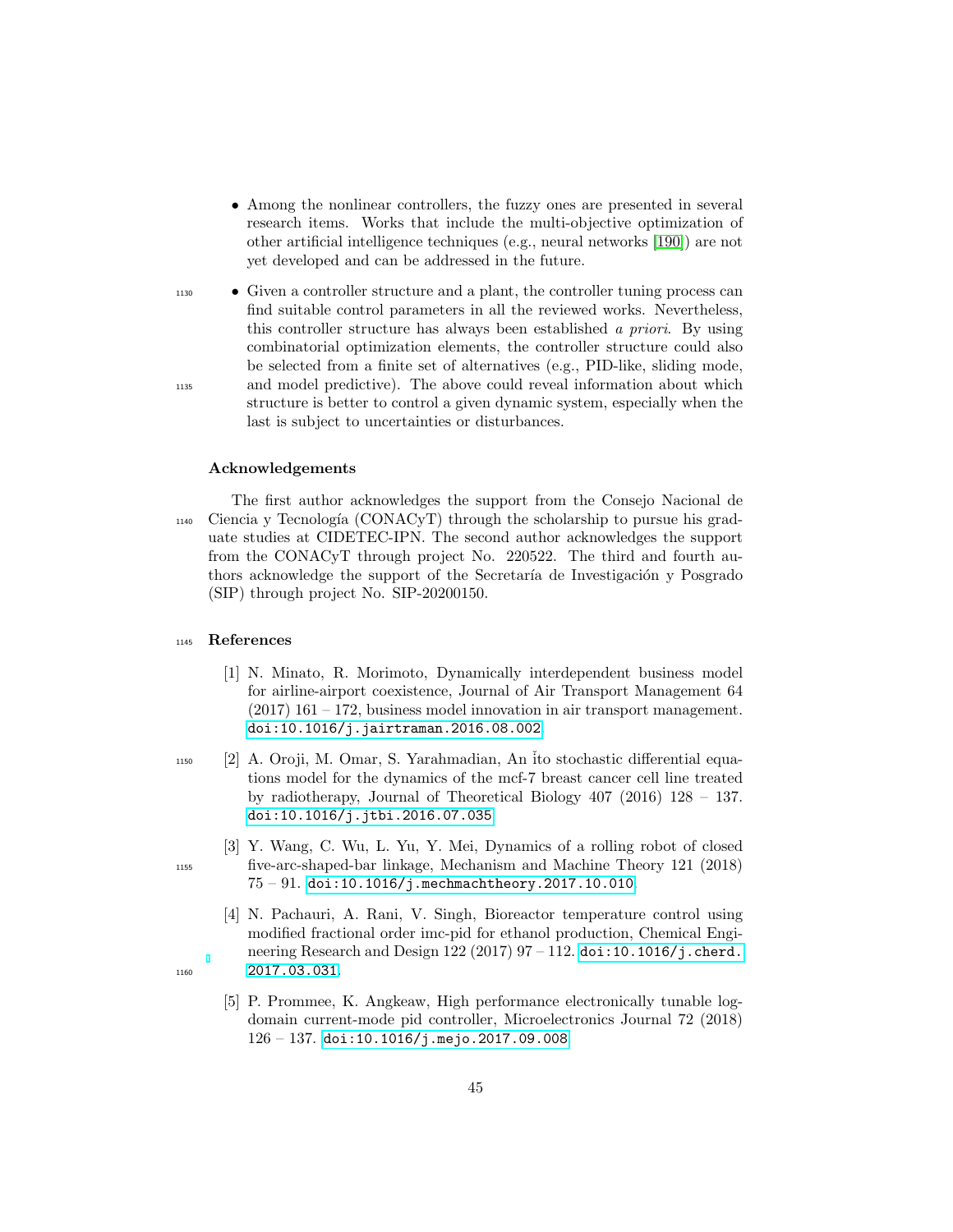- <span id="page-45-0"></span>[6] L. Zhu, Y. Wang, Rumor spreading model with noise interference in com-<sup>1165</sup> plex social networks, Physica A: Statistical Mechanics and its Applications  $469 (2017) 750 - 760$ . [doi:10.1016/j.physa.2016.11.119](http://dx.doi.org/10.1016/j.physa.2016.11.119).
	- [7] J. G. Ziegler, N. B. Nichols, Optimum settings for automatic controllers, Trans. ASME 64 (1942) 759–768. [doi:10.1115/1.2899060](http://dx.doi.org/10.1115/1.2899060).
- <span id="page-45-3"></span><span id="page-45-2"></span>[8] K. Astrom, T. Hagglund, PID Controllers: Theory, Design and Tuning, 1170 Isa, 1995.
	- [9] K. J. Astrom, T. Hagglund, Advanced PID Control, ISA Press, 2006.
	- [10] R. Kelly, V. Santibáñez, A. Loria, Control of robot manipulators in joint space, Springer, 2006.
- <span id="page-45-5"></span><span id="page-45-4"></span>[11] M. G. Villarreal-Cervantes, J. Alvarez-Gallegos, Off-line PID control tun-<sup>1175</sup> ing for a planar parallel robot using DE variants, Expert Syst. Appl. 64 (C) (2016) 444–454. [doi:10.1016/j.eswa.2016.08.013](http://dx.doi.org/10.1016/j.eswa.2016.08.013).
- <span id="page-45-6"></span>[12] R. Kumar, S. Singla, V. Chopra, Comparison among some well known control schemes with different tuning methods, Journal of Applied Research and Technology 13 (3)  $(2015)$  409 – 415. [doi:10.1016/j.jart.](http://dx.doi.org/10.1016/j.jart.2015.07.007) 1180 [2015.07.007](http://dx.doi.org/10.1016/j.jart.2015.07.007).
	- [13] W. K. Ho, O. P. Gan, E. B. Tay, E. L. Ang, Performance and gain and phase margins of well-known pid tuning formulas, IEEE Transactions on Control Systems Technology 4 (4) (1996) 473–477. [doi:](http://dx.doi.org/10.1109/87.508897) [10.1109/87.508897](http://dx.doi.org/10.1109/87.508897).
- <span id="page-45-8"></span><sup>1185</sup> [14] D. S. Bernstein, What makes some control problems hard?, IEEE Control Systems 22 (4) (2002) 8–19. [doi:10.1109/MCS.2002.1021640](http://dx.doi.org/10.1109/MCS.2002.1021640).
- <span id="page-45-9"></span>[15] N. Prabhu, M. D. Anand, S. Satish, C. K. Akhil, Dynamic modeling of scorbot-er vu plus industrial robot manipulator using labview, Indian Journal of Science and Technology 9 (13). [doi:10.17485/ijst/2016/](http://dx.doi.org/10.17485/ijst/2016/v9i13/90581) 1190 [v9i13/90581](http://dx.doi.org/10.17485/ijst/2016/v9i13/90581).
	- [16] H. Sira-Ramírez, A. Luviano-Juárez, J. Cortés-Romero, Robust input–output sliding mode control of the buck converter, Control Engineering Practice 21 (5) (2013) 671 – 678. [doi:10.1016/j.conengprac.2012.](http://dx.doi.org/10.1016/j.conengprac.2012.03.008)
- <sup>1195</sup> [17] H. Fasih, S. Tavakoli, J. Sadeghi, H. Torabi, Kalman filter-based centralized controller design for non-square multi-input multi-output processes, Chemical Engineering Research and Design 132 (2018) 187 – 198. [doi:10.1016/j.cherd.2018.01.008](http://dx.doi.org/10.1016/j.cherd.2018.01.008).
- <span id="page-45-12"></span>[18] S. Boyd, C. Baratt, S. Norman, Linear controller design: limits of per-<sup>1200</sup> formance via convex optimization, Proceedings of the IEEE 78 (3) (1990) 529–574. [doi:10.1109/5.52229](http://dx.doi.org/10.1109/5.52229).

<span id="page-45-1"></span>

<span id="page-45-7"></span>

<span id="page-45-10"></span>

<span id="page-45-11"></span>[03.008](http://dx.doi.org/10.1016/j.conengprac.2012.03.008).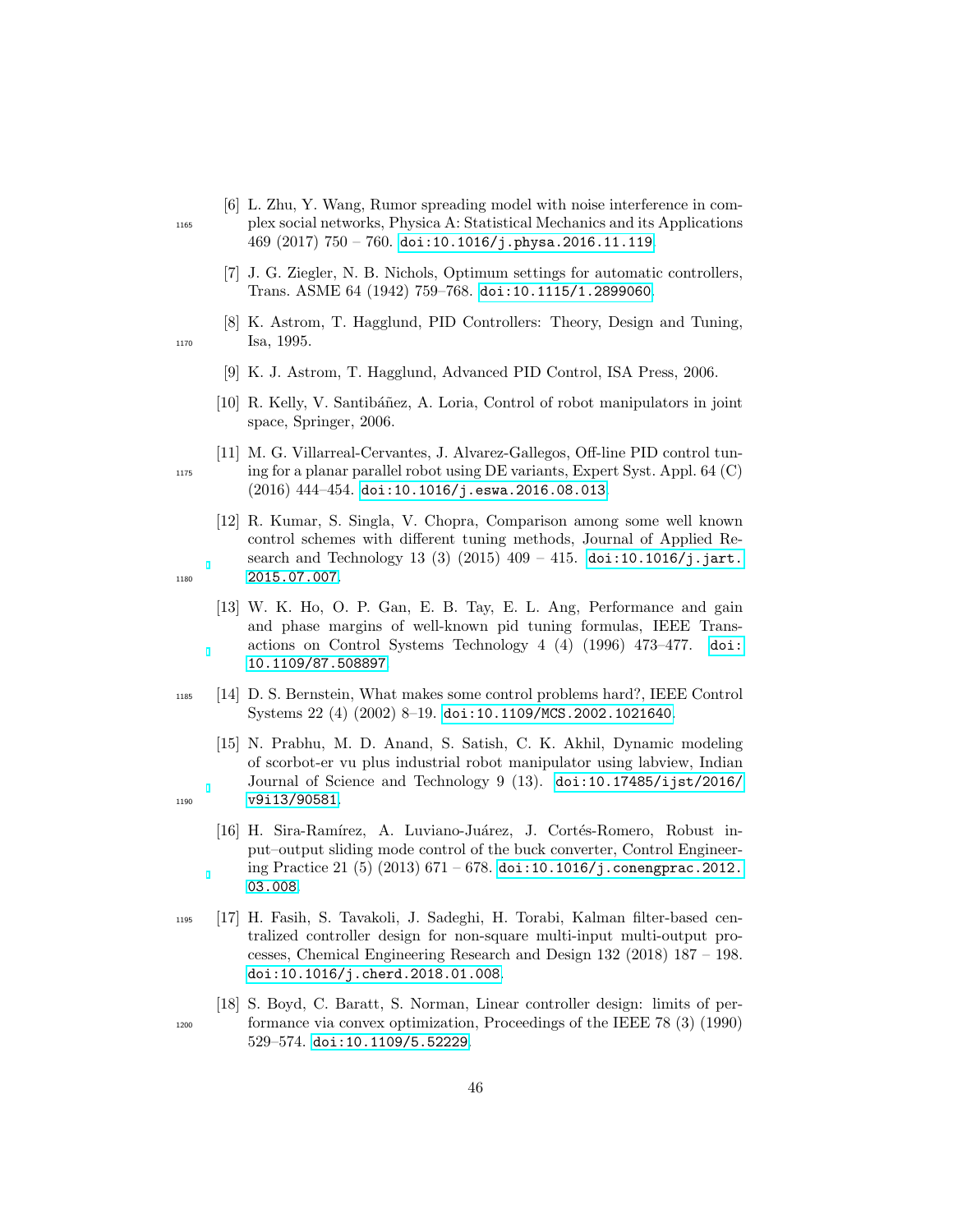- <span id="page-46-0"></span>[19] A. E. Ruano, S. S. Ge, T. M. Guerra, F. L. Lewis, J. C. Principe, M. Colnarič, Computational intelligence in control, Annual Reviews in Control  $38$   $(2)$   $(2014)$   $233 - 242$ . [doi:10.1016/j.arcontrol.2014.09.006](http://dx.doi.org/10.1016/j.arcontrol.2014.09.006).
- <span id="page-46-1"></span><sup>1205</sup> [20] A. E. Ruano (Ed.), Intelligent Control Systems using Computational Intelligence Techniques, Control, Robotics & Sensors, Institution of Engineering and Technology, 2005. [doi:10.1049/PBCE070E](http://dx.doi.org/10.1049/PBCE070E).
- <span id="page-46-2"></span>[21] R. R. Bulatović, S. R. Dordević, V. S. Dordević, Cuckoo search algorithm: A metaheuristic approach to solving the problem of optimum synthesis of <sup>1210</sup> a six-bar double dwell linkage, Mechanism and Machine Theory 61 (2013)  $1 - 13.$  [doi:10.1016/j.mechmachtheory.2012.10.010](http://dx.doi.org/10.1016/j.mechmachtheory.2012.10.010).
	- [22] S. Jovic, B. Nedeljkovic, Z. Golubovic, N. Kostic, Evolutionary algorithm for reference evapotranspiration analysis, Computers and Electronics in Agriculture 150 (2018) 1 – 4. [doi:10.1016/j.compag.2018.04.003](http://dx.doi.org/10.1016/j.compag.2018.04.003).
- <span id="page-46-4"></span> $1215$  [23] M. Deveci, N. C. Demirel, Evolutionary algorithms for solving the airline crew pairing problem, Computers & Industrial Engineering 115 (2018) 389  $-406.$  [doi:10.1016/j.cie.2017.11.022](http://dx.doi.org/10.1016/j.cie.2017.11.022).
	- [24] E. Talbi, Metaheuristics: From Design to Implementation, Wiley Publishing, 2009.
- <span id="page-46-6"></span><span id="page-46-5"></span><sup>1220</sup> [25] P. Fleming, R. Purshouse, Evolutionary algorithms in control systems engineering: a survey, Control Engineering Practice 10 (11) (2002) 1223  $-1241.$  [doi:10.1016/S0967-0661\(02\)00081-3](http://dx.doi.org/10.1016/S0967-0661(02)00081-3).
- <span id="page-46-7"></span>[26] G. Reynoso-Meza, X. Blasco, J. Sanchis, M. Martínez, Controller tuning using evolutionary multi-objective optimisation: Current trends and <sup>1225</sup> applications, Control Engineering Practice 28 (2014) 58 – 73. [doi:](http://dx.doi.org/10.1016/j.conengprac.2014.03.003) [10.1016/j.conengprac.2014.03.003](http://dx.doi.org/10.1016/j.conengprac.2014.03.003).
	- [27] D. S. Pires, G. L. d. O. Serra, A new methodology for model based robust fuzzy digital pid controller design, in: 2012 Third Global Congress on Intelligent Systems, 2012, pp. 264–267. [doi:10.1109/GCIS.2012.109](http://dx.doi.org/10.1109/GCIS.2012.109).
- <span id="page-46-9"></span><span id="page-46-8"></span><sup>1230</sup> [28] M. A. Mart´ınez, J. Sanchis, X. Blasco, Multiobjective controller design handling human preferences, Engineering Applications of Artificial Intelligence 19 (8) (2006) 927 – 938. [doi:10.1016/j.engappai.2006.01.018](http://dx.doi.org/10.1016/j.engappai.2006.01.018).
- <span id="page-46-11"></span><span id="page-46-10"></span>[29] I. Chiha, N. Liouane, P. Borne, Tuning PID controller using multiobjective ant colony optimization, pplied Computational Intelligence and Soft 1235 Computing 2012. [doi:10.1155/2012/536326](http://dx.doi.org/10.1155/2012/536326).
	- [30] C. J. Wu, T. L. Lee, Y. Y. Fu, L. C. Lai, Auto-tuning fuzzy pid control of a pendubot system, in: 2007 IEEE International Conference on Mechatronics, 2007, pp. 1–6. [doi:10.1109/ICMECH.2007.4280045](http://dx.doi.org/10.1109/ICMECH.2007.4280045).

<span id="page-46-3"></span>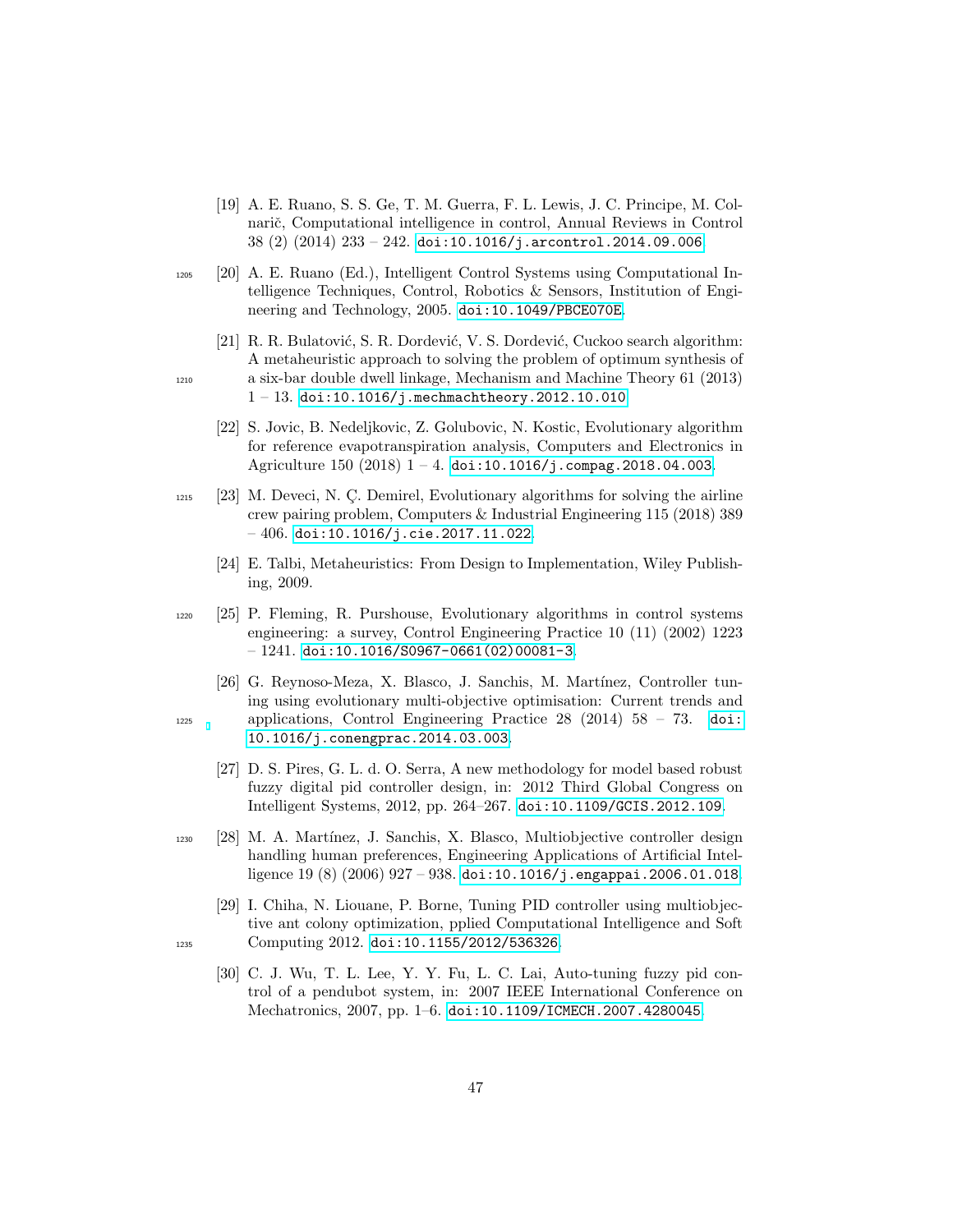- <span id="page-47-0"></span>[31] M. Hussain, V. Apama, U. S. Banu, S. K. Lakshmanaprabu, Automation <sup>1240</sup> of two interacting conical tank process with multiobjective optimization of fractional pid controller with a metaheuristic optimizer, the cuckoo search algorithm, in: 2017 Trends in Industrial Measurement and Automation (TIMA), 2017, pp. 1–6. [doi:10.1109/TIMA.2017.8064809](http://dx.doi.org/10.1109/TIMA.2017.8064809).
- <span id="page-47-1"></span>[32] M. A. Sahib, B. S. Ahmed, A new multiobjective performance criterion <sup>1245</sup> used in pid tuning optimization algorithms, Journal of Advanced Research  $7(1)(2016)$  125 – 134. [doi:10.1016/j.jare.2015.03.004](http://dx.doi.org/10.1016/j.jare.2015.03.004).
- <span id="page-47-2"></span>[33] Z. Wang, Q. Su, X. Luo, A novel htd-cs based pid controller tuning method for time delay continuous systems with multi-objective and multiconstraint optimization, Chemical Engineering Research and Design 115  $1250$  (2016) 98 – 106. [doi:10.1016/j.cherd.2016.09.025](http://dx.doi.org/10.1016/j.cherd.2016.09.025).
	- [34] M. Singh, R. Patel, D. Neema, Robust tuning of excitation controller for stability enhancement using multi-objective metaheuristic firefly algorithm, Swarm and Evolutionary Computation (2018) –[doi:10.1016/j.](http://dx.doi.org/10.1016/j.swevo.2018.01.010) [swevo.2018.01.010](http://dx.doi.org/10.1016/j.swevo.2018.01.010).
- <span id="page-47-4"></span>1255 [35] O. Serrano-Pérez, M. G. Villarreal-Cervantes, J. C. González-Robles, A. Rodríguez-Molina, Meta-heuristic algorithms for the control tuning of omnidirectional mobile robots, Engineering Optimization 0 (0) (2019) 1–18. [doi:10.1080/0305215X.2019.1585834](http://dx.doi.org/10.1080/0305215X.2019.1585834).
- <span id="page-47-5"></span>[36] C. A. C. Coello, G. B. Lamont, D. A. V. Veldhuizen, Evolutionary Algo-<sup>1260</sup> rithms for Solving Multi-Objective Problems (Genetic and Evolutionary Computation), Springer-Verlag New York, Inc., Secaucus, NJ, USA, 2006. [doi:10.1007/978-0-387-36797-2](http://dx.doi.org/10.1007/978-0-387-36797-2).
- <span id="page-47-6"></span>[37] S. C. Onar, B. Öztaysi, C. Kahraman, S. Yanık, Ö. Senvar, A Literature Survey on Metaheuristics in Production Systems, Springer International <sup>1265</sup> Publishing, Cham, 2016, pp. 1–24. [doi:10.1007/978-3-319-23350-5\\_1](http://dx.doi.org/10.1007/978-3-319-23350-5_1).
	- [38] S. Jiang, Y. S. Ong, J. Zhang, L. Feng, Consistencies and contradictions of performance metrics in multiobjective optimization, IEEE Transactions on Cybernetics  $44 (12) (2014) 2391 - 2404$ . [doi:10.1109/TCYB.2014.](http://dx.doi.org/10.1109/TCYB.2014.2307319) [2307319](http://dx.doi.org/10.1109/TCYB.2014.2307319).
- <span id="page-47-8"></span><sup>1270</sup> [39] F. Mallor-G´ımenez, R. Blanco, C. Azc´arate, Combining linear programming and multiobjective evolutionary computation for solving a type of stochastic knapsack problem, in: S. Obayashi, K. Deb, C. Poloni, T. Hiroyasu, T. Murata (Eds.), Evolutionary Multi-Criterion Optimization, Springer Berlin Heidelberg, Berlin, Heidelberg, 2007, pp. 531–545. 1275 [doi:10.1007/978-3-540-70928-2\\_41](http://dx.doi.org/10.1007/978-3-540-70928-2_41).
	- [40] E. Zitzler, L. Thiele, M. Laumanns, C. M. Fonseca, V. G. da Fonseca, Performance assessment of multiobjective optimizers: an analysis and review, IEEE Transactions on Evolutionary Computation 7 (2) (2003) 117–132. [doi:10.1109/TEVC.2003.810758](http://dx.doi.org/10.1109/TEVC.2003.810758).

<span id="page-47-3"></span>



<span id="page-47-7"></span>

<span id="page-47-9"></span>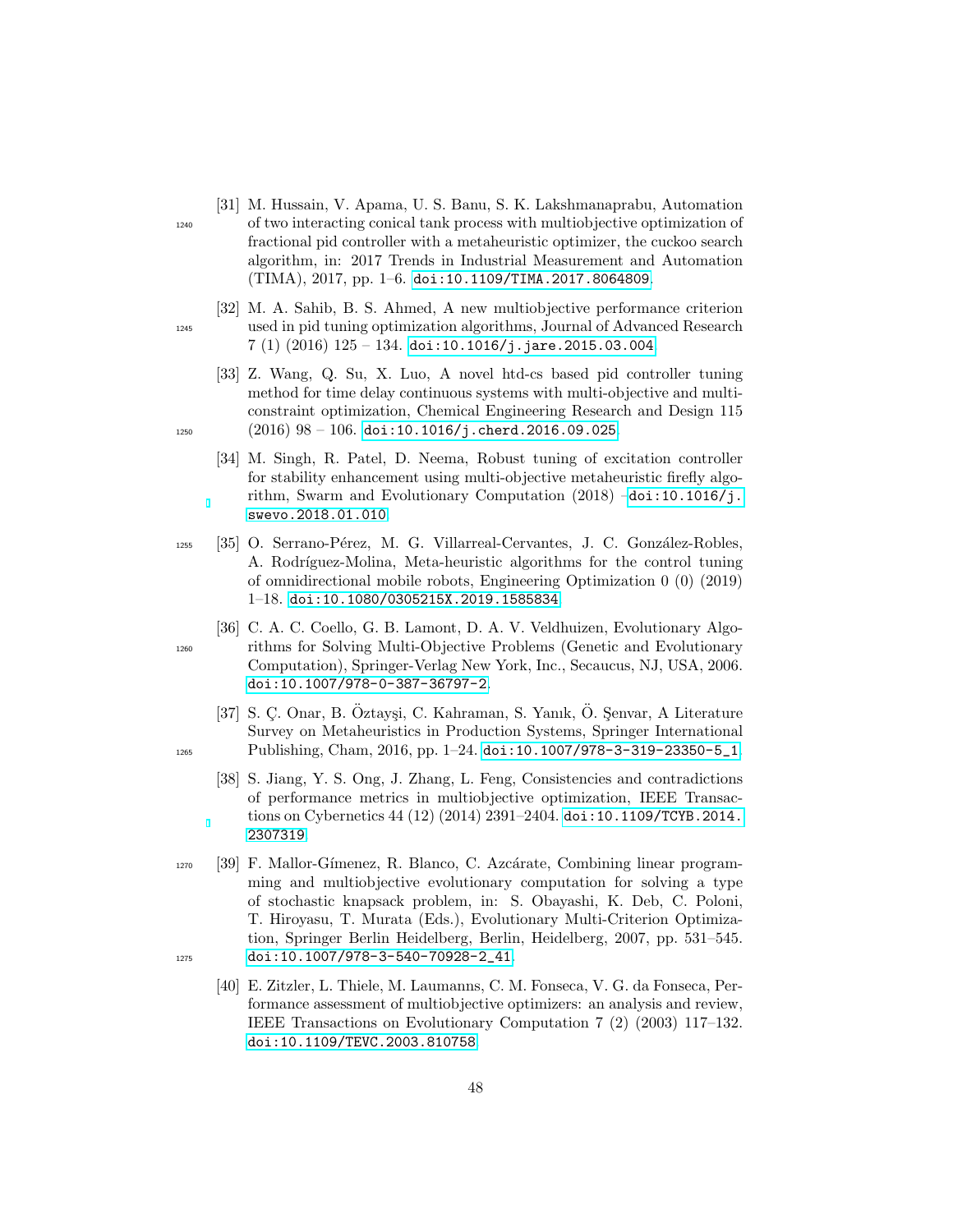- <span id="page-48-0"></span><sup>1280</sup> [41] J. Pierezan, H. H. V. Ayala, L. F. da Cruz, R. Z. Freire, L. dos S. Coelho, Improved multiobjective particle swarm optimization for designing pid controllers applied to robotic manipulator, in: 2014 IEEE Symposium on Computational Intelligence in Control and Automation (CICA), 2014, pp. 1–8. [doi:10.1109/CICA.2014.7013255](http://dx.doi.org/10.1109/CICA.2014.7013255).
- <span id="page-48-1"></span><sup>1285</sup> [42] A. Shenfield, P. J. Fleming, Multi-objective evolutionary design of robust controllers on the grid, IFAC Proceedings Volumes  $44$  (1) (2011)  $14711 -$ 14716, 18th IFAC World Congress. [doi:10.3182/20110828-6-IT-1002.](http://dx.doi.org/10.3182/20110828-6-IT-1002.01384) [01384](http://dx.doi.org/10.3182/20110828-6-IT-1002.01384).
- <span id="page-48-2"></span>[43] A. Zolfagharian, A. Noshadi, M. Z. M. Zain, A. R. A. Bakar, Practical <sup>1290</sup> multi-objective controller for preventing noise and vibration in an automobile wiper system, Swarm and Evolutionary Computation 8 (2013) 54  $-68.$  [doi:10.1016/j.swevo.2012.08.004](http://dx.doi.org/10.1016/j.swevo.2012.08.004).
- <span id="page-48-3"></span>[44] R. Madiouni, S. Bouall`egue, J. Hagg`ege, P. Siarry, Robust RST control design based on multi-objective particle swarm optimization approach, <sup>1295</sup> International Journal of Control, Automation and Systems 14 (6) (2016) 1607–1617. [doi:10.1007/s12555-015-0173-1](http://dx.doi.org/10.1007/s12555-015-0173-1).
- <span id="page-48-4"></span>[45] G. S´anchez, M. Villasana, M. Strefezza, Solving multi-objective linear control design problems using genetic algorithms, IFAC Proceedings Volumes 41 (2) (2008) 12324 – 12329, 17th IFAC World Congress. [doi:](http://dx.doi.org/10.3182/20080706-5-KR-1001.02086) 1300 [10.3182/20080706-5-KR-1001.02086](http://dx.doi.org/10.3182/20080706-5-KR-1001.02086).
	- [46] M. Mahmoodabadi, M. Taherkhorsandi, A. Bagheri, Optimal robust sliding mode tracking control of a biped robot based on ingenious multiobjective pso, Neurocomputing  $124$  (2014)  $194 - 209$ . [doi:10.1016/j.](http://dx.doi.org/10.1016/j.neucom.2013.07.009) [neucom.2013.07.009](http://dx.doi.org/10.1016/j.neucom.2013.07.009).
- <span id="page-48-6"></span><sup>1305</sup> [47] G. Reynoso-Meza, J. Sanchis, X. Blasco, J. M. Herrero, Multiobjective evolutionary algorithms for multivariable pi controller design, Expert Systems with Applications 39 (9) (2012) 7895 – 7907. [doi:10.1016/j.eswa.](http://dx.doi.org/10.1016/j.eswa.2012.01.111) [2012.01.111](http://dx.doi.org/10.1016/j.eswa.2012.01.111).
- <span id="page-48-7"></span>[48] J. M. Bogoya, A. Vargas, O. Schütze, The averaged hausdorff distances in <sup>1310</sup> multi-objective optimization: A review, Mathematics 7 (10) (2019) 894. [doi:10.3390/math7100894](http://dx.doi.org/10.3390/math7100894).
	- [49] C. A. C. Coello, N. C. Cortés, Solving multiobjective optimization problems using an artificial immune system, Genetic programming and evolvable machines 6 (2) (2005) 163-190. [doi:10.1007/s10710-005-6164-x](http://dx.doi.org/10.1007/s10710-005-6164-x).
- <span id="page-48-9"></span><sup>1315</sup> [50] N. Riquelme, C. Von L¨ucken, B. Baran, Performance metrics in multiobjective optimization, in: 2015 Latin American Computing Conference (CLEI), 2015, pp. 1–11. [doi:10.1109/CLEI.2015.7360024](http://dx.doi.org/10.1109/CLEI.2015.7360024).

<span id="page-48-5"></span>

<span id="page-48-8"></span>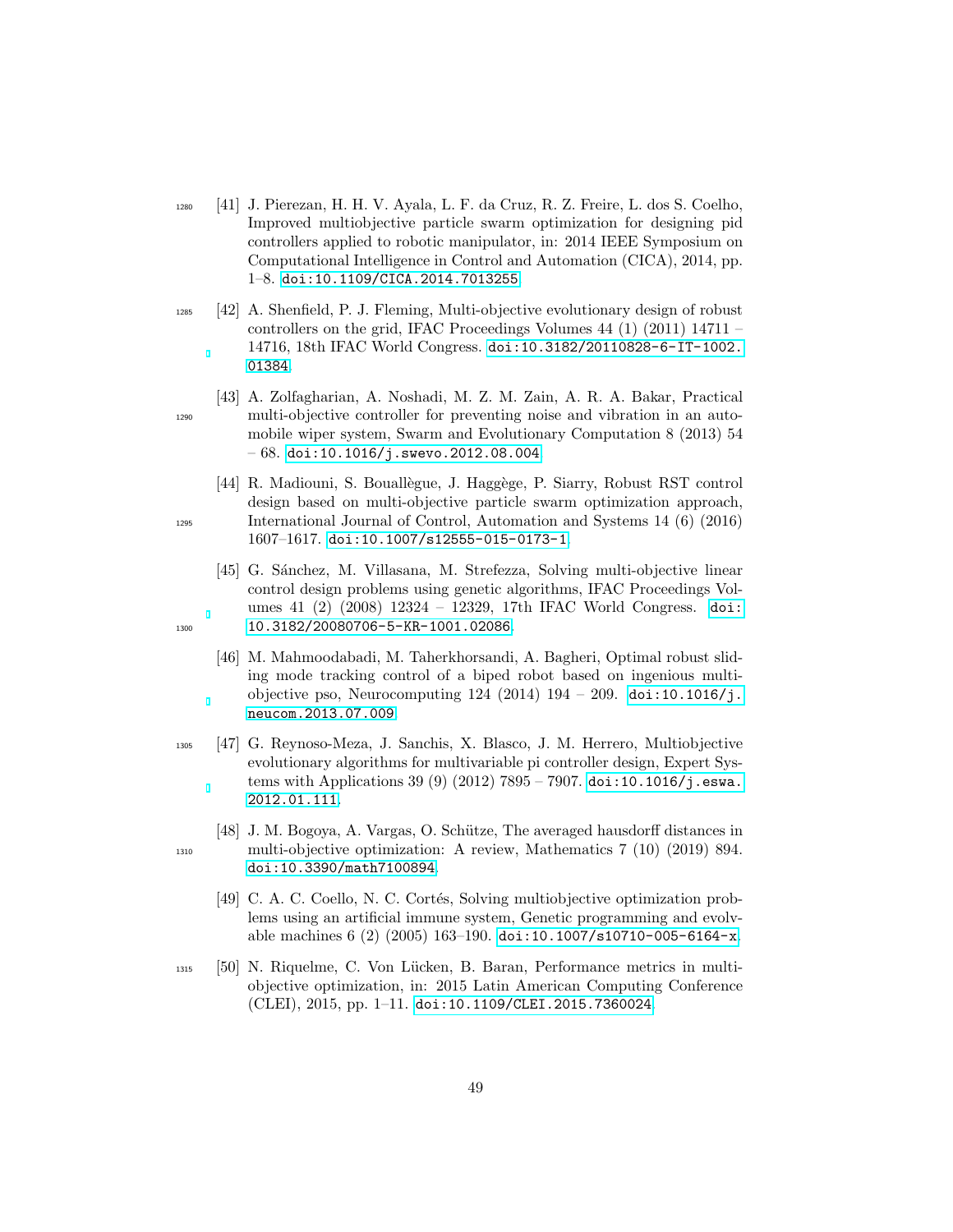- <span id="page-49-0"></span>[51] D. W. Corne, J. D. Knowles, No free lunch and free leftovers theorems for multiobjective optimisation problems, in: Proceedings of the <sup>1320</sup> 2Nd International Conference on Evolutionary Multi-criterion Optimization, EMO'03, Springer-Verlag, Berlin, Heidelberg, 2003, pp. 327–341. [doi:10.1007/3-540-36970-8\\_23](http://dx.doi.org/10.1007/3-540-36970-8_23).
- <span id="page-49-2"></span><span id="page-49-1"></span>[52] D. E. Goldberg, Genetic Algorithms in Search, Optimization and Machine Learning, 1st Edition, Addison-Wesley Longman Publishing Co., <sup>1325</sup> Inc., Boston, MA, USA, 1989.
	- [53] R. Storn, K. Price, Differential evolution a simple and efficient heuristic for global optimization over continuous spaces, Journal of Global Optimization 11 (4) (1997) 41–359. [doi:10.1023/A:1008202821328](http://dx.doi.org/10.1023/A:1008202821328).
- <span id="page-49-4"></span><span id="page-49-3"></span>[54] J. Kennedy, R. Eberhart, Particle swarm optimization, in: Proceedings <sup>1330</sup> of IEEE International Conference on Neural Networks (1995), 1995, p. 1942–1948. [doi:10.1109/ICNN.1995.488968](http://dx.doi.org/10.1109/ICNN.1995.488968).
	- [55] X.-S. Yang, A New Metaheuristic Bat-Inspired Algorithm, Springer Berlin Heidelberg, Berlin, Heidelberg, 2010, pp. 65–74. [doi:10.1007/](http://dx.doi.org/10.1007/978-3-642-12538-6_6) [978-3-642-12538-6\\_6](http://dx.doi.org/10.1007/978-3-642-12538-6_6).
- <span id="page-49-5"></span><sup>1335</sup> [56] X.-S. Yang, Firefly algorithms for multimodal optimization, in: O. Watanabe, T. Zeugmann (Eds.), Stochastic Algorithms: Foundations and Applications, Springer Berlin Heidelberg, Berlin, Heidelberg, 2009, pp. 169–178. [doi:10.1007/978-3-642-04944-6\\_14](http://dx.doi.org/10.1007/978-3-642-04944-6_14).
- <span id="page-49-6"></span>[57] X. S. Yang, S. Deb, Cuckoo search via lévy flights, in: 2009 World <sup>1340</sup> Congress on Nature Biologically Inspired Computing (NaBIC), 2009, pp. 210–214. [doi:10.1109/NABIC.2009.5393690](http://dx.doi.org/10.1109/NABIC.2009.5393690).
	- [58] Z. W. Geem, J. H. Kim, G. Loganathan, A new heuristic optimization algorithm: Harmony search, SIMULATION 76 (2) (2001) 60–68. [doi:](http://dx.doi.org/10.1177/003754970107600201) [10.1177/003754970107600201](http://dx.doi.org/10.1177/003754970107600201).
- <span id="page-49-8"></span><sup>1345</sup> [59] C. M. Fonseca, P. J. Fleming, Genetic algorithms for multiobjective optimization: Formulationdiscussion and generalization, in: Proceedings of the 5th International Conference on Genetic Algorithms, Morgan Kaufmann Publishers Inc., San Francisco, CA, USA, 1993, pp. 416–423.
- <span id="page-49-9"></span>[60] K. Deb, A. Pratap, S. Agarwal, T. Meyarivan, A fast and elitist multiob-<sup>1350</sup> jective genetic algorithm: NSGA-II, IEEE Transactions on Evolutionary Computation 6 (2) (2002) 182–197. [doi:10.1109/4235.996017](http://dx.doi.org/10.1109/4235.996017).
- <span id="page-49-10"></span>[61] C. A. C. Coello, M. S. Lechuga, Mopso: a proposal for multiple objective particle swarm optimization, in: Evolutionary Computation, 2002. CEC '02. Proceedings of the 2002 Congress on, Vol. 2, 2002, pp. 1051–1056. 1355 [doi:10.1109/CEC.2002.1004388](http://dx.doi.org/10.1109/CEC.2002.1004388).

<span id="page-49-7"></span>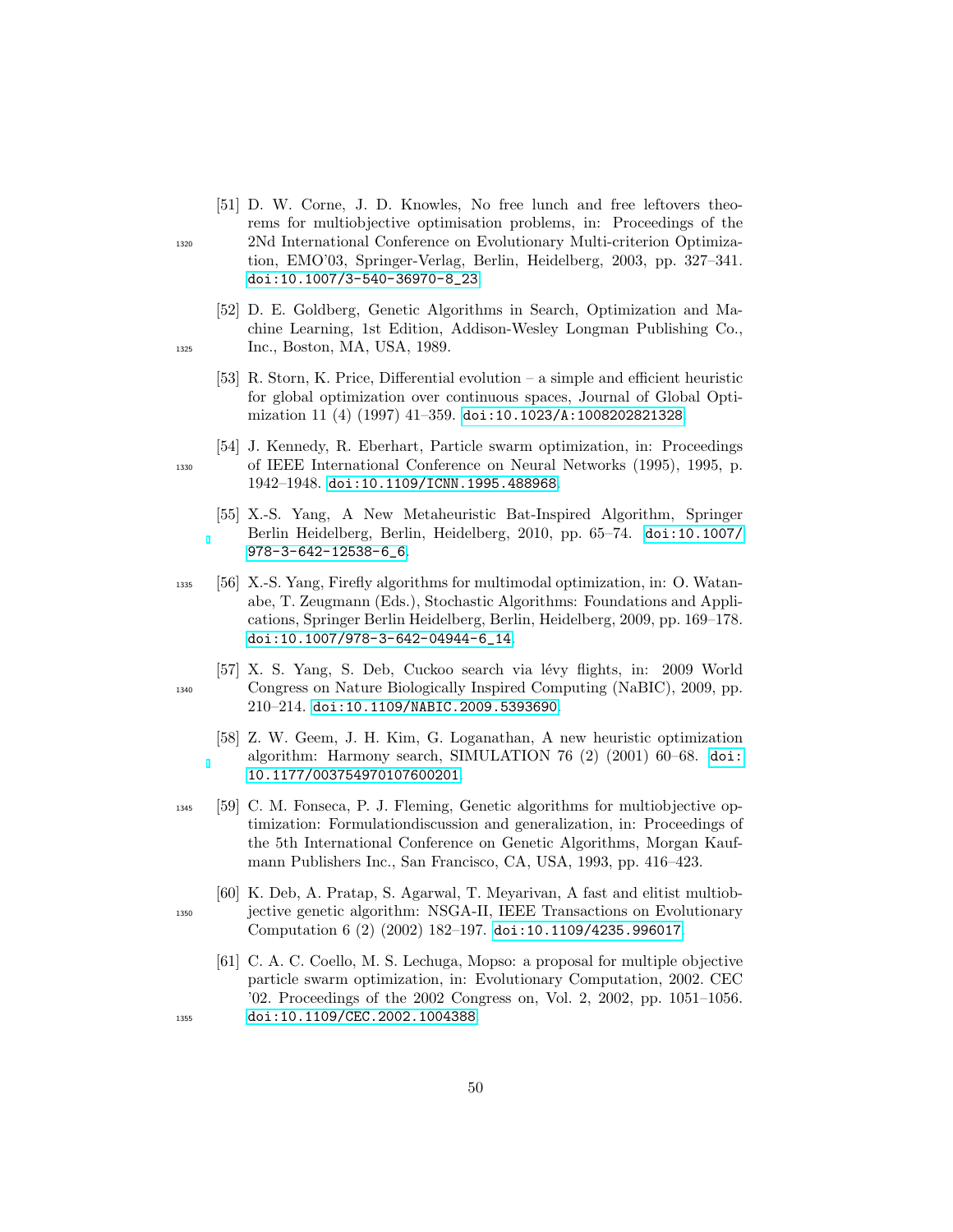- <span id="page-50-0"></span>[62] E. Mezura-Montes, M. Reyes-Sierra, C. A. C. Coello, Multi-objective Optimization Using Differential Evolution: A Survey of the State-of-the-Art, Springer Berlin Heidelberg, Berlin, Heidelberg, 2008, pp. 173–196. [doi:10.1007/978-3-540-68830-3\\_7](http://dx.doi.org/10.1007/978-3-540-68830-3_7).
- <span id="page-50-1"></span><sup>1360</sup> [63] Q. Zhang, H. Li, Moea/d: A multiobjective evolutionary algorithm based on decomposition, IEEE Transactions on Evolutionary Computation 11 (6) (2007) 712–731. [doi:10.1109/TEVC.2007.892759](http://dx.doi.org/10.1109/TEVC.2007.892759).
- <span id="page-50-3"></span><span id="page-50-2"></span>[64] J. Bader, E. Zitzler, Hype: An algorithm for fast hypervolume-based many-objective optimization, Evolutionary Computation 19 (1) (2011) 1365 45-76. [doi:10.1162/EVCO\\_a\\_00009](http://dx.doi.org/10.1162/EVCO_a_00009).
	- [65] K. Deb, H. Jain, An evolutionary many-objective optimization algorithm using reference-point-based nondominated sorting approach, part i: Solving problems with box constraints, IEEE Transactions on Evolutionary Computation 18 (4) (2014) 577–601. [doi:10.1109/TEVC.2013.2281535](http://dx.doi.org/10.1109/TEVC.2013.2281535).
- <span id="page-50-4"></span><sup>1370</sup> [66] K. Deb, S. Gupta, Understanding knee points in bicriteria problems and their implications as preferred solution principles, Engineering optimization 43 (11) (2011) 1175–1204. [doi:10.1080/0305215X.2010.548863](http://dx.doi.org/10.1080/0305215X.2010.548863).
- <span id="page-50-6"></span><span id="page-50-5"></span>[67] E. E. Bischoff, A posteriori trade-off analysis in reference point approaches, in: Interactive Decision Analysis, Springer, 1984, pp. 139–145. 1375 [doi:10.1007/978-3-662-00184-4\\_16](http://dx.doi.org/10.1007/978-3-662-00184-4_16).
	- [68] R. C. Purshouse, K. Deb, M. M. Mansor, S. Mostaghim, R. Wang, A review of hybrid evolutionary multiple criteria decision making methods, in: 2014 IEEE congress on evolutionary computation (CEC), IEEE, 2014, pp. 1147–1154. [doi:10.1109/CEC.2014.6900368](http://dx.doi.org/10.1109/CEC.2014.6900368).
- <span id="page-50-7"></span><sup>1380</sup> [69] X. Blasco, J. Herrero, J. Sanchis, M. Mart´ınez, A new graphical visualization of n-dimensional pareto front for decision-making in multiobjective optimization, Information Sciences 178 (20) (2008) 3908 – 3924, special Issue on Industrial Applications of Neural Networks. [doi:](http://dx.doi.org/10.1016/j.ins.2008.06.010) [10.1016/j.ins.2008.06.010](http://dx.doi.org/10.1016/j.ins.2008.06.010).
- <span id="page-50-8"></span><sup>1385</sup> [70] T.-F. Liang, Distribution planning decisions using interactive fuzzy multiobjective linear programming, Fuzzy Sets and Systems 157 (10) (2006)  $1303 - 1316$ . [doi:10.1016/j.fss.2006.01.014](http://dx.doi.org/10.1016/j.fss.2006.01.014).
- <span id="page-50-9"></span>[71] J. Chen, S. Lin, An interactive neural network-based approach for solving multiple criteria decision-making problems, Decision Support Systems  $1390 \hspace{1.5cm} 36 \hspace{1.5cm} (2) \hspace{1.5cm} (2003) \hspace{1.5cm} 137 - 146. \hspace{1.5cm} \text{doi:10.1016/S0167-9236(O2)00141-0.}$
- 
- <span id="page-50-10"></span>[72] A. P. Wierzbicki, A mathematical basis for satisficing decision making, Mathematical modelling 3 (5) (1982) 391–405. [doi:10.1016/](http://dx.doi.org/10.1016/0270-0255(82)90038-0) [0270-0255\(82\)90038-0](http://dx.doi.org/10.1016/0270-0255(82)90038-0).
	- 51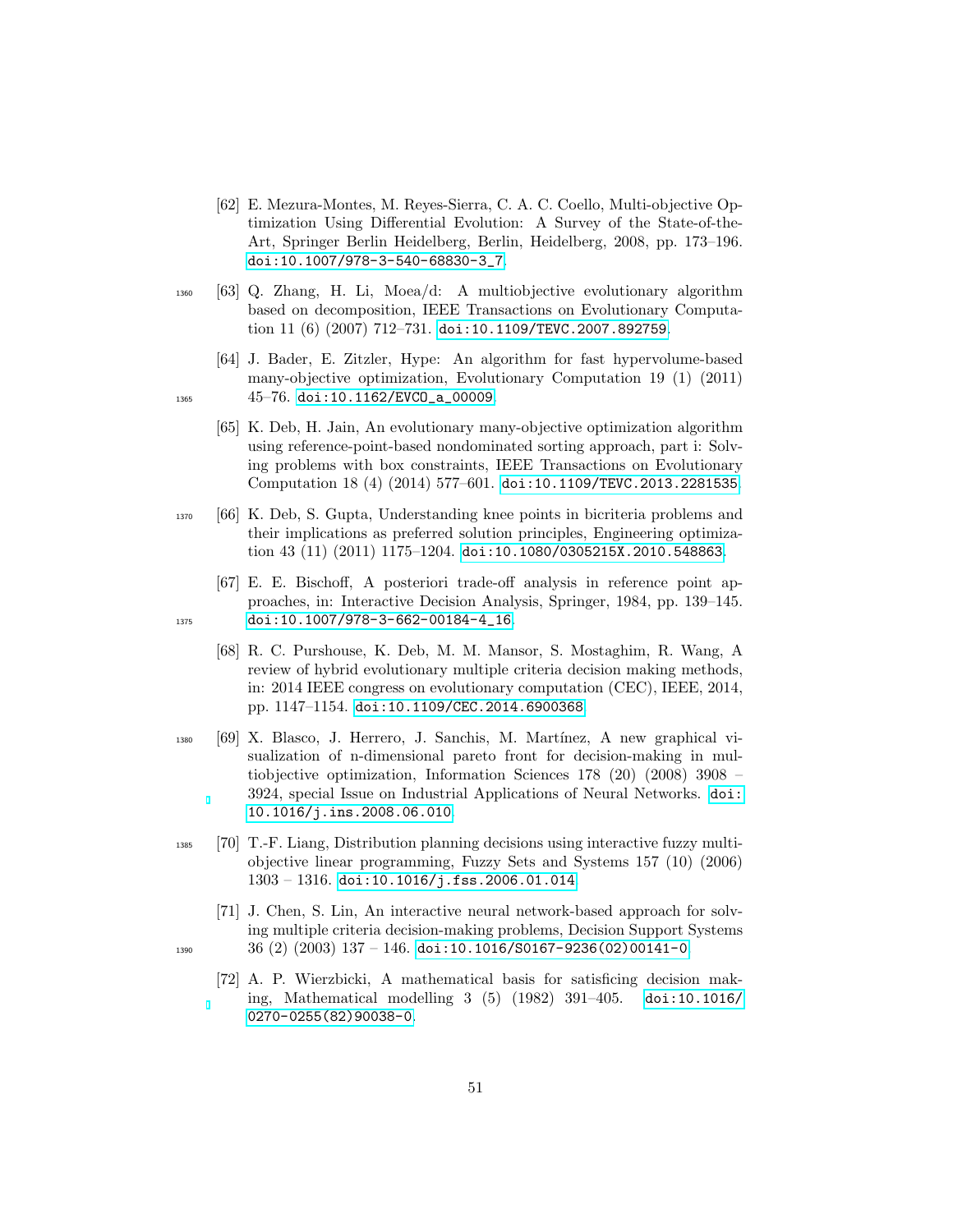- <span id="page-51-0"></span>[73] F. Hassanzadeh, H. Nemati, M. Sun, Robust optimization for interac-<sup>1395</sup> tive multiobjective programming with imprecise information applied to r&d project portfolio selection, European Journal of Operational Research 238 (1) (2014) 41–53. [doi:10.1016/j.ejor.2014.03.023](http://dx.doi.org/10.1016/j.ejor.2014.03.023).
- <span id="page-51-1"></span>[74] A. Castelletti, A. Lotov, R. Soncini-Sessa, Visualization-based multiobjective improvement of environmental decision-making using lineariza-<sup>1400</sup> tion of response surfaces, Environmental Modelling & Software 25 (12) (2010) 1552 – 1564. [doi:10.1016/j.envsoft.2010.05.011](http://dx.doi.org/10.1016/j.envsoft.2010.05.011).
- <span id="page-51-2"></span>[75] G. Reynoso-Meza, J. Sanchis, X. Blasco, M. Martínez, Preference driven multi-objective optimization design procedure for industrial controller tuning, Information Sciences 339 (2016)  $108 - 131$ . [doi:10.1016/j.ins.](http://dx.doi.org/10.1016/j.ins.2015.12.002) <sup>1405</sup> [2015.12.002](http://dx.doi.org/10.1016/j.ins.2015.12.002).
	- [76] O. Lequin, M. Gevers, L. Triest, Optimizing the settling time with iterative feedback tuning, IFAC Proceedings Volumes 32 (2) (1999) 4659–4663. [doi:10.1016/S1474-6670\(17\)56794-4](http://dx.doi.org/10.1016/S1474-6670(17)56794-4).
- <span id="page-51-4"></span>[77] R. A. Freeman, M. Krstić, P. Kokotović, Robustness of adaptive nonlinear <sup>1410</sup> control to bounded uncertainties, Automatica 34 (10) (1998) 1227–1230. [doi:10.1016/S0005-1098\(98\)00070-3](http://dx.doi.org/10.1016/S0005-1098(98)00070-3).
	- [78] C. C. Hang, K. J. Åström, W. K. Ho, Refinements of the ziegler–nichols tuning formula, in: IEE Proceedings D (Control Theory and Applications), Vol. 138, IET, 1991, pp. 111–118. [doi:10.1049/ip-d.1991.0015](http://dx.doi.org/10.1049/ip-d.1991.0015).
- <span id="page-51-6"></span><sup>1415</sup> [79] K. Ogata, System dynamics, Vol. 3, Prentice Hall Upper Saddle River, NJ, 1998.
	- [80] L. Ljung (Ed.), System Identification (2nd Ed.): Theory for the User, Prentice Hall PTR, Upper Saddle River, NJ, USA, 1999.
- <span id="page-51-9"></span><span id="page-51-8"></span>[81] S. Bennett, Development of the pid controller, IEEE Control Systems <sup>1420</sup> Magazine 13 (6) (1993) 58–62. [doi:10.1109/37.248006](http://dx.doi.org/10.1109/37.248006).
	- [82] Ying-Shieh Kung, Chang-Ming Liaw, A fuzzy controller improving a linear model following controller for motor drives, IEEE Transactions on Fuzzy Systems 2 (3) (1994) 194–202. [doi:10.1109/91.298448](http://dx.doi.org/10.1109/91.298448).
- <span id="page-51-10"></span>[83] Y. Xue, D. Li, F. Gao, Multi-objective optimization and selection for the <sup>1425</sup> pi control of alstom gasifier problem, Control Engineering Practice 18 (1)  $(2010)$  67 - 76. [doi:10.1016/j.conengprac.2009.09.004](http://dx.doi.org/10.1016/j.conengprac.2009.09.004).
- <span id="page-51-11"></span>[84] R. Kotteeswaran, L. Sivakumar, Performance evaluation of optimal pi controller for alstom gasifier during coal quality variations, Journal of Process Control 24 (1) (2014) 27 – 36. [doi:10.1016/j.jprocont.2013.](http://dx.doi.org/10.1016/j.jprocont.2013.10.006) 1430 [10.006](http://dx.doi.org/10.1016/j.jprocont.2013.10.006).

<span id="page-51-3"></span>

<span id="page-51-5"></span>

<span id="page-51-7"></span>

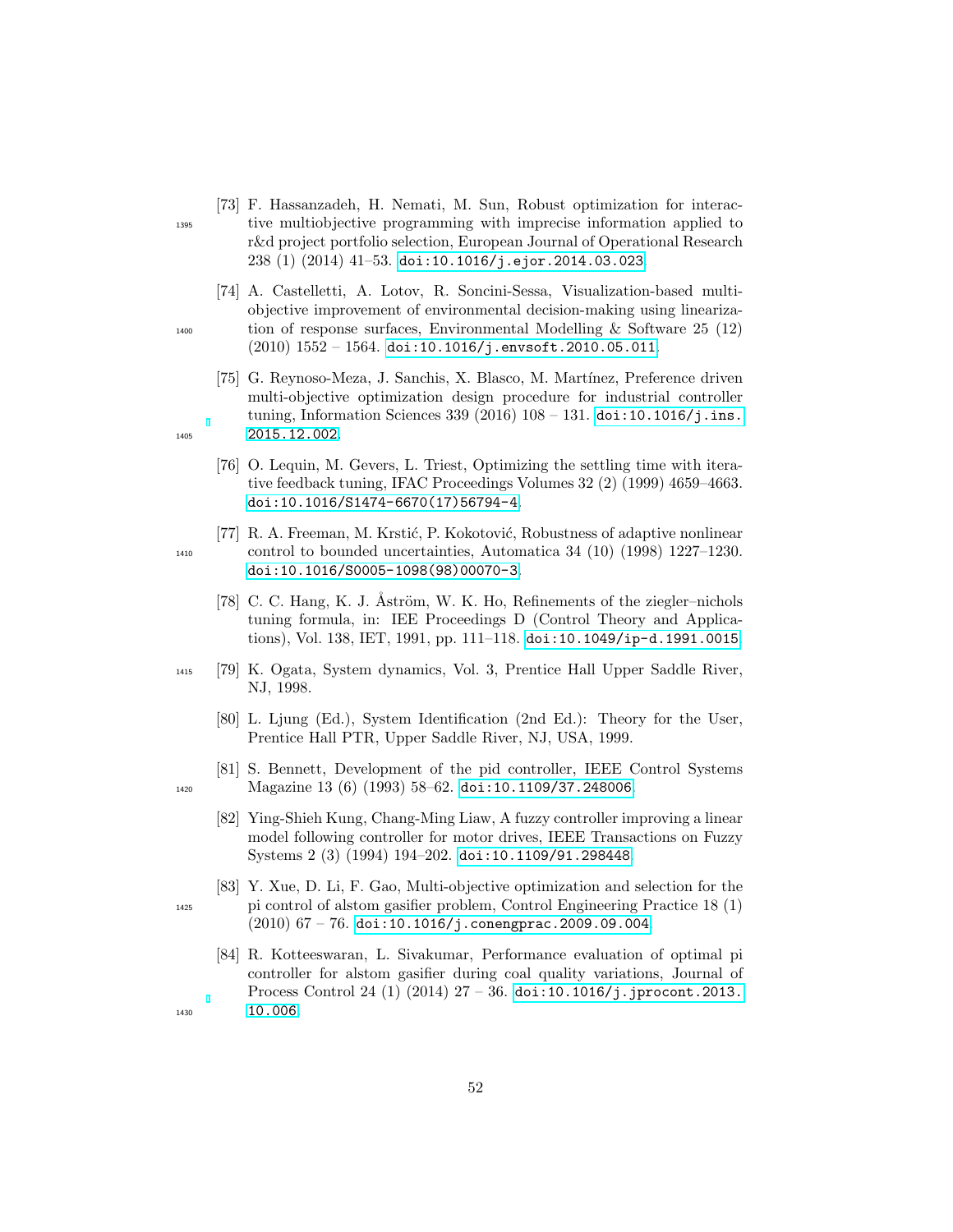- <span id="page-52-9"></span>[85] S. Zhao, M. W. Iruthayarajan, S. Baskar, P. Suganthan, Multi-objective robust pid controller tuning using two lbests multi-objective particle swarm optimization, Information Sciences 181 (16) (2011) 3323 – 3335. [doi:10.1016/j.ins.2011.04.003](http://dx.doi.org/10.1016/j.ins.2011.04.003).
- <span id="page-52-0"></span><sup>1435</sup> [86] V. H. Alves Ribeiro, G. R. Meza, Multi-objective pid controller tuning for an industrial gasifier, in: 2018 IEEE Congress on Evolutionary Computation (CEC), 2018, pp. 1–6. [doi:10.1109/CEC.2018.8477957](http://dx.doi.org/10.1109/CEC.2018.8477957).
- <span id="page-52-1"></span>[87] L. Kumar, P. kumar, Satyajeet, D. Narang, Tuning of fractional order  $pi^{\lambda}d^{\mu}$  controllers using evolutionary optimization for pid tuned syn-<sup>1440</sup> chronous generator excitation system, IFAC-PapersOnLine 51 (4) (2018) 859 – 864, 3rd IFAC Conference on Advances in Proportional-Integral-Derivative Control PID 2018. [doi:10.1016/j.ifacol.2018.06.121](http://dx.doi.org/10.1016/j.ifacol.2018.06.121).
- <span id="page-52-2"></span>[88] G. Reynoso-Meza, H. S. Sánchez, V. H. A. Ribeiro, Control of refrigeration systems based on vapour compression using multi-objective optimiza-<sup>1445</sup> tion techniques, IFAC-PapersOnLine 51 (4) (2018) 722 – 727, 3rd IFAC Conference on Advances in Proportional-Integral-Derivative Control PID 2018. [doi:10.1016/j.ifacol.2018.06.189](http://dx.doi.org/10.1016/j.ifacol.2018.06.189).
- <span id="page-52-3"></span>[89] V. Mohan, H. Chhabra, A. Rani, V. Singh, An expert 2dof fractional order fuzzy pid controller for nonlinear systems, Neural Computing and 1450 Applications (2018) 1-18[doi:10.1007/s00521-017-3330-z](http://dx.doi.org/10.1007/s00521-017-3330-z).
	- [90] N. K. Yegireddy, S. Panda, T. Papinaidu, K. Yadav, Multi-objective non dominated sorting genetic algorithm-ii optimized pid controller for automatic voltage regulator systems, Journal of Intelligent & Fuzzy Systems 35 (5) (2018) 4971–4975. [doi:10.3233/JIFS-169781](http://dx.doi.org/10.3233/JIFS-169781).
- <span id="page-52-5"></span><sup>1455</sup> [91] V. Mohan, H. Chhabra, A. Rani, V. Singh, Robust self-tuning fractional order pid controller dedicated to non-linear dynamic system, Journal of Intelligent & Fuzzy Systems 34 (3) (2018) 1467–1478. [doi:](http://dx.doi.org/10.3233/JIFS-169442) [10.3233/JIFS-169442](http://dx.doi.org/10.3233/JIFS-169442).
- <span id="page-52-6"></span>[92] S. Das, I. Pan, S. Das, Multi-objective lqr with optimum weight selec-<sup>1460</sup> tion to design fopid controllers for delayed fractional order processes, ISA Transactions 58 (2015) 35 – 49. [doi:10.1016/j.isatra.2015.06.002](http://dx.doi.org/10.1016/j.isatra.2015.06.002).
- <span id="page-52-8"></span><span id="page-52-7"></span>[93] A. Behroozsarand, S. Shafiei, Optimal control of distillation column using non-dominated sorting genetic algorithm-ii, Journal of Loss Prevention in the Process Industries 24 (1) (2011)  $25 - 33$ . [doi:10.1016/j.jlp.2010.](http://dx.doi.org/10.1016/j.jlp.2010.08.009) 1465 [08.009](http://dx.doi.org/10.1016/j.jlp.2010.08.009).
	- [94] I. Pan, S. Das, Frequency domain design of fractional order pid controller for avr system using chaotic multi-objective optimization, International Journal of Electrical Power & Energy Systems 51 (2013)  $106 - 118$ . [doi:](http://dx.doi.org/10.1016/j.ijepes.2013.02.021) [10.1016/j.ijepes.2013.02.021](http://dx.doi.org/10.1016/j.ijepes.2013.02.021).

<span id="page-52-4"></span>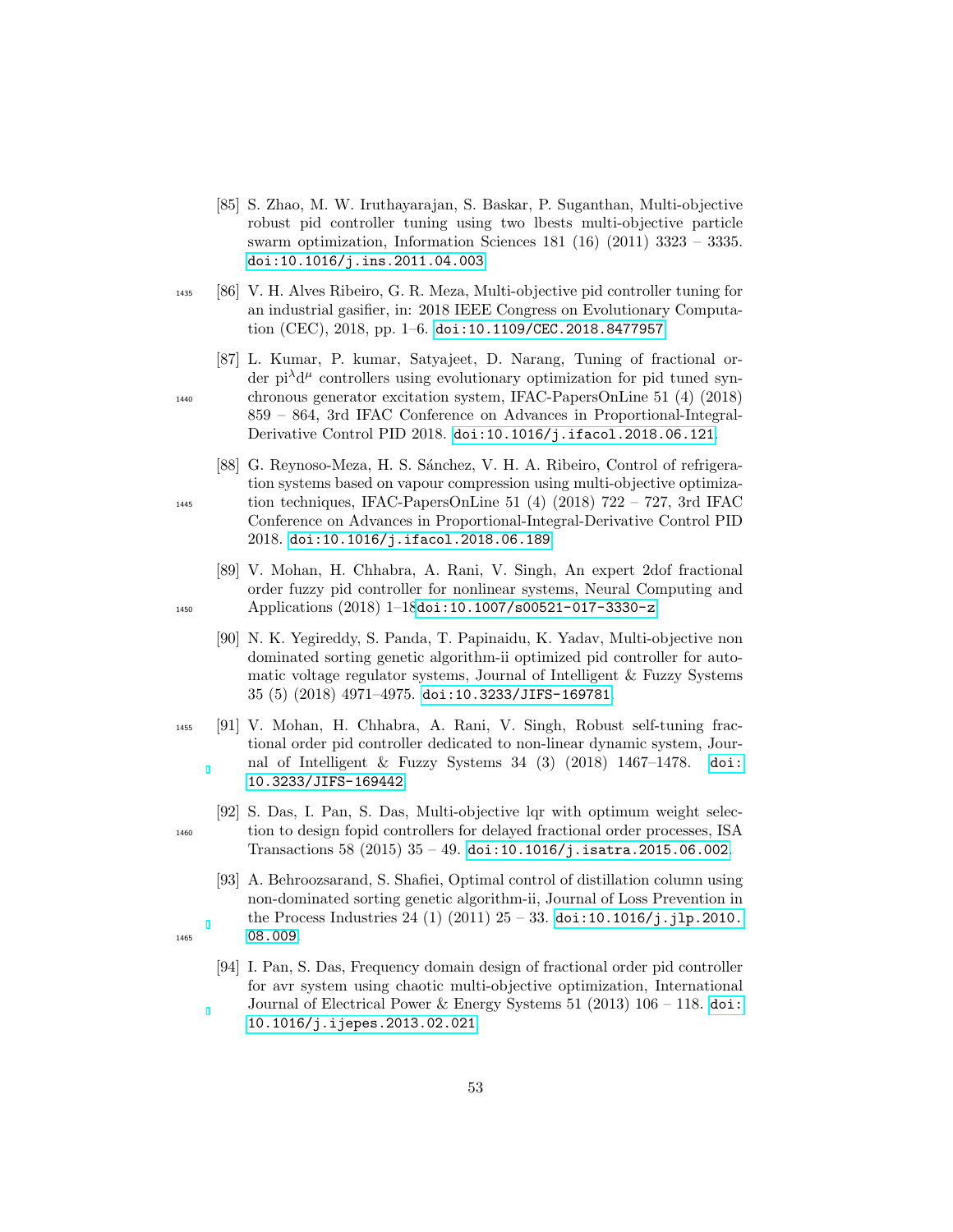- <span id="page-53-0"></span><sup>1470</sup> [95] I. Pan, S. Das, Chaotic multi-objective optimization based design of fractional order  $pi\lambda d\mu$  controller in avr system, International Journal of Electrical Power & Energy Systems  $43$  (1) (2012)  $393 - 407$ . [doi:](http://dx.doi.org/10.1016/j.ijepes.2012.06.034) [10.1016/j.ijepes.2012.06.034](http://dx.doi.org/10.1016/j.ijepes.2012.06.034).
- <span id="page-53-1"></span>[96] Z. Chen, X. Yuan, B. Ji, P. Wang, H. Tian, Design of a fractional or-<sup>1475</sup> der pid controller for hydraulic turbine regulating system using chaotic non-dominated sorting genetic algorithm ii, Energy Conversion and Management 84 (2014) 390 – 404. [doi:10.1016/j.enconman.2014.04.052](http://dx.doi.org/10.1016/j.enconman.2014.04.052).
- <span id="page-53-2"></span>[97] M. Mahdavian, S. Sudeng, N. Wattanapongsakorn, Multi-objective optimization and decision making for greenhouse climate control system con-<sup>1480</sup> sidering user preference and data clustering, Cluster Computing 20 (1) (2017) 835–853. [doi:10.1007/s10586-017-0772-0](http://dx.doi.org/10.1007/s10586-017-0772-0).
- <span id="page-53-3"></span>[98] J. F. Whidborne, R. S. H. Istepanian, Genetic algorithm approach to designing finite-precision controller structures, IEE Proceedings - Control Theory and Applications 148 (5) (2001) 377–382. [doi:10.1049/ip-cta:](http://dx.doi.org/10.1049/ip-cta:20010604) <sup>1485</sup> [20010604](http://dx.doi.org/10.1049/ip-cta:20010604).
	- [99] H. V. H. Ayala, L. dos Santos Coelho, Tuning of pid controller based on a multiobjective genetic algorithm applied to a robotic manipulator, Expert Systems with Applications 39 (10) (2012) 8968 – 8974. [doi:10.1016/j.](http://dx.doi.org/10.1016/j.eswa.2012.02.027) [eswa.2012.02.027](http://dx.doi.org/10.1016/j.eswa.2012.02.027).
- <span id="page-53-5"></span><sup>1490</sup> [100] K. S. Tang, K. F. Man, G. Chen, S. Kwong, An optimal fuzzy pid controller, IEEE Transactions on Industrial Electronics 48 (4) (2001) 757–765. [doi:10.1109/41.937407](http://dx.doi.org/10.1109/41.937407).
- <span id="page-53-6"></span>[101] R. Lagunas-Jimenez, G. Fernandez-Anaya, J. C. Martinez-garcia, Tuning of two-degrees-of-freedom pid controllers via the multiobjective genetic al-<sup>1495</sup> gorithm nsga-ii, in: Electronics, Robotics and Automotive Mechanics Conference (CERMA'06), Vol. 2, 2006, pp. 145–150. [doi:10.1109/CERMA.](http://dx.doi.org/10.1109/CERMA.2006.94) [2006.94](http://dx.doi.org/10.1109/CERMA.2006.94).
- <span id="page-53-8"></span><span id="page-53-7"></span>[102] S. Tavakoli, I. Griffin, P. J. Fleming, Multi-objective optimization approach to the pi tuning problem, in: 2007 IEEE Congress on Evolutionary <sup>1500</sup> Computation, 2007, pp. 3165–3171. [doi:10.1109/CEC.2007.4424876](http://dx.doi.org/10.1109/CEC.2007.4424876).
	- [103] A. Hajiloo, W. F. Xie, Fuzzy fractional-order pid controller design using multi-objective optimization, in: 2013 Joint IFSA World Congress and NAFIPS Annual Meeting (IFSA/NAFIPS), 2013, pp. 1445–1450. [doi:](http://dx.doi.org/10.1109/IFSA-NAFIPS.2013.6608614) [10.1109/IFSA-NAFIPS.2013.6608614](http://dx.doi.org/10.1109/IFSA-NAFIPS.2013.6608614).
- <span id="page-53-9"></span><sup>1505</sup> [104] N. K. Yegireddy, S. Panda, Design and performance analysis of pid controller for an avr system using multi-objective non-dominated shorting genetic algorithm-ii, in: 2014 International Conference on Smart Electric Grid (ISEG), 2014, pp. 1–7. [doi:10.1109/ISEG.2014.7005600](http://dx.doi.org/10.1109/ISEG.2014.7005600).

<span id="page-53-4"></span>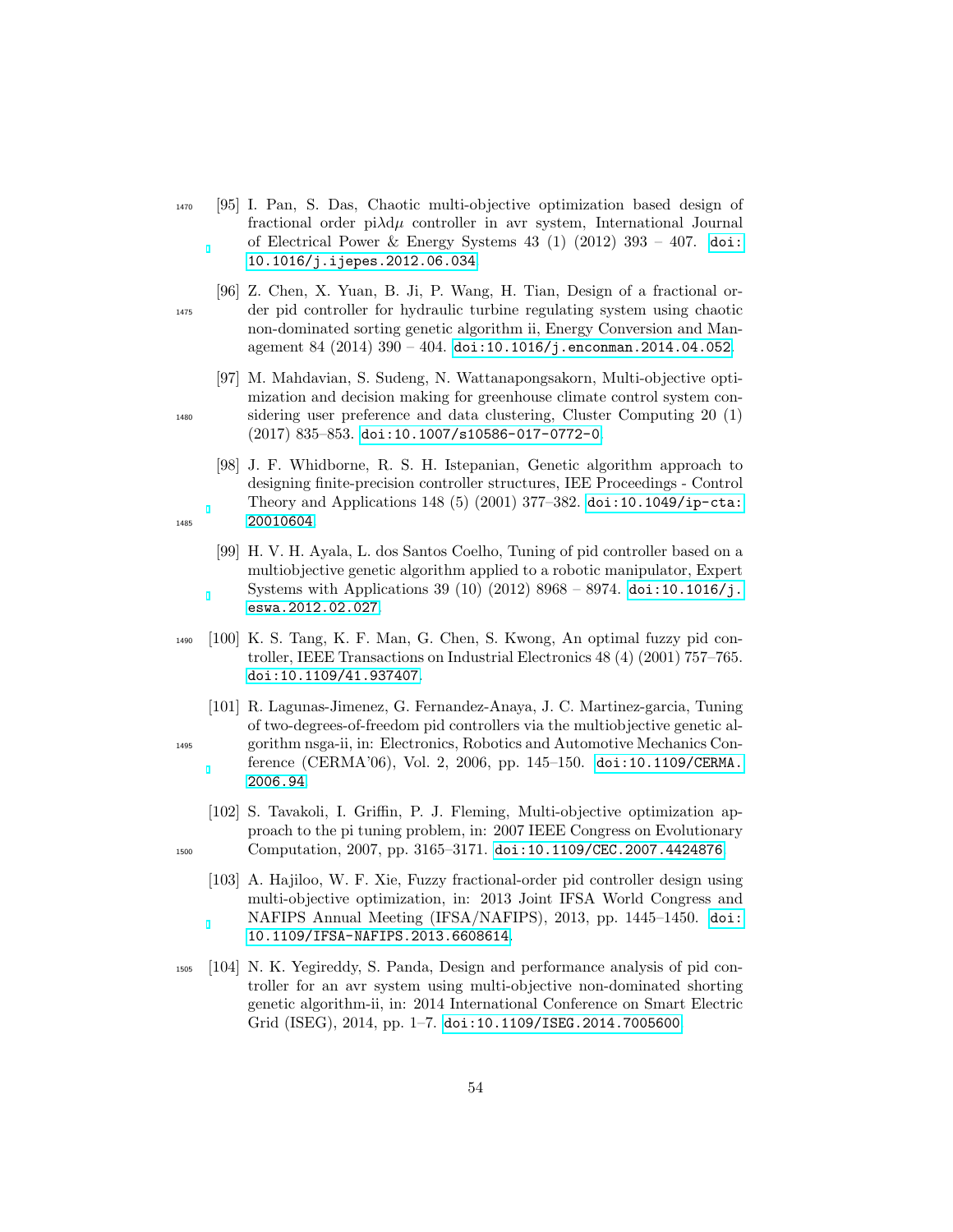- <span id="page-54-0"></span>[105] A. Noshadi, J. Shi, W. Lee, A. Kalam, Pid-type fuzzy logic controller <sup>1510</sup> for active magnetic bearing system, in: IECON 2014 - 40th Annual Conference of the IEEE Industrial Electronics Society, 2014, pp. 241–247. [doi:10.1109/IECON.2014.7048506](http://dx.doi.org/10.1109/IECON.2014.7048506).
- <span id="page-54-1"></span>[106] P. Kumar, S. Narayan, Optimal design of robust fopid for the aircraft pitch control system using multi-objective ga, in: 2016 IEEE Students' <sup>1515</sup> Conference on Electrical, Electronics and Computer Science (SCEECS), 2016, pp. 1–6. [doi:10.1109/SCEECS.2016.7509267](http://dx.doi.org/10.1109/SCEECS.2016.7509267).
- <span id="page-54-2"></span>[107] R. Gutiérrez-Urquídez, G. Valencia-Palomo, O. Rodríguez-Elias, L. Trujillo, Systematic selection of tuning parameters for efficient predictive controllers using a multiobjective evolutionary algorithm, Applied Soft Com- $_{1520}$  puting 31 (2015) 326 - 338. [doi:10.1016/j.asoc.2015.02.033](http://dx.doi.org/10.1016/j.asoc.2015.02.033).
	- [108] M. Mahmoodabadi, H. Jahanshahi, Multi-objective optimized fuzzy-pid controllers for fourth order nonlinear systems, Engineering Science and Technology, an International Journal 19  $(2)$   $(2016)$  1084 – 1098. [doi:](http://dx.doi.org/10.1016/j.jestch.2016.01.010) [10.1016/j.jestch.2016.01.010](http://dx.doi.org/10.1016/j.jestch.2016.01.010).
- <span id="page-54-4"></span><sup>1525</sup> [109] J. H. Crews, M. G. Mattson, G. D. Buckner, Multi-objective control optimization for semi-active vehicle suspensions, Journal of Sound and Vibration 330 (23) (2011)  $5502 - 5516$ . [doi:10.1016/j.jsv.2011.05.036](http://dx.doi.org/10.1016/j.jsv.2011.05.036).
- <span id="page-54-6"></span><span id="page-54-5"></span>[110] A. Herreros, E. Baeyens, J. R. Perán, Design of pid-type controllers using multiobjective genetic algorithms, ISA Transactions 41 (4) (2002) 457 – <sup>1530</sup> 472. [doi:10.1016/S0019-0578\(07\)60102-5](http://dx.doi.org/10.1016/S0019-0578(07)60102-5).
	- [111] A. Herreros, E. Baeyens, J. R. Per´an, Mrcd: a genetic algorithm for multiobjective robust control design, Engineering Applications of Artificial Intelligence  $15(3)(2002)285 - 301$ . [doi:10.1016/S0952-1976\(02\)](http://dx.doi.org/10.1016/S0952-1976(02)00036-2) [00036-2](http://dx.doi.org/10.1016/S0952-1976(02)00036-2).
- <span id="page-54-7"></span><sup>1535</sup> [112] A. Hajiloo, N. Nariman-zadeh, A. Moeini, Pareto optimal robust design of fractional-order pid controllers for systems with probabilistic uncertainties, Mechatronics  $22(6)$   $(2012)$   $788 - 801$ , special Issue on Intelligent Mechatronics (LSMS2010 and ICSEE2010). [doi:10.1016/j.](http://dx.doi.org/10.1016/j.mechatronics.2012.04.003) [mechatronics.2012.04.003](http://dx.doi.org/10.1016/j.mechatronics.2012.04.003).
- <span id="page-54-8"></span><sup>1540</sup> [113] S. Panda, Multi-objective pid controller tuning for a facts-based damping stabilizer using non-dominated sorting genetic algorithm-ii, International Journal of Electrical Power and Energy Systems 33 (7) (2011) 1296 – 1308. [doi:10.1016/j.ijepes.2011.06.002](http://dx.doi.org/10.1016/j.ijepes.2011.06.002).
- <span id="page-54-9"></span>[114] P. Stewart, D. Stone, P. Fleming, Design of robust fuzzy-logic control <sup>1545</sup> systems by multi-objective evolutionary methods with hardware in the loop, Engineering Applications of Artificial Intelligence 17 (3) (2004) 275  $-284.$  [doi:10.1016/j.engappai.2004.03.003](http://dx.doi.org/10.1016/j.engappai.2004.03.003).

<span id="page-54-3"></span>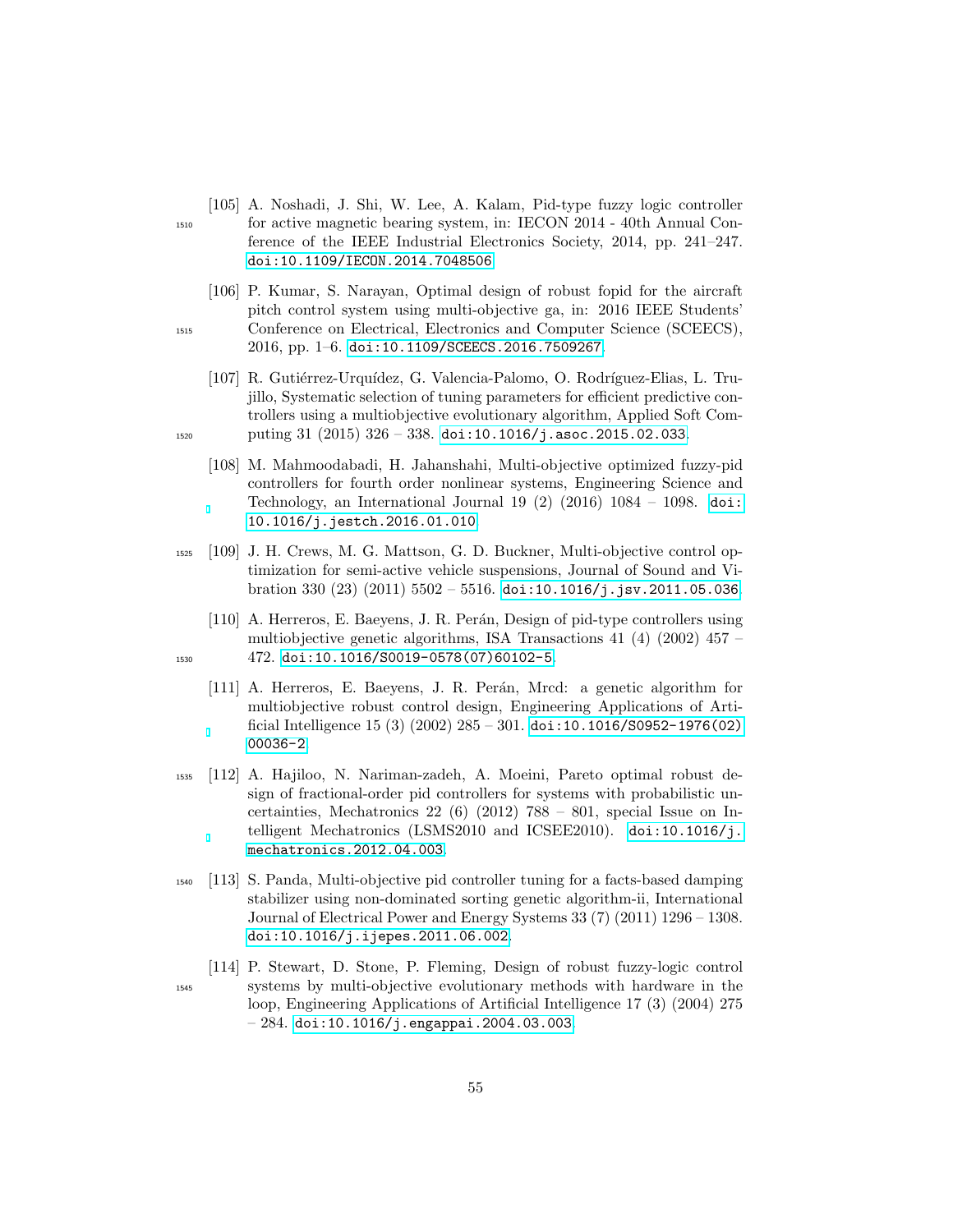- <span id="page-55-0"></span>[115] S. Algoul, M. S. Alam, M. A. Hossain, M. A. A. Majumder, Multiobjective optimal chemotherapy control model for cancer treatment, Med- $\text{1550}$  ical & Biological Engineering & Computing 49 (1) (2011) 51–65. [doi:](http://dx.doi.org/10.1007/s11517-010-0678-y) [10.1007/s11517-010-0678-y](http://dx.doi.org/10.1007/s11517-010-0678-y).
- <span id="page-55-1"></span>[116] Z. Chen, Y. Yuan, X. Yuan, Y. Huang, X. Li, W. Li, Application of multiobjective controller to optimal tuning of pid gains for a hydraulic turbine regulating system using adaptive grid particle swam optimization, ISA <sup>1555</sup> Transactions 56 (2015) 173 – 187. [doi:10.1016/j.isatra.2014.11.003](http://dx.doi.org/10.1016/j.isatra.2014.11.003).
- <span id="page-55-2"></span>[117] M. Mahmoodabadi, A. Bagheri, S. A. Mostaghim, M. Bisheban, Simulation of stability using java application for pareto design of controllers based on a new multi-objective particle swarm optimization, Mathematical and Computer Modelling  $54$  (5) (2011)  $1584 - 1607$ . [doi:](http://dx.doi.org/10.1016/j.mcm.2011.04.032) 1560 [10.1016/j.mcm.2011.04.032](http://dx.doi.org/10.1016/j.mcm.2011.04.032).
- <span id="page-55-3"></span>[118] M. J. Mahmoodabadi, M. Taherkhorsandi, A. Bagheri, Pareto design of state feedback tracking control of a biped robot via multiobjective pso in comparison with sigma method and genetic algorithms: Modified nsgaii and matlab's toolbox, The Scientific World Journal[doi:10.1155/2014/](http://dx.doi.org/10.1155/2014/303101) <sup>1565</sup> [303101](http://dx.doi.org/10.1155/2014/303101).
	- [119] H. Freire, P. B. Moura Oliveira, E. J. Solteiro Pires, From single to manyobjective pid controller design using particle swarm optimization, International Journal of Control, Automation and Systems 15 (2) (2017) 918–932. [doi:10.1007/s12555-015-0271-0](http://dx.doi.org/10.1007/s12555-015-0271-0).
- <span id="page-55-5"></span><sup>1570</sup> [120] Y. Tian, Q. Wang, Y. Wang, Q. Jin, A novel design method of multiobjective robust pid controller for industrial process, in: 2014 9th IEEE Conference on Industrial Electronics and Applications, 2014, pp. 242–246. [doi:10.1109/ICIEA.2014.6931166](http://dx.doi.org/10.1109/ICIEA.2014.6931166).
- <span id="page-55-6"></span>[121] H. P. Ren, X. Guo, Optimization controller design of caczvs three phase <sup>1575</sup> pfc converter using particle swarm optimization, in: IECON 2014 - 40th Annual Conference of the IEEE Industrial Electronics Society, 2014, pp. 1665–1671. [doi:10.1109/IECON.2014.7048726](http://dx.doi.org/10.1109/IECON.2014.7048726).
- <span id="page-55-7"></span>[122] H. Fu, L. Pan, Y. Xue, L. Sun, D. Li, K. Lee, Z. Wu, T. He, S. Zheng, Cascaded pi controller tuning for power plant superheated steam temper-<sup>1580</sup> ature based on multi-objective optimization, IFAC-PapersOnLine 50 (1) (2017) 3227 – 3231, 20th IFAC World Congress. [doi:10.1016/j.ifacol.](http://dx.doi.org/10.1016/j.ifacol.2017.08.447) [2017.08.447](http://dx.doi.org/10.1016/j.ifacol.2017.08.447).
- <span id="page-55-8"></span>[123] A. Farokhi, M. Mahmoodabadi, Optimal fuzzy inverse dynamics control of a parallelogram mechanism based on a new multi-objective pso, Co-<sup>1585</sup> gent Engineering 5 (1) (2018) 1443675. [doi:10.1080/23311916.2018.](http://dx.doi.org/10.1080/23311916.2018.1443675) [1443675](http://dx.doi.org/10.1080/23311916.2018.1443675).

<span id="page-55-4"></span>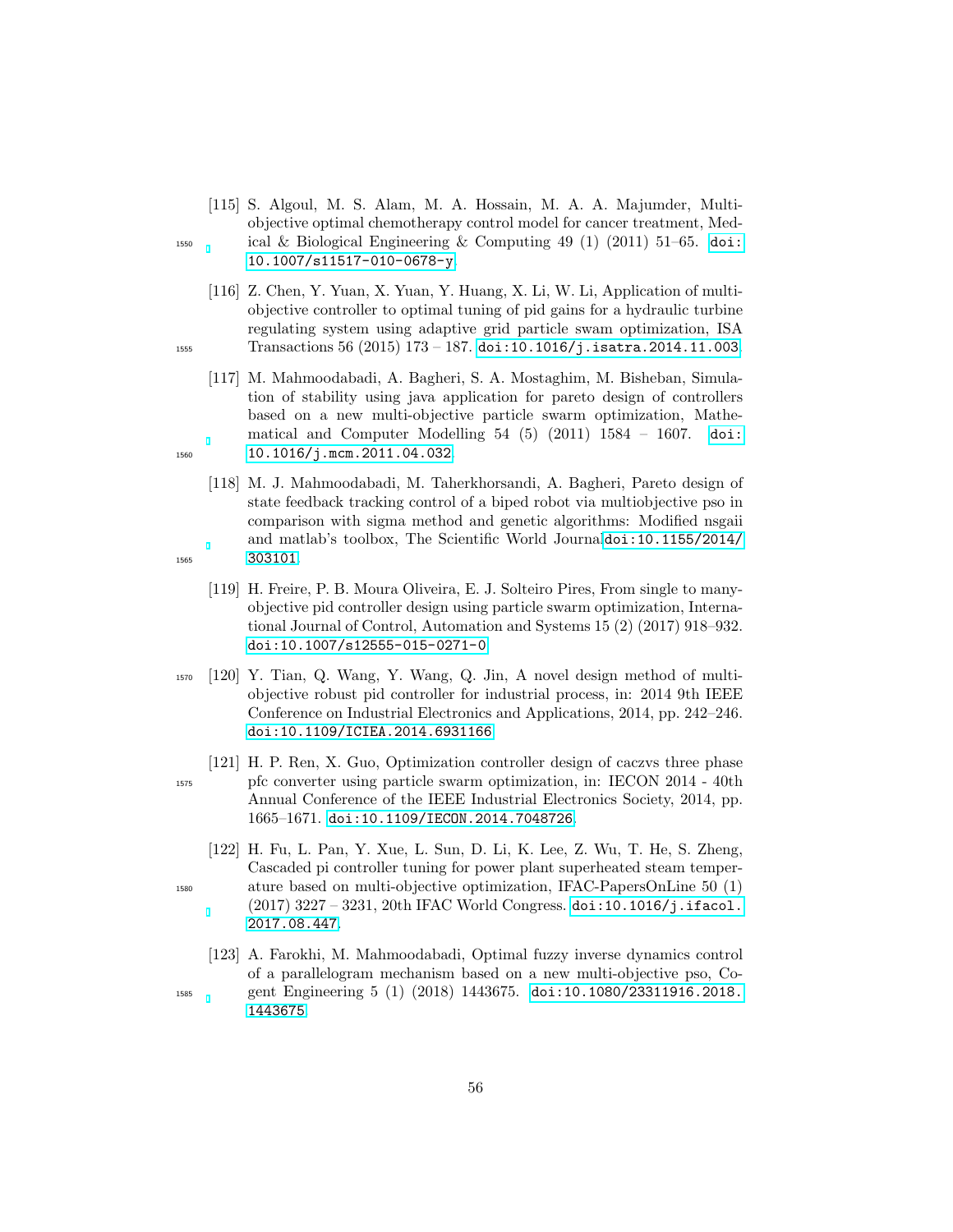- <span id="page-56-0"></span>[124] I. B. Tijani, R. Akmeliawati, A. G. A. Muthalif, A. Legowo, Optimization of pid controller for flexible link system using a pareto-based multiobjective differential (pmode) evolution, in: 2011 4th International Con-<sup>1590</sup> ference on Mechatronics (ICOM), 2011, pp. 1–6. [doi:10.1109/ICOM.](http://dx.doi.org/10.1109/ICOM.2011.5937190) [2011.5937190](http://dx.doi.org/10.1109/ICOM.2011.5937190).
	- [125] G. Reynoso-Meza, J. Sanchis, X. Blasco, J. M. Herrero, Handling control engineer preferences: Getting the most of pi controllers, in: ETFA2011, 2011, pp. 1–8. [doi:10.1109/ETFA.2011.6059074](http://dx.doi.org/10.1109/ETFA.2011.6059074).
- <span id="page-56-2"></span><span id="page-56-1"></span>1595 [126] J. V. Carrau, G. Reynoso-Meza, S. García-Nieto, X. Blasco, Enhancing controller's tuning reliability with multi-objective optimisation: From model in the loop to hardware in the loop, Engineering Applications of Artificial Intelligence 64 (2017) 52 – 66. [doi:10.1016/j.engappai.2017.](http://dx.doi.org/10.1016/j.engappai.2017.05.005) [05.005](http://dx.doi.org/10.1016/j.engappai.2017.05.005).
- <span id="page-56-3"></span><sup>1600</sup> [127] G. Reynoso-Meza, J. Sanchis, X. Blasco, R. Z. Freire, Evolutionary multi-objective optimisation with preferences for multivariable pi controller tuning, Expert Systems with Applications 51 (2016) 120 – 133. [doi:10.1016/j.eswa.2015.11.028](http://dx.doi.org/10.1016/j.eswa.2015.11.028).

- <span id="page-56-4"></span>[128] G. Reynoso-Meza, J. Carrillo-Ahumada, Y. Boada, J. Picó, Pid controller <sup>1605</sup> tuning for unstable processes using a multi-objective optimisation design procedure, IFAC-PapersOnLine 49 (7) (2016) 284 – 289, 11th IFAC Symposium on Dynamics and Control of Process SystemsIncluding Biosystems DYCOPS-CAB 2016. [doi:10.1016/j.ifacol.2016.07.287](http://dx.doi.org/10.1016/j.ifacol.2016.07.287).
- <span id="page-56-5"></span>[129] M. Marinaki, Y. Marinakis, G. E. Stavroulakis, Fuzzy control optimized by <sup>1610</sup> a multi-objective differential evolution algorithm for vibration suppression of smart structures, Computers and Structures 147 (2015) 126 – 137, cIVIL-COMP. [doi:10.1016/j.compstruc.2014.09.018](http://dx.doi.org/10.1016/j.compstruc.2014.09.018).
- <span id="page-56-6"></span>[130] M. G. Villarreal-Cervantes, A. Rodríguez-Molina, C. V. García-Mendoza, O. Peñaloza-Mejía, G. Sepúlveda-Cervantes, Multi-objective on-line op-<sup>1615</sup> timization approach for the dc motor controller tuning using differential evolution, IEEE Access 5 (2017) 20393–20407. [doi:10.1109/ACCESS.](http://dx.doi.org/10.1109/ACCESS.2017.2757959) [2017.2757959](http://dx.doi.org/10.1109/ACCESS.2017.2757959).
- <span id="page-56-7"></span>[131] M. H. Hung, L. S. Shu, S. J. Ho, S. F. Hwang, S. Y. Ho, A novel intelligent multiobjective simulated annealing algorithm for designing ro-<sup>1620</sup> bust pid controllers, IEEE Transactions on Systems, Man, and Cybernetics - Part A: Systems and Humans 38 (2) (2008) 319–330. [doi:](http://dx.doi.org/10.1109/TSMCA.2007.914793) [10.1109/TSMCA.2007.914793](http://dx.doi.org/10.1109/TSMCA.2007.914793).
- <span id="page-56-8"></span>[132] H. Halsall-Whitney, J. Thibault, Multi-objective optimization for chemical processes and controller design: Approximating and classifying the pareto  $1625$  domain, Computers & Chemical Engineering 30 (6) (2006) 1155 – 1168. [doi:10.1016/j.compchemeng.2006.02.010](http://dx.doi.org/10.1016/j.compchemeng.2006.02.010).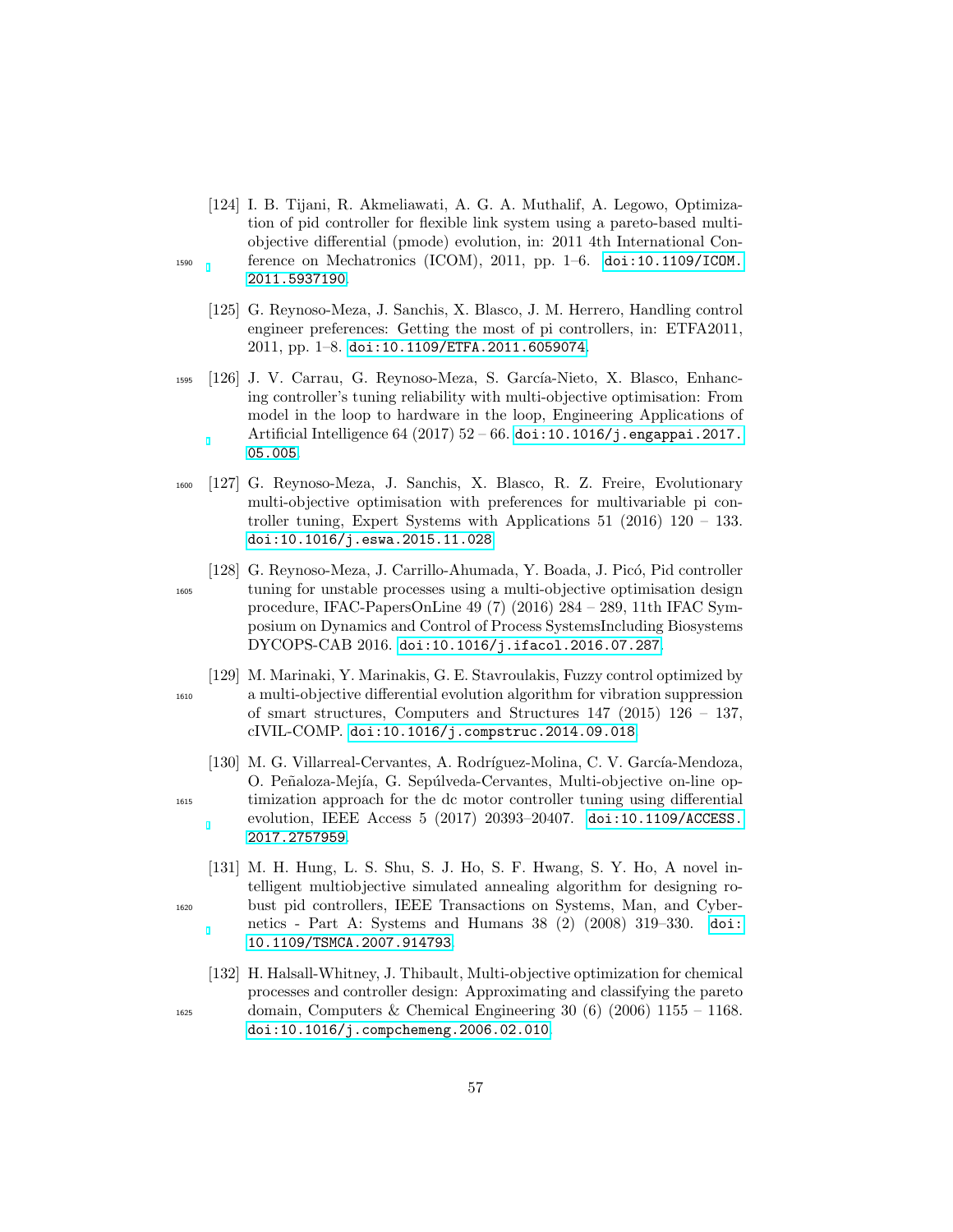- <span id="page-57-0"></span>[133] G. Zeng, J. Chen, Y. Dai, L. Li, C. Zheng, M. Chen, Design of fractional order pid controller for automatic regulator voltage system based on multiobjective extremal optimization, Neurocomputing 160 (2015) 173 – 184. <sup>1630</sup> [doi:10.1016/j.neucom.2015.02.051](http://dx.doi.org/10.1016/j.neucom.2015.02.051).
	- [134] X. Zhou, J. Zhou, C. Yang, W. Gui, Set-point tracking and multi-objective optimization-based pid control for the goethite process, IEEE Access 6 (2018) 36683–36698. [doi:10.1109/ACCESS.2018.2847641](http://dx.doi.org/10.1109/ACCESS.2018.2847641).
- <span id="page-57-2"></span>[135] O. T. Altinoz, Optimal Controller Parameter Tuning from Multi/Many-<sup>1635</sup> objective Optimization Algorithms, Springer International Publishing, Cham, 2019, pp. 51–74. [doi:10.1007/978-3-030-25446-9\\_3](http://dx.doi.org/10.1007/978-3-030-25446-9_3).
- <span id="page-57-3"></span>[136] H. Chhabra, V. Mohan, A. Rani, V. Singh, Multi-objective cuckoo search algorithm-based 2-dof fopd controller for robotic manipulator, in: B. S. Rawat, A. Trivedi, S. Manhas, V. Karwal (Eds.), Advances in Signal Pro-<sup>1640</sup> cessing and Communication, Springer Singapore, Singapore, 2019, pp. 345–352. [doi:10.1007/978-981-13-2553-3\\_33](http://dx.doi.org/10.1007/978-981-13-2553-3_33).
- <span id="page-57-5"></span><span id="page-57-4"></span>[137] C. Zhang, T. Peng, C. Li, W. Fu, X. Xia, X. Xue, Multiobjective optimization of a fractional-order pid controller for pumped turbine governing system using an improved nsga-iii algorithm under multiworking condi-<sup>1645</sup> tions, Complexity 2019. [doi:10.1155/2019/5826873](http://dx.doi.org/10.1155/2019/5826873).
	- [138] B. DeBoon, B. Kent, M. Lacki, S. Nokleby, C. Rossa, Multi-objective gain optimizer for an active disturbance rejection controller, in: 2019 IEEE Global Conference on Signal and Information Processing (GlobalSIP), 2019, pp. 1–5. [doi:10.1109/GlobalSIP45357.2019.8969275](http://dx.doi.org/10.1109/GlobalSIP45357.2019.8969275).
- <span id="page-57-6"></span><sup>1650</sup> [139] X. Zhou, X. Zhang, Multi-objective-optimization-based control parameters auto-tuning for aerial manipulators, International Journal of Advanced Robotic Systems 16 (1) (2019) 1729881419828071. [doi:10.1177/](http://dx.doi.org/10.1177/1729881419828071) [1729881419828071](http://dx.doi.org/10.1177/1729881419828071).
- <span id="page-57-7"></span>[140] K. Sanprasit, P. Artrit, Optimal comparison using mowoa and mogwo <sup>1655</sup> for pid tuning of dc servo motor, Journal of Automation and Control Engineering 7 (1). [doi:10.18178/joace.7.1.45-49](http://dx.doi.org/10.18178/joace.7.1.45-49).
- <span id="page-57-9"></span><span id="page-57-8"></span>[141] M. J. Mahmoodabadi, M. Taherkhorsandi, Intelligent control of biped robots: optimal fuzzy tracking control via multi-objective particle swarm optimization and genetic algorithms, AUT Journal of Mechanical Engi-<sup>1660</sup> neering[doi:10.22060/AJME.2019.16171.5808](http://dx.doi.org/10.22060/AJME.2019.16171.5808).
	- [142] M. J. Mahmoodabadi, M. M. Shahangian, A new multi-objective artificial bee colony algorithm for optimal adaptive robust controller design, IETE Journal of Research (2019) 1–14[doi:10.1080/03772063.2019.1644211](http://dx.doi.org/10.1080/03772063.2019.1644211).

<span id="page-57-1"></span>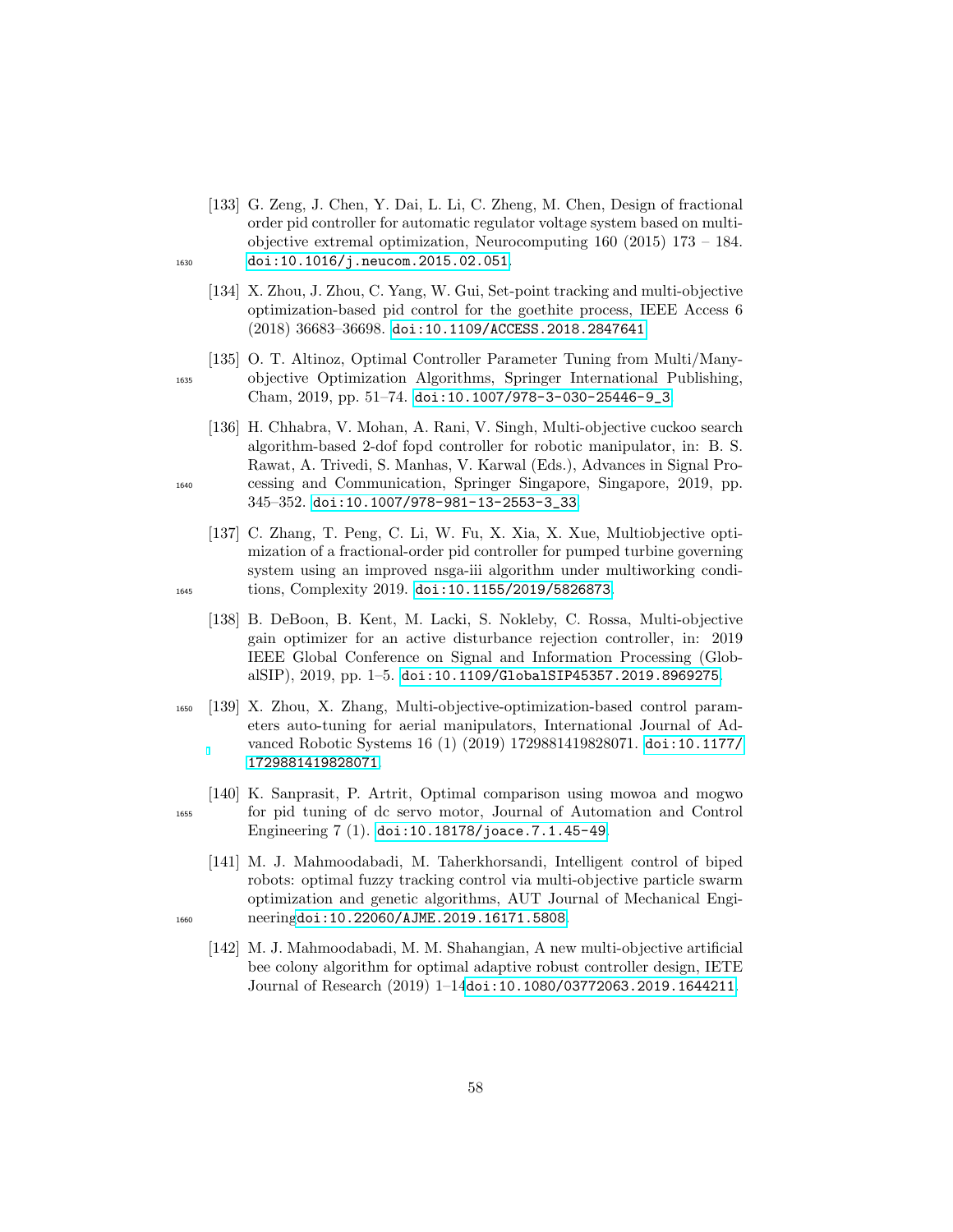- <span id="page-58-0"></span>[143] K. Quresh, S. Rahnamayan, Y. He, R. Liscano, Enhancing lqr controller <sup>1665</sup> using optimized real-time system by gde3 and nsga-ii algorithms and comparing with conventional method, in: 2019 IEEE Congress on Evolutionary Computation (CEC), 2019, pp. 2074–2081. [doi:10.1109/CEC.2019.](http://dx.doi.org/10.1109/CEC.2019.8789894) [8789894](http://dx.doi.org/10.1109/CEC.2019.8789894).
- <span id="page-58-1"></span>[144] A. Rodríguez-Molina, M. G. Villarreal-Cervantes, E. Mezura-Montes, <sup>1670</sup> M. Aldape-P´erez, Adaptive controller tuning method based on online multiobjective optimization: A case study of the four-bar mechanism, IEEE Transactions on Cybernetics (2019) 1–14[doi:10.1109/TCYB.2019.](http://dx.doi.org/10.1109/TCYB.2019.2903491) [2903491](http://dx.doi.org/10.1109/TCYB.2019.2903491).
- <span id="page-58-2"></span>[145] A. Susperregui, J. M. Herrero, M. I. Martinez, G. Tapia-Otaegui, <sup>1675</sup> X. Blasco, Multi-objective optimisation-based tuning of two second-order sliding-mode controller variants for dfigs connected to non-ideal grid voltage, Energies 12 (19) (2019) 3782. [doi:10.3390/en12193782](http://dx.doi.org/10.3390/en12193782).
- <span id="page-58-3"></span>[146] Y. Sardahi, J.-Q. Sun, C. Hernández, O. Schütze, Many-objective optimal and robust design of proportional-integral-derivative controls with a state <sup>1680</sup> observer, Journal of Dynamic Systems, Measurement, and Control 139 (2). [doi:10.1115/1.4034749](http://dx.doi.org/10.1115/1.4034749).
- <span id="page-58-4"></span>[147] Y. Sardahi, A. Boker, Multi-objective optimal design of four-parameter PID controls, in: ASME 2018 Dynamic Systems and Control Conference, American Society of Mechanical Engineers Digital Collection, 2018. [doi:](http://dx.doi.org/10.1115/DSCC2018-8935) 1685 [10.1115/DSCC2018-8935](http://dx.doi.org/10.1115/DSCC2018-8935).
	- [148] K. Ogata, Modern Control Engineering, 4th Edition, Prentice Hall PTR, Upper Saddle River, NJ, USA, 2001.
- <span id="page-58-6"></span>[149] C. Lin, P. Hajela, Genetic search strategies in large scale optimization, in: 34th Structures, Structural Dynamics and Materials Conference, 1993, p. 1690 1585. [doi:10.2514/6.1993-1585](http://dx.doi.org/10.2514/6.1993-1585).
	- [150] J. J. Moré, On the performance of algorithms for large-scale bound constrained problems, Large-scale Numerical Optimization 46 (1990) 32.
	- [151] A. R. Rao, Process control engineering, CRC Press, 1993.
- <span id="page-58-10"></span><span id="page-58-9"></span><span id="page-58-8"></span>[152] K. Deb, A. Pratap, S. Agarwal, T. Meyarivan, A fast and elitist multi-<sup>1695</sup> objective genetic algorithm: Nsga-ii, IEEE Transactions on Evolutionary Computation 6 (2) (2002) 182–197. [doi:10.1109/4235.996017](http://dx.doi.org/10.1109/4235.996017).
	- [153] Y. Yusoff, M. S. Ngadiman, A. M. Zain, Overview of nsga-ii for optimizing machining process parameters, Procedia Engineering 15 (2011) 3978–3983. [doi:10.1016/j.proeng.2011.08.745](http://dx.doi.org/10.1016/j.proeng.2011.08.745).
- <span id="page-58-11"></span><sup>1700</sup> [154] M. Reyes-sierra, C. A. C. Coello, Multi-objective particle swarm optimizers: A survey of the state-of-the-art, International Journal of Computational Intelligence Research 2 (3) (2006) 287–308. [doi:10.5019/j.ijcir.](http://dx.doi.org/10.5019/j.ijcir.2006.68) [2006.68](http://dx.doi.org/10.5019/j.ijcir.2006.68).

<span id="page-58-5"></span>

<span id="page-58-7"></span>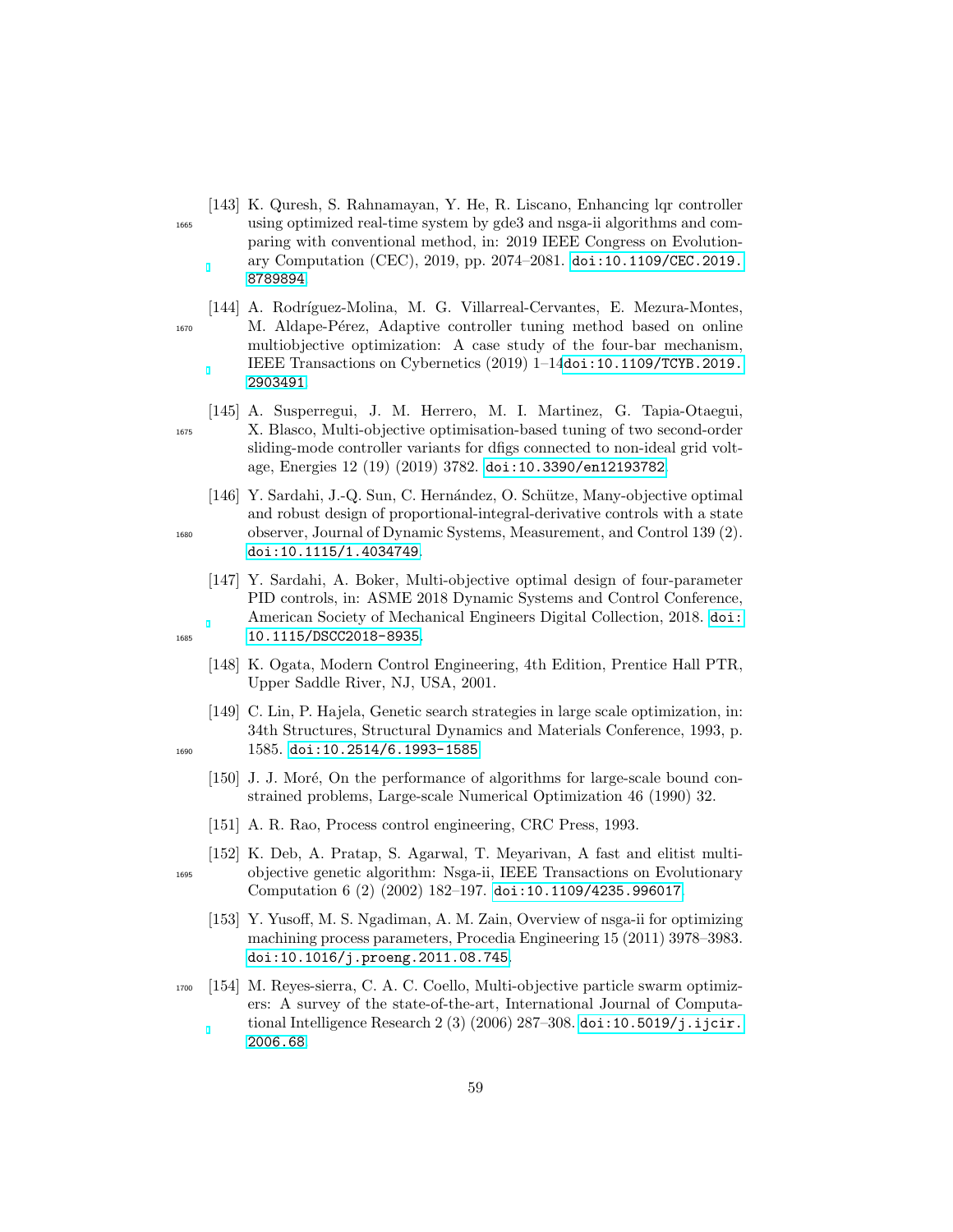- <span id="page-59-0"></span>[155] E. Mezura-Montes, J. Velázquez-Reyes, C. A. Coello Coello, A compar-<sup>1705</sup> ative study of differential evolution variants for global optimization, in: Proceedings of the 8th Annual Conference on Genetic and Evolutionary Computation, GECCO '06, 2006. [doi:10.1145/1143997.1144086](http://dx.doi.org/10.1145/1143997.1144086).
- <span id="page-59-2"></span><span id="page-59-1"></span>[156] E. Zitzler, L. Thiele, An evolutionary algorithm for multiobjective optimization: The strength pareto approach, TIK-report 43. [doi:10.1.1.](http://dx.doi.org/10.1.1.40.7696) 1710 [40.7696](http://dx.doi.org/10.1.1.40.7696).
	- [157] E. Zitzler, M. Laumanns, L. Thiele, Spea2: Improving the strength pareto evolutionary algorithm, TIK-report 103. [doi:10.3929/](http://dx.doi.org/10.3929/ethz-a-004284029) [ethz-a-004284029](http://dx.doi.org/10.3929/ethz-a-004284029).
- <span id="page-59-4"></span><span id="page-59-3"></span>[158] R. Vlennet, C. Fonteix, I. Marc, Multicriteria optimization using a genetic <sup>1715</sup> algorithm for determining a pareto set, International Journal of Systems Science 27 (2) (1996) 255-260. [doi:10.1080/00207729608929211](http://dx.doi.org/10.1080/00207729608929211).
	- [159] E. Rashedi, H. Nezamabadi-Pour, S. Saryazdi, Gsa: a gravitational search algorithm, Information sciences 179 (13) (2009) 2232–2248. [doi:10.1016/](http://dx.doi.org/10.1016/j.ins.2009.03.004) [j.ins.2009.03.004](http://dx.doi.org/10.1016/j.ins.2009.03.004).
- <span id="page-59-5"></span><sup>1720</sup> [160] M.-R. Chen, Y.-Z. Lu, A novel elitist multiobjective optimization algorithm: Multiobjective extremal optimization, European Journal of Operational Research 188 (3) (2008) 637–651. [doi:10.1016/j.ejor.2007.](http://dx.doi.org/10.1016/j.ejor.2007.05.008) [05.008](http://dx.doi.org/10.1016/j.ejor.2007.05.008).
- <span id="page-59-6"></span>[161] M. Wagner, F. Neumann, A fast approximation-guided evolutionary <sup>1725</sup> multi-objective algorithm, in: Proceedings of the 15th annual conference on Genetic and evolutionary computation, 2013, pp. 687–694. [doi:](http://dx.doi.org/10.1145/2463372.2463448) [10.1145/2463372.2463448](http://dx.doi.org/10.1145/2463372.2463448).
- <span id="page-59-7"></span>[162] M. Laumanns, L. Thiele, E. Zitzler, An efficient, adaptive parameter variation scheme for metaheuristics based on the epsilon-constraint <sup>1730</sup> method, European Journal of Operational Research 169 (3) (2006) 932– 942. [doi:10.1016/j.ejor.2004.08.029](http://dx.doi.org/10.1016/j.ejor.2004.08.029).
	- [163] K. Deb, An efficient constraint handling method for genetic algorithms, Computer Methods in Applied Mechanics and Engineering 186 (2) (2000)  $311 - 338$ . [doi:10.1016/S0045-7825\(99\)00389-8](http://dx.doi.org/10.1016/S0045-7825(99)00389-8).
- <span id="page-59-9"></span><span id="page-59-8"></span><sup>1735</sup> [164] E. Mezura-Montes, C. A. C. Coello, Constraint-handling in natureinspired numerical optimization: past, present and future, Swarm and Evolutionary Computation 1 (4) (2011) 173–194. [doi:10.1016/j.swevo.](http://dx.doi.org/10.1016/j.swevo.2011.10.001) [2011.10.001](http://dx.doi.org/10.1016/j.swevo.2011.10.001).
- <span id="page-59-10"></span>[165] E. Mezura-Montes, Constraint-Handling in Evolutionary Optimization, <sup>1740</sup> 1st Edition, Springer Publishing Company, Incorporated, 2009. [doi:10.](http://dx.doi.org/10.1007/978-3-642-00619-7) [1007/978-3-642-00619-7](http://dx.doi.org/10.1007/978-3-642-00619-7).
	- 60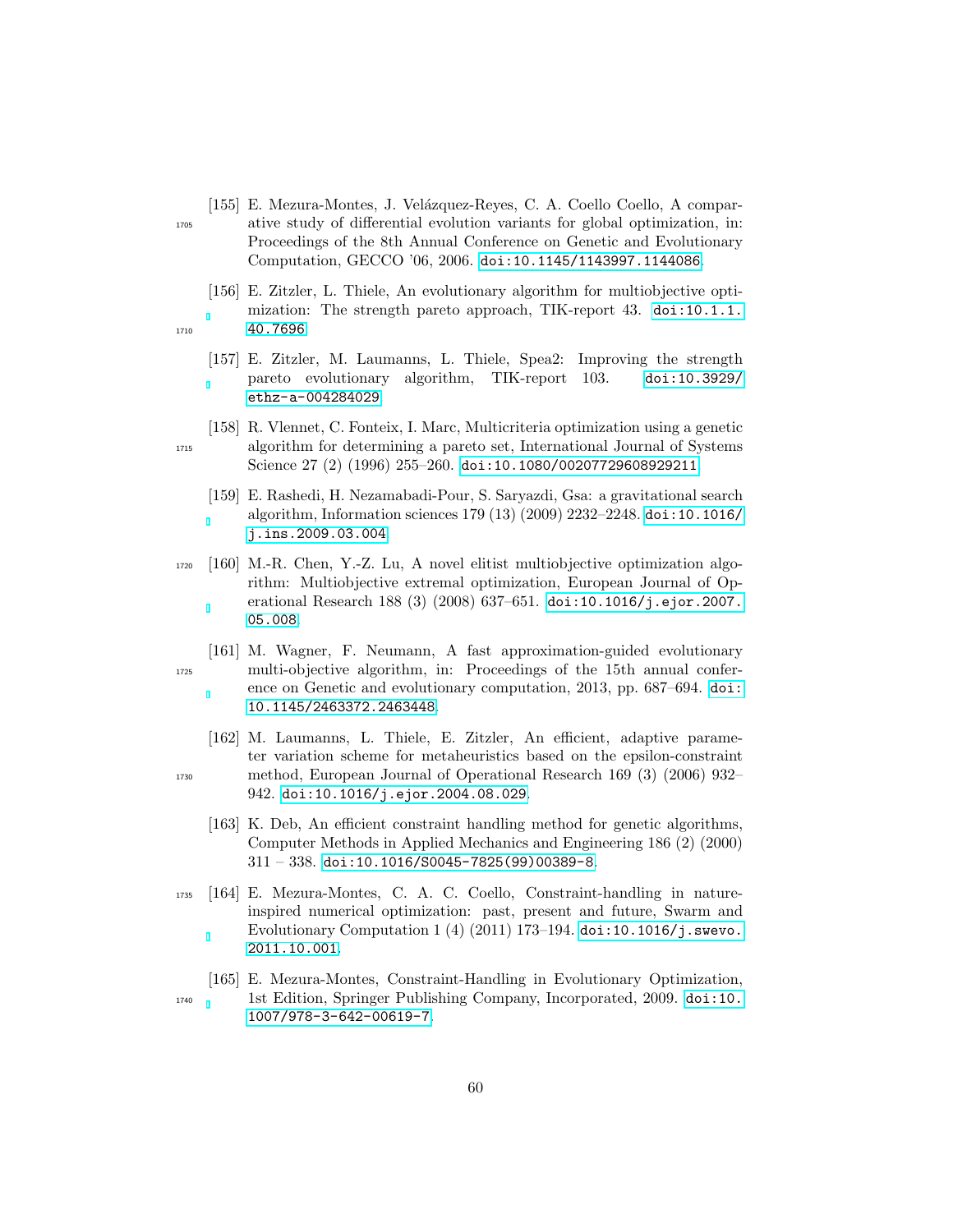- <span id="page-60-1"></span>[166] M. Elarbi, S. Bechikh, A. Gupta, L. Ben Said, Y. Ong, A new decomposition-based nsga-ii for many-objective optimization, IEEE Transactions on Systems, Man, and Cybernetics: Systems 48 (7) (2018) 1745 1191-1210. [doi:10.1109/TSMC.2017.2654301](http://dx.doi.org/10.1109/TSMC.2017.2654301).
	- [167] C. C. Coello, M. S. Lechuga, Mopso: A proposal for multiple objective particle swarm optimization, in: Proceedings of the 2002 Congress on Evolutionary Computation. CEC'02 (Cat. No. 02TH8600), Vol. 2, IEEE, 2002, pp. 1051–1056. [doi:10.1109/CEC.2002.1004388](http://dx.doi.org/10.1109/CEC.2002.1004388).
- <span id="page-60-3"></span><sup>1750</sup> [168] Q. Zhang, H. Li, Moea/d: A multiobjective evolutionary algorithm based on decomposition, IEEE Transactions on evolutionary computation 11 (6) (2007) 712–731. [doi:10.1109/TEVC.2007.892759](http://dx.doi.org/10.1109/TEVC.2007.892759).
- <span id="page-60-5"></span><span id="page-60-4"></span>[169] S. Kukkonen, J. Lampinen, Gde3: The third evolution step of generalized differential evolution, in: 2005 IEEE congress on evolutionary computa-<sup>1755</sup> tion, Vol. 1, IEEE, 2005, pp. 443–450. [doi:10.1109/CEC.2005.1554717](http://dx.doi.org/10.1109/CEC.2005.1554717).
	- [170] R. Cheng, Y. Jin, M. Olhofer, B. Sendhoff, A reference vector guided evolutionary algorithm for many-objective optimization, IEEE Transactions on Evolutionary Computation 20 (5) (2016) 773–791. [doi:10.1109/TEVC.](http://dx.doi.org/10.1109/TEVC.2016.2519378) [2016.2519378](http://dx.doi.org/10.1109/TEVC.2016.2519378).
- <span id="page-60-6"></span><sup>1760</sup> [171] A. H. Gandomi, X.-S. Yang, A. H. Alavi, Cuckoo search algorithm: a metaheuristic approach to solve structural optimization problems, Engineering with computers 29 (1) (2013) 17–35. [doi:10.1007/](http://dx.doi.org/10.1007/s00366-012-0308-4.) [s00366-012-0308-4.](http://dx.doi.org/10.1007/s00366-012-0308-4.)
- <span id="page-60-8"></span><span id="page-60-7"></span>[172] S. Mirjalili, A. Lewis, The whale optimization algorithm, Advances in en1765 gineering software 95 (2016) 51-67. [doi:10.1016/j.advengsoft.2016.](http://dx.doi.org/10.1016/j.advengsoft.2016.01.008) [01.008](http://dx.doi.org/10.1016/j.advengsoft.2016.01.008).
	- [173] S. Mirjalili, S. M. Mirjalili, A. Lewis, Grey wolf optimizer, Advances in engineering software  $69$  (2014)  $46-61$ . [doi:10.1016/j.advengsoft.2013.](http://dx.doi.org/10.1016/j.advengsoft.2013.12.007) [12.007](http://dx.doi.org/10.1016/j.advengsoft.2013.12.007).
- <span id="page-60-9"></span><sup>1770</sup> [174] D. Karaboga, B. Basturk, A powerful and efficient algorithm for numerical function optimization: artificial bee colony (abc) algorithm, Journal of global optimization 39 (3) (2007) 459–471. [doi:10.1007/](http://dx.doi.org/10.1007/s10898-007-9149-x) [s10898-007-9149-x](http://dx.doi.org/10.1007/s10898-007-9149-x).
- <span id="page-60-10"></span><span id="page-60-0"></span>[175] E. Zitzler, K. Deb, L. Thiele, Comparison of multiobjective evolutionary <sup>1775</sup> algorithms: Empirical results, Evolutionary Computation 8 (2) (2000) 173–195. [doi:10.1162/106365600568202](http://dx.doi.org/10.1162/106365600568202).
	- [176] A. Czarn, C. MacNish, K. Vijayan, B. Turlach, R. Gupta, Statistical exploratory analysis of genetic algorithms, IEEE Transactions on Evolutionary Computation 8 (4) (2004) 405–421. [doi:10.1109/TEVC.2004.831262](http://dx.doi.org/10.1109/TEVC.2004.831262).

<span id="page-60-2"></span>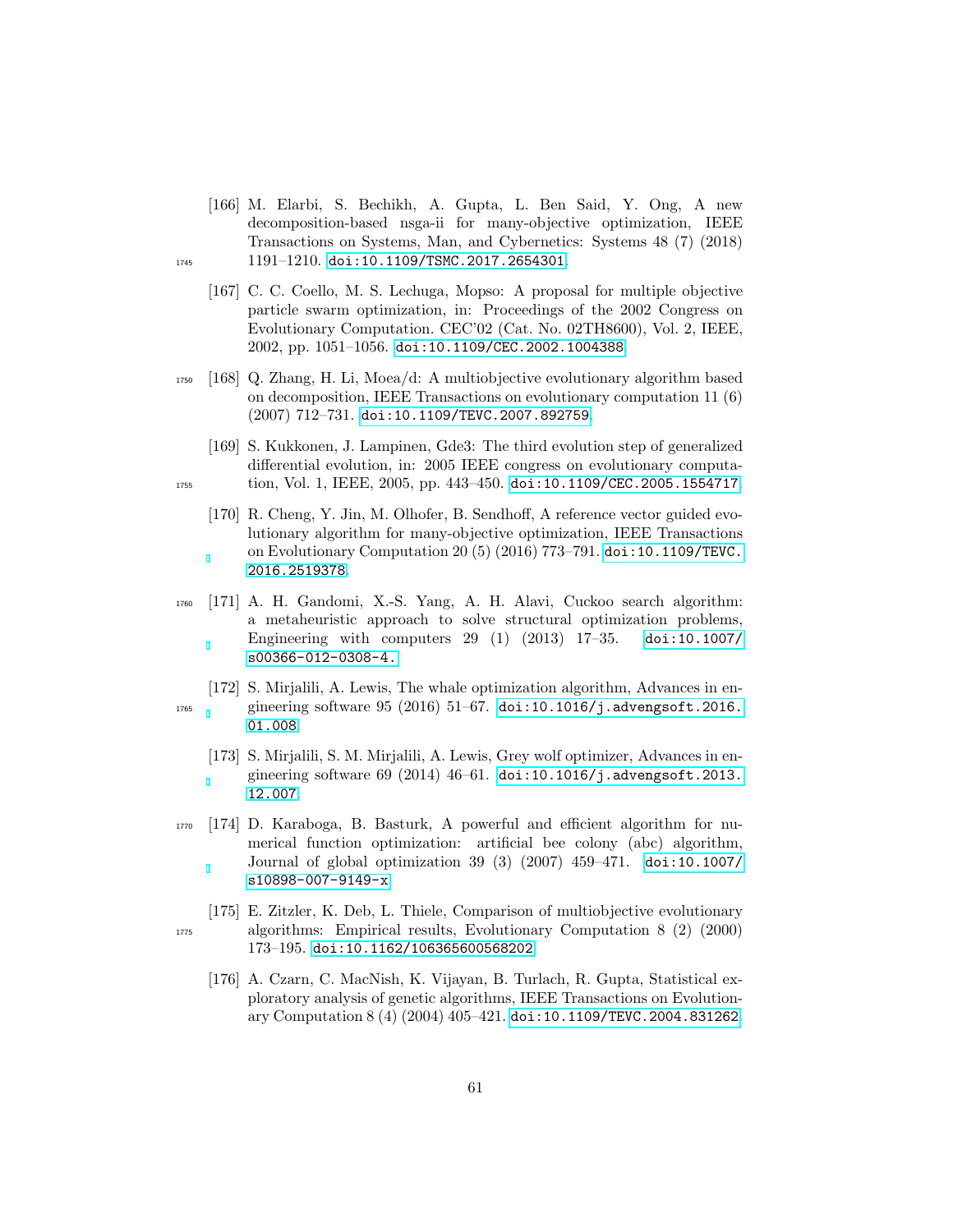- <span id="page-61-0"></span><sup>1780</sup> [177] J. Derrac, S. Garc´ıa, D. Molina, F. Herrera, A practical tutorial on the use of nonparametric statistical tests as a methodology for comparing evolutionary and swarm intelligence algorithms, Swarm and Evolutionary Computation 1 (1)  $(2011)$  3 – 18. [doi:10.1016/j.swevo.2011.02.002](http://dx.doi.org/10.1016/j.swevo.2011.02.002).
- <span id="page-61-1"></span>[178] C. Zhu, L. Xu, E. D. Goodman, Generalization of pareto-optimality for <sup>1785</sup> many-objective evolutionary optimization, IEEE Transactions on Evolutionary Computation 20 (2) (2016) 299–315. [doi:10.1109/TEVC.2015.](http://dx.doi.org/10.1109/TEVC.2015.2457245) [2457245](http://dx.doi.org/10.1109/TEVC.2015.2457245).
- <span id="page-61-2"></span>[179] B. Li, J. Li, K. Tang, X. Yao, Many-objective evolutionary algorithms: A survey, ACM Computing Surveys (CSUR) 48 (1) (2015) 13. [doi:10.](http://dx.doi.org/10.1145/2792984) 1790 [1145/2792984](http://dx.doi.org/10.1145/2792984).
	- [180] F. Neri, C. Cotta, Memetic algorithms and memetic computing optimization: A literature review, Swarm and Evolutionary Computation 2 (2012) 1–14. [doi:10.1016/j.swevo.2011.11.003](http://dx.doi.org/10.1016/j.swevo.2011.11.003).
- <span id="page-61-4"></span>[181] R. Wehrens, L. M. Buydens, Evolutionary optimisation: a tutorial, TrAC <sup>1795</sup> Trends in Analytical Chemistry 17 (4) (1998) 193–203. [doi:10.1016/](http://dx.doi.org/10.1016/S0165-9936(98)00011-9) [S0165-9936\(98\)00011-9](http://dx.doi.org/10.1016/S0165-9936(98)00011-9).
- <span id="page-61-5"></span>[182] C. A. C. Coello, Theoretical and numerical constraint-handling techniques used with evolutionary algorithms: a survey of the state of the art, Computer methods in applied mechanics and engineering 191 (11-12) (2002)  $1800$  1245–1287. doi:10.1016/S0045–7825(01)00323–1.
	- [183] S. Mahdavi, M. E. Shiri, S. Rahnamayan, Metaheuristics in large-scale global continues optimization: A survey, Information Sciences 295 (2015) 407–428. [doi:10.1016/j.ins.2014.10.042](http://dx.doi.org/10.1016/j.ins.2014.10.042).
- <span id="page-61-8"></span><span id="page-61-7"></span>[184] M. Birattari, J. Kacprzyk, Tuning metaheuristics: a machine learning <sup>1805</sup> perspective, Vol. 197, Springer, 2009. [doi:10.1007/978-3-642-00483-4](http://dx.doi.org/10.1007/978-3-642-00483-4).
	- [185] P. M. Wensing, S. Kim, J. E. Slotine, Linear matrix inequalities for physically consistent inertial parameter identification: A statistical perspective on the mass distribution, IEEE Robotics and Automation Letters 3 (1)  $(2018)$  60–67. [doi:10.1109/LRA.2017.2729659](http://dx.doi.org/10.1109/LRA.2017.2729659).
- <span id="page-61-9"></span><sup>1810</sup> [186] I. D. Landau, R. Lozano, M. M'Saad, et al., Adaptive control, Vol. 51, Springer New York, 1998. [doi:10.1007/978-0-85729-664-1](http://dx.doi.org/10.1007/978-0-85729-664-1).
- <span id="page-61-11"></span><span id="page-61-10"></span>[187] M.-E. Miranda-Varela, E. Mezura-Montes, Constraint-handling techniques in surrogate-assisted evolutionary optimization. an empirical study, Applied Soft Computing 73 (2018) 215 – 229. [doi:10.1016/j.asoc.](http://dx.doi.org/10.1016/j.asoc.2018.08.016) 1815 [2018.08.016](http://dx.doi.org/10.1016/j.asoc.2018.08.016).
	- [188] V.-D. Cung, S. L. Martins, C. C. Ribeiro, C. Roucairol, Strategies for the parallel implementation of metaheuristics, in: Essays and surveys in metaheuristics, Springer, 2002, pp. 263–308. [doi:10.1007/](http://dx.doi.org/10.1007/978-1-4615-1507-4_13) [978-1-4615-1507-4\\_13](http://dx.doi.org/10.1007/978-1-4615-1507-4_13).

<span id="page-61-3"></span>

<span id="page-61-6"></span>